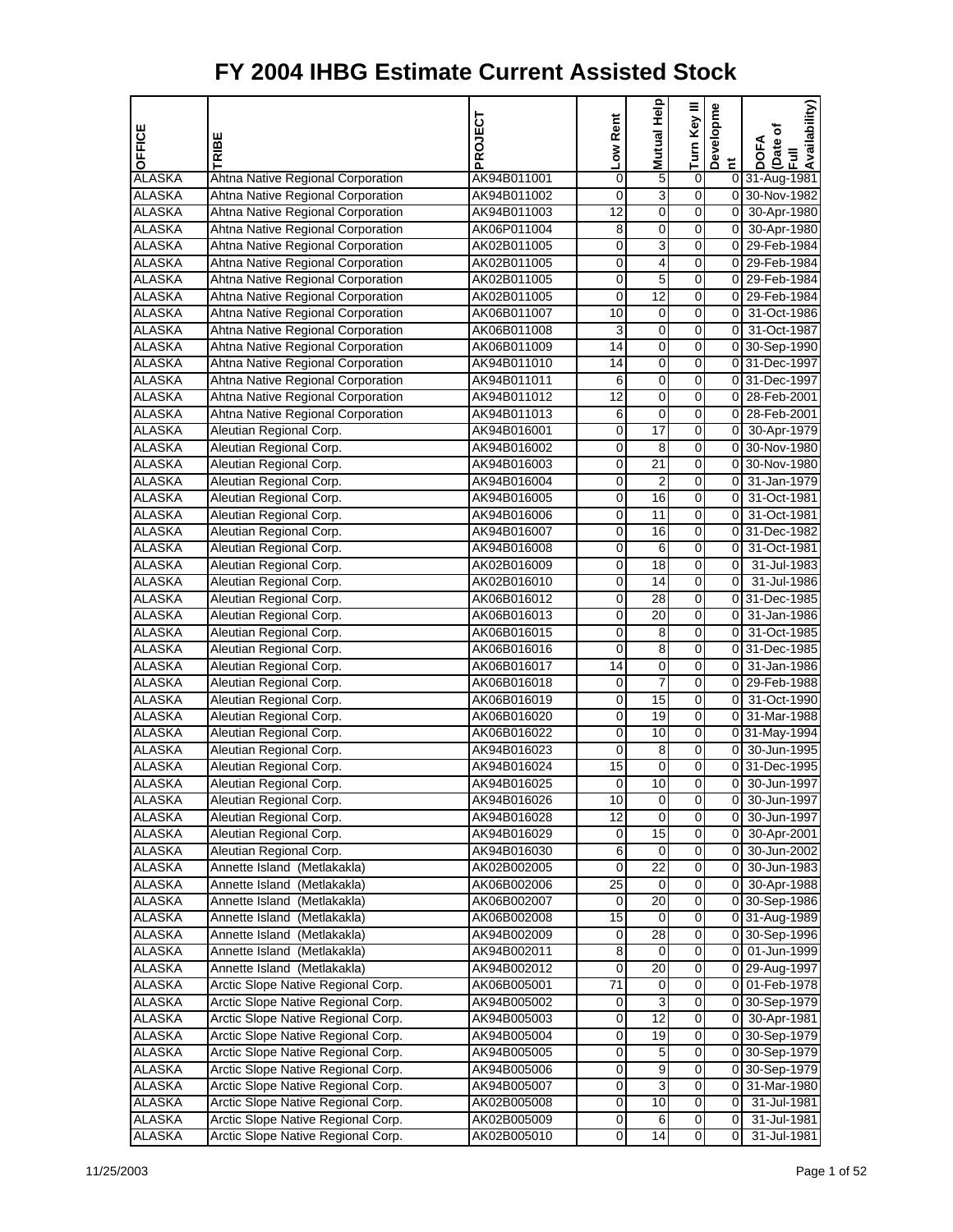| <b>OFFICE</b>                  | TRIBE                                                                        | PROJECT                    | Low Rent              | Mutual Help     | Ξ<br>Turn Key       | Developme      | Availability)<br>৳               |
|--------------------------------|------------------------------------------------------------------------------|----------------------------|-----------------------|-----------------|---------------------|----------------|----------------------------------|
|                                |                                                                              |                            |                       |                 |                     | Ĕ              | <b>DOFA</b><br>Date<br>$\bar{a}$ |
| <b>ALASKA</b>                  | Arctic Slope Native Regional Corp.                                           | AK02B005011                | 0                     | 5               | 0                   | $\overline{0}$ | 31-Jul-1981                      |
| <b>ALASKA</b>                  | Arctic Slope Native Regional Corp.                                           | AK02B005012                | 0                     | 4               | 0                   |                | 031-Dec-1983                     |
| <b>ALASKA</b>                  | Arctic Slope Native Regional Corp.                                           | AK02B005013                | 0                     | 20              | 0                   |                | 0 31-Dec-1983                    |
| <b>ALASKA</b>                  | Arctic Slope Native Regional Corp.                                           | AK06B005014                | 0                     | $\overline{24}$ | 0                   | 0              | 30-Jun-1984                      |
| <b>ALASKA</b>                  | Arctic Slope Native Regional Corp.                                           | AK06B005015                | 0                     | 11              | 0                   | 01             | 30-Jun-1984                      |
| <b>ALASKA</b>                  | Arctic Slope Native Regional Corp.                                           | AK06B005016                | 0                     | $\overline{14}$ | 0                   | $\overline{0}$ | 30-Jun-1984                      |
| ALASKA                         | Arctic Slope Native Regional Corp.                                           | AK06B005017                | 0                     | 8               | 0                   | 0              | 30-Jun-1984                      |
| <b>ALASKA</b>                  | Arctic Slope Native Regional Corp.                                           | AK06B005018                | 0                     | 9               | 0                   |                | 0 31-Dec-1984                    |
| <b>ALASKA</b>                  | Arctic Slope Native Regional Corp.                                           | AK06B005019                | 0                     | $\overline{15}$ | 0                   |                | 0 31-Dec-1984                    |
| <b>ALASKA</b>                  | Arctic Slope Native Regional Corp.                                           | AK06B005021                | 0                     | 8               | 0                   |                | 0 31-Dec-1984                    |
| <b>ALASKA</b>                  | Arctic Slope Native Regional Corp.                                           | AK06B005023                | 0                     | 3               | 0                   |                | 0 31-Dec-1985                    |
| <b>ALASKA</b>                  | Arctic Slope Native Regional Corp.                                           | AK06B005024                | 0                     | 8               | 0                   |                | 031-Dec-1985                     |
| <b>ALASKA</b>                  | Arctic Slope Native Regional Corp.                                           | AK06B005025                | 0                     | 16              | 0                   |                | 0 31-Dec-1985                    |
| <b>ALASKA</b>                  | Arctic Slope Native Regional Corp.                                           | AK06B005026                | 0                     | 11              | 0                   |                | 0 31-Mar-1986                    |
| <b>ALASKA</b>                  | Arctic Slope Native Regional Corp.                                           | AK06B005027                | 0                     | 4               | 0                   |                | 031-Dec-1985                     |
| <b>ALASKA</b>                  | Arctic Slope Native Regional Corp.                                           | AK06B005028                | 0                     | 8               | 0                   |                | 0 30-Sep-1986                    |
| ALASKA                         | Arctic Slope Native Regional Corp.                                           | AK06B005029                | 0                     | 5               | 0                   |                | 031-Dec-1985                     |
| <b>ALASKA</b>                  | Arctic Slope Native Regional Corp.                                           | AK06B005030                | 0                     | 12              | 0                   | $\overline{0}$ | 30-Jul-1992                      |
| <b>ALASKA</b>                  | Arctic Slope Native Regional Corp.                                           | AK06B005031                | 0                     | 7               | 0                   |                | 0 30-Nov-1988                    |
| <b>ALASKA</b>                  | Arctic Slope Native Regional Corp.                                           | AK06B005033                | 0                     | 4               | 0                   |                | 0 30-Sep-1987                    |
| <b>ALASKA</b>                  | Arctic Slope Native Regional Corp.                                           | AK06B005034                | 0                     | 9               | 0                   | $\overline{0}$ | 31-Jul-1991                      |
| <b>ALASKA</b>                  | Arctic Slope Native Regional Corp.                                           | AK06B005036                | 0                     | 4               | 0                   | $\overline{0}$ | 30-Jul-1992                      |
| <b>ALASKA</b>                  | Arctic Slope Native Regional Corp.                                           | AK94B005037                | 0                     | 20              | 0                   | $\overline{0}$ | 31-Jul-1997                      |
| <b>ALASKA</b>                  | Arctic Slope Native Regional Corp.                                           | AK94B005038                | 0                     | 17              | 0                   | $\overline{2}$ | 31-Mar-1999                      |
| <b>ALASKA</b>                  | Arctic Slope Native Regional Corp.                                           | AK94B005039                | 19                    | 0               | 0                   | 01             | 31-Jan-2000                      |
| <b>ALASKA</b>                  | Arctic Slope Native Regional Corp.                                           | AK94B005040                | $\overline{17}$       | 0               | 0                   | O              | 31-Jan-2000                      |
| ALASKA                         | Arctic Slope Native Regional Corp.                                           | AK94B005041                | 0                     | 17              | 0                   | 0              | 31-Mar-1999                      |
| <b>ALASKA</b>                  | Arctic Slope Native Regional Corp.                                           | AK94B005042                | 0                     | 0               | 0                   | $\overline{2}$ |                                  |
| <b>ALASKA</b>                  | Arctic Slope Native Regional Corp.                                           | AK94B005042                | 0                     | 0               | 0                   | 2              |                                  |
| <b>ALASKA</b>                  | Arctic Slope Native Regional Corp.                                           | AK94B005042                | 0                     | 0               | 0                   | 2              |                                  |
| <b>ALASKA</b>                  | Arctic Slope Native Regional Corp.                                           | AK94B005042                | 0                     | 0               | 0                   | $\overline{2}$ |                                  |
| <b>ALASKA</b>                  | Arctic Slope Native Regional Corp.                                           | AK94B005042                | 0                     | 0               | 0                   | 2              |                                  |
| <b>ALASKA</b>                  | Arctic Slope Native Regional Corp.                                           | AK94B005042                | 0                     | 0               | 0                   | 3              |                                  |
| <b>ALASKA</b>                  | Arctic Slope Native Regional Corp.                                           | AK94B005042                | 0                     | 0               | 0                   | 3              |                                  |
| <b>ALASKA</b>                  | Baranof Island Regional Corporation                                          | AK06B017001                | 0                     | 21              | 0                   |                | 0 30-Sep-1987                    |
| <b>ALASKA</b>                  | <b>Baranof Island Regional Corporation</b>                                   | AK06B017002                | 0                     | 9               | 0                   |                | 0 31-May-1989                    |
| <b>ALASKA</b>                  | Baranof Island Regional Corporation                                          | AK94B017003                | 20                    | 0               | 0                   | 0              | 30-Jun-1996                      |
| <b>ALASKA</b>                  | Baranof Island Regional Corporation                                          | AK94B017004                | $\mathbf 0$           | 25              | 0                   |                | 0 30-Jun-1996                    |
| <b>ALASKA</b>                  | Baranof Island Regional Corporation                                          | AK94B017005                | 0                     | 4               | 0                   |                | 0 01-Sep-1999                    |
| ALASKA                         | Baranof Island Regional Corporation                                          | AK94B017005                | 0                     | 1               | 0                   |                | 0 31-Dec-2001                    |
| <b>ALASKA</b>                  | Baranof Island Regional Corporation                                          | AK94B017005                | $\boldsymbol{0}$      | $\overline{8}$  | 0                   |                | 0 07-Nov-2001                    |
| <b>ALASKA</b>                  | Baranof Island Regional Corporation                                          | AK94B017005                | 0                     | 4               | 0                   |                | 0 01-Aug-2000                    |
| <b>ALASKA</b>                  | Baranof Island Regional Corporation                                          | AK94B017005                | 0                     | 1               | 0                   | 01             | 01-Mar-2000                      |
| <b>ALASKA</b>                  | Bering Straits Native Regional Corp.                                         | AK94B008006                | 0                     | 3               | 0                   |                | 0 31-Mar-1977                    |
| ALASKA<br><b>ALASKA</b>        | Bering Straits Native Regional Corp.                                         | AK94B008007                | 0<br>$\boldsymbol{0}$ | 1<br>3          | 0<br>$\overline{0}$ |                | 0 30-Nov-1976<br>0 31-Dec-1976   |
|                                | Bering Straits Native Regional Corp.<br>Bering Straits Native Regional Corp. | AK94B008008                |                       |                 |                     |                |                                  |
| <b>ALASKA</b><br><b>ALASKA</b> |                                                                              | AK06P008009                | 18                    | 0<br>15         | 0<br>0              |                | 0 31-Mar-1978                    |
|                                | Bering Straits Native Regional Corp.                                         | AK94B008010                | 0                     | 20              | 0                   |                | 0 31-Mar-1978<br>0 30-Sep-1979   |
| <b>ALASKA</b>                  | Bering Straits Native Regional Corp.                                         | AK02B008011                | 0                     | 29              | 0                   |                |                                  |
| ALASKA<br><b>ALASKA</b>        | Bering Straits Native Regional Corp.<br>Bering Straits Native Regional Corp. | AK02B008012<br>AK94B008013 | 0<br>$\boldsymbol{0}$ | 25              | 0                   |                | 0 30-Sep-1979<br>0 30-Sep-1979   |
| <b>ALASKA</b>                  | Bering Straits Native Regional Corp.                                         | AK94B008014                | 0                     | 20              | 0                   |                | 0 30-Sep-1980                    |
| <b>ALASKA</b>                  | Bering Straits Native Regional Corp.                                         | AK94B008015                | 0                     | 26              | 0                   | 01             | 31-Oct-1980                      |
| <b>ALASKA</b>                  | Bering Straits Native Regional Corp.                                         | AK94B008016                | 0                     | 5               | 0                   |                | 0 30-Sep-1980                    |
| ALASKA                         | Bering Straits Native Regional Corp.                                         | AK02B008018                | 0                     | 15              | 0                   |                | 0 30-Sep-1982                    |
| <b>ALASKA</b>                  | Bering Straits Native Regional Corp.                                         | AK02B008019                | $\pmb{0}$             | 18              | 0                   |                | 0 31-Jan-1983                    |
| <b>ALASKA</b>                  | Bering Straits Native Regional Corp.                                         | AK02B008021                | 0                     | 14              | 0                   |                | 0 30-Sep-1982                    |
| ALASKA                         | Bering Straits Native Regional Corp.                                         | AK02B008022                | 0                     | 16              | 0                   | $\overline{0}$ | 31-Oct-1982                      |
|                                |                                                                              |                            |                       |                 |                     |                |                                  |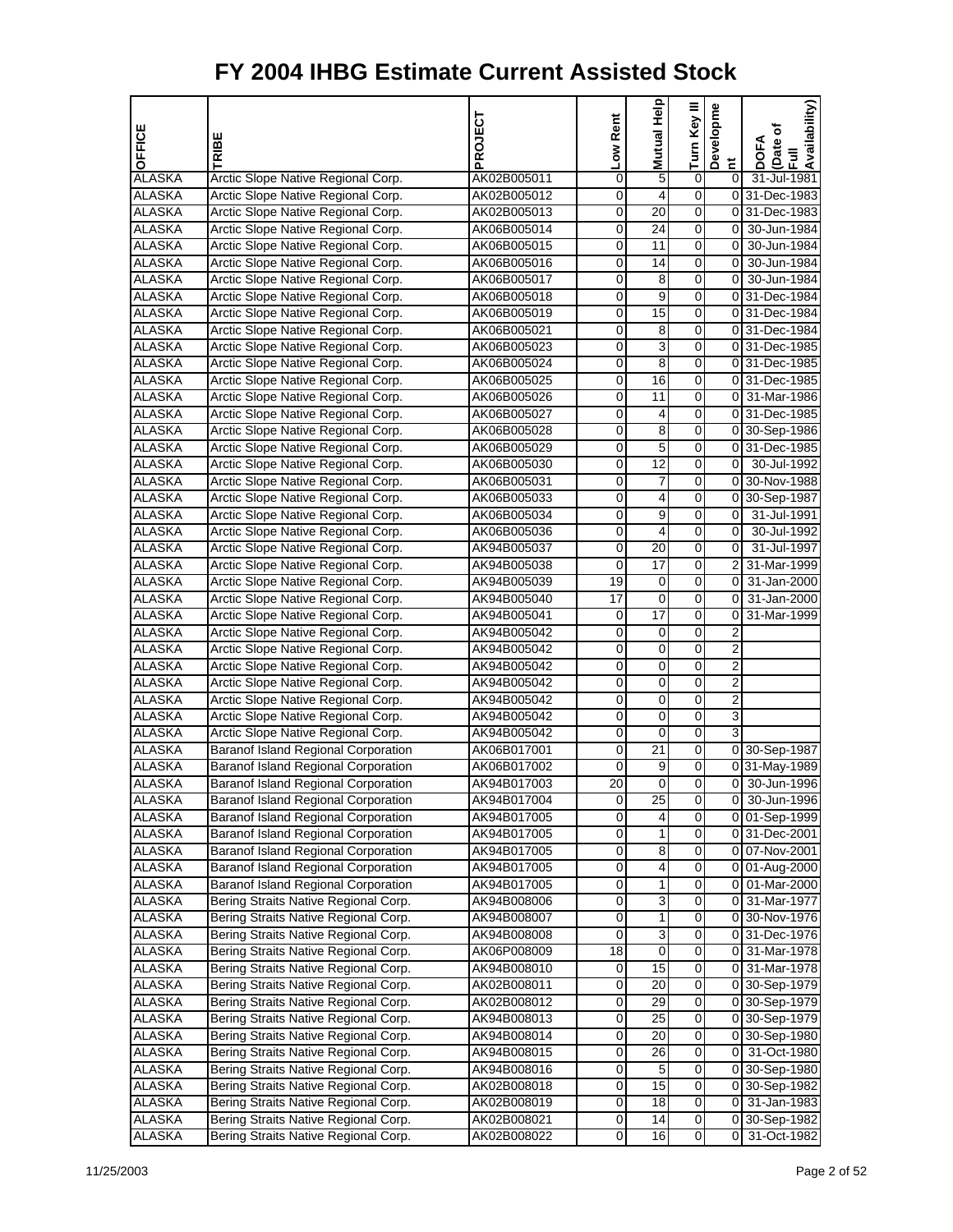|                                |                                                                              | PROJECT                    | Low Rent    | Mutual Help     | Turn Key III   | Developme | Availability)<br>DOFA<br>(Date of |
|--------------------------------|------------------------------------------------------------------------------|----------------------------|-------------|-----------------|----------------|-----------|-----------------------------------|
| OFFICE                         | TRIBE                                                                        |                            |             |                 |                |           | Ē                                 |
|                                |                                                                              |                            |             |                 |                | Ĕ         |                                   |
| <b>ALASKA</b>                  | Bering Straits Native Regional Corp.                                         | AK06B008023                | 0           | 15              | $\mathbf 0$    |           | 0 28-Feb-1991                     |
| <b>ALASKA</b>                  | Bering Straits Native Regional Corp.                                         | AK06B008024                | 0           | 20              | 0              |           | 0 30-Nov-1988                     |
| <b>ALASKA</b>                  | Bering Straits Native Regional Corp.                                         | AK06B008028                | 0           | 13<br>20        | 0<br>0         |           | 0 29-Feb-1992                     |
| <b>ALASKA</b><br><b>ALASKA</b> | Bering Straits Native Regional Corp.                                         | AK06B008029                | 0           | 15              | $\overline{0}$ |           | 0 31-Dec-1992<br>0 31-Mar-1991    |
| <b>ALASKA</b>                  | Bering Straits Native Regional Corp.<br>Bering Straits Native Regional Corp. | AK06B008030<br>AK06B008031 | 0<br>0      | 10              | $\overline{0}$ |           | 0 31-Mar-1991                     |
| <b>ALASKA</b>                  | Bering Straits Native Regional Corp.                                         | AK06B008032                | 0           | 10              | 0              |           | 0 28-Feb-1991                     |
| <b>ALASKA</b>                  | Bering Straits Native Regional Corp.                                         | AK94B008034                | 0           | 11              | 0              |           | 0 31-Aug-1993                     |
| <b>ALASKA</b>                  | Bering Straits Native Regional Corp.                                         | AK94B008035                | 0           | 18              | 0              |           | 0 31-Oct-1992                     |
| <b>ALASKA</b>                  | Bering Straits Native Regional Corp.                                         | AK94B008036                | 0           | 23              | $\Omega$       |           | 0 30-Nov-1995                     |
| <b>ALASKA</b>                  | Bering Straits Native Regional Corp.                                         | AK94B008037                | 0           | 16              | 0              |           | 0 30-Nov-1995                     |
| <b>ALASKA</b>                  | Bering Straits Native Regional Corp.                                         | AK94B008038                | 0           | 20              | 0              |           | 0 31-Jan-1997                     |
| <b>ALASKA</b>                  | Bering Straits Native Regional Corp.                                         | AK94B008039                | 0           | 20              | 0              |           | 0 31-Oct-1996                     |
| <b>ALASKA</b>                  | Bering Straits Native Regional Corp.                                         | AK94B008040                | 0           | 20              | 0              |           | 0 31-Aug-1997                     |
| <b>ALASKA</b>                  | Bering Straits Native Regional Corp.                                         | AK94B008041                | 0           | 19              | 0              |           | 0 31-Aug-1997                     |
| <b>ALASKA</b>                  | Bering Straits Native Regional Corp.                                         | AK94B008042                | 28          | $\pmb{0}$       | $\overline{0}$ |           | 0 31-Oct-1999                     |
| <b>ALASKA</b>                  | Bering Straits Native Regional Corp.                                         | AK94B008043                | 0           | 20              | 0              |           | 031-Dec-1999                      |
| <b>ALASKA</b>                  | Bering Straits Native Regional Corp.                                         | AK94B008046                | 0           | 8               | 0              |           | 2 30-Sep-1999                     |
| <b>ALASKA</b>                  | Bering Straits Native Regional Corp.                                         | AK94B008047                | 0           | 18              | 0              |           | 0 31-Jan-2000                     |
| <b>ALASKA</b>                  | Bristol Bay Native Regional Corp.                                            | AK94B010003                | 0           | 5               | 0              |           | 0 30-Sep-1979                     |
| <b>ALASKA</b>                  | Bristol Bay Native Regional Corp.                                            | AK94B010004                | 0           | 6               | 0              |           | 0 31-Oct-1979                     |
| <b>ALASKA</b>                  | Bristol Bay Native Regional Corp.                                            | AK94B010006                | 0           | 7               | 0              |           | 0 30-Sep-1979                     |
| <b>ALASKA</b>                  | Bristol Bay Native Regional Corp.                                            | AK94B010007                | 0           | 7               | 0              |           | 0 31-Aug-1983                     |
| <b>ALASKA</b>                  | Bristol Bay Native Regional Corp.                                            | AK94B010008                | 0           | 1               | 0              |           | 0 31-Mar-1981                     |
| <b>ALASKA</b>                  | Bristol Bay Native Regional Corp.                                            | AK94B010009                | 0           | 4               | 0              |           | 0 31-Aug-1983                     |
| <b>ALASKA</b>                  | Bristol Bay Native Regional Corp.                                            | AK94B010010                | $\mathbf 0$ | $\mathbf{1}$    | $\overline{0}$ |           | 0 31-Aug-1983                     |
| <b>ALASKA</b>                  | Bristol Bay Native Regional Corp.                                            | AK02P010011                | 15          | 0               | 0              |           | 031-Dec-1982                      |
| <b>ALASKA</b>                  | Bristol Bay Native Regional Corp.                                            | AK02B010012                | 0           | 2               | 0              |           | 0 31-Aug-1983                     |
| <b>ALASKA</b>                  | Bristol Bay Native Regional Corp.                                            | AK02B010013                | 0           | 3               | 0              |           | 0 29-Feb-1984                     |
| <b>ALASKA</b>                  | Bristol Bay Native Regional Corp.                                            | AK02B010013                | 0           | 4               | $\Omega$       |           | 0 29-Feb-1984                     |
| <b>ALASKA</b>                  | Bristol Bay Native Regional Corp.                                            | AK02B010013                | 0           | 8               | $\overline{0}$ |           | 0 29-Feb-1984                     |
| <b>ALASKA</b>                  | Bristol Bay Native Regional Corp.                                            | AK02B010013                | 0           | 6               | 0              |           | 0 29-Feb-1984                     |
| <b>ALASKA</b>                  | Bristol Bay Native Regional Corp.                                            | AK06B010018                | 0           | 9               | 0              |           | 0 29-Nov-1985                     |
| <b>ALASKA</b>                  | Bristol Bay Native Regional Corp.                                            | AK06B010020                | 0           | 24              | 0              |           | 0 30-Jun-1988                     |
| <b>ALASKA</b>                  | Bristol Bay Native Regional Corp.                                            | AK06B010022                | 0           | 12              | $\Omega$       |           | 0 30-Sep-1986                     |
| <b>ALASKA</b>                  | Bristol Bay Native Regional Corp.                                            | AK06B010023                | 15          | 0               | $\overline{0}$ |           | 0 31-May-1986                     |
| ALASKA                         | Bristol Bay Native Regional Corp.                                            | AK06B010024                | 0           | 18              | 0              |           | 0 31-Dec-1992                     |
| <b>ALASKA</b>                  | Bristol Bay Native Regional Corp.                                            | AK06B010025                | 0           | 15              | 0              |           | 0 30-Nov-1988                     |
| <b>ALASKA</b>                  | Bristol Bay Native Regional Corp.                                            | AK06B010026                | 0           | 11              | 0              |           | 0 30-Jan-1990                     |
| <b>ALASKA</b>                  | Bristol Bay Native Regional Corp.                                            | AK06B010027                | 0           | 11              | 0              |           | 0 30-Nov-1989                     |
| <b>ALASKA</b>                  | Bristol Bay Native Regional Corp.                                            | AK06B010028                | 0           | $\overline{7}$  | $\overline{0}$ |           | 0 30-Dec-1995                     |
| <b>ALASKA</b>                  | Bristol Bay Native Regional Corp.                                            | AK06B010029                | 0           | 20              | 0              |           | 0 30-Nov-1995                     |
| <b>ALASKA</b>                  | Bristol Bay Native Regional Corp.                                            | AK06B010030                | 0           | 16              | $\mathbf 0$    |           | 0 30-Jun-1995                     |
| <b>ALASKA</b>                  | Bristol Bay Native Regional Corp.                                            | AK06B010033                | 0           | 5               | 0              |           | 0 31-Dec-1992                     |
| ALASKA                         | Bristol Bay Native Regional Corp.                                            | AK06B010034                | 0           | 14              | $\mathbf 0$    |           | 0 31-Dec-1992                     |
| <b>ALASKA</b>                  | Bristol Bay Native Regional Corp.                                            | AK94B010035                | 0           | $\overline{13}$ | O              |           | 0 30-Nov-1995                     |
| <b>ALASKA</b>                  | Bristol Bay Native Regional Corp.                                            | AK94B010037                | 0           | 8               | 0              |           | 0 31-Mar-1998                     |
| <b>ALASKA</b>                  | Bristol Bay Native Regional Corp.                                            | AK94B010038                | 4           | 0               | 0              |           | 031-May-1998                      |
| <b>ALASKA</b>                  | Bristol Bay Native Regional Corp.                                            | AK94B010039                | 4           | 0               | 0              |           | 0 31-Mar-1998                     |
| <b>ALASKA</b>                  | Bristol Bay Native Regional Corp.                                            | AK94B010040                | 0           | 4               | 0              |           | 0 31-Mar-1998                     |
| <b>ALASKA</b>                  | Bristol Bay Native Regional Corp.                                            | AK94B010041                | 8           | $\overline{0}$  | $\overline{0}$ |           | 0 31-Dec-1998                     |
| <b>ALASKA</b>                  | Bristol Bay Native Regional Corp.                                            | AK94B010042                | 0           | 16              | 0              |           | 0 31-Mar-1998                     |
| <b>ALASKA</b>                  | Bristol Bay Native Regional Corp.                                            | AK94B010043                | 0           | 12              | $\mathbf 0$    |           | 0 01-Jan-2000                     |
| <b>ALASKA</b>                  | Bristol Bay Native Regional Corp.                                            | AK94B010044                | 6           | 0               | 0              |           | 0 01-Jan-2000                     |
| <b>ALASKA</b>                  | Calista Native Regional Corporation                                          | AK94B009003                | 0           | 1               | $\mathbf 0$    |           | 0 30-Sep-1976                     |
| <b>ALASKA</b>                  | Calista Native Regional Corporation                                          | AK94B009004                | 0           | $\overline{2}$  | $\overline{0}$ |           | 0 31-Mar-1979                     |
| <b>ALASKA</b>                  | Calista Native Regional Corporation                                          | AK94B009005                | 0           | 7               | 0              |           | 0 28-Feb-1979                     |
| <b>ALASKA</b>                  | Calista Native Regional Corporation                                          | AK94B009006                | 0           | $\overline{2}$  | $\overline{0}$ |           | 0 31-Dec-1978                     |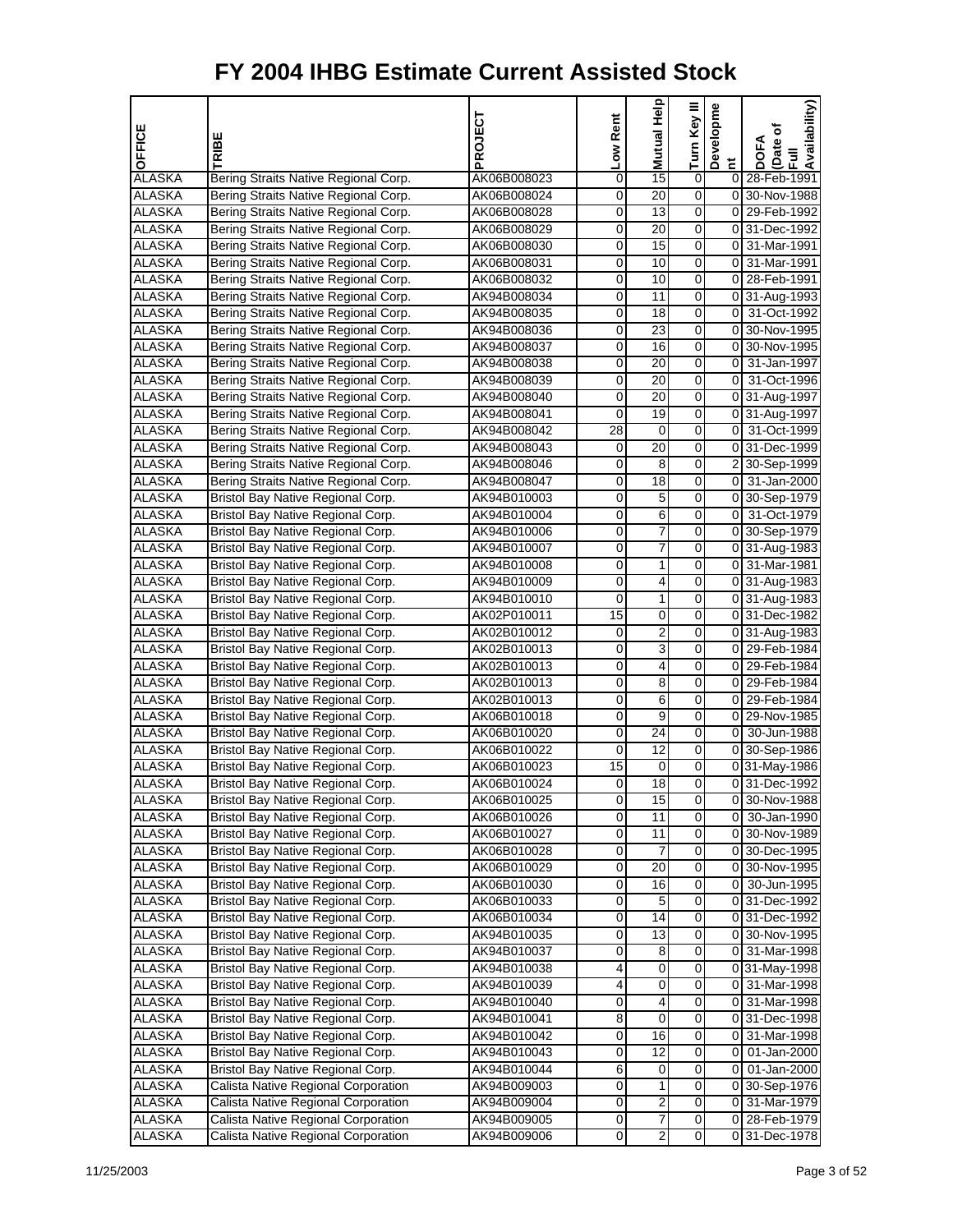| <b>OFFICE</b> | TRIBE                               | PROJECT     | Low Rent        | Mutual Help      | Turn Key III | Developme           | Availability)<br>Date of<br><b>DOFA</b><br>$\bar{E}$ |
|---------------|-------------------------------------|-------------|-----------------|------------------|--------------|---------------------|------------------------------------------------------|
| <b>ALASKA</b> | Calista Native Regional Corporation | AK94B009007 | 0               | 3                | 0            | Ĕ<br>$\overline{0}$ | 31-Jan-1980                                          |
| <b>ALASKA</b> | Calista Native Regional Corporation | AK94B009008 | 0               | $\overline{2}$   | 0            | $\overline{0}$      | 30-Apr-1980                                          |
| <b>ALASKA</b> | Calista Native Regional Corporation | AK94B009009 | 0               | 1                | 0            | 0                   | 31-Mar-1980                                          |
| <b>ALASKA</b> | Calista Native Regional Corporation | AK02B009010 | 0               | 1                | 0            | 0                   | 31-Oct-1981                                          |
| <b>ALASKA</b> | Calista Native Regional Corporation | AK02B009011 | 0               | 26               | 0            |                     | 0 31-Aug-1983                                        |
| <b>ALASKA</b> | Calista Native Regional Corporation | AK02B009012 | 0               | 1                | 0            | $\overline{0}$      | 31-Oct-1981                                          |
| <b>ALASKA</b> | Calista Native Regional Corporation | AK02B009015 | 0               | 3                | 0            |                     | 0 30-Sep-1981                                        |
| ALASKA        | Calista Native Regional Corporation | AK02B009016 | 0               | 6                | 0            | 0                   | 31-Oct-1981                                          |
| <b>ALASKA</b> | Calista Native Regional Corporation | AK02B009017 | $\overline{0}$  | 24               | 0            | 01                  | 30-Sep-1984                                          |
| <b>ALASKA</b> | Calista Native Regional Corporation | AK94B009018 | 0               | 3                | 0            | 0                   | 31-Oct-1981                                          |
| <b>ALASKA</b> | Calista Native Regional Corporation | AK02B009019 | 0               | 9                | 0            |                     | 0 30-Sep-1981                                        |
| <b>ALASKA</b> | Calista Native Regional Corporation | AK02B009020 | 0               | $\overline{11}$  | 0            | 0                   | 31-Oct-1986                                          |
| ALASKA        | Calista Native Regional Corporation | AK02B009024 | 0               | 9                | 0            | $\overline{0}$      | 31-Oct-1986                                          |
| <b>ALASKA</b> | Calista Native Regional Corporation | AK02B009025 | $\overline{0}$  | $\overline{20}$  | 0            | 0                   | 31-Oct-1983                                          |
| <b>ALASKA</b> | Calista Native Regional Corporation | AK02B009026 | 0               | 15               | 0            | $\overline{0}$      | 31-Oct-1984                                          |
| <b>ALASKA</b> | Calista Native Regional Corporation | AK02B009028 | 0               | 9                | 0            | $\overline{0}$      | 30-Apr-1984                                          |
| <b>ALASKA</b> | Calista Native Regional Corporation | AK02B009029 | 0               | $\overline{25}$  | 0            |                     | 0 30-May-1985                                        |
| ALASKA        | Calista Native Regional Corporation | AK02B009030 | 0               | 23               | 0            |                     | 0 30-May-1984                                        |
| <b>ALASKA</b> | Calista Native Regional Corporation | AK02B009031 | 0               | 24               | 0            |                     | 0 30-Nov-1986                                        |
| <b>ALASKA</b> | Calista Native Regional Corporation | AK02B009032 | 0               | 1                | 0            | 0                   | 31-Oct-1981                                          |
| <b>ALASKA</b> | Calista Native Regional Corporation | AK02B009033 | 0               | 3                | 0            | $\overline{0}$      | 31-Oct-1981                                          |
| <b>ALASKA</b> | Calista Native Regional Corporation | AK02B009034 | 0               | $\overline{2}$   | 0            | $\overline{0}$      | 31-Oct-1981                                          |
| <b>ALASKA</b> | Calista Native Regional Corporation | AK02B009035 | 0               | $\overline{2}$   | 0            |                     | 0 30-Sep-1981                                        |
| <b>ALASKA</b> | Calista Native Regional Corporation | AK02B009037 | 0               | 5                | 0            | οI                  | 31-Oct-1981                                          |
| <b>ALASKA</b> | Calista Native Regional Corporation | AK02B009038 | 0               | 3                | 0            |                     | 0 30-Sep-1981                                        |
| <b>ALASKA</b> | Calista Native Regional Corporation | AK02B009039 | 0               | $\overline{8}$   | 0            | 0                   | 31-Mar-1982                                          |
| <b>ALASKA</b> | Calista Native Regional Corporation | AK02B009040 | 0               | $\overline{21}$  | 0            | $\overline{0}$      | 30-Apr-1982                                          |
| ALASKA        | Calista Native Regional Corporation | AK02B009041 | 0               | 3                | 0            | οI                  | 30-Apr-1982                                          |
| <b>ALASKA</b> | Calista Native Regional Corporation | AK06B009042 | 0               | 15               | 0            | $\overline{0}$      | 31-Oct-1986                                          |
| <b>ALASKA</b> | Calista Native Regional Corporation | AK02B009043 | 0               | 11               | 0            |                     | 0 31-Aug-1983                                        |
| <b>ALASKA</b> | Calista Native Regional Corporation | AK06B009044 | 0               | 23               | 0            |                     | 0 30-Nov-1986                                        |
| <b>ALASKA</b> | Calista Native Regional Corporation | AK06B009045 | 0               | $\overline{14}$  | 0            |                     | 0 30-Nov-1986                                        |
| <b>ALASKA</b> | Calista Native Regional Corporation | AK06B009046 | 0               | 17               | 0            |                     | 0 30-Nov-1986                                        |
| <b>ALASKA</b> | Calista Native Regional Corporation | AK06B009047 | $\overline{0}$  | $\overline{25}$  | 0            |                     | 0 31-Dec-1983                                        |
| <b>ALASKA</b> | Calista Native Regional Corporation | AK06B009054 | 0               | 11               | 0            | 0                   | 31-Oct-1984                                          |
| <b>ALASKA</b> | Calista Native Regional Corporation | AK06B009056 | 0               | 6                | 0            | $\overline{0}$      | 31-Oct-1986                                          |
| <b>ALASKA</b> | Calista Native Regional Corporation | AK06B009059 | 0               | $\overline{13}$  | 0            | $\overline{0}$      | 30-Dec-1987                                          |
| <b>ALASKA</b> | Calista Native Regional Corporation | AK06B009060 | 0               | 15               | 0            |                     | 0 30-Dec-1987                                        |
| <b>ALASKA</b> | Calista Native Regional Corporation | AK06P00961  | $\overline{20}$ | 0                | 0            | 01                  | 31-Oct-1988                                          |
| ALASKA        | Calista Native Regional Corporation | AK06B009062 | 0               | 25               | 0            | 01                  | 28-Feb-1989                                          |
| ALASKA        | Calista Native Regional Corporation | AK06B009063 | 0               | 21               | 0            |                     | 0 31-Dec-1988                                        |
| <b>ALASKA</b> | Calista Native Regional Corporation | AK06B009064 | 0               | 16               | 0            |                     | 0 28-Feb-1989                                        |
| <b>ALASKA</b> | Calista Native Regional Corporation | AK06B009065 | 0               | 16               | 0            |                     | 0 31-May-1989                                        |
| <b>ALASKA</b> | Calista Native Regional Corporation | AK06B009067 | 0               | 5                | 0            |                     | 0 28-Feb-1989                                        |
| ALASKA        | Calista Native Regional Corporation | AK06B009068 | 0               | 15               | 0            |                     | 0 31-Aug-1991                                        |
| <b>ALASKA</b> | Calista Native Regional Corporation | AK06B009069 | 12              | 0                | 0            |                     | 0 30-Nov-1992                                        |
| <b>ALASKA</b> | Calista Native Regional Corporation | AK06B009070 | 0               | $\overline{24}$  | 0            | 01                  | 31-Mar-1991                                          |
| <b>ALASKA</b> | Calista Native Regional Corporation | AK06B009072 | 0               | 22               | 0            | 0                   | 31-Jul-1994                                          |
| <b>ALASKA</b> | Calista Native Regional Corporation | AK06B009073 | 0               | 7                | 0            | 01                  | 31-Jan-1994                                          |
| ALASKA        | Calista Native Regional Corporation | AK06B009074 | 0               | 6                | 0            | 01                  | 31-Mar-1991                                          |
| ALASKA        | Calista Native Regional Corporation | AK06B009075 | 0               | 9                | 0            | 0                   | 31-Jan-1992                                          |
| <b>ALASKA</b> | Calista Native Regional Corporation | AK06B009076 | 0               | 20               | 0            | 0                   | 31-Jul-1991                                          |
| <b>ALASKA</b> | Calista Native Regional Corporation | AK94B009083 | 0               | 16               | 0            |                     | 031-Dec-1992                                         |
| <b>ALASKA</b> | Calista Native Regional Corporation | AK94B009084 | 0               | 9                | 0            |                     | 0 30-Nov-1992                                        |
| ALASKA        | Calista Native Regional Corporation | AK94B009085 | 0               | 7                | 0            |                     | 0 28-Feb-1994                                        |
| <b>ALASKA</b> | Calista Native Regional Corporation | AK94B009086 | 0               | $\boldsymbol{9}$ | 0            |                     | 0 28-Feb-1994                                        |
| <b>ALASKA</b> | Calista Native Regional Corporation | AK94B009087 | 0               | $\overline{21}$  | 0            |                     | 0 30-May-1995                                        |
| <b>ALASKA</b> | Calista Native Regional Corporation | AK94B009088 | 0               | 12               | 0            |                     | 0 30-May-1995                                        |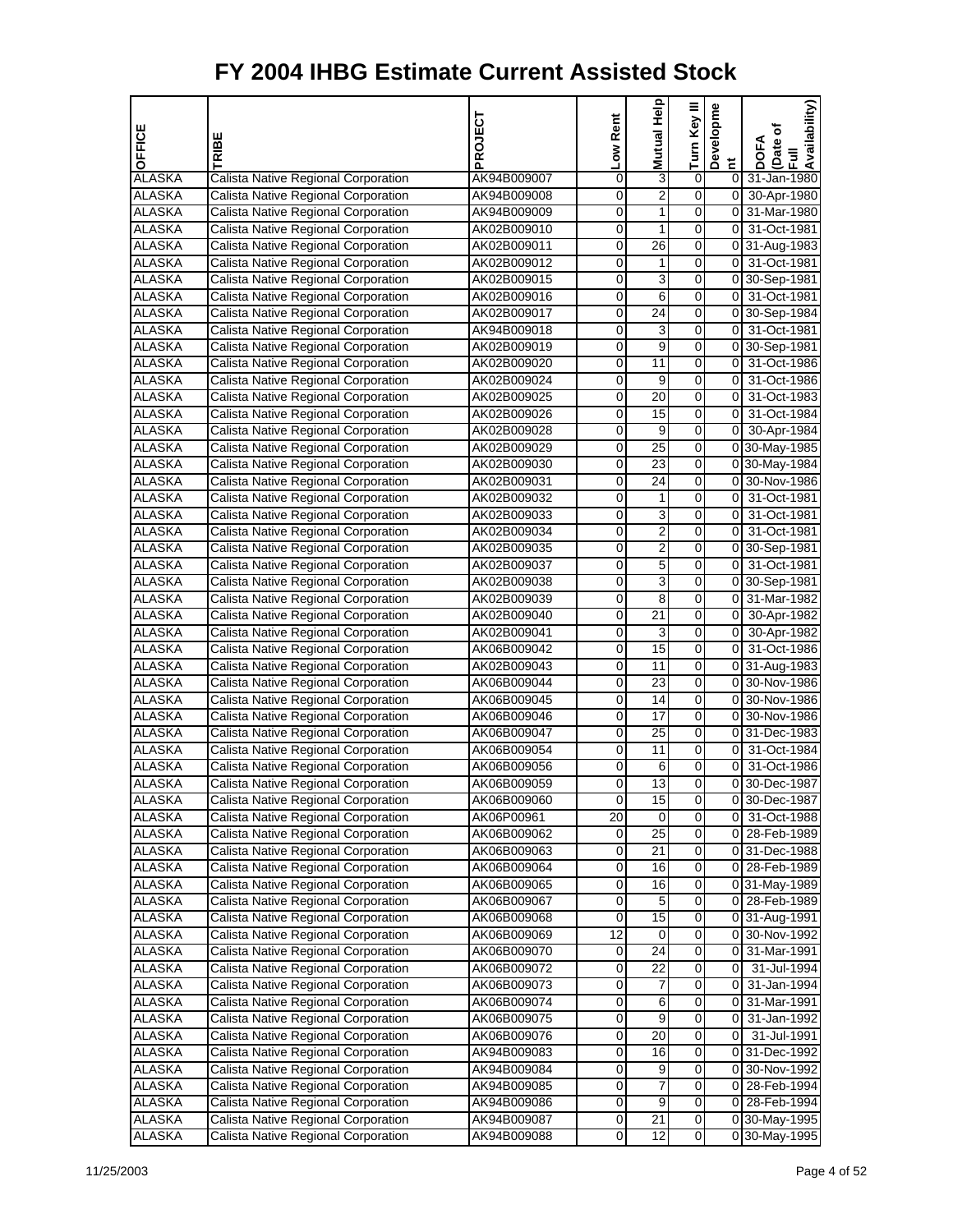| OFFICE                         | TRIBE                                      | PROJECT     | Low Rent       | 을<br>Mutual             | Turn Key III            | Developme<br>Ĕ | Availability)<br>Date of<br>Full<br><b>DOFA</b> |
|--------------------------------|--------------------------------------------|-------------|----------------|-------------------------|-------------------------|----------------|-------------------------------------------------|
| <b>ALASKA</b>                  | Calista Native Regional Corporation        | AK94B009089 | 0              | 28                      | 0                       | $\overline{0}$ | 30-Jun-1995                                     |
| ALASKA                         | Calista Native Regional Corporation        | AK94B009090 | 0              | 25                      | $\overline{0}$          |                | 0 30-Apr-1995                                   |
| <b>ALASKA</b>                  | Calista Native Regional Corporation        | AK94B009093 | 0              | 34                      | $\overline{0}$          |                | 0 30-Sep-1997                                   |
| <b>ALASKA</b>                  | Calista Native Regional Corporation        | AK94B009094 | 0              | 30                      | 0                       |                | 0 31-Dec-1996                                   |
| <b>ALASKA</b>                  | Calista Native Regional Corporation        | AK94B009095 | 0              | 9                       | 0                       | 01             | 30-Jun-1997                                     |
| <b>ALASKA</b>                  | Calista Native Regional Corporation        | AK94B009096 | 0              | 23                      | 0                       | $\overline{0}$ | 31-Jul-1997                                     |
| <b>ALASKA</b>                  | Calista Native Regional Corporation        | AK94B009097 | 0              | 20                      | $\overline{0}$          |                | 0 31-Jan-1998                                   |
| <b>ALASKA</b>                  | Calista Native Regional Corporation        | AK94B009098 | 0              | 19                      | $\overline{0}$          |                | 1 31-Dec-1999                                   |
| ALASKA                         | Calista Native Regional Corporation        | AK94B009099 | 0              | 18                      | 0                       |                | 2 30-Nov-1999                                   |
| <b>ALASKA</b>                  | Calista Native Regional Corporation        | AK94B009102 | 0              | 18                      | 0                       |                | 2 31-Dec-1999                                   |
| <b>ALASKA</b>                  | Calista Native Regional Corporation        | AK94B009103 | 0              | 20                      | 0                       | $\overline{0}$ | 31-Jul-2000                                     |
| <b>ALASKA</b>                  | Chugach Native Regional Corporation        | AK94B015003 | 0              | 20                      | $\overline{0}$          |                | 0 28-Feb-1983                                   |
| <b>ALASKA</b>                  | Chugach Native Regional Corporation        | AK94B015004 | 0              | 31                      | 0                       |                | 0 31-Jan-1983                                   |
| ALASKA                         | Chugach Native Regional Corporation        | AK02B015005 | 0              | 18                      | 0                       |                | 0 31-Dec-1982                                   |
| <b>ALASKA</b>                  | Chugach Native Regional Corporation        | AK02B015006 | 0              | 25                      | 0                       |                | 0 30-May-1984                                   |
| <b>ALASKA</b>                  | Chugach Native Regional Corporation        | AK06B015007 | 0              | 21                      | 0                       |                | 0 31-Aug-1984                                   |
| <b>ALASKA</b>                  | Chugach Native Regional Corporation        | AK02P015008 | 23             | 0                       | $\overline{0}$          |                | 0 31-Jan-1984                                   |
| <b>ALASKA</b>                  | Chugach Native Regional Corporation        | AK06B015011 | 0              | 19                      | $\overline{0}$          |                | 0 31-Oct-1986                                   |
| ALASKA                         | Chugach Native Regional Corporation        | AK02B015016 | 0              | 18                      | 0                       |                | 0 30-May-1984                                   |
| <b>ALASKA</b>                  | <b>Chugach Native Regional Corporation</b> | AK94B015017 | 20             | 0                       | 0                       |                | 0 31-Mar-1994                                   |
| <b>ALASKA</b>                  | Chugach Native Regional Corporation        | AK94B015018 | 0              | 15                      | 0                       |                | 0 30-Jun-1998                                   |
| <b>ALASKA</b>                  | <b>Chugach Native Regional Corporation</b> | AK94B015019 | $\overline{7}$ | 0                       | $\overline{0}$          |                | 0 30-Apr-1997                                   |
| <b>ALASKA</b>                  | Chugach Native Regional Corporation        | AK94B015020 | 19             | 0                       | 0                       |                | 0 30-Sep-1999                                   |
| ALASKA                         | Chugach Native Regional Corporation        | AK94B015021 | 15             | 0                       | 0                       |                | 0 30-Aug-2000                                   |
| <b>ALASKA</b>                  | Cook Inlet Native Regional Corporation     | AK94B012001 | 0              | 14                      | 0                       |                | 0 31-Aug-1979                                   |
| <b>ALASKA</b>                  | Cook Inlet Native Regional Corporation     | AK94B012004 | 0              | 1                       | 0                       |                | 0 31-Jan-1981                                   |
| <b>ALASKA</b>                  | Cook Inlet Native Regional Corporation     | AK06P012006 | 18             | $\pmb{0}$               | $\overline{0}$          |                | 031-Dec-1979                                    |
| <b>ALASKA</b>                  | Cook Inlet Native Regional Corporation     | AK02B012007 | 0              | $\overline{2}$          | $\overline{0}$          |                | 0 30-Apr-1980                                   |
| ALASKA                         | Cook Inlet Native Regional Corporation     | AK02B012009 | 0              | 7                       | 0                       |                | 0 30-Nov-1980                                   |
| <b>ALASKA</b>                  | Cook Inlet Native Regional Corporation     | AK02B012010 | 0              | 5                       | 0                       |                | 0 31-Jan-1981                                   |
| <b>ALASKA</b>                  | Cook Inlet Native Regional Corporation     | AK02B012012 | 10             | 0                       | 0                       |                | 0 28-Feb-1983                                   |
| <b>ALASKA</b>                  | Cook Inlet Native Regional Corporation     | AK02B012012 | 24             | $\pmb{0}$               | $\overline{0}$          |                | 0 28-Feb-1983                                   |
| <b>ALASKA</b>                  | Cook Inlet Native Regional Corporation     | AK02B012013 | 60             | 0                       | 0                       |                | 0 30-Jun-1984                                   |
| ALASKA                         | Cook Inlet Native Regional Corporation     | AK02B012015 | 0              | 1                       | 0                       |                | 0 31-Dec-1984                                   |
| <b>ALASKA</b>                  | Cook Inlet Native Regional Corporation     | AK06B012017 | 60             | 0                       | 0                       |                | 0 31-Oct-1984                                   |
| <b>ALASKA</b>                  | Cook Inlet Native Regional Corporation     | AK06B012019 | 0              | 5                       | 0                       |                | 0 30-Nov-1985                                   |
| <b>ALASKA</b>                  | Cook Inlet Native Regional Corporation     | AK06B012022 | 0              | 1                       | $\overline{0}$          | οI             | 31-Jan-1988                                     |
| <b>ALASKA</b>                  | Cook Inlet Native Regional Corporation     | AK06B012023 | 0              | 6                       | $\overline{0}$          |                | 0 30-Apr-1987                                   |
| <b>ALASKA</b>                  | Cook Inlet Native Regional Corporation     | AK06B012024 | 0              | 9                       | $\overline{\mathsf{o}}$ |                | 0 28-Feb-1989                                   |
| ALASKA                         | Cook Inlet Native Regional Corporation     | AK94B012027 | 0              | 8                       | 0                       |                | 0 30-Sep-1990                                   |
| <b>ALASKA</b>                  | Cook Inlet Native Regional Corporation     | AK94B012028 | 0              | 14                      | $\mathbf 0$             |                | 0 30-Sep-1992                                   |
| <b>ALASKA</b>                  | Cook Inlet Native Regional Corporation     | AK94B012029 | 0              | 15                      | $\overline{0}$          |                | 0 31-Dec-1991                                   |
| <b>ALASKA</b>                  | Cook Inlet Native Regional Corporation     | AK94B012030 | 75             | 0                       | $\mathbf 0$             |                | 0 31-Mar-1996                                   |
| <b>ALASKA</b>                  | Cook Inlet Native Regional Corporation     | AK94B012031 | 0              | 30                      | $\overline{\mathsf{o}}$ |                | 0 31-Dec-1993                                   |
| <b>ALASKA</b>                  | Cook Inlet Native Regional Corporation     | AK94B012033 | 0              | 1                       | 0                       |                | 0 31-May-1994                                   |
| <b>ALASKA</b>                  | Cook Inlet Native Regional Corporation     | AK94B012034 | 0              | 16                      | $\mathbf 0$             |                | 0 28-Feb-1997                                   |
| <b>ALASKA</b>                  | Cook Inlet Native Regional Corporation     | AK94B012035 | 20             | 0                       | $\mathbf 0$             |                | 0 31-May-1998                                   |
| <b>ALASKA</b>                  | Doyon Native Regional Corporation          | AK94B007005 | 0              | 3                       | $\mathbf 0$             |                | 0 31-Mar-1979                                   |
| <b>ALASKA</b>                  | Doyon Native Regional Corporation          | AK94B007006 | 0              | 5                       | $\overline{\mathsf{o}}$ |                | 0 31-Dec-1979                                   |
| <b>ALASKA</b>                  | Doyon Native Regional Corporation          | AK94B007007 | 0              | 7                       | 0                       | 0              | 31-Jul-1982                                     |
| <b>ALASKA</b>                  | Doyon Native Regional Corporation          | AK94B007009 | 0              | 1                       | $\mathbf 0$             |                | 0 31-Mar-1982                                   |
| <b>ALASKA</b>                  | Doyon Native Regional Corporation          | AK02B007011 | 0              | $\overline{\mathbf{c}}$ | $\overline{0}$          |                | 0 30-Sep-1983                                   |
| ALASKA                         | Doyon Native Regional Corporation          | AK02B007012 | 0              | 7                       | $\mathbf 0$             |                | 0 30-Sep-1981                                   |
| <b>ALASKA</b>                  | Doyon Native Regional Corporation          | AK02B007013 | 0              | 15                      | $\overline{\mathsf{o}}$ |                | 0 30-Sep-1988                                   |
| <b>ALASKA</b>                  | Doyon Native Regional Corporation          | AK02B007015 | 0              | 2<br>10                 | 0<br>$\mathbf 0$        |                | 0 30-Sep-1983                                   |
| <b>ALASKA</b>                  | Doyon Native Regional Corporation          | AK02B007016 | 0              |                         | $\overline{0}$          |                | 0 30-Nov-1988                                   |
| <b>ALASKA</b><br><b>ALASKA</b> | Doyon Native Regional Corporation          | AK02B007017 | 0              | 5                       | $\overline{0}$          |                | 0 31-Dec-1986                                   |
|                                | Doyon Native Regional Corporation          | AK02B007018 | 0              | 8                       |                         | 01             | 30-Apr-1985                                     |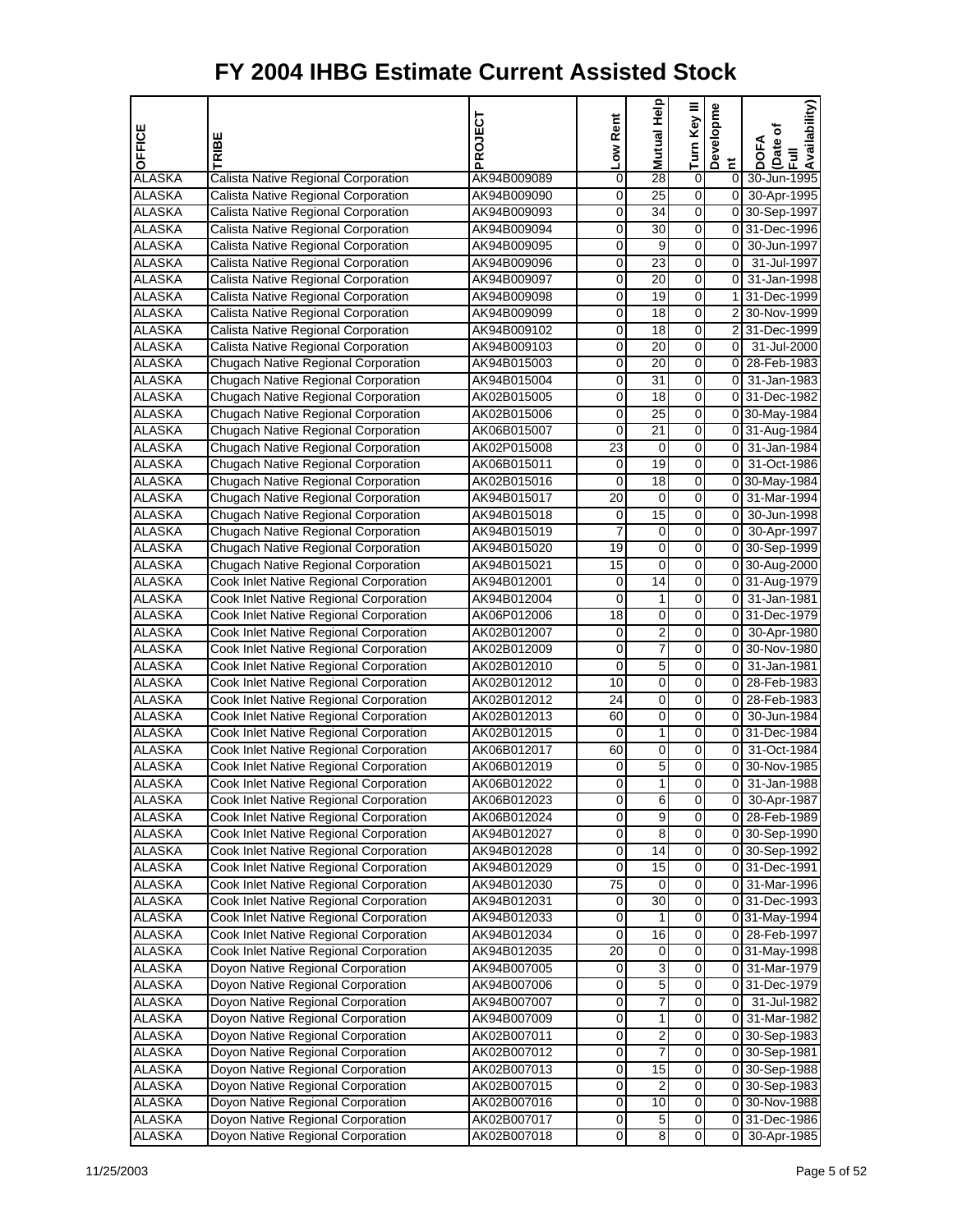| OFFICE                         | TRIBE                                   | PROJECT                    | Low Rent | 을<br>Mutual          | Turn Key III                     | Developme | Availability)<br>Date of<br>Full<br><b>DOFA</b> |
|--------------------------------|-----------------------------------------|----------------------------|----------|----------------------|----------------------------------|-----------|-------------------------------------------------|
| <b>ALASKA</b>                  | Doyon Native Regional Corporation       | AK02B007019                | 0        | 19                   | 0                                | Ĕ         | 0 31-Dec-1982                                   |
| ALASKA                         | Doyon Native Regional Corporation       | AK02B007020                | 0        | 5                    | $\overline{0}$                   |           | 0 30-Apr-1985                                   |
| <b>ALASKA</b>                  | Doyon Native Regional Corporation       | AK02B007021                | 0        | 15                   | $\overline{0}$                   |           | 0 30-Sep-1988                                   |
| <b>ALASKA</b>                  | Doyon Native Regional Corporation       | AK06B007026                | 0        | 11                   | $\overline{0}$                   |           | 0 30-Sep-1988                                   |
| <b>ALASKA</b>                  | Doyon Native Regional Corporation       | AK06B007027                | 0        | 10                   | 0                                |           | 0 30-Sep-1991                                   |
| <b>ALASKA</b>                  | Doyon Native Regional Corporation       | AK06B007028                | 0        | 10                   | 0                                |           | 0 30-Nov-1990                                   |
| <b>ALASKA</b>                  | Doyon Native Regional Corporation       | AK06B007029                | 0        | 10                   | $\overline{0}$                   |           | 0 30-Nov-1990                                   |
| <b>ALASKA</b>                  | Doyon Native Regional Corporation       | AK06B007031                | 15       | 0                    | $\overline{0}$                   |           | 0 30-Nov-1992                                   |
| ALASKA                         | Doyon Native Regional Corporation       | AK94B007032                | 0        | 10                   | $\overline{0}$                   |           | 0 31-Oct-1993                                   |
| <b>ALASKA</b>                  | Doyon Native Regional Corporation       | AK94B007033                | 0        | 15                   | 0                                |           | 0 31-May-1993                                   |
| <b>ALASKA</b>                  | Doyon Native Regional Corporation       | AK94B007034                | 0        | 3                    | 0                                |           | 0 31-Dec-1994                                   |
| <b>ALASKA</b>                  | Doyon Native Regional Corporation       | AK94B007034                | 0        | 5                    | $\overline{0}$                   |           | 0 31-Dec-1994                                   |
| <b>ALASKA</b>                  | Doyon Native Regional Corporation       | AK94B007034                | 0        | 6                    | $\overline{0}$                   |           | 0 31-Dec-1994                                   |
| ALASKA                         | Doyon Native Regional Corporation       | AK94B007034                | 0        | $\overline{11}$      | $\overline{0}$                   |           | 0 31-Dec-1994                                   |
| <b>ALASKA</b>                  | Doyon Native Regional Corporation       | AK94B007035                | 0        | 10                   | 0                                |           | 0 30-Sep-1994                                   |
| <b>ALASKA</b>                  | Doyon Native Regional Corporation       | AK94B007036                | 0        | 19                   | 0                                |           | 0 31-Dec-1994                                   |
| <b>ALASKA</b>                  | Doyon Native Regional Corporation       | AK94B007037                | 0        | 5                    | $\overline{0}$                   |           | 0 30-Jun-1997                                   |
| <b>ALASKA</b>                  | Doyon Native Regional Corporation       | AK94B007038                | 0        | 24                   | $\overline{0}$                   |           | 0 31-Oct-1997                                   |
| <b>ALASKA</b>                  | Doyon Native Regional Corporation       | AK94B007039                | 0        | 5                    | $\overline{0}$                   |           | 0 31-Jul-1997                                   |
| <b>ALASKA</b>                  | Doyon Native Regional Corporation       | AK94B007040                | 0        | 7                    | 0                                |           | 0 31-Aug-1997                                   |
| <b>ALASKA</b>                  | Doyon Native Regional Corporation       | AK94B007041                | 0        | 14                   | 0                                |           | 0 31-Oct-1997                                   |
| <b>ALASKA</b>                  | Doyon Native Regional Corporation       | AK94B007044                | 6        | 0                    | $\overline{0}$                   |           | 0 31-May-1998                                   |
| <b>ALASKA</b>                  | Doyon Native Regional Corporation       | AK94B007045                | 0        | 10                   | $\overline{0}$                   |           | 0 31-May-1998                                   |
| ALASKA                         | Doyon Native Regional Corporation       | AK94B007046                | 0        | 5                    | $\overline{0}$                   |           | 0 31-Jul-1998                                   |
| <b>ALASKA</b>                  | Doyon Native Regional Corporation       | AK94B007047                | 0        | 4                    | 0                                | οI        | 30-Jun-1998                                     |
| <b>ALASKA</b>                  |                                         |                            | 0        | $\overline{2}$       | 0                                |           | 0 30-Sep-2000                                   |
|                                | Doyon Native Regional Corporation       | AK94B007048                |          | $\overline{2}$       | $\overline{0}$                   |           |                                                 |
| <b>ALASKA</b>                  | Doyon Native Regional Corporation       | AK94B007048                | 0        | $\overline{2}$       | $\overline{0}$                   |           | 0 30-Sep-2000                                   |
| <b>ALASKA</b>                  | Doyon Native Regional Corporation       | AK94B007048                | 0<br>2   |                      | $\overline{0}$                   |           | 0 30-Sep-2000                                   |
| <b>ALASKA</b>                  | Doyon Native Regional Corporation       | AK94B007048                |          | 0                    |                                  |           | 0 30-Sep-2000                                   |
| <b>ALASKA</b>                  | Doyon Native Regional Corporation       | AK94B007048                | 0        | 2                    | 0                                |           | 0 30-Sep-2000                                   |
| <b>ALASKA</b>                  | Koniag Native Regional Corporation      | AK94B013001                | 0        | 8                    | 0<br>$\overline{0}$              |           | 0 30-Sep-1978                                   |
| <b>ALASKA</b>                  | Koniag Native Regional Corporation      | AK94B013002                | 0        | 9                    |                                  |           | 0 30-Nov-1978                                   |
| <b>ALASKA</b>                  | Koniag Native Regional Corporation      | AK94B013003                | 0        | 5<br>$\overline{27}$ | $\overline{0}$<br>$\overline{0}$ |           | 0 30-Sep-1978                                   |
| <b>ALASKA</b><br><b>ALASKA</b> | Koniag Native Regional Corporation      | AK94B013004<br>AK94B013005 | 0        |                      |                                  |           | 0 30-Sep-1978<br>0 30-Jun-1979                  |
|                                | Koniag Native Regional Corporation      |                            | 0        | 4                    | 0<br>$\mathbf 0$                 |           | 0 30-Nov-1978                                   |
| <b>ALASKA</b>                  | Koniag Native Regional Corporation      | AK94B013006                | 0        | 6                    |                                  |           |                                                 |
| <b>ALASKA</b>                  | Koniag Native Regional Corporation      | AK94B013008                | 0        | 13                   | 0                                | 01        | 31-Jul-1982                                     |
| <b>ALASKA</b>                  | Koniag Native Regional Corporation      | AK94B013009                | 0        | 7                    | 0<br>$\overline{\mathsf{o}}$     | 01        | 31-Jul-1982                                     |
| <b>ALASKA</b>                  | Koniag Native Regional Corporation      | AK02B013010                | 0        | $6\overline{6}$      |                                  |           | 0 31-Aug-1982                                   |
| <b>ALASKA</b>                  | Koniag Native Regional Corporation      | AK02P013011                | 48       | 0<br>16              | 0                                | 0         | 31-Jul-1983                                     |
| <b>ALASKA</b>                  | Koniag Native Regional Corporation      | AK02B013012                | 0        |                      | $\mathsf{O}\xspace$              |           | 0 31-Oct-1985                                   |
| <b>ALASKA</b>                  | Koniag Native Regional Corporation      | AK06B013013                | 0        | 12                   | $\overline{0}$                   |           | 0 31-Jan-1984                                   |
| <b>ALASKA</b>                  | Koniag Native Regional Corporation      | AK06B013014                | 0        | 7                    | $\mathbf 0$                      | 01        | 31-Jan-1987                                     |
| <b>ALASKA</b>                  | Koniag Native Regional Corporation      | AK06B013015                | 0        | 6                    | $\overline{\mathsf{o}}$          |           | 0 30-Nov-1987                                   |
| ALASKA                         | Koniag Native Regional Corporation      | AK06B013016                | 0        | 11                   | 0                                |           | 0 30-Sep-1987                                   |
| <b>ALASKA</b>                  | Koniag Native Regional Corporation      | AK94B013017                | 15       | 0                    | $\mathbf 0$                      |           | 0 30-Sep-1996                                   |
| <b>ALASKA</b>                  | Koniag Native Regional Corporation      | AK94B013018                | 20       | 0                    | $\overline{0}$                   |           | 0 31-Dec-1996                                   |
| <b>ALASKA</b>                  | Koniag Native Regional Corporation      | AK94B013019                | 4        | 0                    | $\mathbf 0$                      |           | 0 30-Sep-1996                                   |
| <b>ALASKA</b>                  | Koniag Native Regional Corporation      | AK94B013020                | 0        | 5                    | $\overline{\mathsf{o}}$          |           | 0 30-Sep-2001                                   |
| <b>ALASKA</b>                  | Koniag Native Regional Corporation      | AK94B013020                | 0        | 5                    | 0                                |           | 0 30-Sep-2001                                   |
| <b>ALASKA</b>                  | Koniag Native Regional Corporation      | AK94B013021                | 3        | $\pmb{0}$            | $\mathbf 0$                      |           | 0 30-Sep-2001                                   |
| <b>ALASKA</b>                  | NANA Native Regional Corporation        | AK94B006002                | 0        | 1                    | $\overline{0}$                   |           | 0 31-Oct-1977                                   |
| ALASKA                         | <b>NANA Native Regional Corporation</b> | AK94B006003                | 0        | 3                    | $\mathbf 0$                      |           | 0 30-Sep-1976                                   |
| <b>ALASKA</b>                  | NANA Native Regional Corporation        | AK94B006006                | 0        | 3                    | $\overline{\mathsf{o}}$          |           | 0 31-Oct-1979                                   |
| <b>ALASKA</b>                  | <b>NANA Native Regional Corporation</b> | AK94B006008                | 0        | 9                    | 0                                | 01        | 31-Oct-1979                                     |
| <b>ALASKA</b>                  | <b>NANA Native Regional Corporation</b> | AK02B006009                | 0        | 7                    | $\mathbf 0$                      |           | 0 30-Nov-1980                                   |
| <b>ALASKA</b>                  | NANA Native Regional Corporation        | AK02B006010                | 0        | 6                    | 0                                |           | 0 30-Nov-1980                                   |
| <b>ALASKA</b>                  | NANA Native Regional Corporation        | AK02B006011                | 0        | $\overline{5}$       | $\overline{0}$                   |           | 0 31-Dec-1981                                   |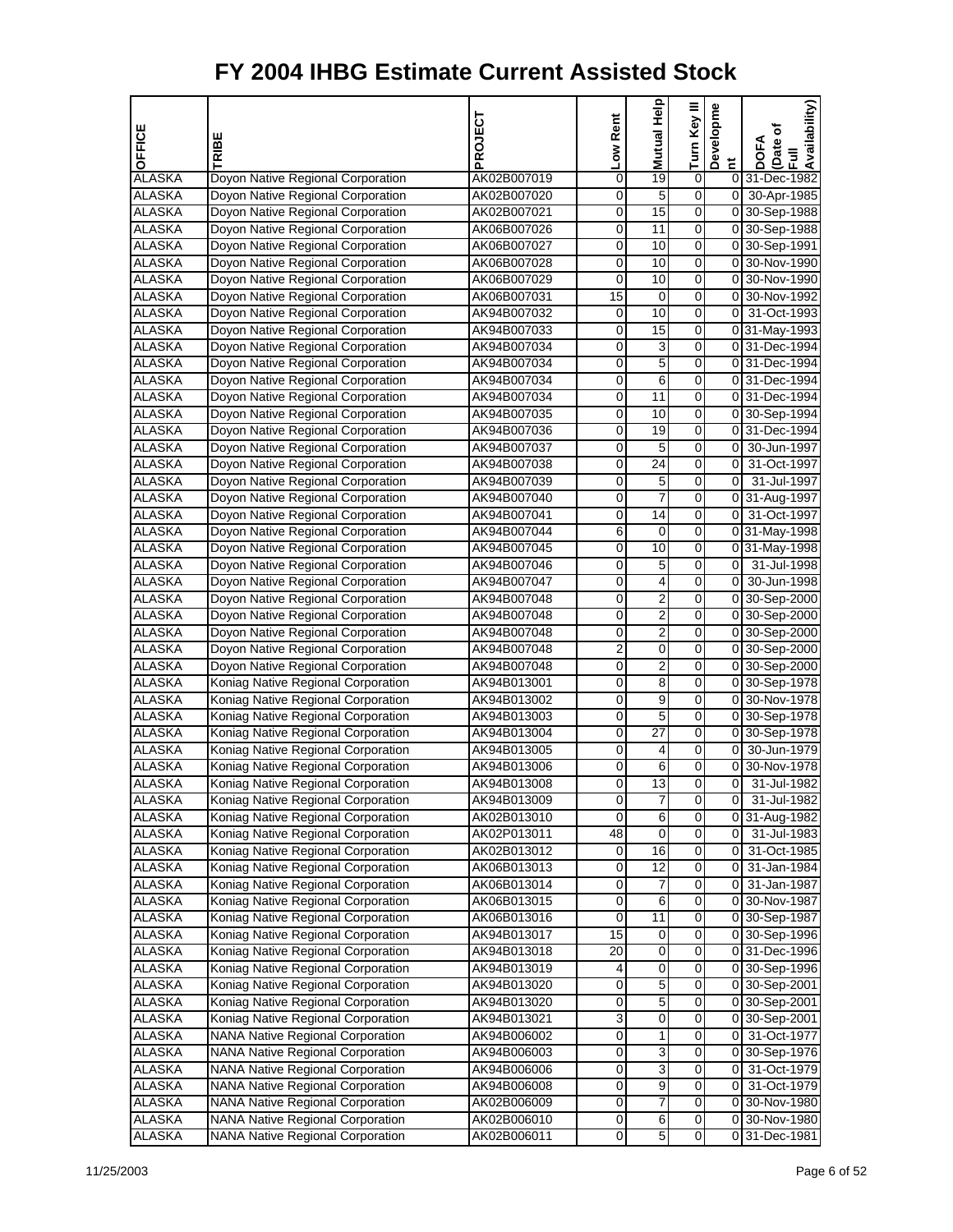| OFFICE                         | TRIBE                                   | PROJECT     | Low Rent | Help<br>Mutual          | Turn Key III            | Developme               | Availability)<br>Date of<br>Full<br><b>DOFA</b> |
|--------------------------------|-----------------------------------------|-------------|----------|-------------------------|-------------------------|-------------------------|-------------------------------------------------|
| <b>ALASKA</b>                  | <b>NANA Native Regional Corporation</b> | AK02B006014 | 0        | 5                       | 0                       | $\overline{\mathbf{c}}$ | 0 31-Dec-1981                                   |
| <b>ALASKA</b>                  | <b>NANA Native Regional Corporation</b> | AK02B006015 | 0        | 3                       | $\overline{0}$          |                         | 0 30-Sep-1981                                   |
| <b>ALASKA</b>                  | <b>NANA Native Regional Corporation</b> | AK02B006016 | 0        | 4                       | 0                       |                         | 0 31-Dec-1981                                   |
| <b>ALASKA</b>                  | <b>NANA Native Regional Corporation</b> | AK02P006017 | 43       | 0                       | 0                       |                         | 0 31-Mar-1983                                   |
| <b>ALASKA</b>                  | <b>NANA Native Regional Corporation</b> | AK02B006018 | 0        | 2                       | 0                       |                         | 0 30-Sep-1981                                   |
| <b>ALASKA</b>                  | <b>NANA Native Regional Corporation</b> | AK02B006019 | 0        | $\overline{3}$          | 0                       |                         | 0 30-Sep-1981                                   |
| <b>ALASKA</b>                  | <b>NANA Native Regional Corporation</b> | AK02B006020 | 0        | 3                       | 0                       |                         | 0 30-Sep-1981                                   |
| <b>ALASKA</b>                  | <b>NANA Native Regional Corporation</b> | AK02B006021 | 0        | 8                       | 0                       |                         | 031-Dec-1981                                    |
| <b>ALASKA</b>                  | <b>NANA Native Regional Corporation</b> | AK02B006022 | 0        | 4                       | 0                       |                         | 0 30-Nov-1981                                   |
| <b>ALASKA</b>                  | <b>NANA Native Regional Corporation</b> | AK02B006023 | 0        | 1                       | 0                       |                         | 0 31-Oct-1981                                   |
| <b>ALASKA</b>                  | <b>NANA Native Regional Corporation</b> | AK02B006024 | 0        | 3                       | 0                       |                         | 0 30-Sep-1981                                   |
| <b>ALASKA</b>                  | <b>NANA Native Regional Corporation</b> | AK06B006027 | 0        | $\mathbf{1}$            | 0                       |                         | 0 31-Oct-1984                                   |
| <b>ALASKA</b>                  | <b>NANA Native Regional Corporation</b> | AK06B006029 | 0        | 10                      | 0                       |                         | 0 30-Nov-1986                                   |
| <b>ALASKA</b>                  | NANA Native Regional Corporation        | AK06B006030 | 0        | 10                      | 0                       |                         | 0 31-Dec-1986                                   |
| <b>ALASKA</b>                  | <b>NANA Native Regional Corporation</b> | AK06B006034 | 0        | 25                      | 0                       |                         | 0 28-Feb-1991                                   |
| <b>ALASKA</b>                  | <b>NANA Native Regional Corporation</b> | AK06B006038 | 0        | 10                      | 0                       |                         | 0 31-Dec-1991                                   |
| <b>ALASKA</b>                  | <b>NANA Native Regional Corporation</b> | AK06B006039 | 0        | 10                      | $\overline{0}$          |                         | 031-Dec-1991                                    |
| <b>ALASKA</b>                  | <b>NANA Native Regional Corporation</b> | AK94B006040 | 20       | 0                       | 0                       |                         | 0 01-Oct-1994                                   |
| <b>ALASKA</b>                  | NANA Native Regional Corporation        | AK94B006042 | 0        | 10                      | 0                       |                         | 0 30-Jun-1992                                   |
| <b>ALASKA</b>                  | <b>NANA Native Regional Corporation</b> | AK94B006043 | 0        | 10                      | 0                       |                         | 0 31-Mar-1992                                   |
| <b>ALASKA</b>                  | <b>NANA Native Regional Corporation</b> | AK94B006044 | 20       | 0                       | 0                       |                         | 0 30-Sep-1994                                   |
| <b>ALASKA</b>                  | <b>NANA Native Regional Corporation</b> |             | 0        | 14                      | 0                       |                         | 0 30-Apr-1994                                   |
|                                |                                         | AK94B006045 |          | 23                      | 0                       |                         |                                                 |
| <b>ALASKA</b><br><b>ALASKA</b> | NANA Native Regional Corporation        | AK94B006046 | 0<br>0   |                         | 0                       |                         | 0 31-Aug-1995                                   |
|                                | NANA Native Regional Corporation        | AK94B006047 |          | 20                      |                         |                         | 0 30-Sep-1996                                   |
| <b>ALASKA</b>                  | <b>NANA Native Regional Corporation</b> | AK94B006048 | 0        | 5                       | 0                       |                         | 0 30-Nov-1995                                   |
| <b>ALASKA</b>                  | <b>NANA Native Regional Corporation</b> | AK94B006049 | 0        | $\overline{18}$         | 0                       |                         | 0 30-Apr-1998                                   |
| <b>ALASKA</b>                  | <b>NANA Native Regional Corporation</b> | AK94B006050 | 0        | 8                       | 0                       |                         | 0 31-Mar-1998                                   |
| <b>ALASKA</b>                  | <b>NANA Native Regional Corporation</b> | AK94B006051 | 0        | 7                       | 0                       | 01                      | 31-Jan-2002                                     |
| <b>ALASKA</b>                  | <b>NANA Native Regional Corporation</b> | AK94B006052 | 0        | 16                      | 0                       |                         | 0 04-Apr-1998                                   |
| <b>ALASKA</b>                  | <b>NANA Native Regional Corporation</b> | AK94B006054 | 0        | 10                      | 0                       |                         | 0 31-May-2002                                   |
| <b>ALASKA</b>                  | <b>NANA Native Regional Corporation</b> | AK94B006055 | 0        | 15                      | 0                       |                         | $\overline{0}$ 31-Aug-2002                      |
| <b>ALASKA</b>                  | <b>Tlingit and Haida</b>                | AK06B004024 | 12       | 0                       | 0                       |                         | 0 31-Jan-1982                                   |
| <b>ALASKA</b>                  | <b>Tlingit and Haida</b>                | AK06B004025 | 12       | 0                       | 0                       |                         | 0 31-Jan-1982                                   |
| <b>ALASKA</b>                  | <b>Tlingit and Haida</b>                | AK06B004026 | 12       | 0                       | 0                       |                         | 0 31-Jan-1982                                   |
| <b>ALASKA</b>                  | <b>Tlingit and Haida</b>                | AK06B004027 | 9        | 0                       | 0                       | οI                      | 31-Jan-1982                                     |
| <b>ALASKA</b>                  | Tlingit and Haida                       | AK06B004028 | 12       | 0                       | 0                       | 0                       | 31-Jan-1982                                     |
| <b>ALASKA</b>                  | <b>Tlingit and Haida</b>                | AK06B004029 | 0        | 18                      | 0                       |                         | 0 28-Feb-1986                                   |
| <b>ALASKA</b>                  | <b>Tlingit and Haida</b>                | AK06B004030 | 0        | 17                      | 0                       | 01                      | 31-Jul-1988                                     |
| <b>ALASKA</b>                  | <b>Tlingit and Haida</b>                | AK06B004031 | 0        | 20                      | $\overline{0}$          |                         | 0 30-Jun-1988                                   |
| ALASKA                         | Tlingit and Haida                       | AK06B004032 | 10       | 0                       | 0                       |                         | 0 30-Sep-1987                                   |
| <b>ALASKA</b>                  | Tlingit and Haida                       | AK06B004034 | 0        | 25                      | $\mathsf{O}\xspace$     | 0                       | 31-Jul-1991                                     |
| <b>ALASKA</b>                  | <b>Tlingit and Haida</b>                | AK06B004040 | 0        | 18                      | $\overline{0}$          |                         | 0 29-Feb-1992                                   |
| <b>ALASKA</b>                  | Tlingit and Haida                       | AK06B004043 | 0        | 16                      | $\overline{0}$          |                         | 0 30-Sep-1990                                   |
| <b>ALASKA</b>                  | Tlingit and Haida                       | AK94B004044 | 0        | 20                      | $\overline{0}$          |                         | 0 31-Jan-1994                                   |
| ALASKA                         | Tlingit and Haida                       | AK94B004045 | 0        | 10                      | 0                       |                         | 0 22-Feb-1995                                   |
| <b>ALASKA</b>                  | Tlingit and Haida                       | AK94B004046 | 10       | 0                       | $\mathbf 0$             |                         | 0 22-Feb-1995                                   |
| <b>ALASKA</b>                  | <b>Tlingit and Haida</b>                | AK94B004047 | 0        | 30                      | $\overline{0}$          |                         | 0 29-Mar-1997                                   |
| <b>ALASKA</b>                  | Tlingit and Haida                       | AK94B004048 | 0        | 21                      | $\mathbf 0$             |                         | 0 29-Oct-1995                                   |
| <b>ALASKA</b>                  | <b>Tlingit and Haida</b>                | AK94B004049 | 20       | 0                       | $\overline{\mathsf{o}}$ |                         | 0 29-Mar-1997                                   |
| ALASKA                         | <b>Tlingit and Haida</b>                | AK94B004050 | 0        | 2                       | 0                       |                         | 0 31-Dec-1974                                   |
| <b>ALASKA</b>                  | Tlingit and Haida                       | AK94B004051 | 0        | 7                       | $\mathbf 0$             |                         | 0 31-Aug-1974                                   |
| <b>ALASKA</b>                  | <b>Tlingit and Haida</b>                | AK94B004052 | 0        | 1                       | $\overline{0}$          |                         | 0 30-Apr-1974                                   |
| <b>ALASKA</b>                  | Tlingit and Haida                       | AK94B004053 | 0        | 3                       | $\overline{0}$          |                         | 0 31-Dec-1974                                   |
| <b>ALASKA</b>                  | Tlingit and Haida                       | AK94B004054 | 0        | 1                       | $\overline{\mathsf{o}}$ |                         | 0 31-Jan-1974                                   |
| <b>ALASKA</b>                  | Tlingit and Haida                       | AK94B004055 | 0        | 2                       | 0                       |                         | 0 31-Dec-1973                                   |
| ALASKA                         | Tlingit and Haida                       | AK94B004056 | 0        | $\overline{\mathbf{c}}$ | $\mathbf 0$             |                         | 0 31-Mar-1975                                   |
| <b>ALASKA</b>                  | Tlingit and Haida                       | AK94B004057 | 0        | 6                       | $\overline{0}$          |                         | 0 31-Oct-1975                                   |
| <b>ALASKA</b>                  | Tlingit and Haida                       | AK94B004058 | 0        | 15                      | $\overline{0}$          |                         | 0 31-May-1975                                   |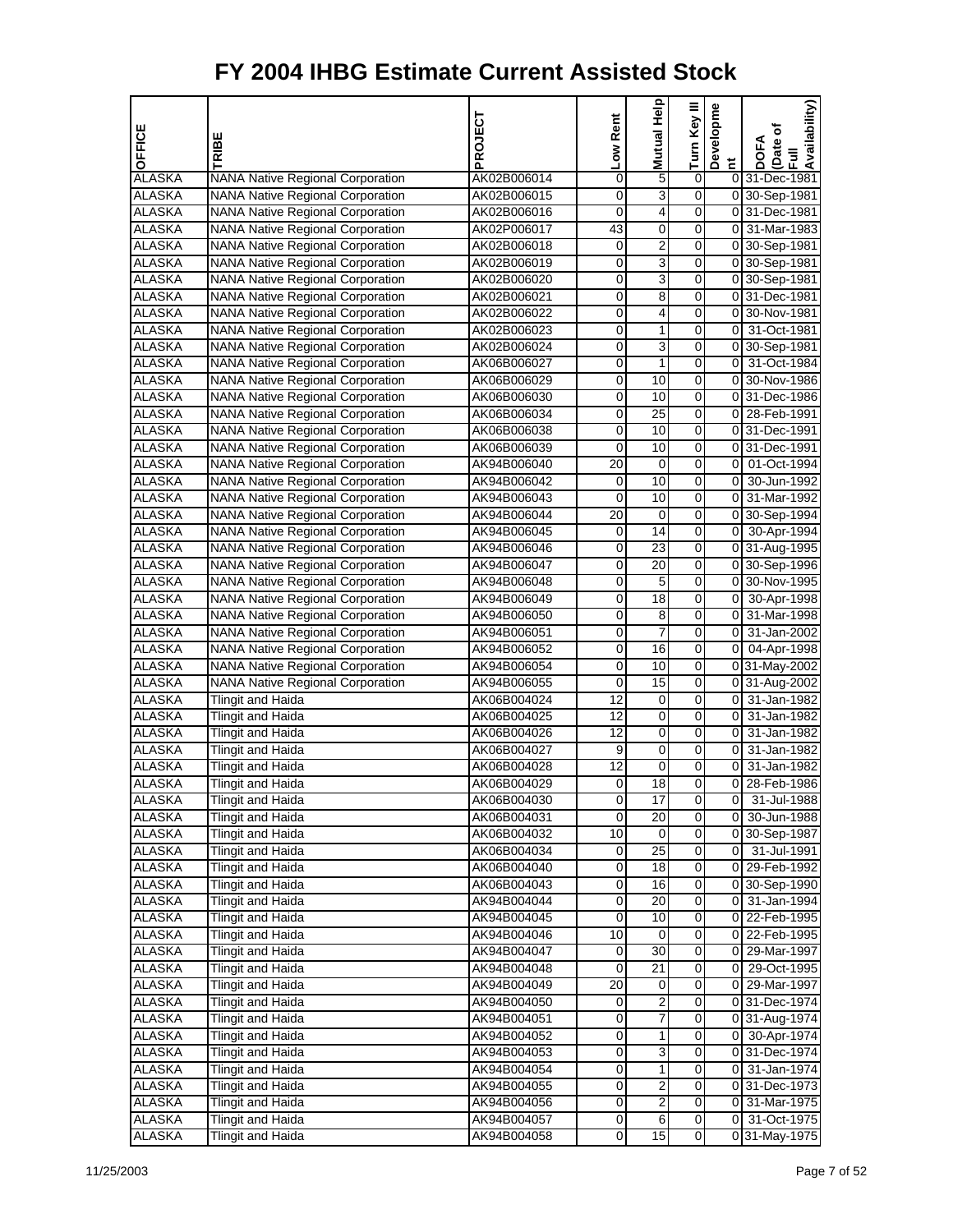| OFFICE              |                                        | PROJECT     | Low Rent        | Mutual Help             | Turn Key III            | Developme       | Availability)<br>Date of |
|---------------------|----------------------------------------|-------------|-----------------|-------------------------|-------------------------|-----------------|--------------------------|
|                     | RIBE                                   |             |                 |                         |                         | Ĕ               | <b>DOFA</b><br>Ē         |
| <b>ALASKA</b>       | <b>Tlingit and Haida</b>               | AK94B004059 | 0               | $\overline{\mathbf{c}}$ | $\overline{0}$          |                 | 0 31-Aug-1975            |
| <b>ALASKA</b>       | <b>Tlingit and Haida</b>               | AK94B004060 | 0               | $\overline{2}$          | 0                       |                 | 0 30-Sep-1975            |
| <b>ALASKA</b>       | <b>Tlingit and Haida</b>               | AK94B004061 | 0               | 7                       | 0                       |                 | 0 30-Sep-1975            |
| <b>ALASKA</b>       | <b>Tlingit and Haida</b>               | AK94B004062 | 0               | 5                       | 0                       | οI              | 30-Jun-1975              |
| <b>ALASKA</b>       | <b>Tlingit and Haida</b>               | AK94B004063 | 0               | 5                       | 0                       |                 | 0 30-Sep-1975            |
| <b>ALASKA</b>       | Tlingit and Haida                      | AK94B004064 | $\mathbf 0$     | 3                       | $\mathbf 0$             |                 | 0 31-May-1975            |
| <b>ALASKA</b>       | <b>Tlingit and Haida</b>               | AK94B004065 | 0               | 20                      | 0                       |                 | 0 28-Feb-1998            |
| <b>ALASKA</b>       | <b>Tlingit and Haida</b>               | AK94B004066 | 6               | $\mathbf 0$             | 0                       |                 | 0 31-Aug-1997            |
| <b>ALASKA</b>       | <b>Tlingit and Haida</b>               | AK94B004067 | 0               | $\overline{18}$         | 0                       |                 | 0 30-Apr-1998            |
| <b>ALASKA</b>       | <b>Tlingit and Haida</b>               | AK94B004068 | 16              | 0                       | 0                       |                 | 0 31-Aug-1997            |
| <b>ALASKA</b>       | <b>Tlingit and Haida</b>               | AK94B004069 | 17              | $\mathbf 0$             | 0                       |                 | 0 31-Jan-1999            |
| <b>ALASKA</b>       | <b>Tlingit and Haida</b>               | AK94B004070 | 20              | 0                       | 0                       |                 | 0 31-Aug-1999            |
| <b>ALASKA</b>       | <b>Tlingit and Haida</b>               | AK94B004071 | 3               | 0                       | 0                       |                 | 0 31-May-1975            |
| <b>ALASKA</b>       | <b>Tlingit and Haida</b>               | AK94B004072 | 20              | 0                       | 0                       | $\overline{0}$  | 30-Jun-2000              |
| <b>ALASKA</b>       | <b>Twin Hills</b>                      | AK94B018001 | 0               | 0                       | 0                       | 12              |                          |
| <b>ALASKA Total</b> |                                        |             | 1,173           | 3,863                   | $\overline{\mathbf{0}}$ | $\overline{37}$ |                          |
| <b>CHICAGO</b>      | Aroostook Band of Micmac               | ME93B034001 | 66              | $\mathbf 0$             | 0                       |                 | 0 30-Mar-1997            |
| <b>CHICAGO</b>      | Aroostook Band of Micmac               | ME93B034002 | 0               | 10                      | 0                       |                 | 0 30-Sep-2002            |
| <b>CHICAGO</b>      | Aroostook Band of Micmac               | ME93B034002 | 0               | 1                       | 0                       |                 | 0 30-Nov-2002            |
| <b>CHICAGO</b>      | Aroostook Band of Micmac               | ME93B034002 | 0               | 1                       | 0                       |                 | 0 30-Nov-2001            |
| <b>CHICAGO</b>      | Aroostook Band of Micmac               | ME93B034002 | 0               | 4                       | 0                       | $\overline{0}$  | 31-Oct-2001              |
| <b>CHICAGO</b>      | Aroostook Band of Micmac               | ME93B034002 | 0               | 4                       | 0                       |                 | 031-Dec-2001             |
| <b>CHICAGO</b>      | <b>Bad River Band</b>                  | WI93B012001 | 14              | $\mathbf 0$             | 0                       |                 | 0 28-Feb-1967            |
| <b>CHICAGO</b>      | <b>Bad River Band</b>                  | WI93B012003 | 0               | 0                       | 1                       | οI              | 28-Feb-1972              |
| <b>CHICAGO</b>      | Bad River Band                         | WI93B012004 | 40              | 0                       | 0                       | $\overline{0}$  | 31-Oct-1978              |
| <b>CHICAGO</b>      | <b>Bad River Band</b>                  | WI93B012005 | 20              | $\overline{0}$          | 0                       | $\overline{0}$  | 31-Oct-1985              |
| <b>CHICAGO</b>      | <b>Bad River Band</b>                  | WI93B012006 | 35              | 0                       | 0                       | $\overline{0}$  | 29-Jan-1988              |
| <b>CHICAGO</b>      | <b>Bad River Band</b>                  | WI93B012007 | 0               | $\overline{15}$         | 0                       | οI              | 29-Jan-1988              |
| <b>CHICAGO</b>      | <b>Bad River Band</b>                  | WI93B012012 | 20              | 0                       | 0                       |                 | 0 31-Aug-1992            |
| <b>CHICAGO</b>      | Bad River Band                         | WI93B012013 | 17              | 0                       | 0                       |                 | 0 30-Nov-1995            |
| <b>CHICAGO</b>      | <b>Bad River Band</b>                  | WI93B012014 | 0               | 9                       | 0                       |                 | 0 30-Nov-1995            |
| <b>CHICAGO</b>      | <b>Bad River Band</b>                  | WI93B012015 | 5               | 0                       | 0                       |                 | 0 30-Nov-1995            |
| <b>CHICAGO</b>      | <b>Bad River Band</b>                  | WI93B012016 | 16              | 0                       | 0                       |                 | 0 31-Dec-1995            |
| <b>CHICAGO</b>      | <b>Bad River Band</b>                  | WI93B012017 | 0               | 7                       | 0                       |                 | 0 28-Feb-1998            |
| <b>CHICAGO</b>      | <b>Bad River Band</b>                  | WI93B012018 | 0               | $\overline{c}$          | 0                       |                 | 0 28-Feb-1998            |
| <b>CHICAGO</b>      | Bay Mills Indian Community             | MI93B062002 | $\overline{23}$ | $\overline{0}$          | 0                       |                 | 0 30-Sep-1982            |
| <b>CHICAGO</b>      | Bay Mills Indian Community             | MI93B062004 | 0               | 12                      | 0                       |                 | 0 28-Sep-1992            |
| <b>CHICAGO</b>      | Bay Mills Indian Community             | MI93B062005 | $\mathbf{O}$    | 10                      | 0                       |                 | 0 10-Oct-1993            |
| <b>CHICAGO</b>      | Bay Mills Indian Community             | MI93B062006 | 10              | $\mathbf 0$             | 0                       | 01              | 30-Jun-1994              |
| CHICAGO             | Bay Mills Indian Community             | MI93B062007 | 0               | 16                      | 0                       | 01              | 10-Oct-1994              |
| CHICAGO             | Bay Mills Indian Community             | MI93B062008 | 0               | $\overline{17}$         | $\overline{0}$          |                 | 0 29-Feb-1996            |
| <b>CHICAGO</b>      | Bay Mills Indian Community             | MI93B062009 | 20              | 0                       | 0                       | 0               | 30-Apr-1997              |
| <b>CHICAGO</b>      | <b>Bay Mills Indian Community</b>      | MI93B062010 | 0               | 28                      | 0                       |                 | 0 01-Nov-1999            |
| CHICAGO             | Bay Mills Indian Community             | MI93B062011 | 12              | 0                       | 0                       |                 | 0 31-Dec-1997            |
| <b>CHICAGO</b>      | Bay Mills Indian Community             | MI93B062012 | 0               | 25                      | 0                       |                 | 0 01-Nov-1999            |
| <b>CHICAGO</b>      | Bay Mills Indian Community             | MI93B062013 | 0               | 24                      | $\overline{0}$          |                 | 0 01-Nov-1999            |
| <b>CHICAGO</b>      | Boise Forte Band of Minnesota Chippewa | MN93B081001 | 1               | 2                       | 0                       |                 | 0 01-Sep-1972            |
| <b>CHICAGO</b>      | Boise Forte Band of Minnesota Chippewa | MN93B081002 | 8               | $\mathbf 0$             | 0                       |                 | 0 01-May-1974            |
| <b>CHICAGO</b>      | Boise Forte Band of Minnesota Chippewa | MN93B081003 | 5               | 0                       | 0                       | 01              | 31-Oct-1974              |
| CHICAGO             | Boise Forte Band of Minnesota Chippewa | MN93B081004 | 0               | 22                      | 0                       |                 | 0 30-Nov-1979            |
| CHICAGO             | Boise Forte Band of Minnesota Chippewa | MN93B081005 | 26              | $\mathbf 0$             | $\overline{0}$          |                 | 0 30-Nov-1979            |
| <b>CHICAGO</b>      | Boise Forte Band of Minnesota Chippewa | MN93B081006 | 8               | 0                       | 0                       |                 | 0 30-Nov-1996            |
| <b>CHICAGO</b>      | Catawba Indian Tribe                   | SC93B062001 | 24              | $\mathbf 0$             | 0                       |                 | 0 31-Aug-1998            |
| CHICAGO             | Catawba Indian Tribe                   | SC93B062002 | 0               | 30                      | 0                       | 01              | 18-Jul-1998              |
| <b>CHICAGO</b>      | Catawba Indian Tribe                   | SC93B062003 | 10              | 0                       | 0                       |                 | 0 31-Aug-1998            |
| CHICAGO             | Catawba Indian Tribe                   | SC93B062004 | 0               | 10                      | $\overline{0}$          | 0I              | 01-Jul-1998              |
| <b>CHICAGO</b>      | <b>Coharie State Tribe</b>             | NC93B171003 | 20              | 0                       | 0                       | 0               | 28-Apr-1993              |
| <b>CHICAGO</b>      | Eastern Cherokee                       | NC93B041001 | 37              | $\mathbf 0$             | $\mathbf 0$             |                 | 0 31-Dec-1966            |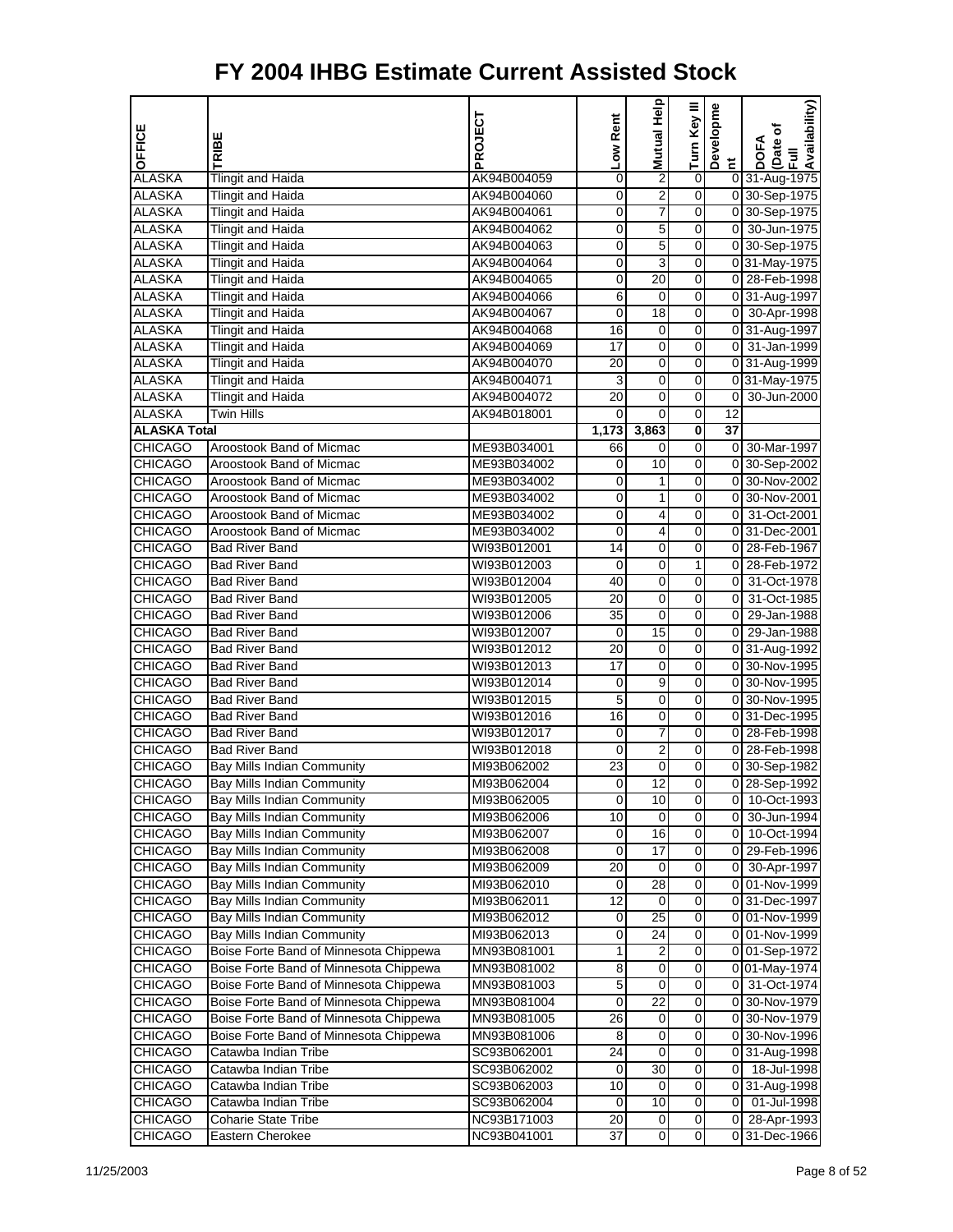| <b>OFFICE</b>                    | <b>TRIBE</b>                                                                     | PROJECT                    | Low Rent       | <b>Mutual Help</b>    | Turn Key III   | Developme               | Availability)<br>Date of<br>Full<br><b>DOFA</b> |
|----------------------------------|----------------------------------------------------------------------------------|----------------------------|----------------|-----------------------|----------------|-------------------------|-------------------------------------------------|
|                                  |                                                                                  |                            |                |                       |                | $\overline{\mathbf{c}}$ |                                                 |
| <b>CHICAGO</b>                   | Eastern Cherokee                                                                 | NC93B041008                | 25             | 0                     | 0              |                         | 0 30-Sep-1978                                   |
| <b>CHICAGO</b>                   | <b>Eastern Cherokee</b>                                                          | NC93B041010                | 0              | 110                   | 0              |                         | 0 28-Feb-1982                                   |
| <b>CHICAGO</b>                   | Eastern Cherokee                                                                 | NC93B041012                | 0              | 115                   | 0              |                         | 0 31-Aug-1982                                   |
| <b>CHICAGO</b>                   | Eastern Cherokee                                                                 | NC93B041013                | 0              | 94                    | 0              |                         | 0 28-Feb-1983                                   |
| <b>CHICAGO</b>                   | Eastern Cherokee                                                                 | NC93B041014                | 63             | 0                     | 0              |                         | 0 28-Feb-1983                                   |
| <b>CHICAGO</b>                   | Eastern Cherokee                                                                 | NC93B041015                | 0              | 92<br>$\overline{22}$ | 0              |                         | 0 30-Sep-1984                                   |
| <b>CHICAGO</b>                   | <b>Eastern Cherokee</b>                                                          | NC93B041016                | 0              |                       | 0              | $\overline{0}$          | 31-Jul-1986                                     |
| <b>CHICAGO</b><br><b>CHICAGO</b> | <b>Eastern Cherokee</b><br>Eastern Cherokee                                      | NC93B041017                | 0              | 26<br>17              | 0              | οI<br>οI                | 30-Jun-1987<br>30-Jun-1987                      |
|                                  |                                                                                  | NC93B041019                | 0              |                       | 0              |                         |                                                 |
| <b>CHICAGO</b>                   | <b>Eastern Cherokee</b><br>Eastern Cherokee                                      | NC93B041020                | 0              | 24<br>40              | 0              |                         | 0 30-Sep-1988                                   |
| <b>CHICAGO</b>                   |                                                                                  | NC93B041021                | 0              | 40                    | 0              | $\overline{0}$          | 0 31-Dec-1989                                   |
| <b>CHICAGO</b>                   | <b>Eastern Cherokee</b><br>Eastern Cherokee                                      | NC93B041022                | 0              | 19                    | 0<br>0         |                         | 31-Oct-1991                                     |
| <b>CHICAGO</b><br><b>CHICAGO</b> | Eastern Cherokee                                                                 | NC93B041024<br>NC93B041025 | 0<br>0         | 14                    | 0              | $\overline{0}$          | 0 28-Feb-1993<br>25-Oct-1995                    |
| <b>CHICAGO</b>                   | Eastern Cherokee                                                                 |                            | 0              | 25                    | 0              | 01                      |                                                 |
| <b>CHICAGO</b>                   | Eastern Cherokee                                                                 | NC93B041026                | 15             | $\pmb{0}$             | 0              |                         | 30-Apr-2001                                     |
|                                  | <b>Eastern Cherokee</b>                                                          | NC93B041027                |                | $\overline{23}$       | 0              |                         | 10 31-Aug-2001                                  |
| <b>CHICAGO</b>                   | Eastern Cherokee                                                                 | NC93B041028<br>NC93B041029 | 0<br>0         | 23                    | 0              |                         | 0 31-Aug-2001<br>0 30-Nov-2001                  |
| <b>CHICAGO</b><br><b>CHICAGO</b> | Eastern Cherokee                                                                 | NC93B041030                | 0              | 0                     | 0              | 40                      |                                                 |
| <b>CHICAGO</b>                   | Fond Du Lac Band of Minnesota Chippewa                                           |                            | 25             | 0                     | 0              |                         | 0 31-Aug-1967                                   |
|                                  |                                                                                  | MN93B015001                |                |                       | 0              |                         |                                                 |
| <b>CHICAGO</b>                   | Fond Du Lac Band of Minnesota Chippewa                                           | MN93B015003                | 35             | $\pmb{0}$<br>10       | 0              |                         | 0 31-Dec-1982                                   |
| <b>CHICAGO</b>                   | Fond Du Lac Band of Minnesota Chippewa                                           | MN93B015004                | 0              |                       | 0              |                         | 0 31-Jan-1983                                   |
| <b>CHICAGO</b><br><b>CHICAGO</b> | Fond Du Lac Band of Minnesota Chippewa<br>Fond Du Lac Band of Minnesota Chippewa | MN93B015005<br>MN93B015006 | 50<br>0        | 0<br>13               | 0              |                         | 0 30-Nov-1983<br>0 31-Aug-1984                  |
|                                  |                                                                                  |                            |                |                       | 0              |                         |                                                 |
| <b>CHICAGO</b>                   | Fond Du Lac Band of Minnesota Chippewa                                           | MN93B015007                | 11<br>20       | 0                     | 0              |                         | 0 31-Aug-1984<br>0 31-Mar-1985                  |
| <b>CHICAGO</b><br><b>CHICAGO</b> | Fond Du Lac Band of Minnesota Chippewa<br>Fond Du Lac Band of Minnesota Chippewa | MN93B015008<br>MN93B015009 | 23             | 0<br>0                | 0              |                         | 0 31-Dec-1986                                   |
| <b>CHICAGO</b>                   | Fond Du Lac Band of Minnesota Chippewa                                           | MN93B015013                | 15             | 0                     | 0              | $\overline{0}$          | 30-Apr-1987                                     |
| <b>CHICAGO</b>                   | Fond Du Lac Band of Minnesota Chippewa                                           | MN93B015014                | 0              | 13                    | 0              |                         | 0 31-Dec-1988                                   |
| <b>CHICAGO</b>                   | Fond Du Lac Band of Minnesota Chippewa                                           | MN93B015015                | 15             | 0                     | 0              |                         | 0 31-Dec-1988                                   |
| <b>CHICAGO</b>                   | Fond Du Lac Band of Minnesota Chippewa                                           | MN93B015016                | 15             | $\pmb{0}$             | 0              |                         | 0 31-Dec-1991                                   |
| <b>CHICAGO</b>                   | Fond Du Lac Band of Minnesota Chippewa                                           | MN93B015017                | 0              | $\overline{15}$       | 0              |                         | 0 30-Nov-1991                                   |
| <b>CHICAGO</b>                   | Fond Du Lac Band of Minnesota Chippewa                                           | MN93B015018                | 0              | 10                    | 0              |                         | 0 28-Feb-1994                                   |
| <b>CHICAGO</b>                   | Fond Du Lac Band of Minnesota Chippewa                                           | MN93B015019                | $\overline{0}$ | 16                    | 0              | 01                      | 30-Apr-1996                                     |
| <b>CHICAGO</b>                   | Fond Du Lac Band of Minnesota Chippewa                                           | MN93B015020                | 0              | 16                    | 0              | $\overline{0}$          | 31-Jan-1998                                     |
| <b>CHICAGO</b>                   | Fond Du Lac Band of Minnesota Chippewa                                           | MN93B015021                | 12             | 0                     | 0              | οI                      | 31-Jan-1998                                     |
| <b>CHICAGO</b>                   | Fond Du Lac Band of Minnesota Chippewa                                           | MN93B015022                | 16             | 0                     | 0              | 01                      | 16-Dec-1996                                     |
| CHICAGO                          | Fond Du Lac Band of Minnesota Chippewa                                           | MN93B015023                | 0              | 8                     | 0              |                         | 031-Dec-2001                                    |
| CHICAGO                          | Fond Du Lac Band of Minnesota Chippewa                                           | MN93B015023                | 0              | $\overline{13}$       | 0              |                         | 9 31-Dec-2000                                   |
| CHICAGO                          | Forest County Potawatami                                                         | WI93B035001                | 7              | 0                     | $\mathbf 0$    |                         | 0 01-Jun-1971                                   |
| CHICAGO                          | Forest County Potawatami                                                         | WI93B035004                | 0              | 17                    | $\mathbf 0$    |                         | 0 31-May-1995                                   |
| <b>CHICAGO</b>                   | Forest County Potawatami                                                         | WI93B035005                | 0              | 10                    | 0              |                         | 031-May-1995                                    |
| CHICAGO                          | Forest County Potawatami                                                         | WI93B035006                | 0              | 25                    | 0              | 01                      | 31-Jan-1997                                     |
| <b>CHICAGO</b>                   | Forest County Potawatami                                                         | WI93B035007                | 8              | 0                     | 0              | 01                      | 31-Mar-1998                                     |
| CHICAGO                          | Forest County Potawatami                                                         | WI93B035008                | 6              | 0                     | 0              | 01                      | 31-Jul-1999                                     |
| CHICAGO                          | Forest County Potawatami                                                         | WI93B035009                | 0              | 4                     | 0              | 0                       | 31-Jul-1999                                     |
| <b>CHICAGO</b>                   | Grand Portage Band of Minn. Chippewa                                             | MN93B175001                | 5              | 0                     | 0              | 01                      | 31-Jan-1981                                     |
| <b>CHICAGO</b>                   | Grand Portage Band of Minn. Chippewa                                             | MN93B175003                | 4              | 0                     | 0              |                         | 0 31-Dec-1983                                   |
| CHICAGO                          | Grand Portage Band of Minn. Chippewa                                             | MN93B175004                | 4              | 0                     | 0              |                         | 0 30-Nov-1986                                   |
| CHICAGO                          | Grand Portage Band of Minn. Chippewa                                             | MN93B175005                | 0              | 21                    | 0              |                         | 0 11-Oct-1995                                   |
| CHICAGO                          | Grand Traverse Band                                                              | MI93B197001                | 30             | 0                     | $\mathbf 0$    |                         | 0 31-May-1989                                   |
| CHICAGO                          | Grand Traverse Band                                                              | MI93B197002                | 16             | 0                     | 0              |                         | 0 31-Aug-1989                                   |
| CHICAGO                          | Grand Traverse Band                                                              | MI93B197003                | 14             | 0                     | 0              |                         | 0 30-Apr-1995                                   |
| <b>CHICAGO</b>                   | <b>Grand Traverse Band</b>                                                       | MI93B197004                | 0              | 10                    | 0              |                         | 0 31-Aug-1998                                   |
| CHICAGO                          | <b>Grand Traverse Band</b>                                                       | MI93B197005                | 0              | 9                     | $\mathbf 0$    |                         | 0 31-Aug-1998                                   |
| CHICAGO                          | <b>Grand Traverse Band</b>                                                       | MI93B197006                | 0              | 4                     | $\mathbf 0$    |                         | 0 31-Aug-2000                                   |
| <b>CHICAGO</b>                   | Haliwa-Saponi State Tribe                                                        | NC93B171002                | 30             | 0                     | 0              |                         | 0 31-Mar-1991                                   |
| <b>CHICAGO</b>                   | Haliwa-Saponi State Tribe                                                        | NC93B171005                | $\mathbf{O}$   | 14                    | $\overline{0}$ |                         | 0 31-Aug-1998                                   |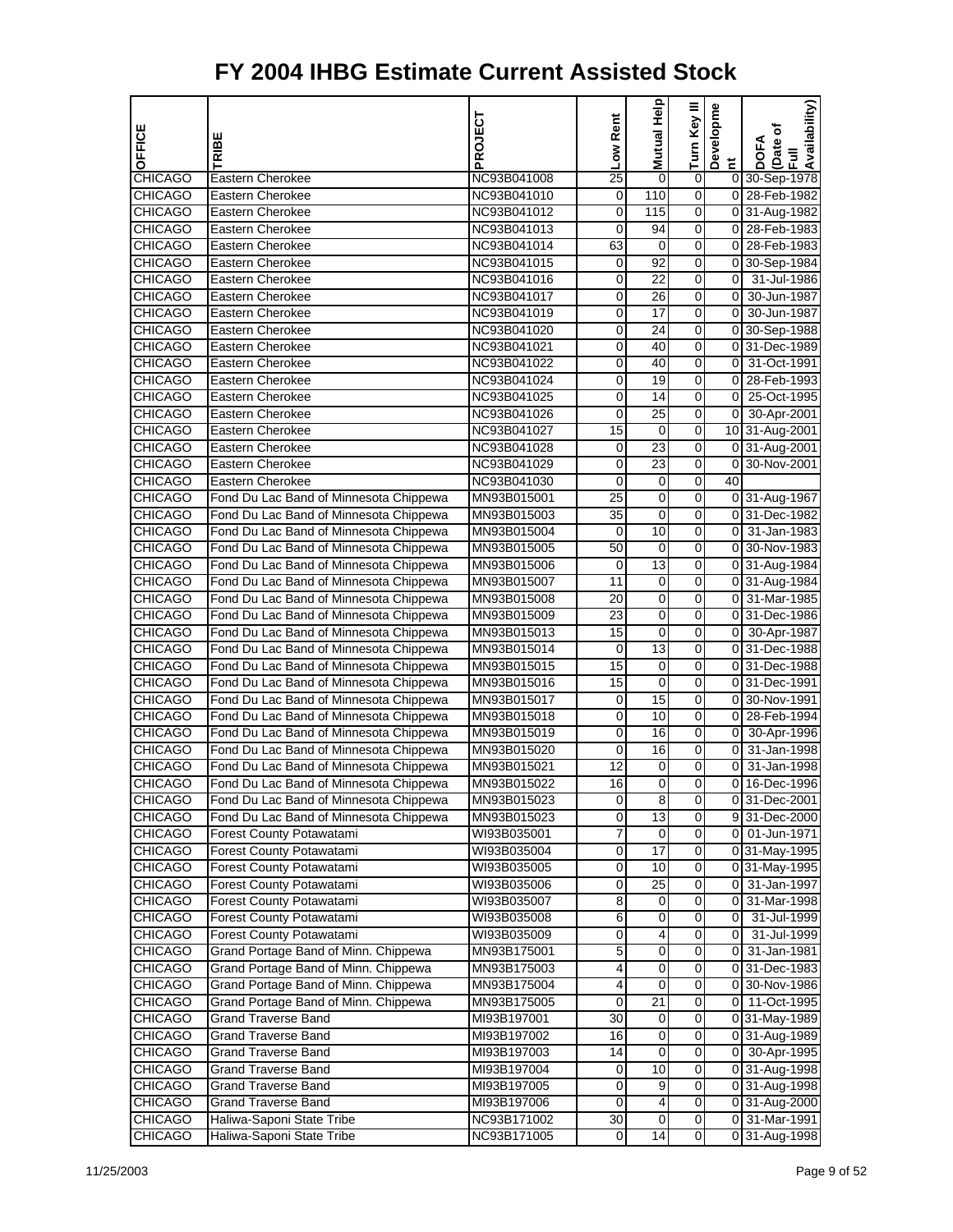|                                  |                                          | PROJECT                    | Low Rent         | Mutual Help     | Turn Key III            | Developme               | Availability)                  |
|----------------------------------|------------------------------------------|----------------------------|------------------|-----------------|-------------------------|-------------------------|--------------------------------|
| OFFICE                           | RIBE                                     |                            |                  |                 |                         |                         | Date of<br><b>DOFA</b>         |
|                                  |                                          |                            |                  |                 |                         | Ĕ                       | $\bar{a}$                      |
| <b>CHICAGO</b>                   | Hannahville Community                    | MI93B075001                | 15               | $\mathbf 0$     | $\overline{0}$          | $\mathbf 0$<br>10       | 01-Jan-1971                    |
| <b>CHICAGO</b><br><b>CHICAGO</b> | Hannahville Community<br>Ho-Chunk Nation | MI93B075002                | 0<br>21          | 0<br>0          | 0<br>0                  |                         |                                |
| <b>CHICAGO</b>                   | <b>Ho-Chunk Nation</b>                   | WI93B238001<br>WI93B238002 | 51               | 0               | 0                       |                         | 0 31-May-1971<br>0 30-Jun-1983 |
| <b>CHICAGO</b>                   | <b>Ho-Chunk Nation</b>                   | WI93B238003                | 10               | 0               | 0                       |                         | 0 31-Mar-1973                  |
| <b>CHICAGO</b>                   | <b>Ho-Chunk Nation</b>                   | WI93B238004                | 40               | $\overline{0}$  | $\mathbf 0$             | $\overline{0}$          | 31-Mar-1978                    |
| <b>CHICAGO</b>                   | Ho-Chunk Nation                          | WI93B238005                | 20               | 0               | 0                       |                         | 0 31-May-1973                  |
| <b>CHICAGO</b>                   | <b>Ho-Chunk Nation</b>                   | WI93B238008                | 10               | $\mathbf 0$     | 0                       | $\overline{0}$          | 31-Jul-1971                    |
| <b>CHICAGO</b>                   | <b>Ho-Chunk Nation</b>                   | WI93B238009                | 0                | 15              | 0                       | 12 <sub>l</sub>         | 28-Feb-1999                    |
| <b>CHICAGO</b>                   | <b>Ho-Chunk Nation</b>                   | WI93B238010                | 0                | 8               | 0                       |                         | 0 28-Feb-1999                  |
| <b>CHICAGO</b>                   | <b>Houlton Band of Maliseets</b>         | ME93B033001                | 40               | $\mathbf 0$     | $\mathbf 0$             | $\overline{0}$          | 28-Feb-1994                    |
| <b>CHICAGO</b>                   | <b>Houlton Band of Maliseets</b>         | ME93B033002                | 10               | 0               | 0                       | $\pmb{0}$               | 31-Jan-1994                    |
| <b>CHICAGO</b>                   | <b>Houlton Band of Maliseets</b>         | ME93B033003                | 0                | 0               | 0                       | 15                      |                                |
| <b>CHICAGO</b>                   | <b>Houlton Band of Maliseets</b>         | ME93B033004                | 0                | 0               | 0                       | 5                       |                                |
| <b>CHICAGO</b>                   | <b>Houlton Band of Maliseets</b>         | ME93B033005                | 0                | 0               | 0                       | 15                      |                                |
| <b>CHICAGO</b>                   | Keweenaw Bay Indian Community            | MI93B065001                | $\overline{33}$  | $\overline{0}$  | $\mathbf 0$             |                         | 0 01-Dec-1972                  |
| <b>CHICAGO</b>                   | Keweenaw Bay Indian Community            | MI93B065002                | 45               | 0               | 0                       | $\overline{0}$          | 30-Jun-1981                    |
| <b>CHICAGO</b>                   | Keweenaw Bay Indian Community            | MI93B065003                | 50               | 0               | 0                       |                         | 0 28-Feb-1983                  |
| <b>CHICAGO</b>                   | Keweenaw Bay Indian Community            | MI93B065004                | 30               | 0               | 0                       |                         | 0 30-Nov-1985                  |
| <b>CHICAGO</b>                   | Keweenaw Bay Indian Community            | MI93B065005                | 54               | 0               | 0                       |                         | 0 30-Nov-1985                  |
| <b>CHICAGO</b>                   | Keweenaw Bay Indian Community            | MI93B065006                | $\mathbf 0$      | 8               | 0                       |                         | 0 30-Sep-1986                  |
| <b>CHICAGO</b>                   | Keweenaw Bay Indian Community            | MI93B065009                | 20               | 0               | 0                       | $\overline{0}$          | 31-Oct-1993                    |
| <b>CHICAGO</b>                   | Keweenaw Bay Indian Community            | MI93B065010                | 20               | 0               | 0                       | $\overline{\mathbf{0}}$ | 31-Oct-1993                    |
| <b>CHICAGO</b>                   | <b>Lac Courte Oreilles</b>               | WI93B054001                | 23               | 0               | 0                       | 0                       | 01-Oct-1970                    |
| <b>CHICAGO</b>                   | Lac Courte Oreilles                      | WI93B054003                | 15               | 0               | 0                       | $\overline{0}$          | 31-Oct-1974                    |
| <b>CHICAGO</b>                   | Lac Courte Oreilles                      | WI93B054004                | 45               | $\overline{0}$  | $\mathbf 0$             | $\overline{0}$          | 30-Jan-1979                    |
| CHICAGO                          | Lac Courte Oreilles                      | WI93B054005                | 49               | 0               | 0                       |                         | 0 30-Nov-1980                  |
| <b>CHICAGO</b>                   | Lac Courte Oreilles                      | WI93B054006                | 0                | 5               | 0                       |                         | 0 30-Sep-1983                  |
| <b>CHICAGO</b>                   | Lac Courte Oreilles                      | WI93B054007                | 34               | 0               | 0                       |                         | 0 30-Nov-1982                  |
| <b>CHICAGO</b>                   | Lac Courte Oreilles                      | WI93B054008                | 24               | 0               | 0                       | $\overline{0}$          | 31-Jul-1984                    |
| <b>CHICAGO</b>                   | Lac Courte Oreilles                      | WI93B054009                | 20               | $\overline{0}$  | $\mathbf 0$             |                         | 0 28-Feb-1984                  |
| <b>CHICAGO</b>                   | Lac Courte Oreilles                      | WI93B054010                | 10               | 0               | 0                       |                         | 0 30-Sep-1985                  |
| <b>CHICAGO</b>                   | Lac Courte Oreilles                      | WI93B054011                | 40               | 0               | 0                       |                         | 0 31-Aug-1986                  |
| <b>CHICAGO</b>                   | Lac Courte Oreilles                      | WI93B054012                | 0                | 3               | 0                       |                         | 0 31-Dec-1987                  |
| <b>CHICAGO</b>                   | Lac Courte Oreilles                      | WI93B054013                | 20               | 0               | 0                       |                         | 0 31-Dec-1988                  |
| <b>CHICAGO</b>                   | Lac Courte Oreilles                      | WI93B054014                | 0                | $\overline{7}$  | 0                       |                         | 0 30-Sep-1989                  |
| <b>CHICAGO</b>                   | Lac Courte Oreilles                      | WI93B054015                | 0                | 18              | 0                       |                         | 0 30-Nov-1992                  |
| <b>CHICAGO</b>                   | Lac Courte Oreilles                      | WI93B054016                | 16               | $\overline{0}$  | 0                       |                         | 0 31-Dec-1996                  |
| <b>CHICAGO</b>                   | Lac Courte Oreilles                      | WI93B054017                | 0                | 8               | 0                       |                         | 0 20-Jun-1994                  |
| CHICAGO                          | Lac Courte Oreilles                      | WI93B054018                | 0                | 17              | 0                       |                         | 0 30-Sep-2000                  |
| <b>CHICAGO</b>                   | Lac Courte Oreilles                      | WI93B054019                | 0                | $\overline{5}$  | $\overline{\mathbf{0}}$ |                         | 0 31-Dec-2001                  |
| <b>CHICAGO</b>                   | Lac Courte Oreilles                      | WI93B054019                | 0                | 20              | 0                       |                         | 5 31-Aug-2001                  |
| <b>CHICAGO</b>                   | Lac Courte Oreilles                      | WI93B054020                | 0                | 16              | 0                       |                         | 0 31-Jan-1975                  |
| <b>CHICAGO</b>                   | Lac Courte Oreilles                      | WI93B054021                | 0                | 16              | 0                       | 01                      | 30-Jan-1979                    |
| CHICAGO                          | Lac Courte Oreilles                      | WI93B054022                | 7                | 0               | 0                       |                         | 0 31-Jan-1975                  |
| <b>CHICAGO</b>                   | Lac Courte Oreilles                      | WI93B054023                | 12               | $\mathbf 0$     | $\overline{0}$          |                         | 0 11-Mar-1999                  |
| <b>CHICAGO</b>                   | Lac Courte Oreilles                      | WI93B054024                | 0                | 10              | 0                       | 01                      | 01-Oct-1970                    |
| <b>CHICAGO</b>                   | Lac Du Flambeau Band                     | WI93B009001                | 20               | 0               | 0                       | 01                      | 01-Jul-1966                    |
| <b>CHICAGO</b>                   | Lac Du Flambeau Band                     | WI93B009003                | 0                | 0               | 1                       |                         | 0 01-Dec-1972                  |
| CHICAGO                          | Lac Du Flambeau Band                     | WI93B009004                | 18               | 0               | 0                       | $\overline{0}$          | 30-Jan-1979                    |
| CHICAGO                          | Lac Du Flambeau Band                     | WI93B009005                | 21               | $\overline{0}$  | $\overline{\mathbf{0}}$ | οI                      | 31-Jan-1980                    |
| <b>CHICAGO</b>                   | Lac Du Flambeau Band                     | WI93B009006                | 25               | 0               | 0                       |                         | 0 31-May-1982                  |
| <b>CHICAGO</b>                   | Lac Du Flambeau Band                     | WI93B009007                | 48               | 0               | 0                       |                         | 0 29-Feb-1984                  |
| <b>CHICAGO</b>                   | Lac Du Flambeau Band                     | WI93B009008                | 24               | 0               | 0                       |                         | 0 31-Jan-1985                  |
| CHICAGO                          | Lac Du Flambeau Band                     | WI93B009009                | 18               | 0               | 0                       |                         | 0 28-Feb-1986                  |
| <b>CHICAGO</b>                   | Lac Du Flambeau Band                     | WI93B009010                | 0                | $\overline{11}$ | $\overline{0}$          |                         | 0 30-Nov-1988                  |
| <b>CHICAGO</b>                   | Lac Du Flambeau Band                     | WI93B009011                | 0                | 17              | 0                       |                         | 0 31-Dec-1990                  |
| <b>CHICAGO</b>                   | Lac Du Flambeau Band                     | WI93B009013                | $\boldsymbol{0}$ | 26              | $\mathbf 0$             |                         | 0 31-May-1982                  |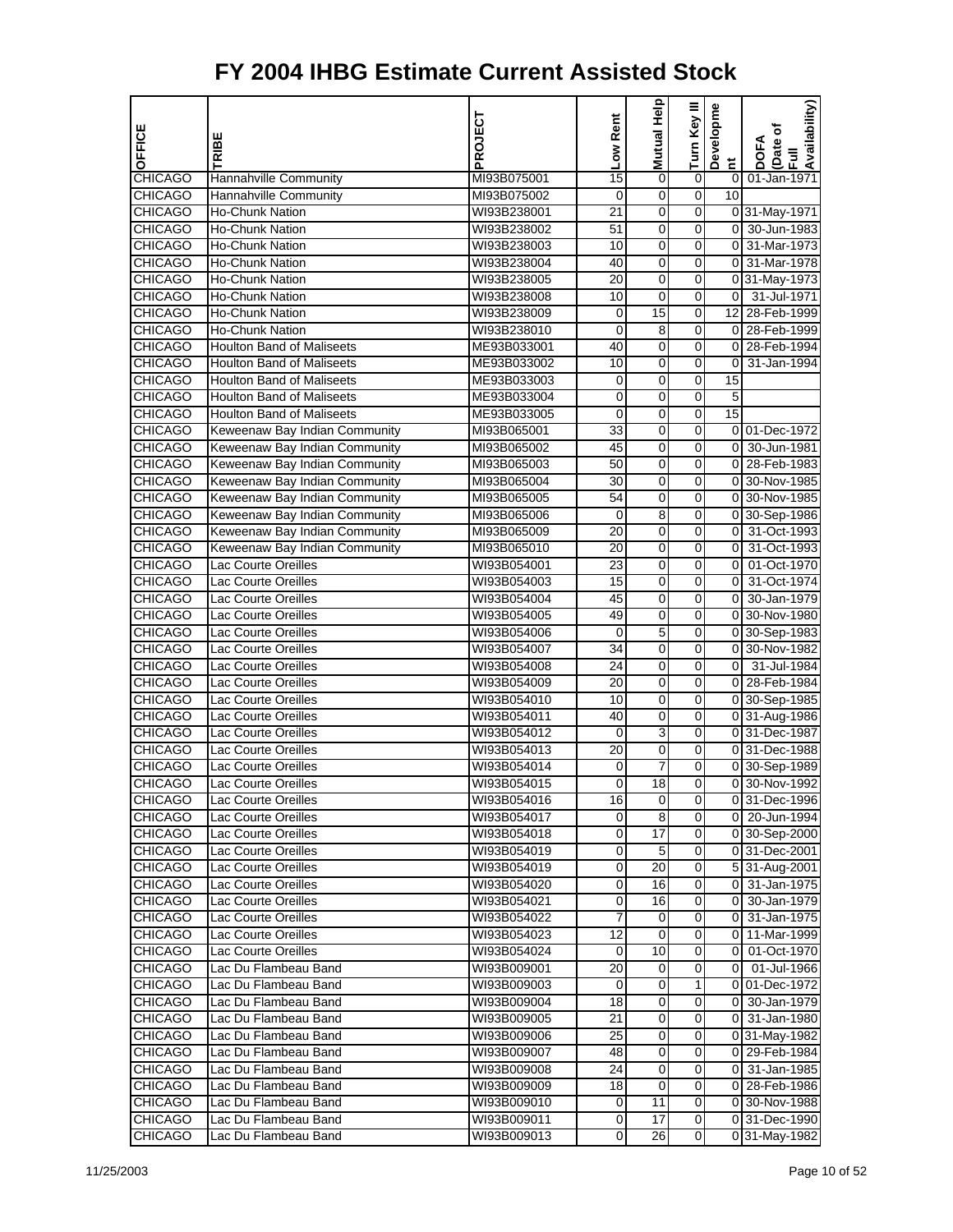| OFFICE                           | <b>TRIBE</b>                                 | PROJECT                    | Low Rent        | <b>Mutual Help</b>   | Turn Key III   | Developme            | Availability)<br>DOFA<br>(Date of<br>Full |
|----------------------------------|----------------------------------------------|----------------------------|-----------------|----------------------|----------------|----------------------|-------------------------------------------|
|                                  |                                              |                            |                 |                      |                | Ĕ                    |                                           |
| <b>CHICAGO</b>                   | Lac Du Flambeau Band                         | WI93B009014                | 0               | $\overline{34}$      | 0              |                      | 0 31-May-1982                             |
| <b>CHICAGO</b>                   | Lac Du Flambeau Band                         | WI93B009015                | $\overline{13}$ | 0                    | 0              | οI<br>$\overline{0}$ | 30-Jun-1996                               |
| <b>CHICAGO</b><br><b>CHICAGO</b> | Lac Du Flambeau Band<br>Lac Du Flambeau Band | WI93B009016<br>WI93B009017 | 0<br>0          | 9<br>$\overline{20}$ | 0<br>0         | 0                    | 30-Jun-1996<br>01-Jan-1995                |
| <b>CHICAGO</b>                   | Lac Du Flambeau Band                         | WI93B009018                | 0               | 1                    | 0              |                      |                                           |
| <b>CHICAGO</b>                   | Lac Du Flambeau Band                         | WI93B009019                | 5               | 0                    | 0              |                      | 0 31-Aug-1998<br>3 31-Aug-1998            |
| <b>CHICAGO</b>                   | Lac Vieux Desert Band                        | MI93B085001                | $\overline{15}$ | 0                    | 0              |                      | 0 01-Oct-1970                             |
| <b>CHICAGO</b>                   | Lac Vieux Desert Band                        | MI93B085002                | 20              | 0                    | 0              | $\overline{0}$       | 31-Oct-1983                               |
| <b>CHICAGO</b>                   | Lac Vieux Desert Band                        | MI93B085003                | 0               | 8                    | 0              |                      | 0 30-Sep-1995                             |
| <b>CHICAGO</b>                   | Leech Lake Band of Minnesota Chippewa        | MN93B012002                | 50              | 0                    | 0              |                      | 0 01-May-1967                             |
| <b>CHICAGO</b>                   | Leech Lake Band of Minnesota Chippewa        | MN93B012005                | 15              | 0                    | 0              |                      | 0 01-Dec-1967                             |
| <b>CHICAGO</b>                   | Leech Lake Band of Minnesota Chippewa        | MN93B012007                | 45              | 0                    | 0              | $\overline{0}$       | 31-Oct-1978                               |
| <b>CHICAGO</b>                   | Leech Lake Band of Minnesota Chippewa        | MN93B012008                | 0               | 50                   | 0              | $\overline{0}$       | 31-Oct-1978                               |
| <b>CHICAGO</b>                   | Leech Lake Band of Minnesota Chippewa        | MN93B012009                | 52              | 0                    | 0              |                      | 0 31-Mar-1983                             |
| <b>CHICAGO</b>                   | Leech Lake Band of Minnesota Chippewa        | MN93B012010                | 0               | 26                   | 0              | ٥I                   | 31-Mar-1983                               |
| <b>CHICAGO</b>                   | Leech Lake Band of Minnesota Chippewa        | MN93B012012                | 0               | 47                   | 0              |                      | 0 30-Sep-1986                             |
| <b>CHICAGO</b>                   | Leech Lake Band of Minnesota Chippewa        | MN93B012013                | 10              | 0                    | 0              |                      | 0 30-Sep-1985                             |
| <b>CHICAGO</b>                   | Leech Lake Band of Minnesota Chippewa        | MN93B012015                | 30              | 0                    | 0              |                      | 0 31-Dec-1987                             |
| <b>CHICAGO</b>                   | Leech Lake Band of Minnesota Chippewa        | MN93B012016                | 41              | 0                    | 0              |                      | 0 28-Feb-1989                             |
| <b>CHICAGO</b>                   | Leech Lake Band of Minnesota Chippewa        | MN93B012017                | 10              | 0                    | 0              | 0                    | 31-Jul-1993                               |
| <b>CHICAGO</b>                   | Leech Lake Band of Minnesota Chippewa        | MN93B012018                | 20              | 0                    | 0              | οI                   | 30-Jun-1994                               |
| <b>CHICAGO</b>                   | Leech Lake Band of Minnesota Chippewa        | MN93B012019                | 20              | 0                    | 0              | $\overline{0}$       | 30-Apr-1996                               |
| <b>CHICAGO</b>                   | Leech Lake Band of Minnesota Chippewa        | MN93B012020                | 0               | 16                   | 0              | $\overline{0}$       | 30-Apr-1996                               |
| <b>CHICAGO</b>                   | Leech Lake Band of Minnesota Chippewa        | MN93B012021                | $\overline{20}$ | 0                    | 0              |                      | 0 27-Feb-1998                             |
| <b>CHICAGO</b>                   | Leech Lake Band of Minnesota Chippewa        | MN93B012022                | 0               | $\overline{18}$      | 0              |                      | 0 29-May-1998                             |
| <b>CHICAGO</b>                   | Lower Sioux                                  | MN93B207002                | 15              | 0                    | 0              |                      | 0 31-Dec-1989                             |
| <b>CHICAGO</b>                   | <b>Lower Sioux</b>                           | MN93B207003                | 8               | 0                    | 0              |                      | 0 31-Dec-1986                             |
| <b>CHICAGO</b>                   | Lower Sioux                                  | MN93B207004                | 9               | 0                    | 0              |                      | 0 31-May-1987                             |
| <b>CHICAGO</b>                   | Lumbee State Tribe                           | NC93B171001                | 204             | 0                    | 0              |                      | 0 29-Feb-1988                             |
| CHICAGO                          | Menominee Indian Tribe                       | WI93B243001                | 147             | 0                    | 0              |                      | 0 30-Sep-1984                             |
| <b>CHICAGO</b>                   | Menominee Indian Tribe                       | WI93B243002                | 0               | 3                    | 0              |                      | 0 31-Dec-1983                             |
| <b>CHICAGO</b>                   | Menominee Indian Tribe                       | WI93B243003                | 0               | 3                    | 0              |                      | 0 28-Feb-1985                             |
| <b>CHICAGO</b>                   | Menominee Indian Tribe                       | WI93B243005                | 0               | 5                    | 0              |                      | 0 30-Sep-1986                             |
| <b>CHICAGO</b>                   | Menominee Indian Tribe                       | WI93B243006                | 0               | 11                   | 0              | οI                   | 30-Jun-1988                               |
| <b>CHICAGO</b>                   | Menominee Indian Tribe                       | WI93B243008                | 0               | 24                   | 0              |                      | 0 30-Sep-1990                             |
| <b>CHICAGO</b>                   | Menominee Indian Tribe                       | WI93B243009                | 12              | 0                    | 0              | $\overline{0}$       | 31-Jul-1990                               |
| <b>CHICAGO</b>                   | Menominee Indian Tribe                       | WI93B243010                | 44              | $\pmb{0}$            | 0              | $\mathbf 0$          | 30-Apr-1969                               |
| <b>CHICAGO</b>                   | Menominee Indian Tribe                       | WI93B243011                | 60              | 0                    | 0              |                      | 0 30-Apr-1974                             |
| <b>CHICAGO</b>                   | Menominee Indian Tribe                       | WI93B243012                | 0               | $\overline{15}$      | 0              |                      | 0 31-Jan-1991                             |
| CHICAGO                          | Menominee Indian Tribe                       | WI93B243013                | 0               | 8                    | $\mathbf 0$    |                      | 0 30-Jan-1992                             |
| <b>CHICAGO</b>                   | Menominee Indian Tribe                       | WI93B243014                | 14              | $\pmb{0}$            | O              |                      | 0 31-May-1996                             |
| <b>CHICAGO</b>                   | Menominee Indian Tribe                       | WI93B243015                | 0               | 10                   | 0              |                      | 0 31-Dec-1996                             |
| <b>CHICAGO</b>                   | Mille Lacs Band of Minnesota Chippewa        | MN93B204001                | 30              | 0                    | $\overline{0}$ |                      | 0 31-Mar-1983                             |
| <b>CHICAGO</b>                   | Mille Lacs Band of Minnesota Chippewa        | MN93B204002                | 0               | $\overline{15}$      | 0              |                      | 0 30-Sep-1986                             |
| CHICAGO                          | Mille Lacs Band of Minnesota Chippewa        | MN93B204003                | 20              | 0                    | $\mathbf 0$    |                      | 0 31-Aug-1995                             |
| <b>CHICAGO</b>                   | Mille Lacs Band of Minnesota Chippewa        | MN93B204004                | 25              | $\pmb{0}$            | O              |                      | 0 30-Jun-1996                             |
| <b>CHICAGO</b>                   | Mille Lacs Band of Minnesota Chippewa        | MN93B204005                | 40              | 0                    | 0              |                      | 0 30-Jun-1997                             |
| <b>CHICAGO</b>                   | Mississippi Choctaw Tribe                    | MS93B092001                | 30              | 0                    | 0              |                      | 0 01-Jun-1970                             |
| <b>CHICAGO</b>                   | Mississippi Choctaw Tribe                    | MS93B092005                | 49              | $\overline{0}$       | 0              |                      | 0 01-Apr-1975                             |
| <b>CHICAGO</b>                   | Mississippi Choctaw Tribe                    | MS93B092006                | 56              | 0                    | $\mathbf 0$    | οı                   | 30-Apr-1977                               |
| <b>CHICAGO</b>                   | Mississippi Choctaw Tribe                    | MS93B092007                | 100             | $\pmb{0}$            | $\mathbf 0$    |                      | 0 31-Mar-1983                             |
| <b>CHICAGO</b>                   | Mississippi Choctaw Tribe                    | MS93B092008                | 0               | 61                   | 0              |                      | 031-May-1985                              |
| <b>CHICAGO</b>                   | Mississippi Choctaw Tribe                    | MS93B092009                | 0               | 98                   | $\overline{0}$ |                      | 0 31-May-1985                             |
| <b>CHICAGO</b>                   | Mississippi Choctaw Tribe                    | MS93B092010                | 0               | 18                   | 0              |                      | 0 28-Feb-1986                             |
| <b>CHICAGO</b>                   | Mississippi Choctaw Tribe                    | MS93B092012                | 0               | 25                   | $\mathbf 0$    |                      | 0 31-Mar-1987                             |
| <b>CHICAGO</b>                   | Mississippi Choctaw Tribe                    | MS93B092013                | 0               | 30                   | $\overline{0}$ |                      | 0 31-May-1988                             |
| <b>CHICAGO</b>                   | Mississippi Choctaw Tribe                    | MS93B092014                | 0               | 44                   | $\mathbf 0$    |                      | 0 30-Sep-1989                             |
| <b>CHICAGO</b>                   | Mississippi Choctaw Tribe                    | MS93B092015                | $\mathbf 0$     | 40                   | $\overline{O}$ |                      | 0 31-Dec-1990                             |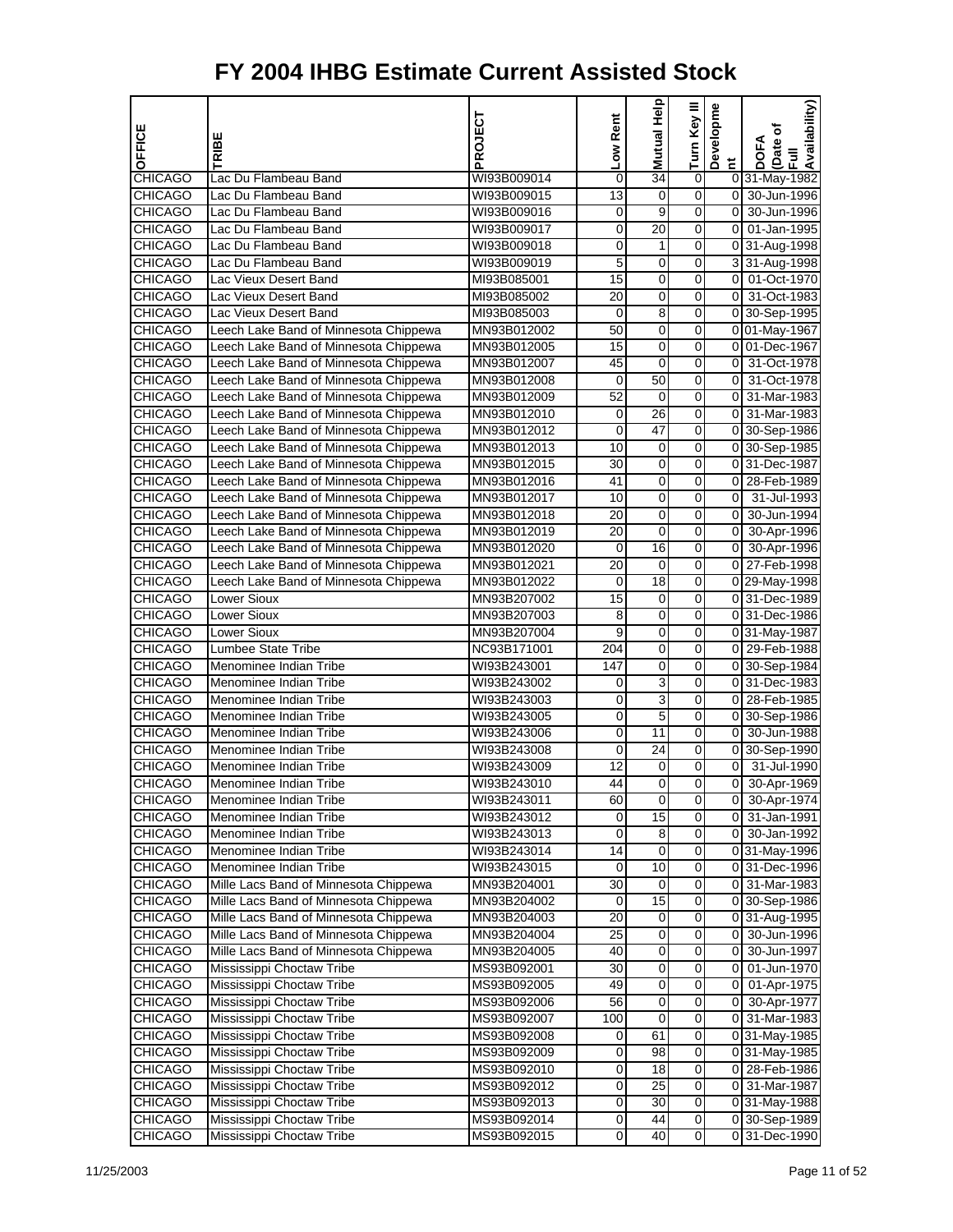| OFFICE                           | TRIBE                                                  | PROJECT                    | Low Rent             | Mutual Help           | Turn Key III        | Developme      | Availability)<br>DOFA<br>(Date of<br>Full |
|----------------------------------|--------------------------------------------------------|----------------------------|----------------------|-----------------------|---------------------|----------------|-------------------------------------------|
|                                  |                                                        |                            |                      |                       |                     | $\tilde{a}$    |                                           |
| <b>CHICAGO</b>                   | Mississippi Choctaw Tribe                              | MS93B092016                | 0                    | $\overline{38}$       | 0                   | $\overline{0}$ | 31-Jul-1992                               |
| <b>CHICAGO</b>                   | Mississippi Choctaw Tribe                              | MS93B092017                | 0                    | $\overline{20}$       | 0<br>$\overline{0}$ |                | 0 31-Aug-1993                             |
| <b>CHICAGO</b>                   | Mississippi Choctaw Tribe                              | MS93B092018                | 0                    | 17<br>$\overline{18}$ |                     |                | 0 31-Mar-1995<br>0 31-Mar-1995            |
| <b>CHICAGO</b>                   | Mississippi Choctaw Tribe                              | MS93B092019                | 0                    |                       | 0                   |                |                                           |
| <b>CHICAGO</b>                   | Mississippi Choctaw Tribe<br>Mississippi Choctaw Tribe | MS93B092020                | 30                   | 0<br>52               | 0<br>0              |                | 0 31-Aug-1996                             |
| <b>CHICAGO</b><br><b>CHICAGO</b> | Mississippi Choctaw Tribe                              | MS93B092021<br>MS93B092023 | 0<br>$\overline{22}$ | 0                     | 0                   |                | 0 30-Sep-1996<br>0 30-Sep-1996            |
| <b>CHICAGO</b>                   | Mississippi Choctaw Tribe                              |                            | 0                    | 45                    | 0                   |                | 0 31-May-1998                             |
| <b>CHICAGO</b>                   | Mississippi Choctaw Tribe                              | MS93B092024<br>MS93B092025 | 0                    | 41                    | 0                   |                | 0 30-Apr-2000                             |
| <b>CHICAGO</b>                   | Mississippi Choctaw Tribe                              | MS93B092026                | 33                   | 0                     | 0                   |                | 0 29-Feb-2000                             |
| <b>CHICAGO</b>                   | <b>MOWA Band of Choctaw Indians</b>                    | AL93B205001                | 30                   | 0                     | 0                   |                | 0 31-Dec-1993                             |
| <b>CHICAGO</b>                   | <b>MOWA Band of Choctaw Indians</b>                    | AL93B205002                | 20                   | 0                     | 0                   | $\overline{0}$ | 30-Oct-1994                               |
| <b>CHICAGO</b>                   | <b>MOWA Band of Choctaw Indians</b>                    | AL93B205003                | 0                    | 20                    | 0                   | $\overline{0}$ | 30-Jun-1996                               |
| <b>CHICAGO</b>                   | <b>MOWA Band of Choctaw Indians</b>                    | AL93B205004                | $\overline{2}$       | 0                     | 0                   |                | 14 09-Aug-1998                            |
| <b>CHICAGO</b>                   | Narragansett Tribe                                     | RI93B028001                | 0                    | 0                     | O                   | 12             |                                           |
| <b>CHICAGO</b>                   | Oneida Nation of New York                              | NY93B445001                | 30                   | $\pmb{0}$             | O                   |                | 0 30-Sep-1994                             |
| <b>CHICAGO</b>                   | Oneida Tribe                                           | WI93B010001                | 24                   | 0                     | 0                   |                | 0 30-Apr-1967                             |
| <b>CHICAGO</b>                   | Oneida Tribe                                           | WI93B010003                | 40                   | 0                     | 0                   |                | 0 31-May-1973                             |
| <b>CHICAGO</b>                   | <b>Oneida Tribe</b>                                    | WI93B010004                | $\overline{25}$      | 0                     | 0                   |                | 0 31-May-1976                             |
| <b>CHICAGO</b>                   | Oneida Tribe                                           | WI93B010005                | 0                    | $\mathbf{1}$          | 0                   |                | 0 30-Nov-1978                             |
| <b>CHICAGO</b>                   | Oneida Tribe                                           | WI93B010006                | 30                   | 0                     | 0                   |                | 0 30-Sep-1979                             |
| <b>CHICAGO</b>                   | Oneida Tribe                                           | WI93B010007                | 0                    | $\overline{19}$       | 0                   |                | 0 30-Jun-1983                             |
| <b>CHICAGO</b>                   | Oneida Tribe                                           | WI93B010008                | 50                   | 0                     | 0                   |                | 0 30-Apr-1986                             |
| <b>CHICAGO</b>                   | Oneida Tribe                                           | WI93B010009                | 0                    | 5                     | 0                   |                | 0 20-Feb-1990                             |
| <b>CHICAGO</b>                   | Oneida Tribe                                           | WI93B010010                | 0                    | 11                    | 0                   |                | 0 28-Feb-1993                             |
| <b>CHICAGO</b>                   | Oneida Tribe                                           | WI93B010011                | 0                    | 10                    | 0                   |                | 0 19-May-1995                             |
| <b>CHICAGO</b>                   | Oneida Tribe                                           | WI93B010012                | 0                    | $\overline{23}$       | 0                   |                | 0 14-Jan-1997                             |
| <b>CHICAGO</b>                   | Oneida Tribe                                           | WI93B010013                | $\mathbf 0$          | 17                    | 0                   |                | 0 26-Mar-1999                             |
| <b>CHICAGO</b>                   | <b>Oneida Tribe</b>                                    | WI93B010014                | 20                   | 0                     | 0                   | οI             | 31-Jan-1997                               |
| <b>CHICAGO</b>                   | Oneida Tribe                                           | WI93B010015                | 0                    | 17                    | 0                   |                | 0 31-Jan-1997                             |
| <b>CHICAGO</b>                   | Oneida Tribe                                           | WI93B010016                | 5                    | 0                     | 0                   |                | 0 31-May-2000                             |
| <b>CHICAGO</b>                   | Oneida Tribe                                           | WI93B010017                | 0                    | 5                     | 0                   |                | $0$ 31-Jan-2000                           |
| <b>CHICAGO</b>                   | Passamaquody Indian Tribe                              | ME93B014001                | 0                    | $\overline{2}$        | 0                   | οI             | 30-Jun-1974                               |
| <b>CHICAGO</b>                   | Passamaquody Indian Tribe                              | ME93B014002                | 0                    | $\overline{0}$        | 12                  | οI             | 31-Jul-1977                               |
| <b>CHICAGO</b>                   | Passamaquody Indian Tribe                              | ME93B014003                | 16                   | 0                     | 0                   |                | 0 31-May-1979                             |
| <b>CHICAGO</b>                   | Passamaquody Indian Tribe                              | ME93B014004                | 27                   | $\pmb{0}$             | $\mathbf 0$         |                | 0 30-Sep-1981                             |
| <b>CHICAGO</b>                   | Passamaquody Indian Tribe                              | ME93B014005                | 29                   | $\pmb{0}$             | 0                   | 01             | 31-Jan-1983                               |
| <b>CHICAGO</b>                   | Passamaquody Indian Tribe                              | ME93B014008                | 10                   | 0                     | 0                   |                | 0 30-Nov-1990                             |
| <b>CHICAGO</b>                   | Passamaquody Indian Tribe                              | ME93B014009                | 0                    | 20                    | 0                   |                | 0 30-Nov-1990                             |
| <b>CHICAGO</b>                   | Passamaquody Indian Tribe                              | ME93B014010                | 0                    | 16                    | $\overline{0}$      | 01             | 30-Apr-1994                               |
| <b>CHICAGO</b>                   | Passamaquody Indian Tribe                              | ME93B014011                | 0                    | 12                    | $\overline{0}$      |                | 0 29-Jul-1999                             |
| <b>CHICAGO</b>                   | Penobscot Tribe                                        | ME93B012001                | 0                    | 0                     | 9                   |                | 0 31-Jul-1977                             |
| <b>CHICAGO</b>                   | Penobscot Tribe                                        | ME93B012002                | 8                    | 0                     | $\overline{0}$      | 01             | 30-Jun-1977                               |
| <b>CHICAGO</b>                   | Penobscot Tribe                                        | ME93B012003                | 0                    | $\overline{0}$        | $\overline{23}$     | 01             | 30-Apr-1980                               |
| <b>CHICAGO</b>                   | Penobscot Tribe                                        | ME93B012004                | 24                   | 0                     | 0                   |                | 0 31-Oct-1985                             |
| <b>CHICAGO</b>                   | Penobscot Tribe                                        | ME93B012006                | 0                    | 9                     | $\mathbf 0$         |                | 0 31-May-1992                             |
| <b>CHICAGO</b>                   | Penobscot Tribe                                        | ME93B012007                | 10                   | 0                     | 0                   |                | 0 30-Nov-1993                             |
| <b>CHICAGO</b>                   | Penobscot Tribe                                        | ME93B012008                | 10                   | 0                     | $\overline{0}$      |                | 0 31-Jul-1995                             |
| <b>CHICAGO</b>                   | <b>Pleasant Point</b>                                  | ME93B013002                | 16                   | $\overline{0}$        | 0                   |                | 0 29-Feb-1976                             |
| <b>CHICAGO</b>                   | <b>Pleasant Point</b>                                  | ME93B013003                | 0                    | 0                     | $\mathbf{1}$        |                | 031-Dec-1977                              |
| <b>CHICAGO</b>                   | <b>Pleasant Point</b>                                  | ME93B013004                | 0                    | $\pmb{0}$             | 5                   |                | 0 30-Sep-1979                             |
| <b>CHICAGO</b>                   | <b>Pleasant Point</b>                                  | ME93B013008                | 0                    | $\overline{20}$       | O                   |                | 0 30-Sep-1992                             |
| <b>CHICAGO</b>                   | <b>Pleasant Point</b>                                  | ME93B013009                | 15                   | 0                     | $\overline{0}$      |                | 0 31-Jul-1996                             |
| <b>CHICAGO</b>                   | <b>Pleasant Point</b>                                  | ME93B013010                | 0                    | 10                    | 0                   |                | 0 08-Feb-1995                             |
| <b>CHICAGO</b>                   | <b>Pleasant Point</b>                                  | ME93B013011                | 0                    | 14                    | $\mathbf 0$         |                | 0 30-Nov-1999                             |
| <b>CHICAGO</b>                   | <b>Pleasant Point</b>                                  | ME93B013012                | 20                   | 0                     | $\overline{0}$      |                | 0 31-Aug-1997                             |
| <b>CHICAGO</b>                   | <b>Pleasant Point</b>                                  | ME93B013013                | 0                    | 17                    | $\mathbf 0$         |                | 0 30-Nov-1999                             |
| <b>CHICAGO</b>                   | Poarch Band of Creek Indians                           | AL93B204001                | 20                   | $\mathbf 0$           | $\overline{O}$      |                | 0 30-Sep-1987                             |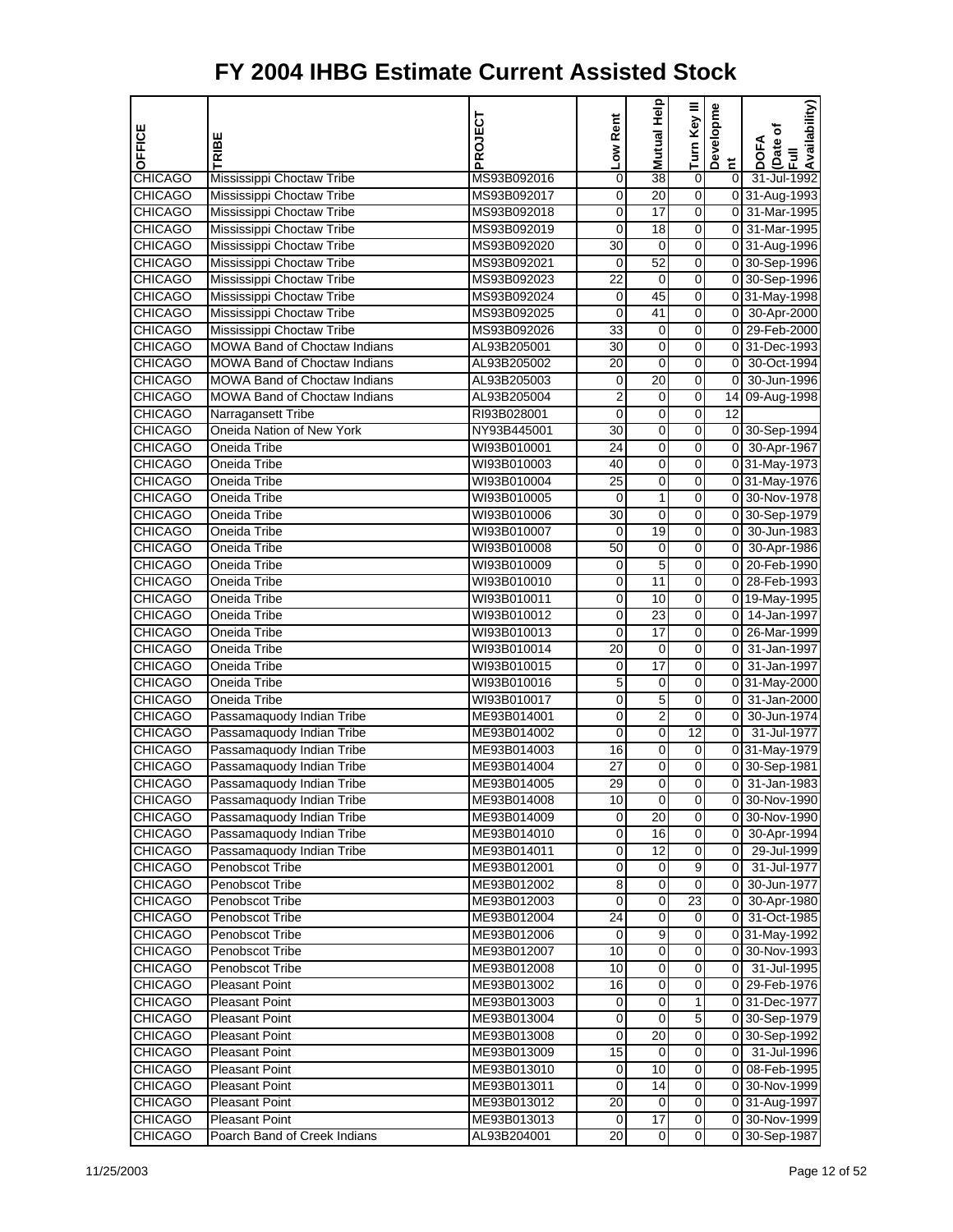| OFFICE                           |                                                        | PROJECT                    | Low Rent        | Mutual Help                        | Turn Key III   | Developme      | Availability)<br>Date of       |
|----------------------------------|--------------------------------------------------------|----------------------------|-----------------|------------------------------------|----------------|----------------|--------------------------------|
|                                  | TRIBE                                                  |                            |                 |                                    |                | Ĕ              | DOFA<br>$\bar{E}$              |
| <b>CHICAGO</b>                   | Poarch Band of Creek Indians                           | AL93B204002                | 30              | 0                                  | 0              |                | 0 30-Sep-1987                  |
| <b>CHICAGO</b>                   | Poarch Band of Creek Indians                           | AL93B204004                | 30              | 0                                  | 0              |                | 0 31-Aug-1989                  |
| <b>CHICAGO</b>                   | Poarch Band of Creek Indians                           | AL93B204005                | 15              | 0                                  | 0              |                | 0 27-Feb-1995                  |
| <b>CHICAGO</b>                   | Poarch Band of Creek Indians                           | AL93B204006                | 10              | 0                                  | 0              | 0              | 27-Feb-1995                    |
| <b>CHICAGO</b>                   | Poarch Band of Creek Indians                           | AL93B204007                | 0               | 25                                 | 0              | 0              | 01-Oct-1998                    |
| <b>CHICAGO</b>                   | Poarch Band of Creek Indians                           | AL93B204008                | $\mathbf 0$     | $\overline{14}$                    | 0              | $\overline{0}$ | 01-Oct-1998                    |
| <b>CHICAGO</b>                   | Poarch Band of Creek Indians                           | AL93B204009                | 0               | 20                                 | 0              |                | 0 01-Dec-1998                  |
| <b>CHICAGO</b>                   | Poarch Band of Creek Indians                           | AL93B204010                | 0               | 9                                  | 0              | $\overline{0}$ | 01-Feb-1999                    |
| <b>CHICAGO</b>                   | Poarch Band of Creek Indians                           | AL93B204011                | 0               | $\overline{30}$                    | 0              | 0              | 01-Sep-1999                    |
| <b>CHICAGO</b>                   | Pokagon Band of Potawatomi                             | MI93B200001                | 0               | 0                                  | 0              | 15             |                                |
| <b>CHICAGO</b>                   | Prairie Island Sioux                                   | MN93B207001                | $\overline{24}$ | $\mathbf 0$                        | 0              |                | 0 30-Sep-1985                  |
| <b>CHICAGO</b>                   | Red Cliff Band of Lake Superior Chippe                 | WI93B013001                | 20              | 0                                  | 0              |                | 0 01-Dec-1967                  |
| <b>CHICAGO</b>                   | Red Cliff Band of Lake Superior Chippe                 | WI93B013003                | 3               | 4                                  | 0              |                | 0 30-Nov-1971                  |
| <b>CHICAGO</b>                   | Red Cliff Band of Lake Superior Chippe                 | WI93B013004                | 50              | 0                                  | 0              | 0              | 31-Mar-1979                    |
| <b>CHICAGO</b>                   | Red Cliff Band of Lake Superior Chippe                 | WI93B013005                | 27              | 0                                  | 0              | $\overline{0}$ | 31-Oct-1984                    |
| <b>CHICAGO</b>                   | Red Cliff Band of Lake Superior Chippe                 | WI93B013007                | 0               | 10                                 | 0              | $\overline{0}$ | 30-Jun-1995                    |
| <b>CHICAGO</b>                   | Red Cliff Band of Lake Superior Chippe                 | WI93B013008                | 0               | 8                                  | 0              |                | 0 31-Aug-1997                  |
| <b>CHICAGO</b>                   | Red Cliff Band of Lake Superior Chippe                 | WI93B013009                | 18              | 0                                  | 0              | 0              | 31-Mar-1998                    |
| <b>CHICAGO</b>                   | Red Lake Band of Chippewa                              | MN93B016001                | 13              | 0                                  | 0              |                | 0 01-Sep-1967                  |
| <b>CHICAGO</b>                   | Red Lake Band of Chippewa                              | MN93B016003                | 10              | 0                                  | 0              |                | 0 01-Sep-1966                  |
| <b>CHICAGO</b>                   | Red Lake Band of Chippewa                              | MN93B016004                | 10              | $\mathbf 0$                        | 0              | $\overline{0}$ | 01-Mar-1969                    |
| <b>CHICAGO</b>                   | Red Lake Band of Chippewa                              | MN93B016008                | 0               | $\overline{33}$                    | 0              | $\overline{0}$ | 31-Jan-1978                    |
| <b>CHICAGO</b>                   | Red Lake Band of Chippewa                              | MN93B016009                | 0               | 19                                 | 0              |                | 0 31-May-1982                  |
| <b>CHICAGO</b>                   | Red Lake Band of Chippewa                              | MN93B016011                | 17              | 0                                  | 0              | 01             | 30-Apr-1980                    |
| <b>CHICAGO</b>                   | Red Lake Band of Chippewa                              | MN93B016013                | 58              | 0                                  | 0              | 0              | 31-Oct-1983                    |
| <b>CHICAGO</b>                   | Red Lake Band of Chippewa                              | MN93B016014                | 20              | $\mathbf 0$                        | 0              |                | 0 30-Aug-1984                  |
| <b>CHICAGO</b>                   | Red Lake Band of Chippewa                              | MN93B016015                | 30              | 0                                  | 0              |                | 0 31-Dec-1984                  |
| <b>CHICAGO</b>                   | Red Lake Band of Chippewa                              | MN93B016021                | 0               | $\overline{30}$<br>$\overline{30}$ | 0              |                | 0 31-Aug-1988<br>31-Jan-1989   |
| <b>CHICAGO</b>                   | Red Lake Band of Chippewa                              | MN93B016022                | 0               | 20                                 | 0              | οI             |                                |
| <b>CHICAGO</b>                   | Red Lake Band of Chippewa                              | MN93B016023                | 0<br>31         | $\mathbf 0$                        | 0<br>0         |                | 0 30-Nov-1990<br>0 30-Sep-1993 |
| <b>CHICAGO</b><br><b>CHICAGO</b> | Red Lake Band of Chippewa<br>Red Lake Band of Chippewa | MN93B016024<br>MN93B016025 | 10              | 0                                  | 0              |                | 0 28-Feb-1994                  |
| <b>CHICAGO</b>                   | Red Lake Band of Chippewa                              | MN93B016026                | 12              | 0                                  | 0              |                | 0 30-Sep-1994                  |
| <b>CHICAGO</b>                   | Red Lake Band of Chippewa                              | MN93B016027                | 44              | 0                                  | 0              |                | 0 30-Nov-1995                  |
| <b>CHICAGO</b>                   | Red Lake Band of Chippewa                              | MN93B016028                | 0               | 20                                 | 0              |                | 0 01-May-1997                  |
| <b>CHICAGO</b>                   | Red Lake Band of Chippewa                              | MN93B016029                | 40              | $\mathbf 0$                        | 0              | $\overline{0}$ | 01-Oct-1997                    |
| <b>CHICAGO</b>                   | Sac & Fox Tribe                                        | IA93B112001                | 20              | 0                                  | 0              | 0              | 30-Jun-1981                    |
| <b>CHICAGO</b>                   | Saginaw Chippewa                                       | MI93B043001                | 20              | $\overline{0}$                     | $\overline{O}$ |                | 0 01-May-1967                  |
| <b>CHICAGO</b>                   | Saginaw Chippewa                                       | MI93B043002                | 14              | 0                                  | 0              |                | 0 30-Sep-1976                  |
| <b>CHICAGO</b>                   | Saginaw Chippewa                                       | MI93B043003                | 20              | 0                                  | 0              |                | 0 31-Aug-1980                  |
| <b>CHICAGO</b>                   | Saginaw Chippewa                                       | MI93B043004                | 8               | $\overline{0}$                     | $\overline{0}$ |                | 0 22-Nov-1992                  |
| <b>CHICAGO</b>                   | Saginaw Chippewa                                       | MI93B043005                | 0               | 9                                  | 0              | 01             | 30-Jun-1992                    |
| <b>CHICAGO</b>                   | Saginaw Chippewa                                       | MI93B043006                | $\pmb{0}$       | 20                                 | 0              | 01             | 31-Mar-1995                    |
| <b>CHICAGO</b>                   | Saginaw Chippewa                                       | MI93B043007                | 9               | 0                                  | 0              | 0              | 30-Jun-1999                    |
| <b>CHICAGO</b>                   | Saginaw Chippewa                                       | MI93B043008                | 3               | 0                                  | 0              | 11             | 30-Jun-1999                    |
| <b>CHICAGO</b>                   | Saginaw Chippewa                                       | MI93B043009                | $\overline{0}$  | 10                                 | $\overline{0}$ | οI             | 23-Jun-1997                    |
| <b>CHICAGO</b>                   | Saint Croix Chippewa                                   | WI93B062001                | 25              | 0                                  | 0              |                | 0 01-May-1973                  |
| <b>CHICAGO</b>                   | Saint Croix Chippewa                                   | WI93B062003                | 30              | $\mathbf 0$                        | 0              |                | 0 30-Nov-1982                  |
| <b>CHICAGO</b>                   | Saint Croix Chippewa                                   | WI93B062004                | 10              | 0                                  | 0              | 01             | 30-Jun-1984                    |
| <b>CHICAGO</b>                   | Saint Croix Chippewa                                   | WI93B062005                | 10              | $\mathbf 0$                        | 0              | 0              | 30-Jun-1984                    |
| <b>CHICAGO</b>                   | Saint Croix Chippewa                                   | WI93B062006                | 10              | $\overline{0}$                     | $\overline{0}$ |                | 0 31-Aug-1986                  |
| <b>CHICAGO</b>                   | Saint Croix Chippewa                                   | WI93B062009                | 20              | 0                                  | 0              | 0              | 31-Jan-1992                    |
| <b>CHICAGO</b>                   | Saint Croix Chippewa                                   | WI93B062010                | 38              | $\mathbf 0$                        | 0              | $\overline{0}$ | 01-Dec-1973                    |
| <b>CHICAGO</b>                   | Saint Croix Chippewa                                   | WI93B062011                | 10              | $\pmb{0}$                          | 0              | 01             | 30-Apr-1994                    |
| <b>CHICAGO</b>                   | Saint Croix Chippewa                                   | WI93B062012                | 0               | 10                                 | 0              |                | 0 30-Sep-1997                  |
| <b>CHICAGO</b>                   | Saint Croix Chippewa                                   | WI93B062013                | $\overline{21}$ | $\overline{0}$                     | $\overline{0}$ | οI             | 30-Apr-1996                    |
| <b>CHICAGO</b>                   | Saint Croix Chippewa                                   | WI93B062014                | 0               | $\overline{25}$                    | 0              | $\overline{0}$ | 30-Apr-1996                    |
| <b>CHICAGO</b>                   | Sault Ste. Marie Tribe                                 | MI93B149001                | 48              | $\mathbf 0$                        | 0              | $\overline{0}$ | 31-Mar-1983                    |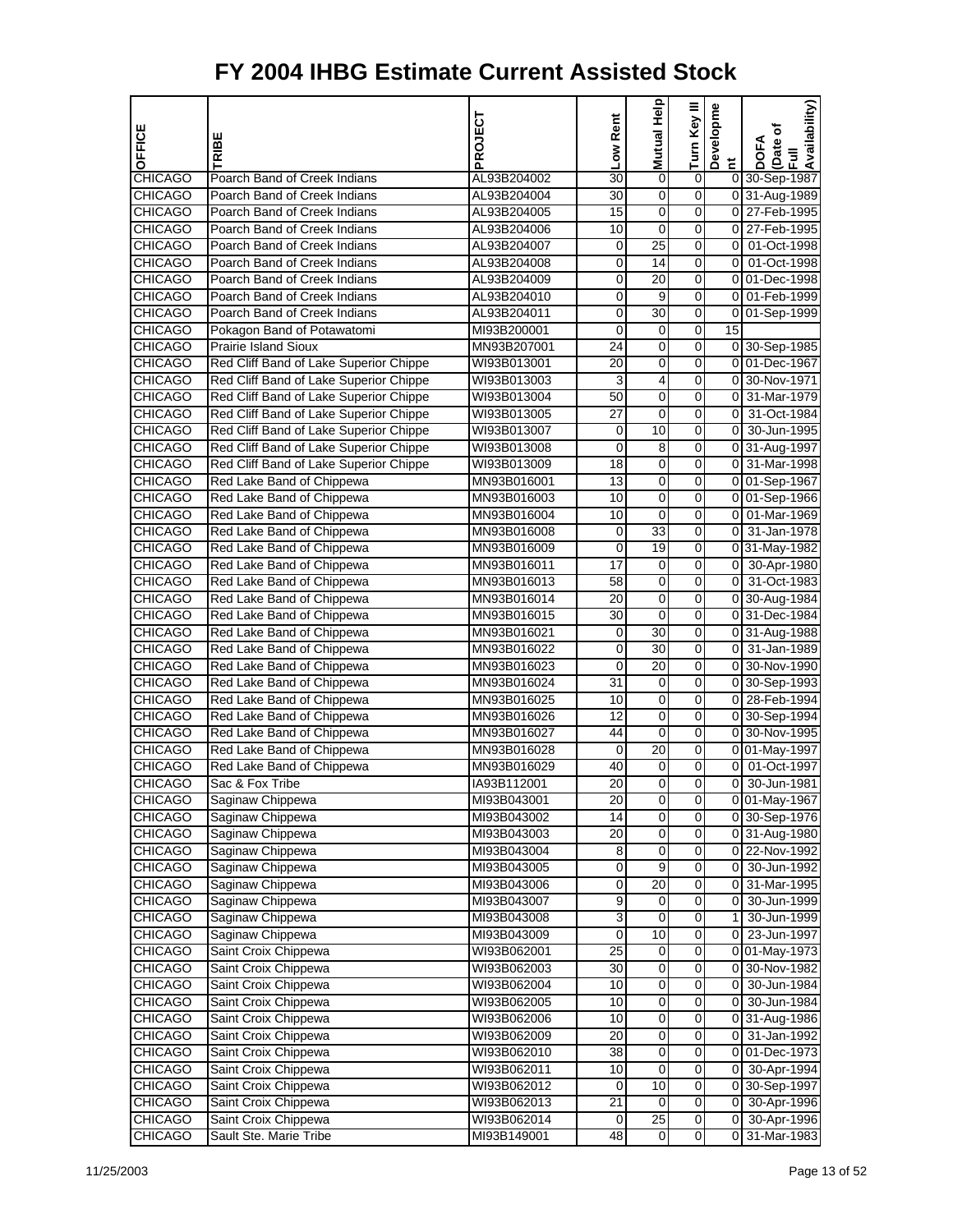|                                  |                                                    | PROJECT                    | Low Rent          | <b>Mutual Help</b>   | Turn Key III        | Developme               | Availability)                  |
|----------------------------------|----------------------------------------------------|----------------------------|-------------------|----------------------|---------------------|-------------------------|--------------------------------|
| OFFICE                           | TRIBE                                              |                            |                   |                      |                     |                         | Date of<br><b>DOFA</b>         |
|                                  |                                                    |                            |                   |                      |                     | Ĕ                       | $\bar{E}$                      |
| <b>CHICAGO</b>                   | Sault Ste. Marie Tribe                             | MI93B149003                | 40                | $\mathbf 0$          | $\boldsymbol{0}$    |                         | 0 31-May-1983                  |
| <b>CHICAGO</b>                   | Sault Ste. Marie Tribe<br>Sault Ste. Marie Tribe   | MI93B149005                | 88<br>25          | 0                    | 0                   |                         | 0 30-Sep-1984<br>0 30-Nov-1984 |
| <b>CHICAGO</b><br><b>CHICAGO</b> | Sault Ste. Marie Tribe                             | MI93B149006<br>MI93B149007 | 12                | 0<br>0               | 0<br>0              | 0                       | 31-Mar-1986                    |
| <b>CHICAGO</b>                   | Sault Ste. Marie Tribe                             | MI93B149008                | 9                 | 0                    | 0                   | $\overline{0}$          | 31-Oct-1986                    |
| <b>CHICAGO</b>                   | Sault Ste. Marie Tribe                             | MI93B149009                | $\overline{11}$   | $\overline{0}$       | $\overline{0}$      | $\overline{\mathbf{0}}$ | 31-Oct-1986                    |
| <b>CHICAGO</b>                   | Sault Ste. Marie Tribe                             | MI93B149010                | 0                 | 19                   | 0                   | $\overline{0}$          | 31-Mar-1988                    |
| <b>CHICAGO</b>                   | Sault Ste. Marie Tribe                             | MI93B149012                | 20                | 0                    | 0                   | $\overline{0}$          | 30-Jun-1992                    |
| <b>CHICAGO</b>                   | Sault Ste. Marie Tribe                             | MI93B149013                | 10                | 0                    | 0                   | 0                       | 30-Nov-1992                    |
| <b>CHICAGO</b>                   | Sault Ste. Marie Tribe                             | MI93B149014                | 51                | 0                    | 0                   | $\overline{0}$          | 30-Jun-1997                    |
| <b>CHICAGO</b>                   | Sault Ste. Marie Tribe                             | MI93B149015                | 39                | $\mathbf 0$          | $\mathbf 0$         | $\overline{0}$          | 30-Jun-1997                    |
| <b>CHICAGO</b>                   | Sault Ste. Marie Tribe                             | MI93B149016                | 45                | 0                    | 0                   |                         | 0 30-Aug-1998                  |
| <b>CHICAGO</b>                   | Sault Ste. Marie Tribe                             | MI93B149017                | 0                 | 10                   | 0                   |                         | 0 30-Sep-1996                  |
| <b>CHICAGO</b>                   | Sault Ste. Marie Tribe                             | MI93B149018                | 0                 | 4                    | 0                   | 0                       | 01-Jan-1998                    |
| <b>CHICAGO</b>                   | Sault Ste. Marie Tribe                             | MI93B149019                | 0                 | 5                    | 0                   | 0                       | 31-Mar-2002                    |
| <b>CHICAGO</b>                   | Sault Ste. Marie Tribe                             | MI93B149019                | $\mathbf 0$       | $\overline{11}$      | $\overline{0}$      | $\mathbf 0$             | 31-Jul-2002                    |
| <b>CHICAGO</b>                   | Sault Ste. Marie Tribe                             | MI93B149019                | 0                 | 9                    | 0                   | $\overline{0}$          | 31-Oct-2002                    |
| <b>CHICAGO</b>                   | Seminole Tribe                                     | FL93B059004                | 10                | 0                    | 0                   | $\overline{0}$          | 31-Jan-1974                    |
| <b>CHICAGO</b>                   | Seminole Tribe                                     | FL93B059006                | 50                | 0                    | 0                   | 0                       | 31-Mar-1983                    |
| <b>CHICAGO</b>                   | Seminole Tribe                                     | FL93B059010                | 0                 | 9                    | 0                   | $\overline{0}$          | 31-Jul-1985                    |
| <b>CHICAGO</b>                   | Seminole Tribe                                     | FL93B059011                | 0                 | 14                   | $\mathbf 0$         | $\overline{0}$          | 31-Jan-1987                    |
| <b>CHICAGO</b>                   | Seminole Tribe                                     | FL93B059013                | 0                 | 10                   | 0                   |                         | 0 31-May-1987                  |
| <b>CHICAGO</b>                   | Seminole Tribe                                     | FL93B059015                | 0                 | 22                   | 0                   |                         | 0 30-Sep-1988                  |
| <b>CHICAGO</b>                   | Seminole Tribe                                     | FL93B059018                | 40                | 0                    | 0                   | 01                      | 30-Apr-1990                    |
| <b>CHICAGO</b>                   | Seminole Tribe                                     | FL93B059019                | 0                 | 15                   | 0                   | $\overline{0}$          | 28-Feb-1992                    |
| <b>CHICAGO</b>                   | Seminole Tribe                                     | FL93B059020                | 0                 | 16                   | 0                   | $\overline{0}$          | 30-Apr-1993                    |
| <b>CHICAGO</b>                   | Seminole Tribe                                     | FL93B059021                | 0                 | 11                   | 0                   | $\overline{0}$          | 31-Jul-1995                    |
| <b>CHICAGO</b>                   | Seminole Tribe                                     | FL93B059022                | 0                 | 10                   | 0                   | $\overline{\mathbf{0}}$ | 31-Oct-1995                    |
| <b>CHICAGO</b>                   | Seminole Tribe                                     | FL93B059023                | 24                | 0                    | 0                   | 0                       | 31-Jan-1999                    |
| <b>CHICAGO</b>                   | Seminole Tribe                                     | FL93B059024                | 0                 | 25                   | 0                   |                         | 0 30-Nov-1997                  |
| <b>CHICAGO</b>                   | Seminole Tribe                                     | FL93B059025                | 0                 | $\overline{20}$      | 0                   |                         | 0 30-Nov-1995                  |
| <b>CHICAGO</b>                   | Seminole Tribe                                     | FL93B059026                | 10                | $\mathbf 0$          | 0                   | 01                      | 01-Apr-1997                    |
| <b>CHICAGO</b>                   | Seminole Tribe                                     | FL93B059027                | 0                 | 20                   | 0                   |                         | 0 01-May-1997                  |
| <b>CHICAGO</b>                   | Seminole Tribe                                     | FL93B059028                | 0                 | 48                   | 0                   |                         | 0 28-Feb-1979                  |
| <b>CHICAGO</b>                   | Seminole Tribe                                     | FL93B059030                | 15                | 0                    | 0                   |                         | 0 31-Dec-1998                  |
| <b>CHICAGO</b>                   | Seminole Tribe                                     | FL93B059031                | 5                 | $\mathbf 0$          | 0                   | $\overline{0}$          | 30-Apr-1999                    |
| <b>CHICAGO</b>                   | Seminole Tribe                                     | FL93B059032                | 0                 | 0                    | 0                   | 35                      |                                |
| <b>CHICAGO</b>                   | Seneca Nation of New York                          | NY93B040001                | 29                | $\overline{0}$       | 0                   |                         | 0 01-Dec-1964                  |
| <b>CHICAGO</b>                   | Seneca Nation of New York                          | NY93B040002                | $\overline{17}$   | 0                    | 0                   |                         | 0 01-May-1967                  |
| <b>CHICAGO</b>                   | Seneca Nation of New York                          | NY93B040003                | 0                 | 0                    | 1                   |                         | 0 31-Dec-1973                  |
| <b>CHICAGO</b>                   | Seneca Nation of New York                          | NY93B040004                | $\overline{0}$    | $\overline{0}$       | 46                  |                         | 0 16-Feb-1979                  |
| <b>CHICAGO</b>                   | Seneca Nation of New York                          | NY93B040005                | 51                | 0                    | 0                   | $\overline{0}$          | 31-Oct-1981                    |
| <b>CHICAGO</b>                   | Seneca Nation of New York                          | NY93B040006                | 0                 | $\mathbf 0$          | 47                  |                         | 0 31-May-1982                  |
| <b>CHICAGO</b>                   | Seneca Nation of New York                          | NY93B040007                | 51                | 0                    | 0                   | 01                      | 31-Mar-1987                    |
| <b>CHICAGO</b>                   | Seneca Nation of New York                          | NY93B040009                | 28                | 0                    | 0                   |                         | 0 31-Mar-1989                  |
| <b>CHICAGO</b>                   | Seneca Nation of New York                          | NY93B040010                | 12                | $\overline{0}$       | $\overline{0}$      | $\mathbf 0$             | 31-Jul-1997                    |
| <b>CHICAGO</b>                   | Seneca Nation of New York                          | NY93B040011                | 7                 | 0                    | 0                   | 0                       | 31-Jul-1997                    |
| <b>CHICAGO</b>                   | Seneca Nation of New York                          | NY93B040013                | 0                 | $\mathbf 0$          | 0                   | 15                      |                                |
| <b>CHICAGO</b>                   | Seneca Nation of New York                          | NY93B040014                | 0                 | 5                    | 0                   | 0                       | 01-Jan-1997                    |
| <b>CHICAGO</b>                   | Seneca Nation of New York                          | NY93B040015                | 0                 | $\mathbf 0$          | 0                   | 25                      |                                |
| <b>CHICAGO</b>                   | Seneca Nation of New York                          | NY93B040015                | 16                | $\overline{0}$       | $\overline{0}$      |                         | 0 22-Sep-1997                  |
| <b>CHICAGO</b>                   | Sokagoan Chippewa Tribe                            | WI93B036001                | 14                | 0                    | 0                   |                         | 0 01-Dec-1972                  |
| <b>CHICAGO</b>                   | Sokagoan Chippewa Tribe                            | WI93B036002                | 20                | $\mathbf 0$          | 0                   | 01                      | 30-Jun-1980                    |
| <b>CHICAGO</b>                   | Sokagoan Chippewa Tribe                            | WI93B036003                | 10                | 0                    | 0                   |                         | 0 28-Feb-1986                  |
| <b>CHICAGO</b><br><b>CHICAGO</b> | Sokagoan Chippewa Tribe<br>Sokagoan Chippewa Tribe | WI93B036004<br>WI93B036005 | 30<br>$\mathbf 0$ | 0<br>$\overline{11}$ | 0<br>$\overline{0}$ |                         | 0 30-Sep-1987<br>0 31-Dec-1989 |
| <b>CHICAGO</b>                   | Sokagoan Chippewa Tribe                            | WI93B036006                | 11                | 0                    | 0                   |                         | 0 30-Nov-1989                  |
| <b>CHICAGO</b>                   | Sokagoan Chippewa Tribe                            | WI93B036007                | 10                | $\mathbf 0$          | 0                   | $\overline{0}$          | 30-Jan-1994                    |
|                                  |                                                    |                            |                   |                      |                     |                         |                                |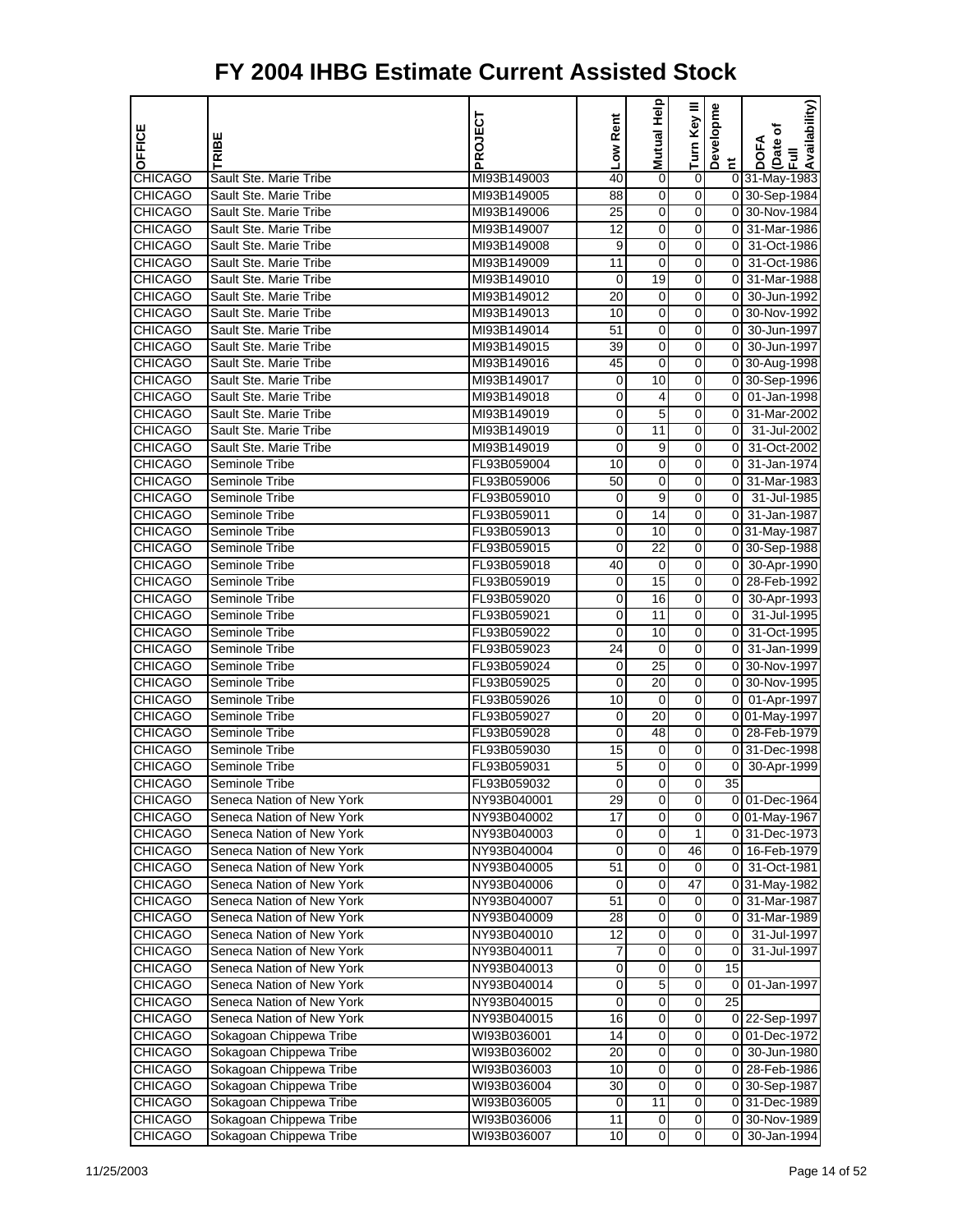| OFFICE                         | TRIBE                                            | PROJECT                    | Low Rent       | Help<br>Mutual  | Turn Key III | Developme      | Availability)<br>Date of<br>DOFA<br>$\bar{E}$ |
|--------------------------------|--------------------------------------------------|----------------------------|----------------|-----------------|--------------|----------------|-----------------------------------------------|
| <b>CHICAGO</b>                 | Sokagoan Chippewa Tribe                          | WI93B036008                | 10             | $\mathbf 0$     | 0            | Ĕ              | 0 30-Aug-1994                                 |
| <b>CHICAGO</b>                 | Sokagoan Chippewa Tribe                          | WI93B036009                | 0              | $\overline{15}$ | 0            |                | 0 30-Jun-1997                                 |
| <b>CHICAGO</b>                 | Sokagoan Chippewa Tribe                          | WI93B036010                | 15             | 0               | 0            |                | 0 31-Aug-2000                                 |
| <b>CHICAGO</b>                 | St. Regis Mohawk Tribe                           | NY93B436001                | 0              | 44              | 0            |                | 0 30-Sep-1987                                 |
| <b>CHICAGO</b>                 | St. Regis Mohawk Tribe                           | NY93B436003                | 0              | 39              | 0            |                | 0 31-Mar-1990                                 |
| <b>CHICAGO</b>                 | St. Regis Mohawk Tribe                           | NY93B436004                | 10             | 0               | 0            | $\overline{0}$ | 31-Mar-1990                                   |
| <b>CHICAGO</b>                 | St. Regis Mohawk Tribe                           | NY93B436005                | 20             | $\mathbf 0$     | 0            |                | 0 28-Feb-1991                                 |
| <b>CHICAGO</b>                 | St. Regis Mohawk Tribe                           | NY93B436006                | 0              | 20              | 0            |                | 0 24-Dec-1991                                 |
| <b>CHICAGO</b>                 | St. Regis Mohawk Tribe                           | NY93B436007                | 0              | 20              | 0            |                | 0 28-Feb-1994                                 |
| <b>CHICAGO</b>                 | St. Regis Mohawk Tribe                           | NY93B436008                | 0              | 19              | 0            | 01             | 28-Feb-1994                                   |
| <b>CHICAGO</b>                 | St. Regis Mohawk Tribe                           | NY93B436009                | 20             | 0               | 0            |                | 0 10-May-1995                                 |
| <b>CHICAGO</b>                 | St. Regis Mohawk Tribe                           | NY93B436010                | 0              | 36              | 0            |                | 0 28-Feb-1995                                 |
| <b>CHICAGO</b>                 | St. Regis Mohawk Tribe                           | NY93B436011                | 0              | 19              | 0            | 0              | 31-Jan-1997                                   |
| <b>CHICAGO</b>                 | St. Regis Mohawk Tribe                           | NY93B436012                | 1              | 0               | 0            |                | 0 31-Dec-2000                                 |
| <b>CHICAGO</b>                 | St. Regis Mohawk Tribe                           | NY93B436012                | 19             | 0               | 0            |                | 0 31-Dec-1999                                 |
| <b>CHICAGO</b>                 | St. Regis Mohawk Tribe                           | NY93B436013                | 4              | $\mathbf 0$     | 0            |                | 0 31-Dec-2000                                 |
| <b>CHICAGO</b>                 | St. Regis Mohawk Tribe                           | NY93B436013                | $\overline{2}$ | 0               | 0            |                | 3 31-Aug-2002                                 |
| <b>CHICAGO</b>                 | St. Regis Mohawk Tribe                           | NY93B436013                | 31             | 0               | 0            |                | 0 31-Dec-1999                                 |
| <b>CHICAGO</b>                 | St. Regis Mohawk Tribe                           | NY93B436014                | 0              | 6               | 0            |                | 0 30-Apr-1997                                 |
| <b>CHICAGO</b>                 | Stockbridge-Munsee Tribe                         | WI93B014001                | 20             | 0               | 0            |                | 0 01-Sep-1967                                 |
| <b>CHICAGO</b>                 | Stockbridge-Munsee Tribe                         | WI93B014004                | 6              | $\mathbf 0$     | 0            |                | 0 01-Dec-1972                                 |
| <b>CHICAGO</b>                 | Stockbridge-Munsee Tribe                         | WI93B014005                | 0              | 10              | 0            |                | 0 28-Feb-1994                                 |
| <b>CHICAGO</b>                 | Stockbridge-Munsee Tribe                         | WI93B014006                | 0              | 1               | 0            |                | 0 31-May-1994                                 |
| <b>CHICAGO</b>                 | Stockbridge-Munsee Tribe                         | WI93B014007                | 0              | 0               | 0            | 9              |                                               |
| <b>CHICAGO</b>                 | Stockbridge-Munsee Tribe                         | WI93B014008                | 0              | 25              | 0            | 0              | 05-Nov-1993                                   |
| <b>CHICAGO</b>                 | Stockbridge-Munsee Tribe                         | WI93B014009                | 0              | $\mathbf 0$     | 0            | 10             |                                               |
| <b>CHICAGO</b>                 | Stockbridge-Munsee Tribe                         | WI93B014010                | 0              | 0               | 0            | 20             |                                               |
| <b>CHICAGO</b>                 | <b>Upper Sioux Indian Community</b>              | MN93B207006                | 0              | 4               | 0            | 0              | 01-Jan-2001                                   |
| <b>CHICAGO</b>                 | <b>Upper Sioux Indian Community</b>              | MN93B207006                | 0              | 11              | 0            |                | 0 01-Dec-1999                                 |
| <b>CHICAGO</b>                 | Waccamaw Siouan State Tribe                      | NC93B171004                | 12             | 0               | 0            |                | 0 30-Sep-1998                                 |
| <b>CHICAGO</b>                 | Wampanoag Tribe                                  | MA93B176001                | 18             | $\mathbf 0$     | 0            | $\overline{0}$ | 31-Mar-1996                                   |
| <b>CHICAGO</b>                 | Wampanoag Tribe                                  | MA93B176002                | 0              | $\overline{7}$  | 0            |                | 0 31-Dec-2000                                 |
| <b>CHICAGO</b>                 | Wampanoag Tribe                                  | MA93B176003                | 6              | 0               | 0            |                | 2 30-Sep-1998                                 |
| <b>CHICAGO</b>                 | White Earth Band of Minnesota Chippewa           | MN93B013001                | 50             | 0               | 0            |                | 0 01-Apr-1968                                 |
| <b>CHICAGO</b>                 | White Earth Band of Minnesota Chippewa           | MN93B013003                | 0              | 0               | 18           | 0              | 01-Jan-1973                                   |
| <b>CHICAGO</b>                 | White Earth Band of Minnesota Chippewa           | MN93B013005                | 15             | $\mathbf 0$     | 0            | $\mathbf 0$    | 01-Jan-1968                                   |
| <b>CHICAGO</b>                 | White Earth Band of Minnesota Chippewa           | MN93B013006                | 50             | 0               | 0            | 0              | 30-Jul-1979                                   |
| <b>CHICAGO</b>                 | White Earth Band of Minnesota Chippewa           | MN93B013007                | 0              | 42              | 0            |                | 031-Dec-1981                                  |
| <b>CHICAGO</b>                 | White Earth Band of Minnesota Chippewa           | MN93B013008                | 8              | 0               | 0            | 01             | 31-Oct-1981                                   |
| <b>CHICAGO</b>                 | White Earth Band of Minnesota Chippewa           | MN93B013009                | 60             | 0               | 0            | 0              | 30-Jun-1984                                   |
| <b>CHICAGO</b>                 | White Earth Band of Minnesota Chippewa           | MN93B013010                | 0              | $\overline{25}$ | 0            | 0              | 28-Feb-1987                                   |
| <b>CHICAGO</b>                 | White Earth Band of Minnesota Chippewa           | MN93B013013                | 0              | 20              | 0            |                | 0 30-Sep-1988                                 |
| <b>CHICAGO</b>                 | White Earth Band of Minnesota Chippewa           | MN93B013015                | 20             | 0               | 0            |                | 0 31-Dec-1990                                 |
| <b>CHICAGO</b>                 | White Earth Band of Minnesota Chippewa           | MN93B013016                | 20             | 0               | 0            | 01             | 31-Jan-1992                                   |
| <b>CHICAGO</b>                 | White Earth Band of Minnesota Chippewa           | MN93B013017                | 0              | 10              | 0            | 01             | 24-Feb-1995                                   |
| <b>CHICAGO</b>                 | White Earth Band of Minnesota Chippewa           | MN93B013018                | 0              | 10              | 0            | 0              | 24-Feb-1995                                   |
| <b>CHICAGO</b>                 | White Earth Band of Minnesota Chippewa           | MN93B013019                | 20             | 0               | 0            |                | 0 31-Dec-1995                                 |
| <b>CHICAGO</b>                 | White Earth Band of Minnesota Chippewa           | MN93B013020                | 0              | 22              | 0            |                | 0 30-Sep-1998                                 |
| <b>CHICAGO</b>                 | White Earth Band of Minnesota Chippewa           | MN93B013021                | 22             | 0               | 0            | 0              | 31-Jul-1998                                   |
| <b>CHICAGO</b>                 | White Earth Band of Minnesota Chippewa           | MN93B013022                | 0              | 0               | 0            | 25             |                                               |
| <b>CHICAGO Total</b>           |                                                  |                            | 5,761          | 3,534           | 164          | 310            |                                               |
| <b>DENVER</b>                  | <b>Blackfeet Tribe</b>                           | MT10B008001                | 50             | 0               | 0            | 01             | 31-Jan-1966                                   |
| <b>DENVER</b><br><b>DENVER</b> | <b>Blackfeet Tribe</b>                           | MT10B008002                | 0<br>55        | 2<br>0          | 0<br>0       | 0<br>01        | 30-Apr-1972<br>31-Mar-1971                    |
| <b>DENVER</b>                  | <b>Blackfeet Tribe</b>                           | MT10B008006                |                | 0               | 0            |                |                                               |
| <b>DENVER</b>                  | <b>Blackfeet Tribe</b>                           | MT10B008007                | 55             | $\pmb{0}$       | 0            | 0              | 0 31-Dec-1973                                 |
| <b>DENVER</b>                  | <b>Blackfeet Tribe</b><br><b>Blackfeet Tribe</b> | MT10B008008<br>MT10B008009 | 6<br>0         | $\overline{2}$  | 0            |                | 30-Jun-1977<br>0 31-Dec-1975                  |
| <b>DENVER</b>                  | <b>Blackfeet Tribe</b>                           | MT10B008010                | 0              | $\overline{37}$ | 0            |                | 0 30-Sep-1979                                 |
|                                |                                                  |                            |                |                 |              |                |                                               |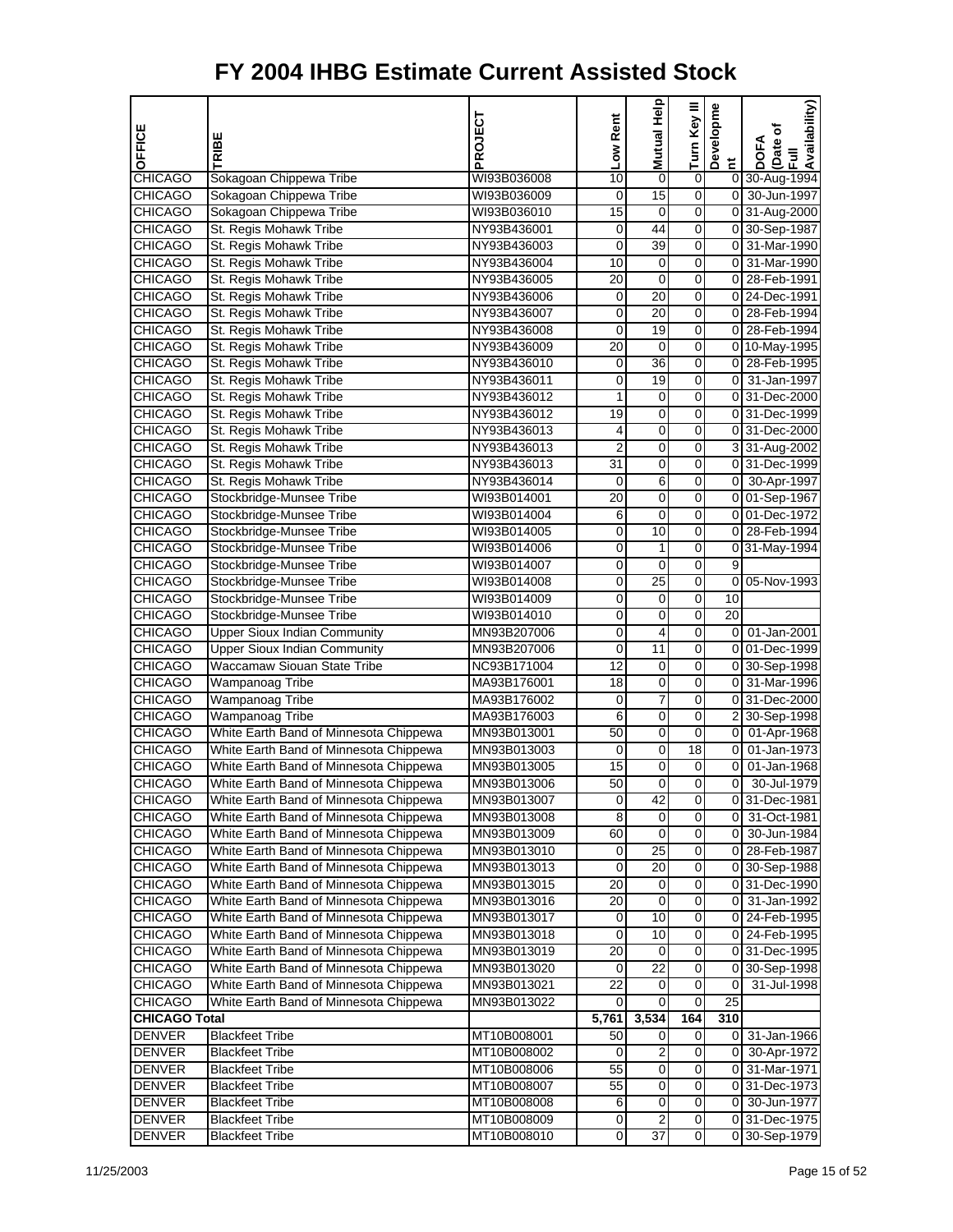| OFFICE                         | RIBE                                             | PROJECT                    | Low Rent             | Mutual Help     | Turn Key III            | Developme      | Availability)<br>Date of<br>Full<br><b>DOFA</b> |
|--------------------------------|--------------------------------------------------|----------------------------|----------------------|-----------------|-------------------------|----------------|-------------------------------------------------|
|                                |                                                  |                            |                      |                 |                         | E.             |                                                 |
| <b>DENVER</b>                  | <b>Blackfeet Tribe</b>                           | MT10B008011                | 14                   | 0               | 0<br>$\overline{0}$     |                | 0 31-May-1977                                   |
| <b>DENVER</b><br><b>DENVER</b> | <b>Blackfeet Tribe</b>                           | MT10B008012                | $\overline{25}$      | $\mathbf 0$     | 0                       |                | 0 28-Feb-1975                                   |
| <b>DENVER</b>                  | <b>Blackfeet Tribe</b>                           | MT10B008013<br>MT10B008014 | 10                   | $\mathbf 0$     | 0                       |                | 0 31-May-1975                                   |
|                                | <b>Blackfeet Tribe</b>                           |                            | 43                   | 0               | 0                       | $\overline{0}$ | 0 30-Sep-1975                                   |
| <b>DENVER</b>                  | <b>Blackfeet Tribe</b><br><b>Blackfeet Tribe</b> | MT10B008015                | 0<br>0               | 84<br>56        | $\boldsymbol{0}$        |                | 31-Jul-1979<br>0 30-Sep-1980                    |
| <b>DENVER</b><br><b>DENVER</b> | <b>Blackfeet Tribe</b>                           | MT10B008017<br>MT10B008018 | 50                   | 0               | 0                       |                | 0 31-Aug-1981                                   |
| <b>DENVER</b>                  | <b>Blackfeet Tribe</b>                           | MT10B008019                | 0                    | 23              | 0                       | οI             | 31-Jul-1981                                     |
| <b>DENVER</b>                  | <b>Blackfeet Tribe</b>                           | MT10B008020                | 50                   | 0               | 0                       | $\overline{0}$ | 31-Jul-1982                                     |
| <b>DENVER</b>                  | <b>Blackfeet Tribe</b>                           | MT10B008021                | 0                    | 23              | 0                       | $\overline{0}$ | 30-Jun-1982                                     |
| <b>DENVER</b>                  | <b>Blackfeet Tribe</b>                           | MT10B008022                | 20                   | 0               | $\boldsymbol{0}$        | $\overline{0}$ | 31-Jan-1984                                     |
| <b>DENVER</b>                  | <b>Blackfeet Tribe</b>                           | MT10B008023                | 20                   | $\mathbf 0$     | 0                       |                | 0 31-Mar-1984                                   |
| <b>DENVER</b>                  | <b>Blackfeet Tribe</b>                           | MT10B008024                | 25                   | 0               | 0                       |                | 0 30-Nov-1981                                   |
| <b>DENVER</b>                  | <b>Blackfeet Tribe</b>                           | MT10B008025                | 0                    | $\overline{2}$  | 0                       | οI             | 30-Jun-1982                                     |
| <b>DENVER</b>                  | <b>Blackfeet Tribe</b>                           | MT10B008036                | 11                   | 0               | 0                       | $\overline{0}$ | 31-Oct-1985                                     |
| <b>DENVER</b>                  | <b>Blackfeet Tribe</b>                           | MT10B008037                | 10                   | $\mathbf 0$     | $\boldsymbol{0}$        |                | 0 30-Sep-1986                                   |
| <b>DENVER</b>                  | <b>Blackfeet Tribe</b>                           | MT10B008045                | 50                   | $\mathbf 0$     | 0                       | $\overline{0}$ | 31-Jul-1988                                     |
| <b>DENVER</b>                  | <b>Blackfeet Tribe</b>                           | MT10B008046                | 50                   | $\mathbf 0$     | 0                       |                | 0 30-Sep-1988                                   |
| <b>DENVER</b>                  | <b>Blackfeet Tribe</b>                           | MT91B008047                | 0                    | $\overline{25}$ | 0                       | οI             | 31-Jan-1992                                     |
| <b>DENVER</b>                  | <b>Blackfeet Tribe</b>                           | MT91B008048                | 0                    | 50              | 0                       |                | 0 29-Feb-1992                                   |
| <b>DENVER</b>                  | <b>Blackfeet Tribe</b>                           | MT91B008049                | 10                   | 0               | $\boldsymbol{0}$        | $\overline{0}$ |                                                 |
| <b>DENVER</b>                  | <b>Blackfeet Tribe</b>                           | MT91B008050                | 50                   | $\mathbf 0$     | 0                       |                | 30-Apr-1992<br>0 30-Nov-1994                    |
| <b>DENVER</b>                  |                                                  |                            |                      | 30              | 0                       | 0I             |                                                 |
| <b>DENVER</b>                  | <b>Blackfeet Tribe</b><br><b>Blackfeet Tribe</b> | MT91B008051<br>MT91B008052 | 0<br>$\overline{25}$ | 0               | 0                       | $\overline{0}$ | 30-Jun-1997<br>30-Jun-1995                      |
| <b>DENVER</b>                  | <b>Blackfeet Tribe</b>                           | MT91B008053                |                      | 50              | 0                       | $\overline{0}$ | 30-Jun-1997                                     |
| <b>DENVER</b>                  | <b>Blackfeet Tribe</b>                           | MT91B008055                | 0<br>20              | 0               | $\boldsymbol{0}$        |                | 0 31-Mar-2000                                   |
| <b>DENVER</b>                  | <b>Cheyenne River Sioux</b>                      | SD10B005001                | 46                   | $\mathbf 0$     | 0                       |                | 0 28-Feb-1966                                   |
| <b>DENVER</b>                  | <b>Cheyenne River Sioux</b>                      | SD10B005002                | 32                   | 0               | 0                       |                | 0 31-Aug-1968                                   |
| <b>DENVER</b>                  | <b>Cheyenne River Sioux</b>                      | SD10B005004                | 157                  | 0               | 0                       |                | 0 31-Dec-1974                                   |
| <b>DENVER</b>                  | <b>Cheyenne River Sioux</b>                      | SD10B005005                | 68                   | 0               | 0                       |                | 0 31-May-1976                                   |
| <b>DENVER</b>                  | <b>Cheyenne River Sioux</b>                      | SD10B005006                | 0                    | 1               | $\boldsymbol{0}$        |                | 0 31-Aug-1976                                   |
| <b>DENVER</b>                  | <b>Cheyenne River Sioux</b>                      | SD10B005008                | 53                   | $\mathbf 0$     | 0                       |                | 0 30-Nov-1977                                   |
| <b>DENVER</b>                  | <b>Cheyenne River Sioux</b>                      | SD10B005009                | 0                    | 10              | 0                       |                | 0 30-Sep-1977                                   |
| <b>DENVER</b>                  | <b>Cheyenne River Sioux</b>                      | SD10B005012                | 58                   | 0               | 0                       |                | 0 30-Sep-1981                                   |
| <b>DENVER</b>                  | <b>Cheyenne River Sioux</b>                      | SD10B005013                | 0                    | 12              | 0                       |                | 0 31-Dec-1980                                   |
| <b>DENVER</b>                  | <b>Cheyenne River Sioux</b>                      | SD10B005014                | 56                   | 0               | 0                       |                | 0 30-Sep-1980                                   |
| <b>DENVER</b>                  | <b>Cheyenne River Sioux</b>                      | SD10B005015                | 0                    | 24              | 0                       | $\overline{0}$ | 30-Jun-1980                                     |
| <b>DENVER</b>                  | <b>Cheyenne River Sioux</b>                      | SD10B005016                | 94                   | 0               | 0                       |                | 031-Dec-1986                                    |
| <b>DENVER</b>                  | <b>Cheyenne River Sioux</b>                      | SD10B005017                | 0                    | 44              | $\Omega$                |                | 0 30-Sep-1987                                   |
| <b>DENVER</b>                  | <b>Cheyenne River Sioux</b>                      | SD91B005020                | 0                    | 34              | $\mathsf{O}\xspace$     |                | 0 30-Sep-1994                                   |
| <b>DENVER</b>                  | Cheyenne River Sioux                             | SD91B005021                | 15                   | 0               | $\overline{\mathbf{0}}$ |                | 0 30-Jun-1994                                   |
| <b>DENVER</b>                  | <b>Cheyenne River Sioux</b>                      | SD91B005023                | $\overline{2}$       | $\mathbf 0$     | $\overline{0}$          |                | 0 31-Aug-1976                                   |
| <b>DENVER</b>                  | Cheyenne River Sioux                             | SD91B005024                | 93                   | $\mathbf 0$     | 0                       |                | 0 30-Sep-1998                                   |
| <b>DENVER</b>                  | <b>Cheyenne River Sioux</b>                      | SD91B005025                | 0                    | $\overline{26}$ | 0                       |                | 0 31-Dec-1974                                   |
| <b>DENVER</b>                  | <b>Cheyenne River Sioux</b>                      | SD91B005026                | 27                   | 0               | 0                       |                | 0 30-Apr-1999                                   |
| <b>DENVER</b>                  | <b>Crow Creek Sioux</b>                          | SD10B004001                | 50                   | $\mathbf 0$     | $\overline{\mathbf{0}}$ |                | 0 30-Apr-1966                                   |
| <b>DENVER</b>                  | <b>Crow Creek Sioux</b>                          | SD10B004002                | 0                    | 1               | 0                       |                | 0 31-Jan-1970                                   |
| <b>DENVER</b>                  | <b>Crow Creek Sioux</b>                          | SD10B004003                | 20                   | 0               | 0                       |                | 0 30-Sep-1969                                   |
| <b>DENVER</b>                  | <b>Crow Creek Sioux</b>                          | SD10B004004                | 6                    | 0               | $\overline{\mathsf{o}}$ |                | 0 31-Aug-1972                                   |
| <b>DENVER</b>                  | <b>Crow Creek Sioux</b>                          | SD10B004005                | 0                    | 1               | 0                       |                | 0 30-Jun-1972                                   |
| <b>DENVER</b>                  | <b>Crow Creek Sioux</b>                          | SD10B004006                | 36                   | $\mathbf 0$     | $\mathbf 0$             |                | 0 31-Dec-1973                                   |
| <b>DENVER</b>                  | <b>Crow Creek Sioux</b>                          | SD10B004008                | 15                   | $\mathbf 0$     | $\boldsymbol{0}$        |                | 0 30-Nov-1976                                   |
| <b>DENVER</b>                  | <b>Crow Creek Sioux</b>                          | SD10B004010                | 31                   | 0               | 0                       |                | 0 31-Jan-1981                                   |
| <b>DENVER</b>                  | <b>Crow Creek Sioux</b>                          | SD91B004013                | 10                   | 0               | 0                       |                | 0 30-Nov-1994                                   |
| <b>DENVER</b>                  | <b>Crow Creek Sioux</b>                          | SD91B004014                | 0                    | 10              | $\mathbf 0$             |                | 0 30-Apr-1994                                   |
| <b>DENVER</b>                  | <b>Crow Creek Sioux</b>                          | SD91B004015                | 0                    | 28              | $\overline{\mathbf{0}}$ |                | 0 31-Oct-1995                                   |
| <b>DENVER</b>                  | <b>Crow Creek Sioux</b>                          | SD91B004016                | 10                   | 0               | $\boldsymbol{0}$        |                | 0 31-Mar-1997                                   |
| <b>DENVER</b>                  | <b>Crow Creek Sioux</b>                          | SD91B004017                | 20                   | $\pmb{0}$       | $\overline{0}$          | 0              | 30-Jun-1998                                     |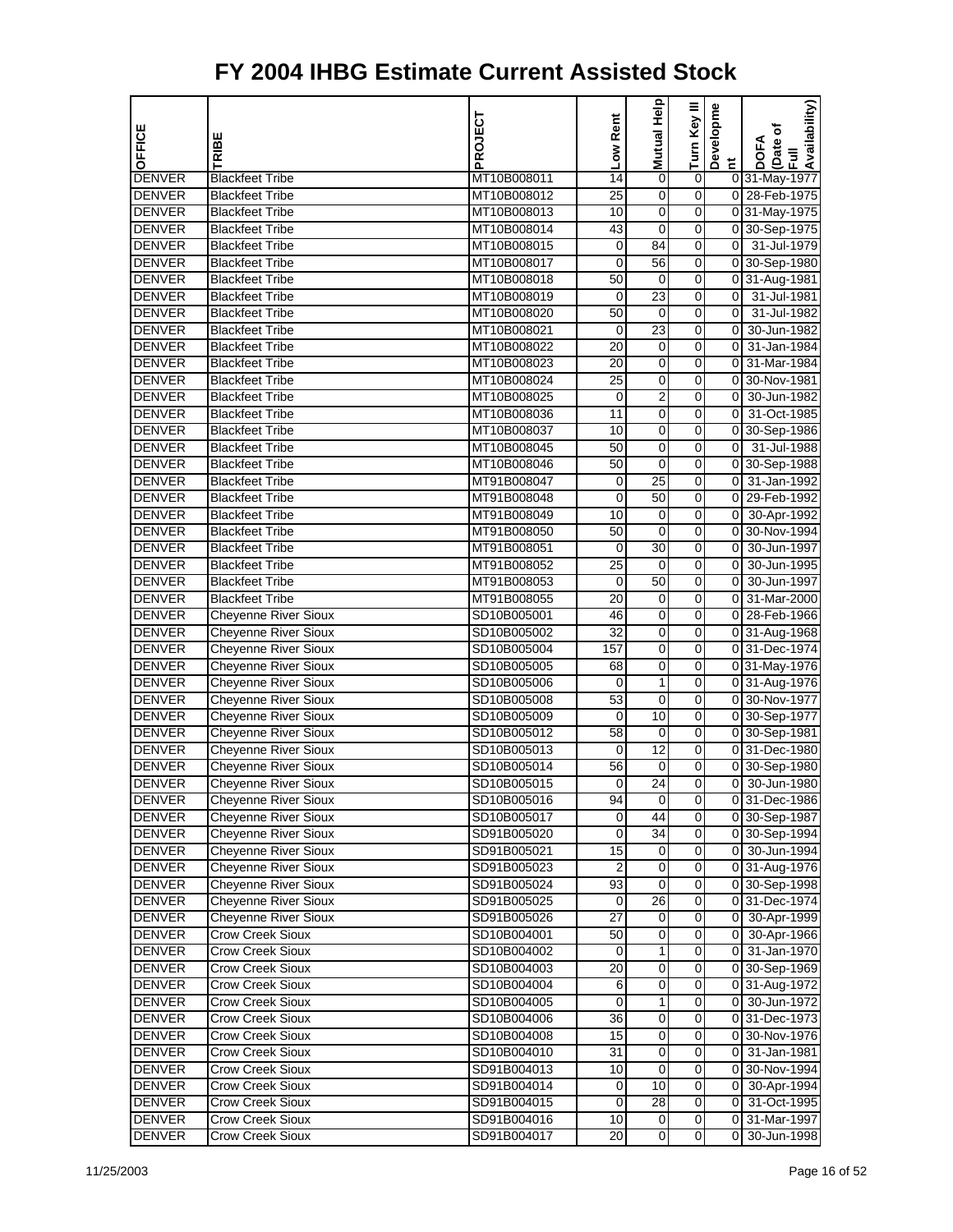| OFFICE                         |                                                                | PROJECT                    | Low Rent | Mutual Help     | Turn Key III            | Developme       | Availability)<br>(Date of<br>Full |
|--------------------------------|----------------------------------------------------------------|----------------------------|----------|-----------------|-------------------------|-----------------|-----------------------------------|
|                                | RIBE                                                           |                            |          |                 |                         | Ĕ               | <b>DOFA</b>                       |
| <b>DENVER</b>                  | <b>Crow Creek Sioux</b>                                        | SD91B004036                | 0        | 0               | $\boldsymbol{0}$        | $\overline{33}$ |                                   |
| <b>DENVER</b>                  | Crow Tribe                                                     | MT10B014001                | 0        | 40              | 0                       |                 | 0 30-Sep-1970                     |
| <b>DENVER</b>                  | Crow Tribe                                                     | MT10B014002                | 0        | 0               | 75                      |                 | 0 28-Feb-1973                     |
| <b>DENVER</b>                  | <b>Crow Tribe</b>                                              | MT10B014003                | 0        | 0               | $\overline{39}$         |                 | 0 31-Dec-1973                     |
| <b>DENVER</b>                  | Crow Tribe                                                     | MT10B014004                | 37       | $\mathbf 0$     | 0                       |                 | 031-Dec-1973                      |
| <b>DENVER</b>                  | Crow Tribe                                                     | MT10B014005                | 0        | $\overline{31}$ | $\overline{0}$          |                 | 0 31-Dec-1973                     |
| <b>DENVER</b>                  | Crow Tribe                                                     | MT10B014006                | 5        | $\mathbf 0$     | 0                       |                 | 031-Dec-1973                      |
| <b>DENVER</b>                  | Crow Tribe                                                     | MT10B014007                | 0        | 35              | 0                       |                 | 0 30-Nov-1979                     |
| <b>DENVER</b>                  | <b>Crow Tribe</b>                                              | MT10B014008                | 40       | 0               | 0                       |                 | 0 30-Nov-1979                     |
| <b>DENVER</b>                  | Crow Tribe                                                     | MT10B014009                | 14       | 0               | 0                       |                 | 0 31-Aug-1981                     |
| <b>DENVER</b>                  | Crow Tribe                                                     | MT10B014010                | 44       | $\mathbf 0$     | $\overline{0}$          | $\overline{0}$  | 31-Jul-1981                       |
| <b>DENVER</b>                  | Crow Tribe                                                     | MT10B014011                | 0        | 49              | 0                       |                 | 0 28-Feb-1987                     |
| <b>DENVER</b>                  | Crow Tribe                                                     | MT10B014012                | 4        | 0               | 0                       |                 | 0 30-Sep-1980                     |
| <b>DENVER</b>                  | <b>Crow Tribe</b>                                              | MT10B014019                | 39       | 0               | 0                       |                 | 0 31-Oct-1985                     |
| <b>DENVER</b>                  | Crow Tribe                                                     | MT10B014020                | 0        | 43              | 0                       |                 | 0 31-Dec-1985                     |
| <b>DENVER</b>                  | Crow Tribe                                                     | MT10B014022                | 0        | 29              | $\overline{0}$          |                 | 0 28-Feb-1987                     |
| <b>DENVER</b>                  | Crow Tribe                                                     | MT10B014023                | 0        | 20              | 0                       | 01              | 31-Jan-1986                       |
| <b>DENVER</b>                  | Crow Tribe<br><b>Crow Tribe</b>                                | MT91B014024                | 0        | 23              | 0                       |                 | 0 31-Jan-1996<br>0 30-Nov-1979    |
| <b>DENVER</b>                  | <b>Flandreau Santee Sioux</b>                                  | MT91B014025                | 0        | 11              | 0                       |                 |                                   |
| <b>DENVER</b>                  |                                                                | SD10B049002                | 10       | 0               | 0<br>$\overline{0}$     |                 | 0 31-Dec-1979<br>031-Dec-1980     |
| <b>DENVER</b><br><b>DENVER</b> | <b>Flandreau Santee Sioux</b>                                  | SD10B049003                | 10       | $\mathbf 0$     |                         |                 | 031-Dec-1980                      |
| <b>DENVER</b>                  | <b>Flandreau Santee Sioux</b><br><b>Flandreau Santee Sioux</b> | SD10B049004<br>SD10B049005 | 0<br>15  | 1<br>0          | 0<br>0                  |                 | 0 30-Sep-1985                     |
| <b>DENVER</b>                  | <b>Flandreau Santee Sioux</b>                                  | SD91B049006                | 0        | 10              | 0                       |                 | 0 28-Feb-1990                     |
| <b>DENVER</b>                  | <b>Flandreau Santee Sioux</b>                                  |                            | 15       |                 | 0                       |                 | 0 24-Feb-1993                     |
| <b>DENVER</b>                  | <b>Flandreau Santee Sioux</b>                                  | SD91B049007<br>SD91B049008 | 0        | 0<br>15         | $\overline{0}$          |                 | 0 31-Dec-1994                     |
| <b>DENVER</b>                  | Fort Belknap Indian Community                                  | MT10B010001                | 0        | 20              | 0                       |                 | 031-Dec-1972                      |
| <b>DENVER</b>                  | Fort Belknap Indian Community                                  | MT10B010002                | 0        | 7               | 0                       |                 | 0 31-Mar-1967                     |
| <b>DENVER</b>                  | Fort Belknap Indian Community                                  | MT10B010003                | 0        | 12              | 0                       |                 | 0 30-Sep-1968                     |
| <b>DENVER</b>                  | Fort Belknap Indian Community                                  | MT10B010004                | 0        | 16              | 0                       |                 | 0 31-Jan-1971                     |
| <b>DENVER</b>                  | Fort Belknap Indian Community                                  | MT10B010006                | 0        | 15              | $\overline{0}$          |                 | 0 31-Mar-1974                     |
| <b>DENVER</b>                  | Fort Belknap Indian Community                                  | MT10B010007                | 0        | 16              | 0                       |                 | 0 30-Nov-1975                     |
| <b>DENVER</b>                  | Fort Belknap Indian Community                                  | MT10B010008                | 0        | 14              | 0                       |                 | 0 31-May-1976                     |
| <b>DENVER</b>                  | Fort Belknap Indian Community                                  | MT10B010028                | 0        | 2               | 0                       |                 | 0 31-Aug-1971                     |
| <b>DENVER</b>                  | Fort Belknap Indian Community                                  | MT10B010029                | 0        | $\overline{2}$  | 0                       |                 | 0 31-Aug-1971                     |
| <b>DENVER</b>                  | Fort Belknap Indian Community                                  | MT10B010005                | 50       | $\mathbf 0$     | 0                       |                 | 0 31-Aug-1971                     |
| <b>DENVER</b>                  | Fort Belknap Indian Community                                  | MT10B010009                | 48       | 0               | 0                       |                 | 0 31-Dec-1976                     |
| <b>DENVER</b>                  | Fort Belknap Indian Community                                  | MT10B010010                | 0        | 48              | 0                       |                 | 0 30-Nov-1977                     |
| <b>DENVER</b>                  | Fort Belknap Indian Community                                  | MT10B010011                | 0        | 26              | 0                       |                 | 0 30-Nov-1979                     |
| <b>DENVER</b>                  | Fort Belknap Indian Community                                  | MT10B010012                | 16       | 0               | $\overline{0}$          |                 | 0 30-Nov-1979                     |
| <b>DENVER</b>                  | Fort Belknap Indian Community                                  | MT10B010013                | 0        | 15              | $\overline{\mathbf{0}}$ |                 | 0 30-Sep-1981                     |
| <b>DENVER</b>                  | Fort Belknap Indian Community                                  | MT10B010014                | 20       | 0               | 0                       |                 | 0 30-Sep-1981                     |
| <b>DENVER</b>                  | Fort Belknap Indian Community                                  | MT10B010015                | 10       | 0               | 0                       | 0               | 30-Jun-1982                       |
| <b>DENVER</b>                  | Fort Belknap Indian Community                                  | MT10B010016                | 10       | 0               | 0                       | 01              | 30-Jun-1982                       |
| <b>DENVER</b>                  | Fort Belknap Indian Community                                  | MT10B010017                | 0        | 4               | 0                       | 01              | 31-Jul-1981                       |
| <b>DENVER</b>                  | Fort Belknap Indian Community                                  | MT10B010019                | 14       | $\overline{0}$  | $\overline{0}$          |                 | 0 30-Nov-1984                     |
| <b>DENVER</b>                  | Fort Belknap Indian Community                                  | MT10B010020                | 10       | 0               | 0                       |                 | 0 30-Nov-1984                     |
| <b>DENVER</b>                  | Fort Belknap Indian Community                                  | MT10B010021                | 0        | 31              | 0                       | $\overline{0}$  | 31-Jul-1986                       |
| <b>DENVER</b>                  | Fort Belknap Indian Community                                  | MT10B010022                | 0        | $\overline{35}$ | 0                       |                 | 0 30-Sep-1987                     |
| <b>DENVER</b>                  | Fort Belknap Indian Community                                  | MT10B010023                | 24       | 0               | $\overline{0}$          | 01              | 31-Oct-1987                       |
| <b>DENVER</b>                  | Fort Belknap Indian Community                                  | MT91B010024                | 0        | 24              | $\overline{\mathbf{0}}$ |                 | 0 31-Aug-1994                     |
| <b>DENVER</b>                  | Fort Belknap Indian Community                                  | MT91B010025                | 0        | 24              | 0                       | $\overline{0}$  | 31-Jul-1994                       |
| <b>DENVER</b>                  | Fort Belknap Indian Community                                  | MT91B010026                | 27       | 0               | 0                       |                 | 0 31-Dec-1995                     |
| <b>DENVER</b>                  | Fort Belknap Indian Community                                  | MT91B010027                | 20       | 0               | 0                       | 01              | 31-Jan-1996                       |
| <b>DENVER</b>                  | Fort Peck Assiniboine and Sioux                                | MT10B009001                | 30       | 0               | 0                       | 01              | 31-Jul-1964                       |
| <b>DENVER</b>                  | Fort Peck Assiniboine and Sioux                                | MT10B009002                | 26       | $\overline{0}$  | $\overline{0}$          |                 | 0 30-Sep-1964                     |
| <b>DENVER</b>                  | Fort Peck Assiniboine and Sioux                                | MT10B009004                | 0        | 1               | 0                       | $\overline{0}$  | 31-Jul-1969                       |
| <b>DENVER</b>                  | Fort Peck Assiniboine and Sioux                                | MT10B009006                | 46       | $\mathbf 0$     | $\overline{O}$          | $\overline{0}$  | 30-Jun-1970                       |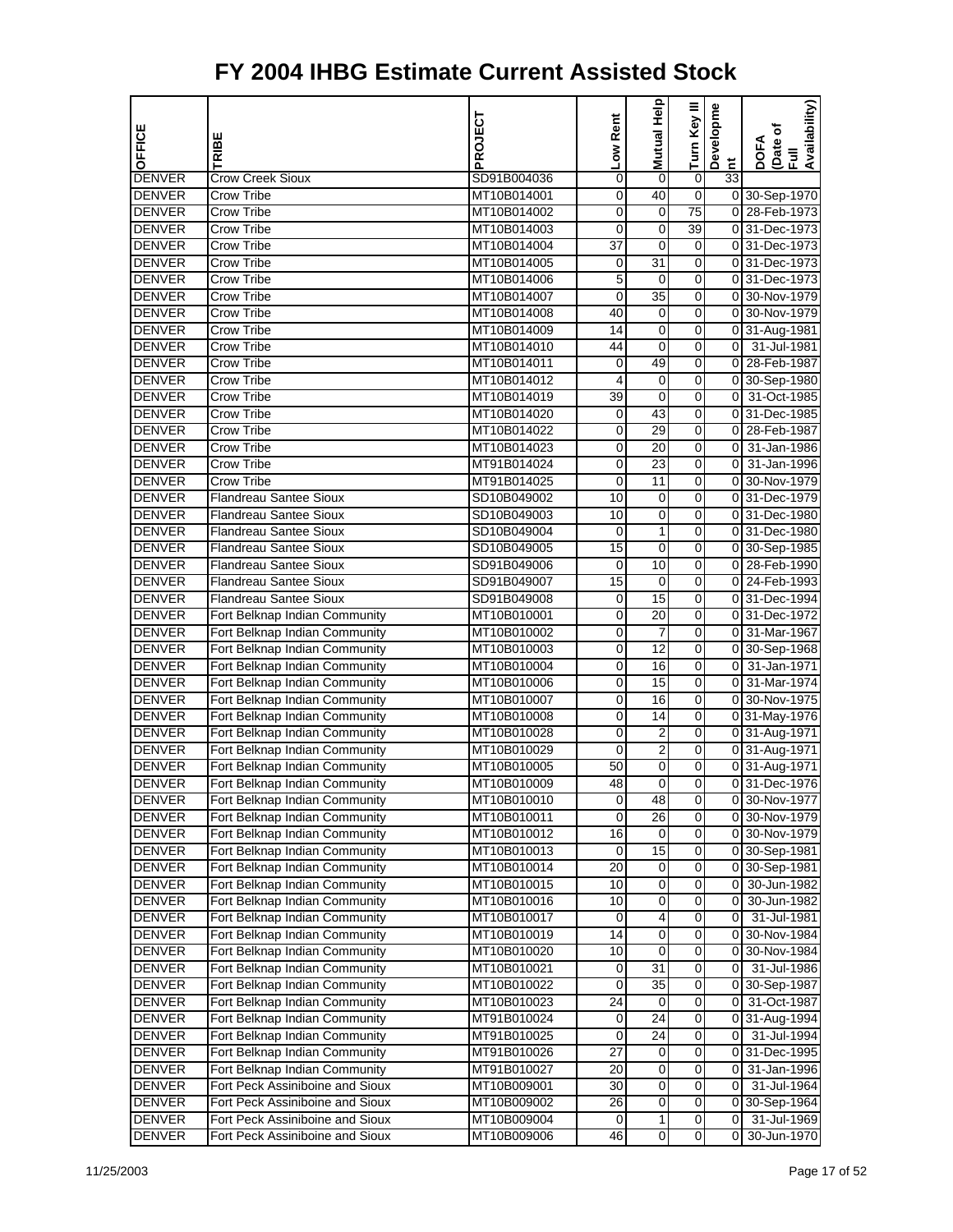| OFFICE                         | <b>TRIBE</b>                                                       | PROJECT                    | Low Rent        | Help<br>Mutual  | Turn Key III                     | Developme      | Availability)<br>Date of<br>DOFA<br>$\bar{E}$ |
|--------------------------------|--------------------------------------------------------------------|----------------------------|-----------------|-----------------|----------------------------------|----------------|-----------------------------------------------|
| <b>DENVER</b>                  |                                                                    | MT10B009010                | 10              |                 |                                  | E.             |                                               |
| <b>DENVER</b>                  | Fort Peck Assiniboine and Sioux<br>Fort Peck Assiniboine and Sioux | MT10B009011                | 17              | 0<br>0          | 0<br>0                           | $\overline{0}$ | 0 30-Nov-1975<br>30-Jun-1978                  |
| <b>DENVER</b>                  | Fort Peck Assiniboine and Sioux                                    | MT10B009012                | 0               | 19              | 0                                | οI             | 30-Jun-1978                                   |
| <b>DENVER</b>                  | Fort Peck Assiniboine and Sioux                                    | MT10B009013                | 0               | $\overline{21}$ | 0                                |                | 0 30-Sep-1979                                 |
| <b>DENVER</b>                  | Fort Peck Assiniboine and Sioux                                    | MT10B009014                | 48              | 0               | 0                                |                | 0 31-May-1979                                 |
| <b>DENVER</b>                  | Fort Peck Assiniboine and Sioux                                    | MT10B009015                | 47              | 0               | 0                                |                | 0 31-Mar-1981                                 |
| <b>DENVER</b>                  | Fort Peck Assiniboine and Sioux                                    | MT10B009016                | 0               | 16              | 0                                |                | 0 30-May-1980                                 |
| <b>DENVER</b>                  | Fort Peck Assiniboine and Sioux                                    | MT10B009017                | 0               | 21              | 0                                |                | 0 31-Mar-1982                                 |
| <b>DENVER</b>                  | Fort Peck Assiniboine and Sioux                                    | MT10B009018                | $\overline{17}$ | 0               | 0                                |                | 0 28-Feb-1982                                 |
| <b>DENVER</b>                  | Fort Peck Assiniboine and Sioux                                    | MT10B009020                | 16              | 0               | 0                                |                | 0 31-Mar-1983                                 |
| <b>DENVER</b>                  | Fort Peck Assiniboine and Sioux                                    | MT10B009021                | 60              | 0               | 0                                |                | 0 30-Jun-1983                                 |
| <b>DENVER</b>                  | Fort Peck Assiniboine and Sioux                                    | MT10B009022                | 0               | 39              | 0                                |                | 0 30-Sep-1983                                 |
| <b>DENVER</b>                  | Fort Peck Assiniboine and Sioux                                    | MT10B009025                | 39              | 0               | 0                                |                | 0 31-Dec-1985                                 |
| <b>DENVER</b>                  | Fort Peck Assiniboine and Sioux                                    | MT10B009026                | 0               | 27              | 0                                |                | 031-May-1986                                  |
| <b>DENVER</b>                  | Fort Peck Assiniboine and Sioux                                    | MT10B009031                | 0               | 74              | 0                                |                | 0 30-Jun-1989                                 |
| <b>DENVER</b>                  | Fort Peck Assiniboine and Sioux                                    | MT10B009032                | 42              | 0               | 0                                | $\overline{0}$ | 31-Jul-1988                                   |
| <b>DENVER</b>                  | Fort Peck Assiniboine and Sioux                                    | MT91B009033                | 46              | 0               | 0                                |                | 0 31-Dec-1989                                 |
| <b>DENVER</b>                  | Fort Peck Assiniboine and Sioux                                    | MT91B009034                | 0               | 44              | 0                                | 01             | 30-Jun-1991                                   |
| <b>DENVER</b>                  | Fort Peck Assiniboine and Sioux                                    | MT91B009035                | 16              | 0               | 0                                | οI             | 30-Jun-1993                                   |
| <b>DENVER</b>                  | Fort Peck Assiniboine and Sioux                                    | MT91B009036                | 23              | 0               | 0                                | 01             | 30-Apr-1994                                   |
| <b>DENVER</b>                  | Fort Peck Assiniboine and Sioux                                    | MT91B009037                | 10              | 0               | 0                                |                | 0 30-Jun-1995                                 |
| <b>DENVER</b>                  | Fort Peck Assiniboine and Sioux                                    | MT91B009038                | 0               | $\overline{2}$  | 0                                |                | 0 31-Aug-1972                                 |
| <b>DENVER</b>                  | Fort Peck Assiniboine and Sioux                                    | MT91B009039                | 22              | 0               | 0                                |                | 0 30-Jun-1995                                 |
| <b>DENVER</b>                  | Fort Peck Assiniboine and Sioux                                    | MT91B009040                | 0               | 4               | 0                                | 0              | 31-Oct-1980                                   |
| <b>DENVER</b>                  | Fort Peck Assiniboine and Sioux                                    | MT91B009041                | 0               | 10              | 0                                | 0              | 30-Jun-1978                                   |
| <b>DENVER</b>                  | Fort Peck Assiniboine and Sioux                                    | MT91B009042                | 0               | 8               | 0                                |                | 0 31-Aug-1972                                 |
| <b>DENVER</b>                  | Fort Peck Assiniboine and Sioux                                    | MT91B009043                | 0               | 7               | 0                                |                | 0 31-Aug-1972                                 |
| <b>DENVER</b>                  | Fort Peck Assiniboine and Sioux                                    | MT91B009044                | 0               | 11              | 0                                |                | 0 30-Jun-1970                                 |
| <b>DENVER</b>                  | Fort Peck Assiniboine and Sioux                                    | MT91B009045                | 0               | 4               | 0                                |                | 0 31-Aug-1972                                 |
| <b>DENVER</b>                  | Fort Peck Assiniboine and Sioux                                    | MT91B009046                | 0               | 7               | 0                                |                | 0 30-Jun-1970                                 |
| <b>DENVER</b>                  | Fort Peck Assiniboine and Sioux                                    | MT91B009047                | 4               | 0               | 0                                |                | 0 31-Aug-1972                                 |
| <b>DENVER</b>                  | Fort Peck Assiniboine and Sioux                                    | MT91B009048                | 0               | 24              | 0                                |                | 0 30-Jun-1970                                 |
| <b>DENVER</b>                  | Fort Peck Assiniboine and Sioux                                    | MT91B009049                | 20              | 0               | 0                                |                | 031-Dec-1999                                  |
| <b>DENVER</b>                  | Ft. Berthold Affiliated Tribes                                     | ND10B005001                | 60              | 0               | 0                                |                | 0 31-Dec-1967                                 |
| <b>DENVER</b>                  | <b>Ft. Berthold Affiliated Tribes</b>                              | ND10B005003                | 20              | 0               | 0                                |                | 0 30-Sep-1969                                 |
| <b>DENVER</b>                  | <b>Ft. Berthold Affiliated Tribes</b>                              | ND10B005004                | 120             | 0               | 0                                |                | 0 30-Dec-1971                                 |
| <b>DENVER</b>                  | Ft. Berthold Affiliated Tribes                                     | ND10B005005                | 0               | 4               | 0                                |                | 0 31-Aug-1976                                 |
| <b>DENVER</b>                  | <b>Ft. Berthold Affiliated Tribes</b>                              | ND10B005007                | 0               | 4               | 0                                |                | 0 31-Aug-1976                                 |
| <b>DENVER</b>                  | <b>Ft. Berthold Affiliated Tribes</b>                              | ND10B005008                | 0               | 41              | 0                                |                | 0 31-Dec-1979                                 |
| <b>DENVER</b>                  | <b>Ft. Berthold Affiliated Tribes</b>                              | ND10B005009                | 64              | 0               | 0                                |                | 0 30-Jun-1980                                 |
| <b>DENVER</b>                  | Ft. Berthold Affiliated Tribes                                     | ND10B005010                | 0               | 10              | $\overline{0}$                   |                | 0 31-Dec-1983                                 |
| <b>DENVER</b>                  | Ft. Berthold Affiliated Tribes                                     | ND10B005011                | 39              | 0               | $\mathbf 0$                      |                | 0 31-Dec-1981                                 |
| <b>DENVER</b>                  | Ft. Berthold Affiliated Tribes                                     | ND10B005013                | 0               | 30              | $\overline{0}$                   |                | 0 31-Oct-1984                                 |
| <b>DENVER</b>                  | Ft. Berthold Affiliated Tribes                                     | ND10B005015                | 54              | 0               | 0                                |                | 0 30-Jul-1987                                 |
| <b>DENVER</b>                  | <b>Ft. Berthold Affiliated Tribes</b>                              | ND10B005019                | 0               | 20              | $\overline{0}$                   |                | 0 31-Jan-1987                                 |
| <b>DENVER</b>                  | Ft. Berthold Affiliated Tribes                                     | ND91B005022                | 0               | 47              | $\overline{0}$                   |                | 0 31-Mar-1995                                 |
| <b>DENVER</b>                  | <b>Ft. Berthold Affiliated Tribes</b>                              | ND91B005023                | 52              | 0               | 0                                |                | 0 31-Jan-1992                                 |
| <b>DENVER</b>                  | Ft. Berthold Affiliated Tribes                                     | ND91B005024                | 0               | 20              | $\overline{0}$                   |                | 0 31-Oct-1990                                 |
| <b>DENVER</b>                  | Ft. Berthold Affiliated Tribes                                     | ND91B005025                | 0               | 34              | 0                                |                | 0 29-Feb-1992                                 |
| <b>DENVER</b>                  | Ft. Berthold Affiliated Tribes                                     | ND91B005026                | 0               | 20              | 0                                |                | 0 31-Mar-1998                                 |
| <b>DENVER</b>                  | Ft. Berthold Affiliated Tribes                                     | ND91B005027                | 0               | 17              | $\overline{0}$                   |                | 0 31-Mar-1998                                 |
| <b>DENVER</b>                  | <b>Ft. Berthold Affiliated Tribes</b>                              | ND91B005028                | 0               | 18              | $\mathbf 0$                      |                | 0 31-Mar-1998                                 |
| <b>DENVER</b>                  | <b>Goshute Reservation</b>                                         | NV99B015011                | 0               | 4               | $\overline{0}$                   |                | $\overline{0}$ $\overline{01}$ -Jul-1986      |
| <b>DENVER</b>                  | <b>Goshute Reservation</b>                                         | NV99B015012                | 8               | 0               | 0                                |                | 0 31-May-1986                                 |
| <b>DENVER</b>                  | Lower Brule Sioux                                                  | SD10B003003                | 20              | 0<br>$\pmb{0}$  | $\overline{0}$<br>$\overline{0}$ |                | 031-Dec-1970<br>0 31-Dec-1974                 |
| <b>DENVER</b><br><b>DENVER</b> | Lower Brule Sioux<br>Lower Brule Sioux                             | SD10B003005<br>SD10B003007 | 10<br>19        | 0               | 0                                |                | 0 31-Mar-1977                                 |
| <b>DENVER</b>                  | Lower Brule Sioux                                                  | SD10B003009                | 24              | $\pmb{0}$       | $\overline{O}$                   |                | 0 28-Feb-1980                                 |
|                                |                                                                    |                            |                 |                 |                                  |                |                                               |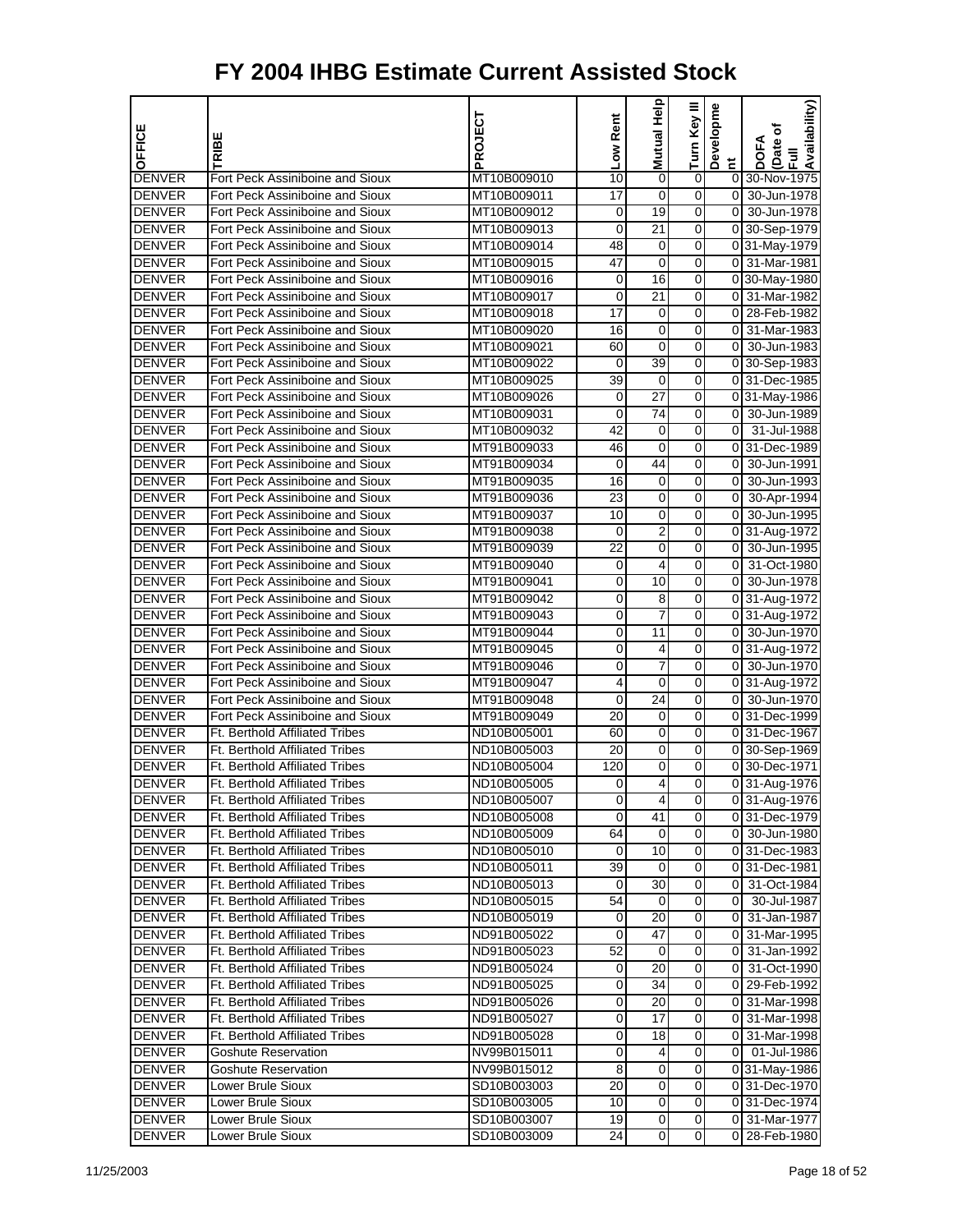| OFFICE        | <b>TRIBE</b>                           | PROJECT     | Low Rent        | <b>Mutual Help</b> | Turn Key III     | Developme      | Availability)<br>Date of<br><b>DOFA</b> |
|---------------|----------------------------------------|-------------|-----------------|--------------------|------------------|----------------|-----------------------------------------|
|               |                                        |             |                 |                    |                  | Ĕ              | $\bar{E}$                               |
| <b>DENVER</b> | Lower Brule Sioux                      | SD10B003010 | 0               | 9                  | 0                | $\overline{0}$ | 28-Feb-1980                             |
| <b>DENVER</b> | Lower Brule Sioux                      | SD10B003011 | 10              | $\mathbf 0$        | 0                |                | 0 30-Sep-1981                           |
| <b>DENVER</b> | Lower Brule Sioux                      | SD10B003012 | 0               | 9                  | 0                | $\overline{0}$ | 31-Oct-1981                             |
| <b>DENVER</b> | Lower Brule Sioux                      | SD10B003014 | 12              | 0                  | 0                | O              | 31-Oct-1985                             |
| <b>DENVER</b> | Lower Brule Sioux                      | SD91B003017 | 0               | 20                 | 0                | 0              | 31-Dec-1990                             |
| <b>DENVER</b> | Lower Brule Sioux                      | SD91B003018 | 10              | 0                  | 0                | 0              | 31-Jul-1990                             |
| <b>DENVER</b> | Lower Brule Sioux                      | SD91B003019 | 29              | $\mathbf 0$        | 0                | $\overline{0}$ | 30-Nov-1995                             |
| <b>DENVER</b> | Lower Brule Sioux                      | SD91B003020 | 19              | 0                  | 0                |                | 0 30-Nov-1996                           |
| <b>DENVER</b> | Lower Brule Sioux                      | SD91B003021 | 0               | 19                 | 0                |                | 0 31-Dec-1999                           |
| <b>DENVER</b> | Lower Brule Sioux                      | SD91B003022 | 7               | 0                  | 0                | 0              | 30-Jun-2000                             |
| <b>DENVER</b> | Northern Arapahoe                      | WY91B018001 | 0               | $\overline{20}$    | 0                |                | 0 31-Dec-1996                           |
| <b>DENVER</b> | Northern Arapahoe                      | WY91B018002 | 0               | $\overline{17}$    | 0                |                | 1 30-Sep-1999                           |
| <b>DENVER</b> | Northern Arapahoe                      | WY91B018003 | 0               | 1                  | 0                |                | 0 31-Dec-1969                           |
| <b>DENVER</b> | Northern Arapahoe                      | WY91B018004 | 42              | 0                  | 0                |                | 0 31-Aug-1972                           |
| <b>DENVER</b> | Northern Arapahoe                      | WY91B018005 | 0               | 38                 | 0                |                | 0 30-May-1974                           |
| <b>DENVER</b> | Northern Arapahoe                      | WY91B018006 | 0               | $\overline{23}$    | 0                |                | 0 31-Aug-1977                           |
| <b>DENVER</b> | Northern Arapahoe                      | WY91B018007 | 0               | $\overline{33}$    | 0                |                | 0 31-Dec-1979                           |
| <b>DENVER</b> | Northern Arapahoe                      | WY91B018008 | 0               | 28                 | 0                |                | 0 31-Dec-1981                           |
| <b>DENVER</b> | Northern Arapahoe                      | WY91B018009 | 0               | $\overline{13}$    | 0                |                | 0 30-Sep-1987                           |
| <b>DENVER</b> | Northern Arapahoe                      | WY91B018010 | 0               | 24                 | 0                |                | 0 31-May-1988                           |
| <b>DENVER</b> | Northern Arapahoe                      | WY91B018011 | 0               | 10                 | 0                | $\mathbf 0$    | 31-Jul-1990                             |
| <b>DENVER</b> | Northern Arapahoe                      | WY91B018012 | 0               | $\overline{12}$    | 0                | $\overline{0}$ | 30-Jun-1995                             |
| <b>DENVER</b> | Northern Arapahoe                      | WY91B018013 | 0               | $\overline{c}$     | 0                |                | 0 31-Dec-1968                           |
| <b>DENVER</b> | Northern Arapahoe                      | WY91B018014 | 28              | 0                  | 0                |                | 0 31-Aug-1978                           |
| <b>DENVER</b> | Northern Arapahoe                      | WY91B018015 | 23              | 0                  | 0                |                | 0 30-Nov-1983                           |
| <b>DENVER</b> | Northern Arapahoe                      | WY91B018016 | 23              | $\mathbf 0$        | 0                |                | 0 31-Dec-1984                           |
| <b>DENVER</b> | Northern Arapahoe                      | WY91B018017 | 40              | $\mathbf 0$        | 0                | $\overline{0}$ | 31-Mar-1986                             |
| <b>DENVER</b> | Northern Arapahoe                      | WY91B018018 | 10              | 0                  | 0                |                | 0 30-Sep-1991                           |
| <b>DENVER</b> | Northern Cheyenne                      | MT10B012005 | 40              | 0                  | 0                | $\overline{0}$ | 30-Jun-1973                             |
| <b>DENVER</b> | Northern Cheyenne                      | MT91B012009 | 35              | 0                  | 0                |                | 0 31-Aug-1978                           |
| <b>DENVER</b> | Northern Cheyenne                      | MT10B012010 | 0               | 38                 | 0                | $\overline{0}$ | 30-Oct-1979                             |
| <b>DENVER</b> | Northern Cheyenne                      | MT10B012011 | 0               | $\overline{33}$    | 0                | $\mathbf 0$    | 31-Oct-1979                             |
| <b>DENVER</b> | Northern Cheyenne                      | MT10B012012 | 0               | 50                 | 0                |                | 0 30-Nov-1979                           |
| <b>DENVER</b> | Northern Cheyenne                      | MT10B012013 | $\overline{14}$ | 0                  | 0                |                | 0 31-May-1981                           |
| <b>DENVER</b> | Northern Cheyenne                      | MT10B012014 | 0               | 44                 | 0                |                | 0 30-Nov-1981                           |
| <b>DENVER</b> | Northern Cheyenne                      | MT10B012015 | 0               | 24                 | 0                | $\overline{0}$ | 31-Mar-1983                             |
| <b>DENVER</b> | Northern Cheyenne                      | MT10B012020 | 94              | $\mathbf 0$        | 0                | $\overline{0}$ | 31-Mar-1984                             |
| <b>DENVER</b> | Northern Cheyenne                      | MT10B012024 | 0               | 20                 | 0                |                | 0 31-Aug-1986                           |
| <b>DENVER</b> | Northern Cheyenne                      | MT91B012025 | 0               | 30                 | 0                |                | 0 30-Nov-1990                           |
| <b>DENVER</b> | Northern Cheyenne                      | MT91B012026 | 45              | 0                  | 0                |                | 0 30-Nov-1990                           |
| <b>DENVER</b> | Northern Cheyenne                      | MT91B012027 | 0               | 15                 | $\overline{0}$   |                | 0 29-Feb-1996                           |
| <b>DENVER</b> | Northern Cheyenne                      | MT91B012028 | 37              | $\mathbf 0$        | 0                |                | $\overline{0 31}$ -Dec-1991             |
| <b>DENVER</b> | Northern Cheyenne                      | MT91B012029 | 18              | 0                  | 0                |                | 031-May-2001                            |
| <b>DENVER</b> | NW Band of Shoshone Nation             | UT91B033001 | 15              | 0                  | 0                |                | 0 30-Nov-1999                           |
| <b>DENVER</b> | Oglala Sioux of Pine Ridge Reservation | SD10B001001 | 51              | $\pmb{0}$          | 0                |                | 0 30-Sep-1963                           |
| <b>DENVER</b> | Oglala Sioux of Pine Ridge Reservation | SD10B001002 | 23              | $\pmb{0}$          | $\boldsymbol{0}$ |                | 0 30-Sep-1964                           |
| <b>DENVER</b> | Oglala Sioux of Pine Ridge Reservation | SD10B001003 | 76              | $\mathbf 0$        | 0                |                | 0 30-Jun-1966                           |
| <b>DENVER</b> | Oglala Sioux of Pine Ridge Reservation | SD10B001004 | 50              | $\mathbf 0$        | 0                |                | 0 30-Sep-1970                           |
| <b>DENVER</b> | Oglala Sioux of Pine Ridge Reservation | SD10B001005 | 243             | 0                  | 0                |                | 0 31-Mar-1974                           |
| <b>DENVER</b> | Oglala Sioux of Pine Ridge Reservation | SD10B001006 | 94              | $\pmb{0}$          | 0                |                | 0 31-Dec-1974                           |
| <b>DENVER</b> | Oglala Sioux of Pine Ridge Reservation | SD10B001008 | 194             | $\mathbf 0$        | $\boldsymbol{0}$ |                | 0 31-May-1973                           |
| <b>DENVER</b> | Oglala Sioux of Pine Ridge Reservation | SD10B001009 | 0               | $\overline{32}$    | 0                |                | 0 31-Dec-1978                           |
| <b>DENVER</b> | Oglala Sioux of Pine Ridge Reservation | SD10B001011 | 0               | 12                 | 0                |                | 0 28-Feb-1978                           |
| <b>DENVER</b> | Oglala Sioux of Pine Ridge Reservation | SD10B001012 | 0               | 7                  | 0                |                | 0 30-Sep-1978                           |
| DENVER        | Oglala Sioux of Pine Ridge Reservation | SD10B001013 | 0               | 8                  | 0                |                | 0 31-Dec-1978                           |
| <b>DENVER</b> | Oglala Sioux of Pine Ridge Reservation | SD10B001014 | 0               | $\overline{76}$    | $\boldsymbol{0}$ |                | 0 30-Jun-1979                           |
| <b>DENVER</b> | Oglala Sioux of Pine Ridge Reservation | SD10B001015 | 20              | 0                  | 0                |                | 0 31-Mar-1981                           |
| <b>DENVER</b> | Oglala Sioux of Pine Ridge Reservation | SD10B001016 | 51              | 0                  | $\overline{0}$   |                | 0 31-Dec-1979                           |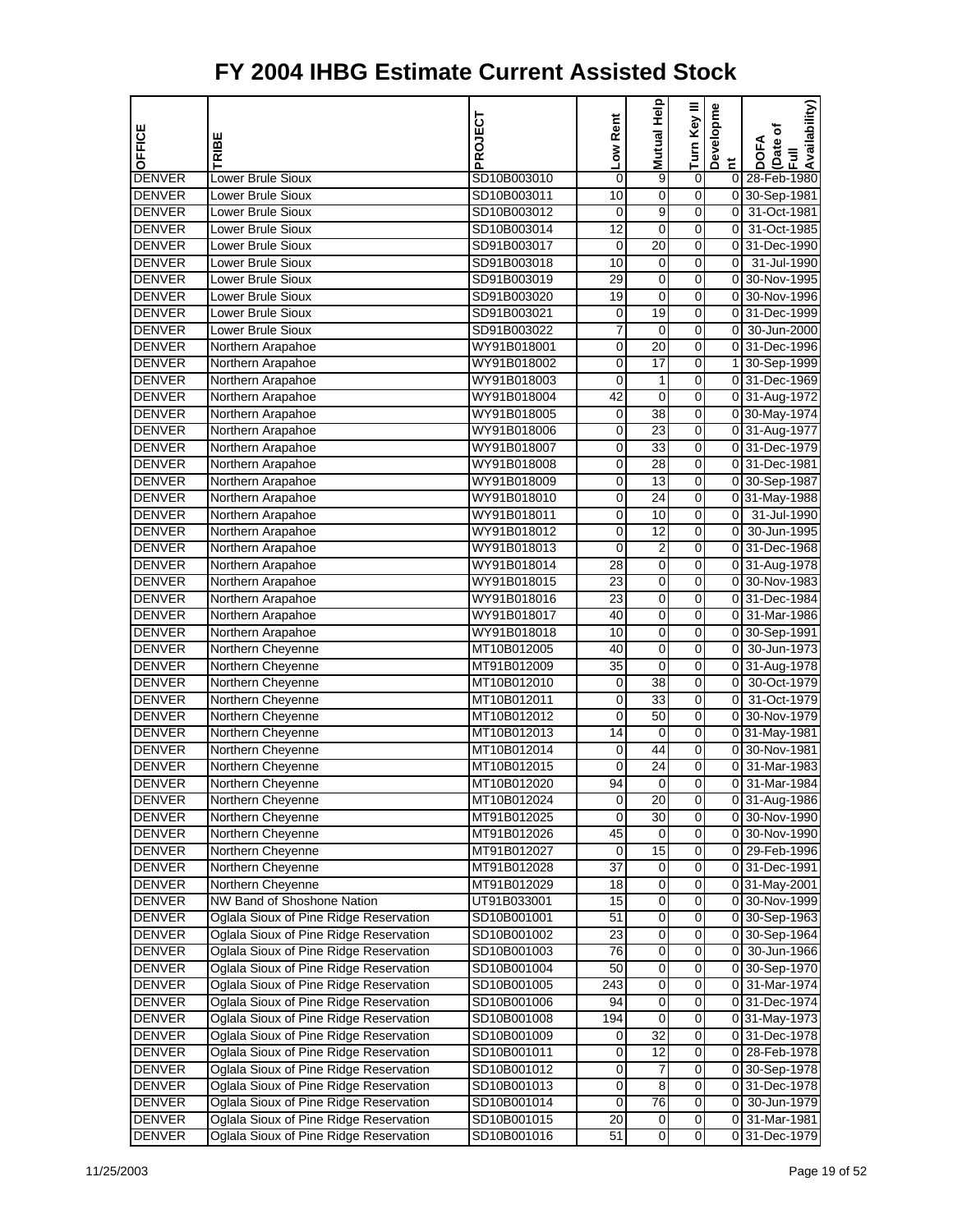| OFFICE                         | TRIBE                                                                            | PROJECT                    | Low Rent        | 음<br>모<br>Mutual       | Turn Key III                  | Developme               | Availability)<br>Date of<br>Full<br><b>DOFA</b> |
|--------------------------------|----------------------------------------------------------------------------------|----------------------------|-----------------|------------------------|-------------------------------|-------------------------|-------------------------------------------------|
|                                |                                                                                  |                            |                 |                        |                               | $\overline{\mathbf{c}}$ |                                                 |
| <b>DENVER</b>                  | Oglala Sioux of Pine Ridge Reservation                                           | SD10B001017                | 0               | 39                     | 0                             |                         | 0 30-Sep-1980                                   |
| <b>DENVER</b>                  | Oglala Sioux of Pine Ridge Reservation                                           | SD10B001018                | $\mathbf 0$     | 28                     | $\overline{0}$                |                         | 0 31-Mar-1981                                   |
| <b>DENVER</b>                  | Oglala Sioux of Pine Ridge Reservation                                           | SD10B001019                | 25              | 0                      | $\overline{0}$<br>0           |                         | 0 31-Oct-1987                                   |
| <b>DENVER</b><br><b>DENVER</b> | Oglala Sioux of Pine Ridge Reservation<br>Oglala Sioux of Pine Ridge Reservation | SD10B001020<br>SD10B001021 | 30<br>0         | 0<br>21                | 0                             |                         | 0 31-May-1988<br>0 31-Jan-1985                  |
| <b>DENVER</b>                  | Oglala Sioux of Pine Ridge Reservation                                           | SD10B001022                | 0               | 21                     | 0                             |                         | 0 31-May-1986                                   |
| <b>DENVER</b>                  | Oglala Sioux of Pine Ridge Reservation                                           | SD10B001023                | 30              | 0                      | $\overline{0}$                |                         | 0 31-May-1988                                   |
| <b>DENVER</b>                  | Oglala Sioux of Pine Ridge Reservation                                           | SD10B001024                | 12              | 0                      | $\overline{0}$                |                         | 0 31-Oct-1978                                   |
| <b>DENVER</b>                  | Oglala Sioux of Pine Ridge Reservation                                           | SD10B001027                | 24              | 0                      | 0                             |                         | 0 31-Dec-1981                                   |
| <b>DENVER</b>                  | Oglala Sioux of Pine Ridge Reservation                                           | SD91B001028                | 0               | 70                     | 0                             |                         | 0 31-Aug-1991                                   |
| <b>DENVER</b>                  | Oglala Sioux of Pine Ridge Reservation                                           | SD91B001029                | 30              | 0                      | 0                             |                         | 0 30-Apr-1991                                   |
| <b>DENVER</b>                  | Oglala Sioux of Pine Ridge Reservation                                           | SD91B001030                | 40              | 0                      | $\overline{0}$                |                         | 0 30-Jun-1994                                   |
| <b>DENVER</b>                  | Oglala Sioux of Pine Ridge Reservation                                           | SD91B001031                | 0               | 25                     | 0                             |                         | 0 30-Jun-1991                                   |
| <b>DENVER</b>                  | Oglala Sioux of Pine Ridge Reservation                                           | SD91B001032                | 45              | 0                      | 0                             |                         | 0 31-Mar-1995                                   |
| <b>DENVER</b>                  | Oglala Sioux of Pine Ridge Reservation                                           | SD91B001033                | 0               | 40                     | 0                             | 0                       | 31-Jul-1996                                     |
| <b>DENVER</b>                  | Oglala Sioux of Pine Ridge Reservation                                           | SD91B001034                | 0               | 40                     | 0                             |                         | 0 30-Sep-1998                                   |
| <b>DENVER</b>                  | Oglala Sioux of Pine Ridge Reservation                                           | SD91B001035                | 40              | 0                      | $\overline{0}$                |                         | 0 30-Jun-1997                                   |
| <b>DENVER</b>                  | Oglala Sioux of Pine Ridge Reservation                                           | SD91B001036                | 0               | 25                     | $\overline{0}$                |                         | 0 31-Aug-1998                                   |
| <b>DENVER</b>                  | Oglala Sioux of Pine Ridge Reservation                                           | SD91B001037                | 20              | 0                      | 0                             |                         | 0 30-Jun-1997                                   |
| <b>DENVER</b>                  | Oglala Sioux of Pine Ridge Reservation                                           | SD91B001038                | 0               | 18                     | 0                             |                         | 0 20-Feb-2001                                   |
| <b>DENVER</b>                  | Oglala Sioux of Pine Ridge Reservation                                           | SD91B001039                | 54              | 0                      | 0                             |                         | 6 31-Dec-2001                                   |
| <b>DENVER</b>                  | Omaha Tribe                                                                      | NE10B013001                | 29              | $\pmb{0}$              | $\overline{0}$                |                         | 0 30-Jun-1965                                   |
| <b>DENVER</b>                  | Omaha Tribe                                                                      | NE10B013002                | 31              | 0                      | 0                             |                         | 031-May-1971                                    |
| <b>DENVER</b>                  | Omaha Tribe                                                                      | NE10B013003                | 70              | 0                      | 0                             |                         | $0$ 31-Jul-1974                                 |
| <b>DENVER</b>                  | Omaha Tribe                                                                      | NE10B013004                | 70              | 0                      | 0                             |                         | 0 30-Sep-1980                                   |
| <b>DENVER</b>                  | Omaha Tribe                                                                      | NE10B013005                | 0               | 3                      | 0                             |                         | 0 30-Jun-1981                                   |
| <b>DENVER</b>                  | Omaha Tribe                                                                      | NE10B013006                | 0               | 28                     | $\overline{0}$                |                         | 0 30-Apr-1987                                   |
| <b>DENVER</b>                  | Omaha Tribe                                                                      | NE10B013007                | 0               | 22                     | $\overline{0}$                |                         | 0 30-Apr-1988                                   |
| <b>DENVER</b>                  | Omaha Tribe                                                                      | NE91B013008                | 0               | 12                     | 0                             |                         | 0 30-Sep-1995                                   |
| <b>DENVER</b>                  | Ponca Tribe of Nebraska                                                          | NE91B183001                | 12              | 0                      | 0                             |                         | 0 30-Jun-1997                                   |
| <b>DENVER</b>                  | Ponca Tribe of Nebraska                                                          | NE91B183002                | 0               | 6                      | 0                             |                         | 0 31-Dec-1996                                   |
| <b>DENVER</b>                  | Ponca Tribe of Nebraska                                                          | NE91B183003                | 4               | $\pmb{0}$              | $\overline{0}$                |                         | 0 30-Jun-1997                                   |
| <b>DENVER</b>                  | Ponca Tribe of Nebraska                                                          | NE91B183004                | 0               | 11                     | $\overline{0}$                |                         | 0 31-Dec-1996                                   |
| <b>DENVER</b>                  | Ponca Tribe of Nebraska                                                          | NE91B183005                | $\overline{22}$ | 0                      | 0                             |                         | 0 31-Dec-1996                                   |
| <b>DENVER</b>                  | Ponca Tribe of Nebraska                                                          | NE91B183006                | 0               | 18                     | 0                             |                         | 0 31-Dec-1996                                   |
| <b>DENVER</b>                  | Rocky Boy Chippewa-Cree                                                          | MT10B011001                | 0               | 8                      | 0                             |                         | $\overline{0}$ 31-May-1969                      |
| <b>DENVER</b>                  | Rocky Boy Chippewa-Cree                                                          | MT10B011002                | 0               | 4                      | $\overline{0}$                |                         | 0 31-Dec-1967                                   |
| <b>DENVER</b>                  | Rocky Boy Chippewa-Cree                                                          | MT10B011003                | 0               | 6                      | 0                             |                         | 0 30-Sep-1971                                   |
| <b>DENVER</b>                  | Rocky Boy Chippewa-Cree                                                          | MT10B011004                | 0               | 10                     | $\overline{\mathsf{o}}$       |                         | 0 31-May-1972                                   |
| <b>DENVER</b>                  | Rocky Boy Chippewa-Cree                                                          | MT10B011005                | 0               | 4                      | 0                             |                         | 0 30-Nov-1971                                   |
| <b>DENVER</b>                  | Rocky Boy Chippewa-Cree                                                          | MT10B011006                | 0               | 4                      | O                             |                         | 0 31-Oct-1970                                   |
| <b>DENVER</b>                  | Rocky Boy Chippewa-Cree                                                          | MT10B011007                | 30              | $\pmb{0}$              | $\overline{0}$                |                         | 0 31-Dec-1971                                   |
| <b>DENVER</b>                  | Rocky Boy Chippewa-Cree                                                          | MT10B011008                | 0               | 30                     | O                             |                         | 0 31-Oct-1974                                   |
| <b>DENVER</b>                  | Rocky Boy Chippewa-Cree                                                          | MT10B011009                | 0               | 15                     | $\overline{\mathsf{o}}$       |                         | 0 30-Nov-1974                                   |
| <b>DENVER</b>                  | Rocky Boy Chippewa-Cree                                                          | MT10B011010                | 0               | 7                      | 0                             |                         | 0 30-May-1976                                   |
| <b>DENVER</b>                  | Rocky Boy Chippewa-Cree                                                          | MT10B011011                | 0               | 30                     | O                             |                         | 0 31-Jul-1977                                   |
| <b>DENVER</b>                  | Rocky Boy Chippewa-Cree                                                          | MT10B011012                | 40              | 0                      | $\mathbf 0$                   |                         | 0 30-Jan-1980                                   |
| <b>DENVER</b>                  | Rocky Boy Chippewa-Cree                                                          | MT10B011013                | 36              | 0                      | O                             |                         | 0 31-May-1986                                   |
| <b>DENVER</b>                  | Rocky Boy Chippewa-Cree                                                          | MT91B011021                | 43              | $\overline{0}$<br>22   | $\overline{\mathsf{o}}$       |                         | 0 30-Sep-1990                                   |
| <b>DENVER</b>                  | Rocky Boy Chippewa-Cree                                                          | MT91B011022                | 0               |                        | 0                             |                         | 0 30-Sep-1990                                   |
| <b>DENVER</b>                  | Rocky Boy Chippewa-Cree                                                          | MT91B011023                | 15              | $\pmb{0}$<br>$\pmb{0}$ | $\mathbf 0$<br>$\overline{0}$ |                         | 0 30-Aug-1994                                   |
| <b>DENVER</b>                  | Rocky Boy Chippewa-Cree<br>Rocky Boy Chippewa-Cree                               | MT91B011024                | 45              | 0                      | O                             |                         | 0 31-Oct-1995<br>0 31-Oct-1995                  |
| <b>DENVER</b><br><b>DENVER</b> | Rocky Boy Chippewa-Cree                                                          | MT91B011025<br>MT91B011026 | 20<br>40        | $\overline{0}$         | $\overline{\mathsf{o}}$       |                         | 0 31-Dec-1996                                   |
| <b>DENVER</b>                  | Rocky Boy Chippewa-Cree                                                          | MT91B011027                | 5               | 0                      | 0                             |                         | 0 30-Aug-1994                                   |
| <b>DENVER</b>                  | Rocky Boy Chippewa-Cree                                                          | MT91B011028                | 22              | $\overline{0}$         | $\mathbf 0$                   |                         | 0 31-Mar-1999                                   |
| <b>DENVER</b>                  | Rosebud Sioux                                                                    | SD10B002001                | 38              | $\pmb{0}$              | $\overline{0}$                |                         | 0 31-Dec-1966                                   |
| <b>DENVER</b>                  | Rosebud Sioux                                                                    | SD10B002002                | 14              | $\pmb{0}$              | $\overline{0}$                |                         | 0 31-Dec-1966                                   |
|                                |                                                                                  |                            |                 |                        |                               |                         |                                                 |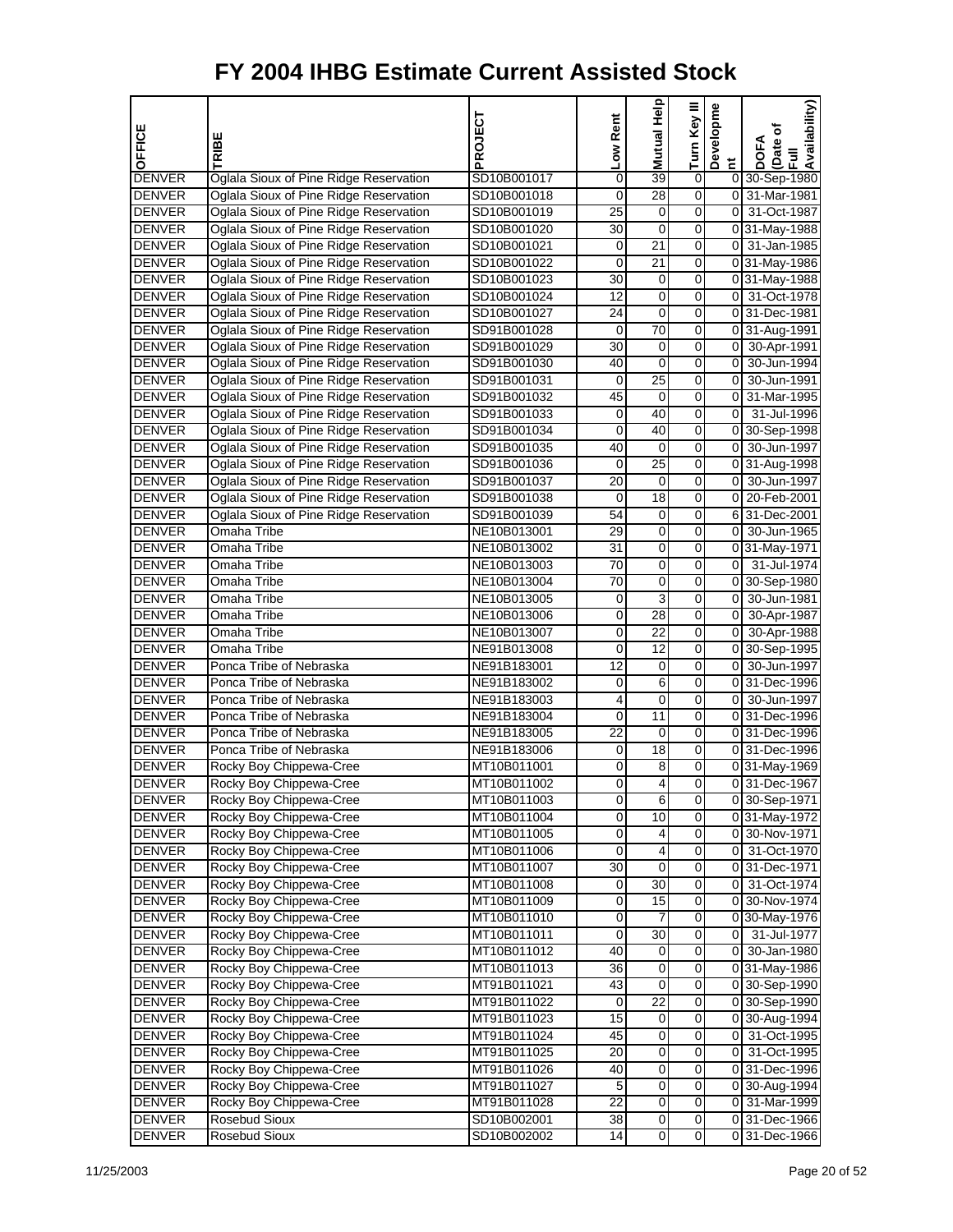| OFFICE                         | RIBE                           | PROJECT                    | Low Rent        | Help<br>Mutual I           | Turn Key III          | Developme      | Availability)<br>(Date of<br><b>DOFA</b> |
|--------------------------------|--------------------------------|----------------------------|-----------------|----------------------------|-----------------------|----------------|------------------------------------------|
|                                |                                |                            |                 |                            |                       | E.             | 昆                                        |
| <b>DENVER</b>                  | <b>Rosebud Sioux</b>           | SD10B002003                | 26              | 0                          | $\boldsymbol{0}$      |                | 0 31-Dec-1966                            |
| <b>DENVER</b>                  | Rosebud Sioux                  | SD10B002004                | 14              | $\mathbf 0$                | $\mathbf 0$           |                | 0 31-Dec-1966                            |
| <b>DENVER</b>                  | <b>Rosebud Sioux</b>           | SD10B002007                | 62              | $\mathbf 0$                | 0                     |                | 0 30-Nov-1978                            |
| <b>DENVER</b>                  | <b>Rosebud Sioux</b>           | SD10B002008                | 0               | 24                         | 0                     |                | 0 30-Nov-1978                            |
| <b>DENVER</b>                  | Rosebud Sioux                  | SD10B002009                | 90              | 0                          | 0                     |                | 0 30-Sep-1978                            |
| <b>DENVER</b>                  | Rosebud Sioux                  | SD10B002010                | 0               | 20                         | $\boldsymbol{0}$      |                | 0 30-Sep-1978                            |
| <b>DENVER</b>                  | <b>Rosebud Sioux</b>           | SD10B002011                | 120             | 0                          | 0                     |                | 0 30-Sep-1979                            |
| <b>DENVER</b>                  | Rosebud Sioux                  | SD10B002012                | 0               | 10                         | 0                     |                | 0 30-Apr-1980                            |
| <b>DENVER</b>                  | <b>Rosebud Sioux</b>           | SD10B002013                | 60              | 0                          | 0                     |                | 0 30-Sep-1980                            |
| <b>DENVER</b>                  | Rosebud Sioux                  | SD10B002014<br>SD10B002015 | 120             | 0<br>29                    | 0<br>$\boldsymbol{0}$ |                | 0 31-Dec-1979<br>0 31-Dec-1979           |
| <b>DENVER</b>                  | Rosebud Sioux<br>Rosebud Sioux |                            | 0<br>31         |                            | 0                     |                |                                          |
| <b>DENVER</b><br><b>DENVER</b> | Rosebud Sioux                  | SD10B002016                |                 | $\mathbf 0$<br>$\mathbf 0$ | 0                     |                | 0 31-Aug-1985                            |
| <b>DENVER</b>                  | <b>Rosebud Sioux</b>           | SD10B002017<br>SD10B002018 | 48<br>0         | $\overline{13}$            | 0                     |                | 0 30-Sep-1985<br>0 31-Jul-1986           |
| <b>DENVER</b>                  | Rosebud Sioux                  | SD10B002019                | 0               | 13                         | 0                     |                |                                          |
| <b>DENVER</b>                  | Rosebud Sioux                  | SD10B002020                | 132             | 0                          | $\boldsymbol{0}$      |                | 0 31-Aug-1986<br>0 28-Feb-1986           |
| <b>DENVER</b>                  | Rosebud Sioux                  | SD10B002021                | 0               | 34                         | 0                     |                | 0 30-Sep-1986                            |
| <b>DENVER</b>                  | Rosebud Sioux                  | SD91B002026                | 0               | 45                         | 0                     |                | 0 30-Sep-1989                            |
| <b>DENVER</b>                  | <b>Rosebud Sioux</b>           | SD91B002027                | $\overline{70}$ | 0                          | 0                     |                | 0 31-Mar-1990                            |
| <b>DENVER</b>                  | Rosebud Sioux                  | SD91B002028                | 0               | 30                         | 0                     | 01             | 31-Jan-1990                              |
| <b>DENVER</b>                  | Rosebud Sioux                  | SD91B002029                | 0               | 20                         | $\boldsymbol{0}$      | $\overline{0}$ | 30-Jun-1993                              |
| <b>DENVER</b>                  | Rosebud Sioux                  | SD91B002030                | 20              | $\mathbf 0$                | 0                     |                | 0 31-May-1992                            |
| <b>DENVER</b>                  | Rosebud Sioux                  | SD91B002031                | 0               | 20                         | 0                     |                | 20 31-Aug-1996                           |
| <b>DENVER</b>                  | <b>Rosebud Sioux</b>           | SD91B002032                | 0               | 28                         | 0                     |                | 30 31-Aug-1999                           |
| <b>DENVER</b>                  | Rosebud Sioux                  | SD91B002033                | 16              | 0                          | 0                     |                | 4 30-Sep-1999                            |
| <b>DENVER</b>                  | Rosebud Sioux                  | SD91B002034                | 0               | 12                         | $\boldsymbol{0}$      |                | 0 30-Sep-1999                            |
| <b>DENVER</b>                  | Salish and Kootenai Tribes     | MT10B013003                | 40              | $\mathbf 0$                | 0                     |                | 0 30-Nov-1974                            |
| <b>DENVER</b>                  | Salish and Kootenai Tribes     | MT10B013005                | 7               | 0                          | 0                     | 0I             | 30-Jun-1976                              |
| <b>DENVER</b>                  | Salish and Kootenai Tribes     | MT10B013006                | 7               | 0                          | 0                     |                | 0 31-Aug-1976                            |
| <b>DENVER</b>                  | Salish and Kootenai Tribes     | MT10B013007                | 22              | 0                          | 0                     | 01             | 31-Oct-1976                              |
| <b>DENVER</b>                  | Salish and Kootenai Tribes     | MT10B013008                | 9               | 0                          | $\boldsymbol{0}$      | $\overline{0}$ | 30-Jun-1977                              |
| <b>DENVER</b>                  | Salish and Kootenai Tribes     | MT10B013009                | 20              | $\mathbf 0$                | 0                     |                | 0 30-Sep-1977                            |
| <b>DENVER</b>                  | Salish and Kootenai Tribes     | MT10B013010                | 35              | 0                          | 0                     |                | 0 31-Aug-1978                            |
| <b>DENVER</b>                  | Salish and Kootenai Tribes     | MT10B013011                | 0               | 5                          | 0                     |                | 0 31-Jul-1979                            |
| <b>DENVER</b>                  | Salish and Kootenai Tribes     | MT10B013012                | 0               | 4                          | 0                     |                | 0 30-Sep-1980                            |
| <b>DENVER</b>                  | Salish and Kootenai Tribes     | MT10B013013                | 0               | 5                          | 0                     |                | 0 30-Sep-1979                            |
| <b>DENVER</b>                  | Salish and Kootenai Tribes     | MT10B013014                | 10              | $\mathbf 0$                | 0                     |                | 0 30-May-1979                            |
| <b>DENVER</b>                  | Salish and Kootenai Tribes     | MT10B013015                | 0               | 5                          | 0                     |                | 0 30-Sep-1980                            |
| <b>DENVER</b>                  | Salish and Kootenai Tribes     | MT10B013017                | 0               | 6                          | $\Omega$              |                | 0 28-Feb-1981                            |
| <b>DENVER</b>                  | Salish and Kootenai Tribes     | MT10B013018                | 40              | 0                          | $\mathbf 0$           |                | 0 28-Feb-1981                            |
| <b>DENVER</b>                  | Salish and Kootenai Tribes     | MT10B013019                | 6               | $\mathbf 0$                | $\mathbf 0$           |                | 0 30-Jun-1981                            |
| <b>DENVER</b>                  | Salish and Kootenai Tribes     | MT10B013020                | 27              | $\mathbf 0$                | $\boldsymbol{0}$      |                | 0 30-Nov-1981                            |
| <b>DENVER</b>                  | Salish and Kootenai Tribes     | MT10B013021                | 0               | 7                          | 0                     |                | 0 31-Mar-1982                            |
| <b>DENVER</b>                  | Salish and Kootenai Tribes     | MT10B013022                | 4               | 0                          | 0                     |                | 0 31-Aug-1982                            |
| <b>DENVER</b>                  | Salish and Kootenai Tribes     | MT10B013023                | 57              | 0                          | 0                     |                | 0 30-Nov-1983                            |
| <b>DENVER</b>                  | Salish and Kootenai Tribes     | MT10B013024                | 0               | 21                         | $\mathbf 0$           |                | 0 30-Nov-1985                            |
| <b>DENVER</b>                  | Salish and Kootenai Tribes     | MT10B013025                | 20              | 0                          | 0                     |                | 0 31-Oct-1984                            |
| <b>DENVER</b>                  | Salish and Kootenai Tribes     | MT10B013026                | 0               | 14                         | 0                     |                | 0 31-Oct-1986                            |
| <b>DENVER</b>                  | Salish and Kootenai Tribes     | MT10B013027                | 5               | 0                          | 0                     |                | 0 30-Apr-1987                            |
| <b>DENVER</b>                  | Salish and Kootenai Tribes     | MT10B013028                | 31              | 0                          | 0                     |                | 0 30-Jun-1986                            |
| <b>DENVER</b>                  | Salish and Kootenai Tribes     | MT10B013029                | 0               | 21                         | $\mathbf 0$           |                | 0 31-Mar-1989                            |
| <b>DENVER</b>                  | Salish and Kootenai Tribes     | MT91B013030                | 28              | 0                          | $\boldsymbol{0}$      |                | 0 30-Jun-1989                            |
| <b>DENVER</b>                  | Salish and Kootenai Tribes     | MT91B013031                | 36              | $\mathbf 0$                | 0                     |                | 0 30-Jun-1990                            |
| <b>DENVER</b>                  | Salish and Kootenai Tribes     | MT91B013032                | 0               | 22                         | 0                     |                | 0 31-Jan-1991                            |
| <b>DENVER</b>                  | Salish and Kootenai Tribes     | MT91B013033                | 0               | 16                         | 0                     |                | 0 31-Dec-1991                            |
| <b>DENVER</b>                  | Salish and Kootenai Tribes     | MT91B013034                | 0               | 14                         | $\mathbf 0$           |                | 0 02-Oct-1996                            |
| <b>DENVER</b>                  | Salish and Kootenai Tribes     | MT91B013036                | 0               | 1                          | $\overline{0}$        |                | 0 30-Sep-1974                            |
| <b>DENVER</b>                  | Salish and Kootenai Tribes     | MT91B013037                | $\mathbf 0$     | 26                         | $\overline{0}$        |                | 0 30-Sep-1998                            |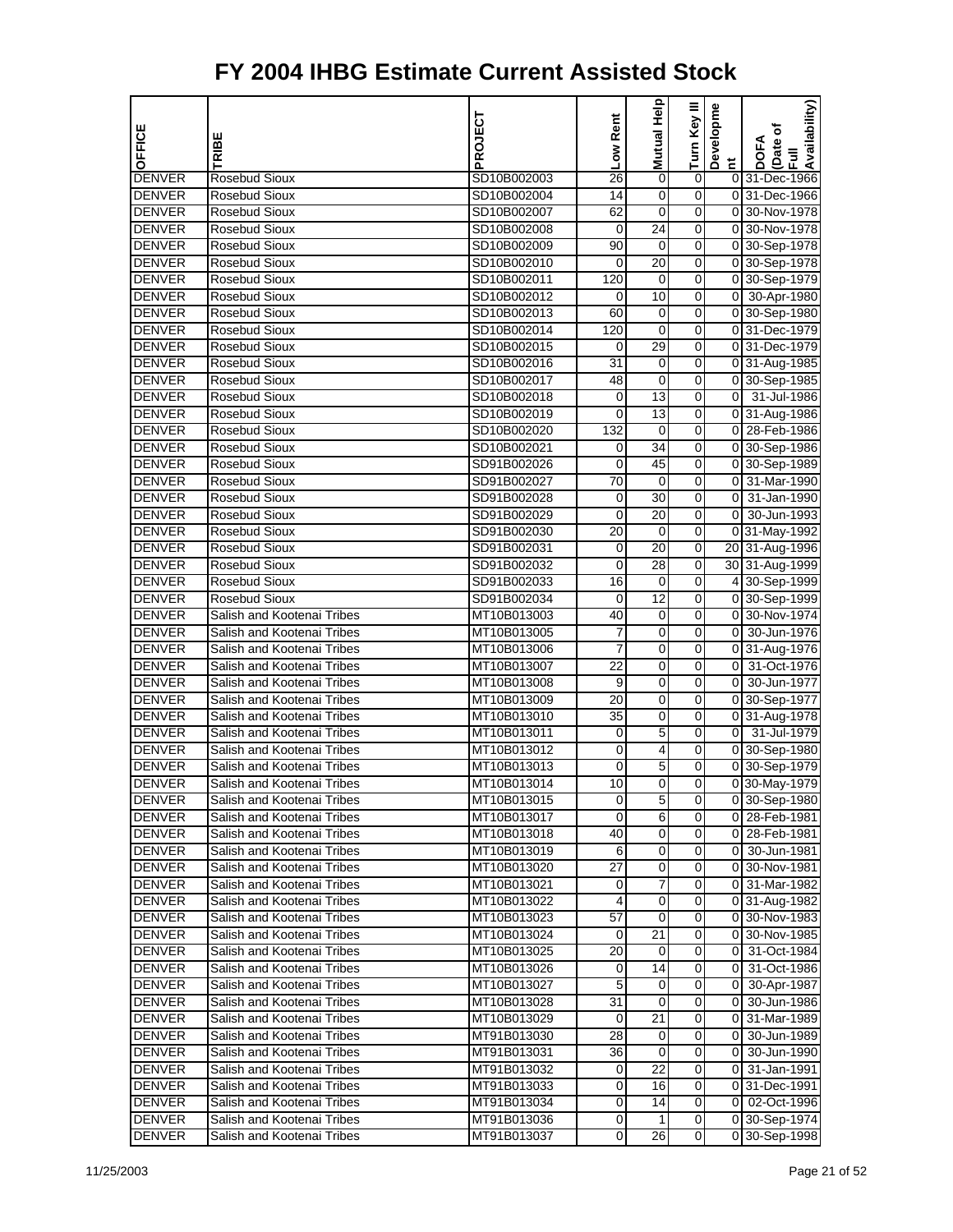| OFFICE                         | RIBE                                                   | PROJECT                    | Low Rent        | Help<br>Mutual I  | Turn Key III                 | Developme      | Availability)<br>Date of<br><b>DOFA</b> |
|--------------------------------|--------------------------------------------------------|----------------------------|-----------------|-------------------|------------------------------|----------------|-----------------------------------------|
|                                |                                                        |                            |                 |                   |                              | E.             | $\bar{E}$                               |
| <b>DENVER</b>                  | Salish and Kootenai Tribes                             | MT91B013038                | 10              | 0                 | $\boldsymbol{0}$             |                | 0 30-Sep-1998                           |
| <b>DENVER</b>                  | <b>Santee Sioux Tribe</b>                              | NE10B105001                | 36              | $\mathbf 0$       | $\mathbf 0$                  |                | 0 31-Oct-1971                           |
| <b>DENVER</b>                  | <b>Santee Sioux Tribe</b>                              | NE10B105002                | 30              | 0                 | 0                            | οI             | 31-Jan-1974                             |
| <b>DENVER</b>                  | <b>Santee Sioux Tribe</b>                              | NE10B105003                | 10              | 0                 | 0                            |                | 0 30-Sep-1977                           |
| <b>DENVER</b>                  | <b>Santee Sioux Tribe</b>                              | NE10B105004                | 0               | 35                | 0                            |                | 0 31-Dec-1984                           |
| <b>DENVER</b>                  | <b>Santee Sioux Tribe</b>                              | NE10B105005                | 10              | 0<br>$\mathbf 0$  | $\boldsymbol{0}$             | $\overline{0}$ | 31-Oct-1984<br>30-Jun-1994              |
| <b>DENVER</b><br><b>DENVER</b> | <b>Santee Sioux Tribe</b><br><b>Santee Sioux Tribe</b> | NE91B105006                | 15              | 15                | 0<br>0                       | 01<br>0I       | 01-Jul-1995                             |
| <b>DENVER</b>                  | <b>Santee Sioux Tribe</b>                              | NE91B105007<br>NE91B105008 | 0<br>0          | 20                | 0                            | οI             | 30-Jun-1999                             |
| <b>DENVER</b>                  | Shoshone Tribe of the Wind River Reser                 | WY91B019003                | 0               | 36                | 0                            |                | 0 31-Dec-1979                           |
| <b>DENVER</b>                  | Shoshone Tribe of the Wind River Reser                 | WY91B019004                | 0               | 32                | $\boldsymbol{0}$             |                | 0 31-Dec-1981                           |
| <b>DENVER</b>                  | Shoshone Tribe of the Wind River Reser                 | WY91B019005                | 0               | $\overline{12}$   | 0                            |                | 0 30-Sep-1987                           |
| <b>DENVER</b>                  | Shoshone Tribe of the Wind River Reser                 | WY91B019006                | 0               | 22                | 0                            | 0I             | 30-Jun-1988                             |
| <b>DENVER</b>                  | Shoshone Tribe of the Wind River Reser                 | WY91B019007                | 0               | 10                | 0                            | οI             | 31-Jul-1990                             |
| <b>DENVER</b>                  | Shoshone Tribe of the Wind River Reser                 | WY91B019008                | 0               | 11                | 0                            | $\overline{0}$ | 30-Jun-1995                             |
| <b>DENVER</b>                  | Shoshone Tribe of the Wind River Reser                 | WY91B019009                | 20              | 0                 | $\boldsymbol{0}$             | $\overline{0}$ | 31-Mar-1967                             |
| <b>DENVER</b>                  | Shoshone Tribe of the Wind River Reser                 | WY91B019010                | 21              | $\mathbf 0$       | 0                            |                | 0 31-Aug-1972                           |
| <b>DENVER</b>                  | Shoshone Tribe of the Wind River Reser                 | WY91B019011                | 28              | 0                 | 0                            |                | 0 31-Aug-1978                           |
| <b>DENVER</b>                  | Shoshone Tribe of the Wind River Reser                 | WY91B019012                | $\overline{22}$ | 0                 | 0                            |                | 0 31-Oct-1983                           |
| <b>DENVER</b>                  | Shoshone Tribe of the Wind River Reser                 | WY91B019013                | 35              | 0                 | 0                            |                | 0 31-Mar-1986                           |
| <b>DENVER</b>                  | Shoshone Tribe of the Wind River Reser                 | WY91B019014                | 10              | 0                 | $\boldsymbol{0}$             |                | 0 30-Sep-1991                           |
| <b>DENVER</b>                  | Shoshone Tribe of the Wind River Reser                 | WY91B019015                | 0               | 28                | 0                            |                | 0 31-Aug-2000                           |
| <b>DENVER</b>                  | Shoshone Tribe of the Wind River Reser                 | WY91B019016                | 0               | 15                | 0                            | $\overline{0}$ | 30-Apr-2002                             |
| <b>DENVER</b>                  | Sisseton-Wahpeton Sioux                                | SD10B015001                | 120             | 0                 | 0                            | 0              | 30-Jun-1971                             |
| <b>DENVER</b>                  | Sisseton-Wahpeton Sioux                                | SD10B015002                | 98              | 0                 | 0                            | $\overline{0}$ | 31-Jul-1972                             |
| <b>DENVER</b>                  | Sisseton-Wahpeton Sioux                                | SD10B015003                | 66              | $\mathbf 0$       | $\boldsymbol{0}$             | $\overline{0}$ | 31-Jul-1973                             |
| <b>DENVER</b>                  | Sisseton-Wahpeton Sioux                                | SD10B015004                | 35              | $\mathbf 0$       | 0                            |                | 0 31-Mar-1976                           |
| <b>DENVER</b>                  | Sisseton-Wahpeton Sioux                                | SD10B015005                | 0               | 15                | 0                            | 01             | 30-Jun-1976                             |
| <b>DENVER</b>                  | Sisseton-Wahpeton Sioux                                | SD10B015006                | 0               | $\overline{25}$   | 0                            | οI             | 31-Oct-1978                             |
| <b>DENVER</b>                  | Sisseton-Wahpeton Sioux                                | SD10B015007                | 90              | 0                 | 0                            | $\overline{0}$ | 31-Oct-1978                             |
| <b>DENVER</b>                  | Sisseton-Wahpeton Sioux                                | SD10B015008                | 59              | 0                 | $\boldsymbol{0}$             |                | 0 30-Sep-1979                           |
| <b>DENVER</b>                  | Sisseton-Wahpeton Sioux                                | SD10B015009                | 0               | 16                | 0                            |                | 0 30-Sep-1980                           |
| <b>DENVER</b>                  | Sisseton-Wahpeton Sioux                                | SD10B015010                | 70              | $\mathbf 0$       | 0                            |                | 0 30-Oct-1980                           |
| <b>DENVER</b>                  | Sisseton-Wahpeton Sioux                                | SD10B015011                | 0               | 15                | 0                            |                | 0 30-May-1985                           |
| <b>DENVER</b>                  | Sisseton-Wahpeton Sioux                                | SD10B015012                | 0               | 22                | 0                            | $\overline{0}$ | 31-Oct-1986                             |
| <b>DENVER</b>                  | Sisseton-Wahpeton Sioux                                | SD10B015016                | 0               | 22                | $\boldsymbol{0}$             |                | 0 31-Aug-1987                           |
| <b>DENVER</b>                  | Sisseton-Wahpeton Sioux                                | SD10B015017                | 0               | $\overline{18}$   | 0                            | $\overline{0}$ | 31-Oct-1988                             |
| <b>DENVER</b>                  | Sisseton-Wahpeton Sioux                                | SD91B015018                | 0               | 20                | 0                            |                | 0 31-Dec-1992                           |
| <b>DENVER</b>                  | Sisseton-Wahpeton Sioux                                | SD91B015019                | 0               | 0                 | $\overline{0}$               | 30             |                                         |
| <b>DENVER</b>                  | Southern Ute Tribe                                     | CO10B010001                | 0               | 9                 | $\overline{0}$               |                | 0 28-Feb-1975                           |
| <b>DENVER</b>                  | Southern Ute Tribe                                     | CO10B010003                | 25              | $\mathbf 0$       | $\mathbf 0$                  |                | 0 31-Aug-1970                           |
| <b>DENVER</b>                  | Southern Ute Tribe                                     | CO10B010004                | 40              | $\mathbf 0$       | $\overline{0}$               |                | 0 28-Feb-1977                           |
| <b>DENVER</b>                  | Southern Ute Tribe                                     | CO10B010005                | 0               | 4                 | 0                            |                | 0 31-Oct-1978                           |
| <b>DENVER</b>                  | Southern Ute Tribe                                     | CO10B010006                | 16              | 0                 | 0                            |                | 0 30-Jun-1978                           |
| <b>DENVER</b>                  | Southern Ute Tribe                                     | CO10B010007                | 0               | 4                 | 0                            |                | 031-May-1980                            |
| <b>DENVER</b>                  | Southern Ute Tribe<br>Southern Ute Tribe               | CO10B010008                | 20              | $\mathbf 0$<br>10 | $\overline{\mathbf{0}}$<br>0 |                | 0 31-Oct-1981                           |
| <b>DENVER</b><br><b>DENVER</b> | Southern Ute Tribe                                     | CO10B010009<br>CO10B010010 | 0<br>0          | 15                | 0                            |                | 0 28-Feb-1986<br>0 31-Dec-1987          |
| <b>DENVER</b>                  | Southern Ute Tribe                                     | CO91B010011                | 10              | 0                 | $\overline{\mathsf{o}}$      |                | 0 31-Oct-1990                           |
| <b>DENVER</b>                  | Southern Ute Tribe                                     | CO91B010012                | 0               | 20                | 0                            |                | 0 31-Oct-1990                           |
| <b>DENVER</b>                  | Southern Ute Tribe                                     | CO91B010013                | 0               | 15                | $\overline{\mathbf{0}}$      |                | 0 31-Aug-1994                           |
| <b>DENVER</b>                  | Southern Ute Tribe                                     | CO91B010014                | 0               | 20                | 0                            |                | 0 30-Sep-1995                           |
| <b>DENVER</b>                  | Spirit Lake Sioux Tribe                                | ND10B008001                | 60              | $\mathbf 0$       | 0                            |                | 0 31-Oct-1968                           |
| <b>DENVER</b>                  | Spirit Lake Sioux Tribe                                | ND10B008002                | 0               | 0                 | 11                           |                | 0 31-May-1972                           |
| <b>DENVER</b>                  | Spirit Lake Sioux Tribe                                | ND10B008003                | 0               | 3                 | 0                            |                | 0 31-Aug-1974                           |
| <b>DENVER</b>                  | Spirit Lake Sioux Tribe                                | ND10B008004                | 48              | $\mathbf 0$       | $\overline{O}$               |                | 0 31-Aug-1974                           |
| <b>DENVER</b>                  | Spirit Lake Sioux Tribe                                | ND10B008005                | 27              | $\mathbf 0$       | $\mathbf 0$                  |                | 0 31-May-1972                           |
| <b>DENVER</b>                  | Spirit Lake Sioux Tribe                                | ND10B008006                | 0               | 30                | $\overline{0}$               |                | 0 30-Nov-1977                           |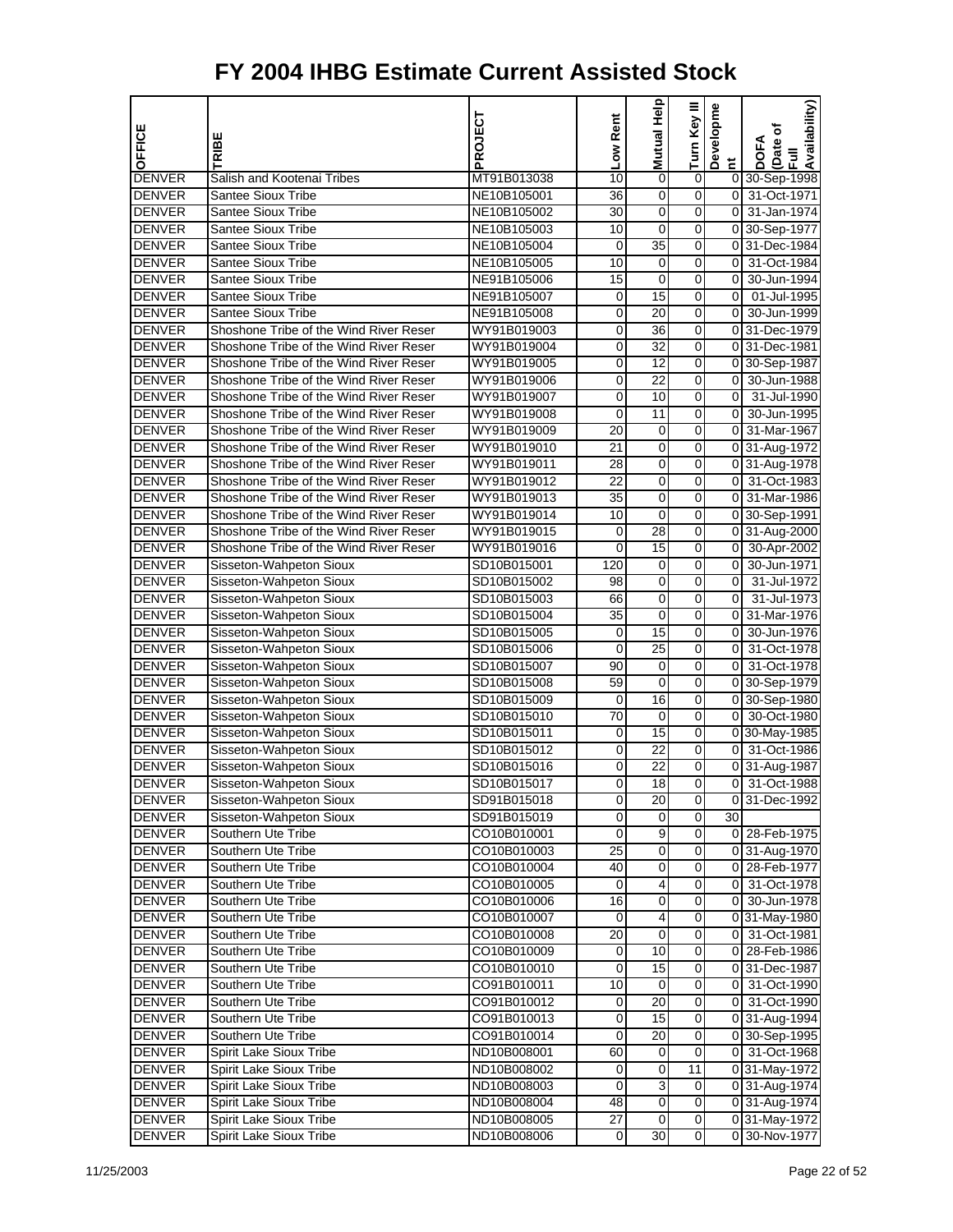|                                |                                                    | PROJECT                    | Low Rent    | Mutual Help         | Turn Key III        | Developme                                 | Availability)              |
|--------------------------------|----------------------------------------------------|----------------------------|-------------|---------------------|---------------------|-------------------------------------------|----------------------------|
| OFFICE                         | RIBE                                               |                            |             |                     |                     |                                           | (Date of<br>DOFA           |
|                                |                                                    |                            |             |                     |                     | Ĕ                                         | $\bar{E}$                  |
| <b>DENVER</b>                  | Spirit Lake Sioux Tribe                            | ND10B008007                | 20          | $\mathbf 0$         | $\overline{0}$      |                                           | 0 30-Nov-1977              |
| <b>DENVER</b>                  | Spirit Lake Sioux Tribe                            | ND10B008008                | 50          | 0                   | 0                   |                                           | 0 31-Aug-1979              |
| <b>DENVER</b>                  | Spirit Lake Sioux Tribe                            | ND10B008009                | 50          | $\mathbf 0$         | 0                   |                                           | 0 30-Jun-1981              |
| <b>DENVER</b>                  | Spirit Lake Sioux Tribe                            | ND10B008010                | 14          | 0                   | 0                   | 0                                         | 31-Jan-1985                |
| <b>DENVER</b><br><b>DENVER</b> | Spirit Lake Sioux Tribe<br>Spirit Lake Sioux Tribe | ND10B008011<br>ND10B008012 | 14<br>25    | 0<br>$\overline{0}$ | 0<br>$\overline{0}$ | $\overline{0}$<br>$\overline{\mathbf{0}}$ | 31-Jan-1985<br>31-Jul-1987 |
| <b>DENVER</b>                  | Spirit Lake Sioux Tribe                            | ND10B008013                | 0           | 40                  | 0                   |                                           | 0 31-Aug-1987              |
| <b>DENVER</b>                  | Spirit Lake Sioux Tribe                            | ND91B008014                | 20          | 0                   | 0                   |                                           | 0 31-Jan-1993              |
| <b>DENVER</b>                  | Spirit Lake Sioux Tribe                            | ND91B008015                | 0           | 0                   | 0                   | 15                                        |                            |
| <b>DENVER</b>                  | <b>Standing Rock Sioux</b>                         | SD10B006001                | 56          | 0                   | 0                   |                                           | 0 31-Jan-1965              |
| <b>DENVER</b>                  | <b>Standing Rock Sioux</b>                         | SD10B006002                | 109         | $\overline{0}$      | $\overline{0}$      |                                           | 0 31-Aug-1971              |
| <b>DENVER</b>                  | <b>Standing Rock Sioux</b>                         | SD10B006003                | 10          | 0                   | 0                   |                                           | 0 31-Aug-1974              |
| <b>DENVER</b>                  | <b>Standing Rock Sioux</b>                         | SD10B006005                | 85          | $\mathbf 0$         | 0                   |                                           | 0 30-Nov-1974              |
| <b>DENVER</b>                  | <b>Standing Rock Sioux</b>                         | SD10B006007                | 64          | 0                   | 0                   |                                           | 0 31-Dec-1975              |
| <b>DENVER</b>                  | <b>Standing Rock Sioux</b>                         | SD10B006008                | 84          | 0                   | 0                   |                                           | 0 30-Sep-1973              |
| <b>DENVER</b>                  | <b>Standing Rock Sioux</b>                         | SD10B006009                | 10          | $\overline{0}$      | $\overline{0}$      |                                           | 0 28-Feb-1977              |
| <b>DENVER</b>                  | <b>Standing Rock Sioux</b>                         | SD10B006011                | 0           | 24                  | 0                   |                                           | 0 29-Feb-1980              |
| <b>DENVER</b>                  | <b>Standing Rock Sioux</b>                         | SD10B006012                | 50          | 0                   | 0                   |                                           | 0 31-May-1979              |
| <b>DENVER</b>                  | <b>Standing Rock Sioux</b>                         | SD10B006013                | 15          | 0                   | 0                   |                                           | 0 30-Oct-1981              |
| <b>DENVER</b>                  | <b>Standing Rock Sioux</b>                         | SD10B006014                | 19          | 0                   | 0                   |                                           | 0 31-Dec-1980              |
| <b>DENVER</b>                  | <b>Standing Rock Sioux</b>                         | SD10B006015                | 0           | 8                   | $\mathbf 0$         |                                           | 0 28-Feb-1982              |
| <b>DENVER</b>                  | <b>Standing Rock Sioux</b>                         | SD10B006016                | 5           | 0                   | 0                   |                                           | 0 30-Jun-1985              |
| <b>DENVER</b>                  | <b>Standing Rock Sioux</b>                         | SD10B006021                | 39          | $\mathbf 0$         | 0                   |                                           | 0 30-Sep-1986              |
| <b>DENVER</b>                  | <b>Standing Rock Sioux</b>                         | SD10B006022                | 26          | 0                   | 0                   | 01                                        | 31-Jul-1987                |
| <b>DENVER</b>                  | <b>Standing Rock Sioux</b>                         | SD10B006023                | 0           | 38                  | 0                   |                                           | 0 29-Feb-1988              |
| <b>DENVER</b>                  | <b>Standing Rock Sioux</b>                         | SD91B006024                | $\mathbf 0$ | $\overline{28}$     | 0                   |                                           | 0 31-Dec-1990              |
| <b>DENVER</b>                  | <b>Standing Rock Sioux</b>                         | SD91B006025                | 0           | 20                  | 0                   |                                           | 0 31-Mar-1995              |
| <b>DENVER</b>                  | <b>Standing Rock Sioux</b>                         | SD91B006026                | 0           | 40                  | 0                   |                                           | 0 31-Dec-1999              |
| <b>DENVER</b>                  | <b>Standing Rock Sioux</b>                         | SD91B006028                | 0           | 0                   | 0                   | 24                                        |                            |
| <b>DENVER</b>                  | <b>Standing Rock Sioux</b>                         | SD91B006029                | 24          | 0                   | 0                   | 01                                        | 31-Oct-1997                |
| <b>DENVER</b>                  | <b>Standing Rock Sioux</b>                         | SD91B006030                | 0           | $\overline{20}$     | $\overline{0}$      |                                           | 0 31-Dec-1999              |
| <b>DENVER</b>                  | <b>Standing Rock Sioux</b>                         | SD91B006031                | 1           | 0                   | 0                   |                                           | 0 31-Jan-1997              |
| <b>DENVER</b>                  | <b>Standing Rock Sioux</b>                         | SD91B006032                | 0           | 40                  | 0                   |                                           | 0 31-Dec-1997              |
| <b>DENVER</b>                  | <b>Standing Rock Sioux</b>                         | SD91B006033                | 0           | $\overline{19}$     | 0                   | 0                                         | 30-Mar-1999                |
| <b>DENVER</b>                  | <b>Standing Rock Sioux</b>                         | SD91B006034                | 0           | 0                   | 0                   | 6                                         |                            |
| <b>DENVER</b>                  | <b>Standing Rock Sioux</b>                         | SD91B006035                | 0           | $\overline{17}$     | 0                   | 16                                        | 30-Jun-1999                |
| <b>DENVER</b>                  | <b>Standing Rock Sioux</b>                         | SD91B006036                | 0           | 0                   | 0                   | 33                                        |                            |
| <b>DENVER</b>                  | Turtle Mountain Band of Chippewa                   | ND10B006001                | 57          | $\mathbf 0$         | $\overline{0}$      |                                           | 0 31-Aug-1967              |
| <b>DENVER</b>                  | Turtle Mountain Band of Chippewa                   | ND10B006002                | 40          | 0                   | 0                   | 01                                        | 31-Oct-1967                |
| DENVER                         | Turtle Mountain Band of Chippewa                   | ND10B006003                | 28          | 0                   | 0                   |                                           | 0 31-Dec-1968              |
| DENVER                         | Turtle Mountain Band of Chippewa                   | ND10B006006                | 70          | $\overline{0}$      | $\overline{0}$      |                                           | 0 30-Nov-1974              |
| <b>DENVER</b>                  | Turtle Mountain Band of Chippewa                   | ND10B006008                | 47          | 3                   | 0                   | 0                                         | 30-Apr-1977                |
| <b>DENVER</b>                  | Turtle Mountain Band of Chippewa                   | ND10B006010                | 49          | 1                   | 0                   |                                           | 0 30-Sep-1978              |
| DENVER                         | Turtle Mountain Band of Chippewa                   | ND10B006012                | 41          | 1                   | 0                   | 01                                        | 31-Mar-1980                |
| DENVER                         | Turtle Mountain Band of Chippewa                   | ND10B006013                | 50          | 0                   | 0                   | 0                                         | 31-Jul-1981                |
| <b>DENVER</b>                  | Turtle Mountain Band of Chippewa                   | ND10B006014                | 23          | $\overline{2}$      | 0                   | $\overline{0}$                            | 30-Apr-1982                |
| <b>DENVER</b>                  | Turtle Mountain Band of Chippewa                   | ND10B006015                | 30          | 0                   | 0                   |                                           | 031-Dec-1983               |
| <b>DENVER</b>                  | Turtle Mountain Band of Chippewa                   | ND10B006016                | 0           | 22                  | 0                   | 0                                         | 31-Jul-1981                |
| DENVER                         | Turtle Mountain Band of Chippewa                   | ND10B006017                | 72          | 2                   | 0                   |                                           | 0 30-Sep-1983              |
| DENVER                         | Turtle Mountain Band of Chippewa                   | ND10B006018                | 0           | 32                  | 0                   |                                           | 0 31-Dec-1984              |
| DENVER                         | Turtle Mountain Band of Chippewa                   | ND10B006022                | 37          | $\mathbf 0$         | $\overline{0}$      |                                           | 0 30-Sep-1985              |
| <b>DENVER</b>                  | Turtle Mountain Band of Chippewa                   | ND10B006023                | 0           | 38                  | 0                   | 0                                         | 30-Jun-1986                |
| <b>DENVER</b>                  | Turtle Mountain Band of Chippewa                   | ND10B006024                | 24          | 0                   | 0                   | 0                                         | 31-Oct-1986                |
| DENVER                         | Turtle Mountain Band of Chippewa                   | ND10B006025                | 0           | 23                  | 0                   | 01                                        | 31-Dec-1986                |
| DENVER                         | Turtle Mountain Band of Chippewa                   | ND10B006027                | 0           | 54<br>$\mathbf 0$   | 0<br>$\overline{0}$ | 01                                        | 31-Oct-1987                |
| <b>DENVER</b>                  | Turtle Mountain Band of Chippewa                   | ND10B006028                | 89          | 38                  |                     |                                           | 0 31-Dec-1987              |
| <b>DENVER</b>                  | Turtle Mountain Band of Chippewa                   | ND10B006030                | 0<br>40     | $\mathbf 0$         | 0<br>0              | $\overline{0}$                            | 0 30-Sep-1987              |
| <b>DENVER</b>                  | Turtle Mountain Band of Chippewa                   | ND10B006031                |             |                     |                     |                                           | 31-Jan-1989                |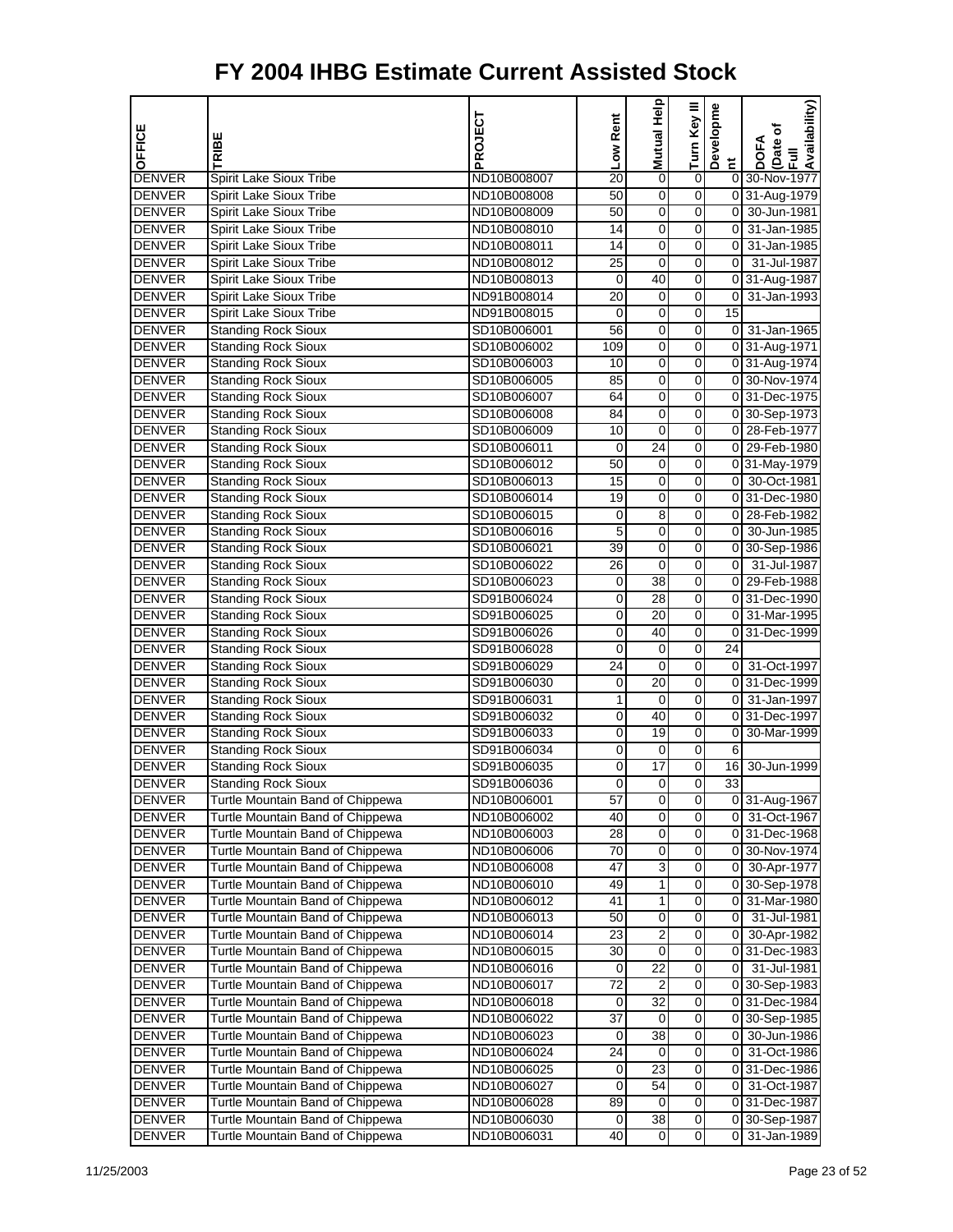| OFFICE                         | TRIBE                                                                | PROJECT                    | Low Rent | Help<br>Mutual  | Turn Key III            | Developme      | Availability)<br>DOFA<br>(Date of<br>Full |
|--------------------------------|----------------------------------------------------------------------|----------------------------|----------|-----------------|-------------------------|----------------|-------------------------------------------|
|                                |                                                                      |                            |          |                 |                         | Ĕ              |                                           |
| <b>DENVER</b>                  | Turtle Mountain Band of Chippewa                                     | ND10B006032                | 0        | 43              | 0                       |                | 0 31-Mar-1989                             |
| <b>DENVER</b><br><b>DENVER</b> | Turtle Mountain Band of Chippewa                                     | ND91B006033                | 0        | 50              | 0<br>0                  |                | 0 30-Nov-1989                             |
| <b>DENVER</b>                  | Turtle Mountain Band of Chippewa<br>Turtle Mountain Band of Chippewa | ND10B006034<br>ND91B006035 | 0<br>0   | 5<br>40         | 0                       |                | 0 30-Apr-1982<br>0 31-May-1994            |
| <b>DENVER</b>                  | Turtle Mountain Band of Chippewa                                     | ND91B006036                | 17       | 3               | 0                       |                | 0 30-Sep-1993                             |
| <b>DENVER</b>                  | Turtle Mountain Band of Chippewa                                     | ND91B006037                | 0        | $\overline{15}$ | 0                       |                | 0 28-Feb-1994                             |
| <b>DENVER</b>                  | Turtle Mountain Band of Chippewa                                     | ND91B006038                | 40       | 10              | 0                       |                | 031-May-1996                              |
| <b>DENVER</b>                  | Turtle Mountain Band of Chippewa                                     | ND91B006039                | 0        | 40              | 0                       | οI             | 31-Oct-1996                               |
| <b>DENVER</b>                  | Turtle Mountain Band of Chippewa                                     | ND91B006041                | 0        | 10              | 0                       |                | 0 30-Sep-1978                             |
| <b>DENVER</b>                  | Turtle Mountain Band of Chippewa                                     | ND91B006042                | 5        | 0               | 0                       | οI             | 31-Jul-1997                               |
| <b>DENVER</b>                  | Turtle Mountain Band of Chippewa                                     | ND91B006043                | 0        | 1               | 0                       |                | 0 31-Aug-1995                             |
| <b>DENVER</b>                  | Turtle Mountain Band of Chippewa                                     | ND91B006044                | 0        | 7               | 0                       |                | 0 31-May-1996                             |
| <b>DENVER</b>                  | Turtle Mountain Band of Chippewa                                     | ND91B006045                | 0        | 18              | 0                       |                | 1 30-Jun-2001                             |
| <b>DENVER</b>                  | Turtle Mountain Band of Chippewa                                     | ND91B006046                | 0        | 7               | 0                       |                | 031-May-1996                              |
| <b>DENVER</b>                  | Turtle Mountain Band of Chippewa                                     | ND10B042001                | 2        | 0               | 0                       |                | 0 30-Sep-1976                             |
| <b>DENVER</b>                  | Turtle Mountain Band of Chippewa                                     | ND10B042003                | 4        | 0               | 0                       | οI             | 30-Jun-1977                               |
| <b>DENVER</b>                  | Turtle Mountain Band of Chippewa                                     | ND10B042004                | 0        | 4               | 0                       |                | 0 30-Jun-1977                             |
| <b>DENVER</b>                  | Turtle Mountain Band of Chippewa                                     | ND10B068001                | 7        | 0               | 0                       | $\overline{0}$ | 31-Jul-1980                               |
| <b>DENVER</b>                  | Turtle Mountain Band of Chippewa                                     | ND10B068002                | 0        | 5               | 0                       | 0              | 31-Jul-1980                               |
| <b>DENVER</b>                  | Turtle Mountain Band of Chippewa                                     | ND10B068003                | 10       | 0               | 0                       | $\overline{0}$ | 31-Jul-1980                               |
| <b>DENVER</b>                  | Turtle Mountain Band of Chippewa                                     | ND10B068004                | 0        | $\overline{2}$  | 0                       | $\overline{0}$ | 31-Jul-1980                               |
| <b>DENVER</b>                  | Turtle Mountain Band of Chippewa                                     | ND10B068005                | 5        | 0               | 0                       |                | 0 30-Sep-1981                             |
| <b>DENVER</b>                  | Turtle Mountain Band of Chippewa                                     | ND10B068006                | 0        | 8               | 0                       |                | 0 31-Dec-1981                             |
| <b>DENVER</b>                  | Turtle Mountain Band of Chippewa                                     | ND10B068007                | 20       | 0               | 0                       |                | 0 28-Feb-1985                             |
| <b>DENVER</b>                  | Turtle Mountain Band of Chippewa                                     | ND10B068008                | 0        | 21              | 0                       |                | 0 31-Mar-1985                             |
| <b>DENVER</b>                  | Uintah & Ouray Ute Indian Tribe                                      | UT10B001005                | 0        | $\overline{2}$  | 0                       | $\overline{0}$ | 31-Jul-1974                               |
| <b>DENVER</b>                  | Uintah & Ouray Ute Indian Tribe                                      | UT10B001006                | 40       | 0               | 0                       |                | 0 30-Nov-1974                             |
| <b>DENVER</b>                  | Uintah & Ouray Ute Indian Tribe                                      | UT10B001008                | 30       | 0               | 0                       |                | 0 30-Sep-1978                             |
| <b>DENVER</b>                  | Uintah & Ouray Ute Indian Tribe                                      | UT10B001009                | 0        | 12              | 0                       |                | 0 31-Oct-1980                             |
| <b>DENVER</b>                  | Uintah & Ouray Ute Indian Tribe                                      | UT10B001010                | 20       | 0               | 0                       |                | 0 30-Sep-1982                             |
| <b>DENVER</b>                  | Uintah & Ouray Ute Indian Tribe                                      | UT10B001012                | 0        | 15              | 0                       | 0              | 30-Apr-1985                               |
| <b>DENVER</b>                  | Uintah & Ouray Ute Indian Tribe                                      | UT91B001015                | 0        | $\overline{32}$ | 0                       | 0              | 31-Jul-1990                               |
| <b>DENVER</b>                  | Uintah & Ouray Ute Indian Tribe                                      | UT91B001016                | 19       | 0               | 0                       |                | 0 30-Sep-1995                             |
| <b>DENVER</b>                  | Uintah & Ouray Ute Indian Tribe                                      | UT91B001017                | 0        | 14              | 0                       |                | 0 31-Dec-1995                             |
| <b>DENVER</b>                  | <b>Utah Paiute Tribe</b>                                             | UT10B010002                | 0        | 4               | 0                       |                | 0 30-Sep-1979                             |
| <b>DENVER</b>                  | <b>Utah Paiute Tribe</b>                                             | UT10B010005                | 0        | 3               | 0                       |                | 0 31-Dec-1980                             |
| <b>DENVER</b>                  | <b>Utah Paiute Tribe</b>                                             | UT10B010006                | 24       | $\pmb{0}$       | 0                       |                | 031-Dec-1988                              |
| <b>DENVER</b>                  | Utah Paiute Tribe                                                    | UT91B010007                | 33       | 0               | 0                       |                | 0 31-Jul-1988                             |
| <b>DENVER</b>                  | <b>Utah Paiute Tribe</b>                                             | UT91B010008                | 20       | 0               | $\overline{0}$          |                | 0 30-Nov-1992                             |
| <b>DENVER</b>                  | Utah Paiute Tribe                                                    | UT91B010010                | 18       | 0               | 0                       |                | 0 30-Sep-1993                             |
| <b>DENVER</b>                  | Utah Paiute Tribe                                                    | UT91B010011                | 14       | $\pmb{0}$       | $\mathbf 0$             |                | 0 30-Sep-1995                             |
| <b>DENVER</b>                  | Utah Paiute Tribe                                                    | UT91B010012                | 13       | $\pmb{0}$       | $\overline{0}$          |                | 0 01-Dec-1996                             |
| <b>DENVER</b>                  | Utah Paiute Tribe                                                    | UT91B010013                | 1        | 0               | $\overline{0}$          |                | 0 31-Dec-1980                             |
| <b>DENVER</b>                  | Utah Paiute Tribe                                                    | UT91B010015                | 1        | 0               | $\overline{0}$          |                | 0 31-Oct-1976                             |
| <b>DENVER</b>                  | Utah Paiute Tribe                                                    | UT91B010017                | 5        | 0               | 0                       |                | 0 31-Oct-1999                             |
| <b>DENVER</b>                  | Utah Paiute Tribe                                                    | UT91B010017                | 11       | $\pmb{0}$       | $\mathbf 0$             |                | 0 30-Sep-1997                             |
| <b>DENVER</b>                  | Utah Paiute Tribe                                                    | UT91B010018                | 0        | 4               | $\overline{0}$          |                | 0 31-Dec-1988                             |
| <b>DENVER</b>                  | Utah Paiute Tribe                                                    | UT91B010020                | 1        | $\pmb{0}$       | $\mathbf 0$             |                | $0$ 31-Jul-1988                           |
| <b>DENVER</b>                  | Utah Paiute Tribe                                                    | UT91B010021                | 20       | $\overline{0}$  | $\overline{\mathsf{o}}$ |                | 0 30-Sep-2002                             |
| <b>DENVER</b>                  | Ute Mountain Tribe                                                   | CO10B047002                | 0        | 35              | 0                       |                | 0 31-Jan-1979                             |
| <b>DENVER</b>                  | Ute Mountain Tribe                                                   | CO10B047003                | 16       | 0               | $\mathbf 0$             |                | 0 31-Oct-1978                             |
| <b>DENVER</b>                  | Ute Mountain Tribe                                                   | CO10B047004                | 15       | 0               | $\overline{0}$          |                | 0 30-Jun-1979                             |
| <b>DENVER</b>                  | Ute Mountain Tribe                                                   | CO10B047005                | 0        | 19              | $\overline{0}$          |                | 0 31-May-1986                             |
| <b>DENVER</b>                  | Ute Mountain Tribe                                                   | CO10B047007                | 0        | 16              | $\overline{\mathsf{o}}$ |                | 0 30-Nov-1987                             |
| <b>DENVER</b>                  | Ute Mountain Tribe                                                   | CO91B047008                | 0        | 20              | 0                       | 01             | 30-Jun-1989                               |
| <b>DENVER</b>                  | Ute Mountain Tribe                                                   | CO91B047009                | 10       | 0               | $\mathbf 0$             | $\overline{0}$ | 31-Jul-1990                               |
| <b>DENVER</b>                  | Ute Mountain Tribe                                                   | CO91B047010                | 20       | 0               | $\overline{0}$          | $\overline{0}$ | 31-Jul-1990                               |
| <b>DENVER</b>                  | Ute Mountain Tribe                                                   | CO91B047011                | 0        | 10              | $\overline{0}$          | 0              | 31-Oct-1991                               |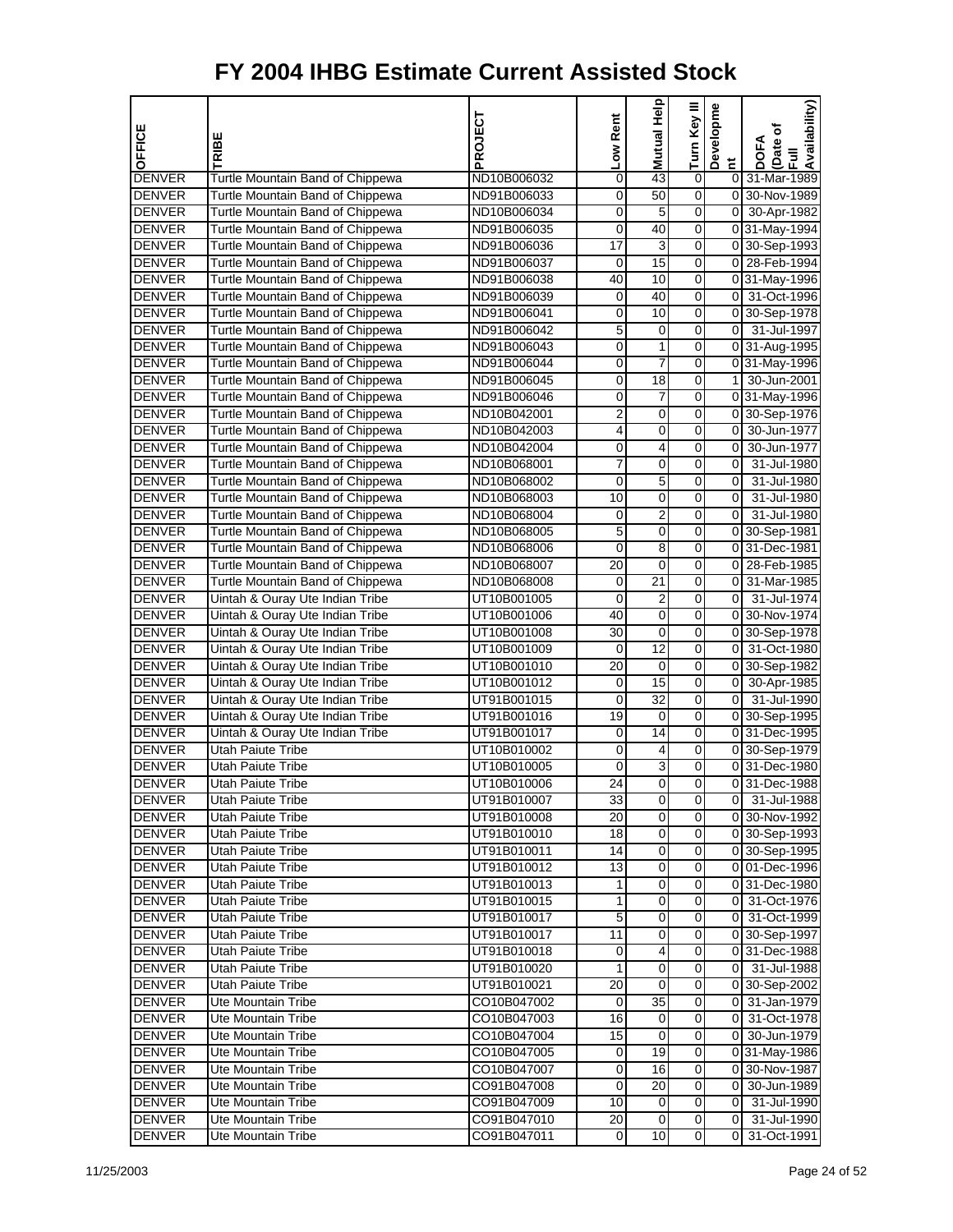| OFFICE              |                                                               | PROJECT                    | Low Rent             | <b>Mutual Help</b> | Turn Key III     | Developme      | Availability)<br>(Date of      |
|---------------------|---------------------------------------------------------------|----------------------------|----------------------|--------------------|------------------|----------------|--------------------------------|
|                     | TRIBE                                                         |                            |                      |                    |                  | $\tilde{a}$    | <b>DOFA</b><br>$\bar{z}$       |
| <b>DENVER</b>       | <b>Ute Mountain Tribe</b>                                     | CO91B047012                | 16                   | 0                  | $\pmb{0}$        | $\overline{0}$ | 31-Oct-1991                    |
| <b>DENVER</b>       | Ute Mountain Tribe                                            | CO91B047013                | 20                   | $\mathbf 0$        | $\mathbf 0$      |                | 0 31-Dec-1992                  |
| <b>DENVER</b>       | <b>Ute Mountain Tribe</b>                                     | CO91B047014                | 20                   | $\mathbf 0$        | 0                |                | 0 30-Nov-1993                  |
| <b>DENVER</b>       | <b>Ute Mountain Tribe</b>                                     | CO91B047015                | $\mathbf 0$          | 15                 | 0                |                | 0 30-Nov-1993                  |
| <b>DENVER</b>       | Ute Mountain Tribe                                            | CO91B047016                | 13                   | 0                  | 0                | 0              | 30-Nov-1994                    |
| <b>DENVER</b>       | Ute Mountain Tribe                                            | CO91B047017                | 20                   | $\mathbf 0$        | 0                | $\mathbf 0$    | 31-Jul-1996                    |
| <b>DENVER</b>       | Winnebago Tribe                                               | NE10B045001                | 30                   | $\mathbf 0$        | 0                |                | 0 28-Feb-1966                  |
| <b>DENVER</b>       | Winnebago Tribe                                               | NE10B045003                | 77                   | 0                  | 0                | $\overline{0}$ | 31-Jan-1974                    |
| <b>DENVER</b>       | Winnebago Tribe                                               | NE10B045004                | $\mathbf 0$          | $\overline{2}$     | 0                |                | 0 30-Nov-1973                  |
| <b>DENVER</b>       | Winnebago Tribe                                               | NE10B045007                | 0                    | 12                 | 0                | $\overline{0}$ | 31-Jan-1980                    |
| <b>DENVER</b>       | Winnebago Tribe                                               | NE10B045008                | 35                   | 0                  | 0                |                | 0 31-Aug-1980                  |
| <b>DENVER</b>       | Winnebago Tribe                                               | NE10B045009                | 0                    | $\overline{20}$    | 0                | $\overline{0}$ | 30-Jun-1987                    |
| <b>DENVER</b>       | Winnebago Tribe                                               | NE10B045011                | 21                   | $\mathbf 0$        | 0                |                | 0 31-May-1989                  |
| <b>DENVER</b>       | Winnebago Tribe                                               | NE91B045012                | $\mathbf 0$          | 10                 | 0                | οI             | 31-Jul-1991                    |
| <b>DENVER</b>       | Winnebago Tribe                                               | NE91B045013                | 7                    | 0                  | 0                | 0              | 31-Jan-1991                    |
| <b>DENVER</b>       | Winnebago Tribe                                               | NE91B045015                | 0                    | 15                 | 0                | $\overline{0}$ | 31-Jan-1999                    |
| <b>DENVER</b>       | <b>Yankton Sioux</b>                                          | SD10B012001                | 100                  | $\mathbf 0$        | 0                |                | 0 31-Dec-1971                  |
| <b>DENVER</b>       | <b>Yankton Sioux</b>                                          | SD10B012002                | 30                   | 0                  | 0                | $\overline{0}$ | 31-Jul-1976                    |
| <b>DENVER</b>       | <b>Yankton Sioux</b>                                          | SD10B012004                | $\overline{21}$      | 0                  | 0                |                | 0 30-Sep-1979                  |
| <b>DENVER</b>       | Yankton Sioux                                                 | SD10B012006                | 0                    | 1                  | 0                |                | 0 31-Dec-1980                  |
| <b>DENVER</b>       | <b>Yankton Sioux</b>                                          | SD10B012007                | 24                   | $\mathbf 0$        | 0                |                | 0 31-Dec-1980                  |
| <b>DENVER</b>       | <b>Yankton Sioux</b>                                          | SD10B012008                | 17                   | $\mathbf 0$        | 0                | $\overline{0}$ | 31-Jul-1981                    |
| <b>DENVER</b>       | <b>Yankton Sioux</b>                                          | SD10B012010                | 0                    | 3                  | 0                |                | 0 30-Sep-1981                  |
| <b>DENVER</b>       | <b>Yankton Sioux</b>                                          | SD91B012013                | $\overline{18}$      | 0                  | 0                |                | 0 31-Mar-1993                  |
| <b>DENVER</b>       | <b>Yankton Sioux</b>                                          | SD91B012014                | 18                   | 0                  | 0                | $\overline{0}$ | 31-Jul-1994                    |
| <b>DENVER</b>       | <b>Yankton Sioux</b>                                          | SD91B012015                | 0                    | 20                 | 0                | 0              | 28-Feb-1995                    |
| <b>DENVER</b>       | <b>Yankton Sioux</b>                                          | SD91B012016                | 0                    | $\overline{27}$    | 0                |                | 0 08-Sep-1997                  |
| <b>DENVER</b>       | <b>Yankton Sioux</b>                                          | SD91B012017                | 23                   | 0                  | 0                | 0              | 10-Nov-1997                    |
| <b>DENVER</b>       | <b>Yankton Sioux</b>                                          | SD91B012018                | 0                    | 1                  | 0                | 0              | 08-Sep-1997                    |
| <b>DENVER Total</b> |                                                               |                            | 10,030               | 5,130              | 125              | 219            |                                |
|                     | OKLAHOMA Absentee-Shawnee                                     | OK95B091006                | 75                   | 0                  | 0                |                | 0 31-Mar-1979                  |
|                     | OKLAHOMA Absentee-Shawnee                                     | OK95B091007                | 0                    | 24                 | 0                | $\overline{0}$ | 30-Oct-1979                    |
|                     | OKLAHOMA Absentee-Shawnee                                     | OK95B091008                | 0                    | 73                 | 0                |                | 0 30-Sep-1982                  |
|                     | <b>OKLAHOMA</b> Absentee-Shawnee                              | OK95B091009                | 0                    | 42                 | 0                |                | 0 31-Dec-1980                  |
|                     | OKLAHOMA Absentee-Shawnee                                     | OK95B091010                | 25                   | 0                  | 0                |                | 0 30-Sep-1979                  |
|                     | OKLAHOMA Absentee-Shawnee                                     | OK56B091011                | 0                    | 25                 | 0                | $\overline{0}$ | 31-Mar-1982                    |
|                     | OKLAHOMA Absentee-Shawnee                                     | OK56B091012                | 25                   | $\mathbf 0$        | 0                | $\mathbf 0$    | 30-Jun-1981                    |
|                     | OKLAHOMA Absentee-Shawnee<br><b>OKLAHOMA</b> Absentee-Shawnee | OK56B091013                | 0<br>$\overline{25}$ | 49<br>0            | 0<br>0           |                | 0 31-Oct-1981<br>0 31-Aug-1982 |
|                     |                                                               | OK95B091014                |                      | 0                  | $\mathbf 0$      |                | 0 30-Apr-1982                  |
|                     | OKLAHOMA Absentee-Shawnee<br>OKLAHOMA Absentee-Shawnee        | OK56B091015<br>OK95B091016 | 25<br>0              | 25                 | $\mathbf 0$      |                | 0 31-Mar-1984                  |
|                     | OKLAHOMA Absentee-Shawnee                                     | OK95B091017                | 0                    | 25                 | 0                |                | 0 30-Jun-1984                  |
|                     | OKLAHOMA Absentee-Shawnee                                     | OK95B091018                | 0                    | 27                 | 0                |                | 0 31-Mar-1986                  |
|                     | OKLAHOMA Absentee-Shawnee                                     | OK95B091019                | 0                    | 24                 | 0                |                | 0 30-Nov-1984                  |
|                     | OKLAHOMA Absentee-Shawnee                                     | OK95B091020                | 0                    | 10                 | 0                |                | 0 31-Jul-1984                  |
|                     | OKLAHOMA Absentee-Shawnee                                     | OK95B091021                | 0                    | 15                 | 0                |                | 0 30-Sep-1987                  |
|                     | OKLAHOMA Absentee-Shawnee                                     | OK95B091023                | 0                    | 15                 | 0                |                | 0 31-Aug-1986                  |
|                     | OKLAHOMA Absentee-Shawnee                                     | OK95B091024                | 0                    | 21                 | 0                |                | 0 31-May-1987                  |
|                     | <b>OKLAHOMA</b> Absentee-Shawnee                              | OK95B091025                | 0                    | 20                 | 0                |                | 0 31-Mar-1989                  |
|                     | OKLAHOMA Absentee-Shawnee                                     | OK95B091026                | 0                    | 10                 | 0                |                | 0 30-Nov-1989                  |
|                     | OKLAHOMA Absentee-Shawnee                                     | OK95B091027                | 0                    | 10                 | $\mathbf 0$      |                | 0 31-Mar-1990                  |
|                     | OKLAHOMA Absentee-Shawnee                                     | OK95B091028                | 0                    | 10                 | 0                |                | 0 31-Dec-1990                  |
|                     | OKLAHOMA Absentee-Shawnee                                     | OK95B091029                | 0                    | 27                 | 0                |                | 0 31-Jul-1992                  |
|                     | OKLAHOMA Absentee-Shawnee                                     | OK95B091030                | 0                    | 20                 | 0                |                | 0 31-Jul-1995                  |
|                     | OKLAHOMA Absentee-Shawnee                                     | OK95B091031                | 0                    | 20                 | 0                |                | 031-Dec-1993                   |
|                     | OKLAHOMA Absentee-Shawnee                                     | OK95B091032                | 20                   | 0                  | $\boldsymbol{0}$ |                | 0 30-Nov-1995                  |
|                     | OKLAHOMA Absentee-Shawnee                                     | OK95B091033                | 0                    | 20                 | 0                |                | 0 30-Nov-1996                  |
| <b>OKLAHOMA</b>     | Absentee-Shawnee                                              | OK95B091034                | 0                    | 20                 | $\overline{0}$   | 01             | 31-Jan-1995                    |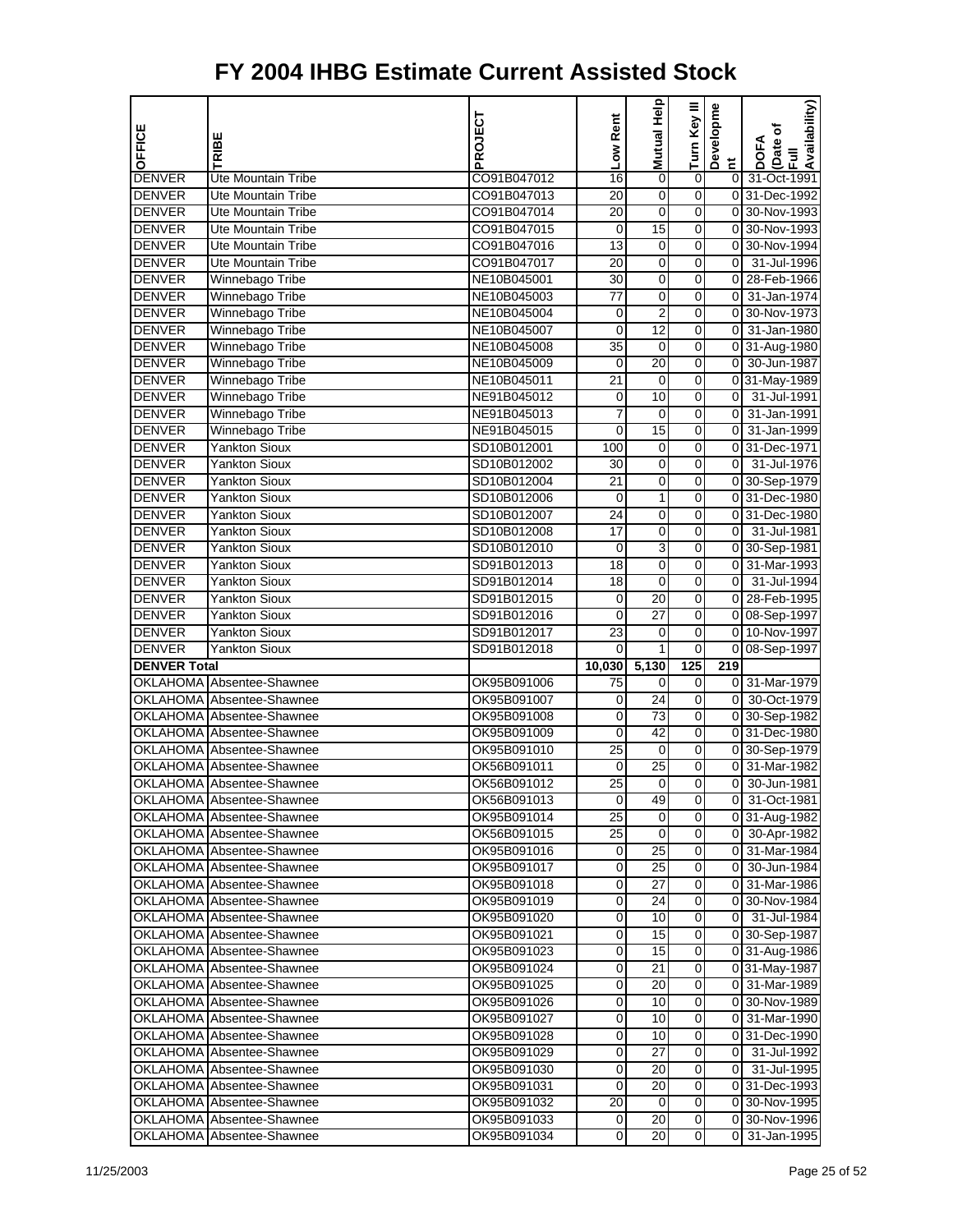| OFFICE               | TRIBE                                                  | PROJECT                    | Low Rent | Help<br>Mutual  | Turn Key III     | Developme                        | Availability)<br>Date of<br><b>DOFA</b> |
|----------------------|--------------------------------------------------------|----------------------------|----------|-----------------|------------------|----------------------------------|-----------------------------------------|
|                      |                                                        |                            |          |                 |                  | Ĕ                                | Ē                                       |
|                      | OKLAHOMA Absentee-Shawnee                              | OK95B091035                | 0        | 25              | 0                | $\overline{0}$                   | 31-Oct-1995                             |
|                      | OKLAHOMA Absentee-Shawnee                              | OK95B091036                | 0        | $\overline{25}$ | $\boldsymbol{0}$ | $\overline{0}$                   | 30-Jan-1999                             |
|                      | OKLAHOMA Absentee-Shawnee                              | OK95B091037                | 0        | 25              | 0                | $\overline{0}$<br>$\overline{0}$ | 31-Mar-2000                             |
|                      | OKLAHOMA Absentee-Shawnee<br>OKLAHOMA Absentee-Shawnee | OK95B091038<br>OK95B091039 | 0<br>0   | 25<br>25        | 0<br>0           | $\overline{0}$                   | 30-Apr-1999<br>30-Apr-2001              |
|                      | OKLAHOMA Absentee-Shawnee                              | OK95B091040                | 0        | 25              | 0                | $\overline{0}$                   | 30-Apr-1999                             |
|                      | OKLAHOMA Alabama-Coushatta                             | TX95B338005                | 0        | 10              | 0                |                                  | 0 28-Feb-1993                           |
|                      | OKLAHOMA Alabama-Coushatta                             | TX95B338006                | 0        | 10              | 0                | $\overline{0}$                   | 30-Jun-1995                             |
|                      | OKLAHOMA Alabama-Coushatta                             | TX95B338007                | 0        | 30              | 0                |                                  | 0 31-Dec-1998                           |
|                      | OKLAHOMA Apache Tribe                                  | OK95B128002                | 0        | 20              | 0                | $\overline{0}$                   | 30-Apr-1991                             |
|                      | OKLAHOMA Apache Tribe                                  | OK95B128003                | 0        | 10              | 0                |                                  | 0 30-Nov-1990                           |
|                      | <b>OKLAHOMA</b> Apache Tribe                           | OK95B128004                | 0        | 10              | 0                |                                  | 0 30-Nov-1991                           |
|                      | <b>OKLAHOMA</b> Apache Tribe                           | OK95B128005                | 0        | 25              | 0                |                                  | 0 30-Sep-1987                           |
|                      | OKLAHOMA Apache Tribe                                  | OK95B128006                | 0        | 20              | 0                |                                  | 0 30-Sep-1994                           |
|                      | OKLAHOMA Apache Tribe                                  | OK95B128010                | 0        | 37              | 0                |                                  | 0 31-Mar-1998                           |
|                      | OKLAHOMA Apache Tribe                                  | OK95B128011                | 0        | 19              | 0                |                                  | 0 30-Nov-1996                           |
| OKLAHOMA Caddo Tribe |                                                        | OK95B077002                | 20       | 0               | 0                |                                  | 0 31-May-1972                           |
| OKLAHOMA Caddo Tribe |                                                        | OK95B077007                | 0        | 1               | 0                | 0                                | 31-Oct-1987                             |
| OKLAHOMA Caddo Tribe |                                                        | OK95B077008                | 0        | 1               | 0                | $\overline{0}$                   | 31-Jan-1991                             |
| OKLAHOMA Caddo Tribe |                                                        | OK95B077010                | 0        | 0               | 0                | 9                                |                                         |
|                      | <b>OKLAHOMA</b> Cherokee Nation                        | OK95B045001                | 25       | $\mathbf 0$     | 0                | $\overline{0}$                   | 30-Jun-1968                             |
|                      | OKLAHOMA Cherokee Nation                               | OK95B045002                | 16       | 0               | 0                |                                  | $0$ 31-Aug-1969                         |
|                      | OKLAHOMA Cherokee Nation                               | OK95B045005                | 39       | 0               | 0                | $\overline{0}$                   | 30-Jun-1971                             |
|                      | OKLAHOMA Cherokee Nation                               | OK95B045016                | 83       | 0               | 0                |                                  | 0 31-Aug-1972                           |
|                      | OKLAHOMA Cherokee Nation                               | OK95B045024                | 29       | 0               | 0                | $\overline{0}$                   | 31-Jul-1974                             |
|                      | <b>OKLAHOMA</b> Cherokee Nation                        | OK95B045025                | 19       | $\mathbf 0$     | 0                |                                  | 0 30-Nov-1974                           |
|                      | OKLAHOMA Cherokee Nation                               | OK95B045026                | 19       | 0               | 0                |                                  | 0 30-Nov-1974                           |
|                      | OKLAHOMA Cherokee Nation                               | OK95B045030                | 46       | 0               | 0                |                                  | 0 30-Sep-1977                           |
|                      | OKLAHOMA Cherokee Nation                               | OK95B045032                | 20       | 0               | 0                |                                  | 0 31-Jan-1978                           |
|                      | OKLAHOMA Cherokee Nation                               | OK95B045033                | 0        | 7               | 0                |                                  | 0 31-Dec-1977                           |
|                      | <b>OKLAHOMA</b> Cherokee Nation                        | OK95B045034                | 0        | 9               | 0                |                                  | 0 31-Dec-1979                           |
|                      | OKLAHOMA Cherokee Nation                               | OK95B045035                | 50       | 0               | 0                |                                  | 0 30-Sep-1977                           |
|                      | OKLAHOMA Cherokee Nation                               | OK95B045036                | 0        | 8               | 0                |                                  | 0 31-Dec-1979                           |
|                      | OKLAHOMA Cherokee Nation                               | OK95B045037                | 25       | 0               | 0                |                                  | 0 31-Dec-1978                           |
|                      | OKLAHOMA Cherokee Nation                               | OK95B045038                | 24       | 0               | 0                |                                  | 0 31-Dec-1979                           |
|                      | OKLAHOMA Cherokee Nation                               | OK95B045039                | 30       | $\mathbf 0$     | 0                | $\overline{0}$                   | 31-Jan-1981                             |
|                      | OKLAHOMA Cherokee Nation                               | OK95B045040                | 46       | 0               | 0                | 0                                | 31-Mar-1981                             |
|                      | OKLAHOMA Cherokee Nation                               | OK56B045041                | 51       | 0               | 0                |                                  | 0 31-Jul-1982                           |
|                      | <b>OKLAHOMA</b> Cherokee Nation                        | OK95B045042                | 25       | 0               | 0                |                                  | 0 31-Oct-1980                           |
|                      | OKLAHOMA Cherokee Nation                               | OK95B045043                | 50       | 0               | 0                |                                  | 0 31-Aug-1980                           |
|                      | OKLAHOMA Cherokee Nation                               | OK95B045044                | 47       | $\mathbf 0$     | 0                |                                  | 0 30-Nov-1980                           |
|                      | OKLAHOMA Cherokee Nation                               | OK95B045045                | 21       | 0               | 0                |                                  | 0 31-Aug-1980                           |
|                      | OKLAHOMA Cherokee Nation                               | OK95B045046                | 60       | 0               | 0                | 01                               | 31-Jan-1981                             |
|                      | OKLAHOMA Cherokee Nation                               | OK56B045047                | 33       | 0               | 0                |                                  | 0 31-Mar-1981                           |
|                      | OKLAHOMA Cherokee Nation                               | OK56B045048                | 40       | 0               | 0                |                                  | 031-Dec-1981                            |
|                      | OKLAHOMA Cherokee Nation                               | OK95B045049                | 0        | 23              | 0                |                                  | 0 31-Oct-1980                           |
|                      | OKLAHOMA Cherokee Nation                               | OK56B045050                | 0        | 42              | 0                |                                  | 0 31-Mar-1983                           |
|                      | OKLAHOMA Cherokee Nation                               | OK95B045051                | 0        | 19              | 0                | 01                               | 31-Oct-1981                             |
|                      | <b>OKLAHOMA</b> Cherokee Nation                        | OK56B045052                | 25       | 0               | 0                |                                  | 0 30-Nov-1981                           |
|                      | OKLAHOMA Cherokee Nation                               | OK95B045053                | 0        | 70              | 0                |                                  | 0 30-Sep-1981                           |
|                      | OKLAHOMA Cherokee Nation                               | OK56B045054                | 50       | 0               | 0                | 01                               | 31-Jan-1983                             |
|                      | OKLAHOMA Cherokee Nation                               | OK56B045055                | 50       | $\mathbf 0$     | 0                |                                  | 0 31-Oct-1981                           |
|                      | OKLAHOMA Cherokee Nation                               | OK56B045056                | 0        | 24              | 0                | 01                               | 31-Jan-1983                             |
|                      | OKLAHOMA Cherokee Nation                               | OK56B045057                | 0        | 18              | 0                | 01                               | 31-Jan-1983                             |
|                      | OKLAHOMA Cherokee Nation                               | OK56B045058                | 0        | 28              | 0                |                                  | 0 30-Sep-1982                           |
|                      | OKLAHOMA Cherokee Nation                               | OK95B045059                | 0        | 88              | 0                |                                  | 0 31-Oct-1984                           |
| OKLAHOMA             | <b>Cherokee Nation</b>                                 | OK95B045060                | 0        | 35              | 0                |                                  | 0 28-Feb-1986                           |
| <b>OKLAHOMA</b>      | <b>Cherokee Nation</b>                                 | OK95B045061                | 0        | 37              | 0                |                                  | 0 30-Sep-1986                           |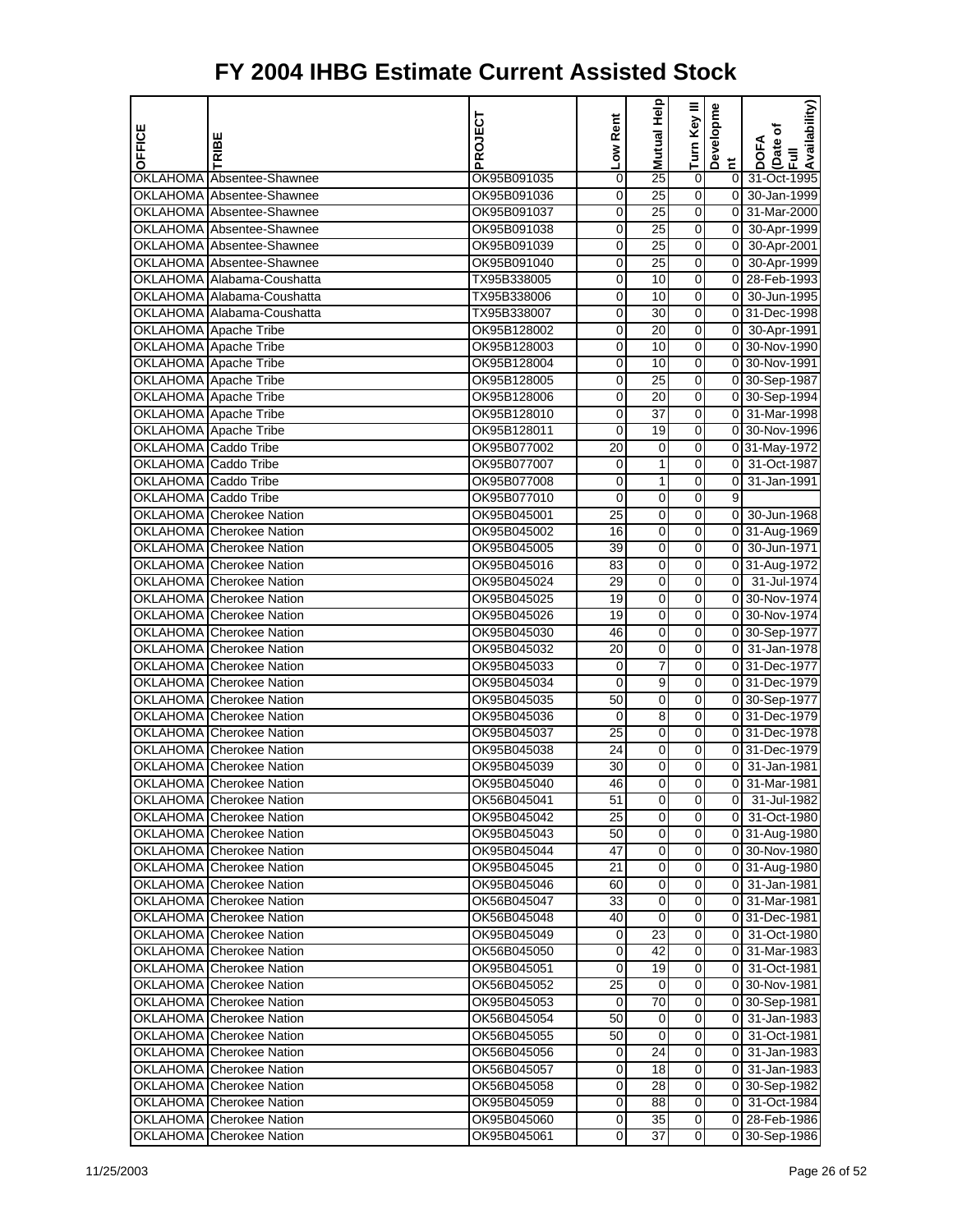| <b>OFFICE</b>                            |                                                             | PROJECT                    | Low Rent              | Mutual Help          | Turn Key III        | Developme      | Availability)<br>Date of<br>Full |
|------------------------------------------|-------------------------------------------------------------|----------------------------|-----------------------|----------------------|---------------------|----------------|----------------------------------|
|                                          | TRIBE                                                       |                            |                       |                      |                     | E.             | <b>DOFA</b>                      |
|                                          | OKLAHOMA Cherokee Nation                                    | OK95B045062                | 0                     | 32                   | 0                   |                | 0 30-Nov-1986                    |
|                                          | OKLAHOMA Cherokee Nation                                    | OK95B045063                | $\mathbf 0$           | 16                   | $\overline{0}$      |                | 0 30-Sep-1986                    |
|                                          | OKLAHOMA Cherokee Nation                                    | OK95B045064                | 0                     | 40                   | 0                   | $\overline{0}$ | 31-Oct-1987                      |
|                                          | OKLAHOMA Cherokee Nation                                    | OK95B045065                | $\overline{0}$        | 13                   | 0                   | $\overline{0}$ | 31-Oct-1984                      |
|                                          | OKLAHOMA Cherokee Nation                                    | OK95B045066                | 0                     | 40                   | 0                   | $\overline{0}$ | 28-Feb-1987                      |
|                                          | OKLAHOMA Cherokee Nation                                    | OK95B045067                | 0                     | 49                   | 0                   | $\overline{0}$ | 29-Feb-1988                      |
|                                          | OKLAHOMA Cherokee Nation                                    | OK95B045068                | $\mathbf 0$           | $\overline{32}$      | $\overline{0}$      |                | 0 31-Mar-1988                    |
|                                          | OKLAHOMA Cherokee Nation                                    | OK95B045069                | 0                     | 16                   | 0                   |                | 0 31-Mar-1988                    |
|                                          | OKLAHOMA Cherokee Nation                                    | OK95B045070                | 0                     | 5                    | 0                   |                | 0 30-Sep-1986                    |
|                                          | OKLAHOMA Cherokee Nation                                    | OK95B045071                | 0                     | 15                   | 0                   |                | 0 30-Sep-1986                    |
|                                          | OKLAHOMA Cherokee Nation                                    | OK95B045072                | 0                     | 29                   | 0                   |                | 0 30-Sep-1988                    |
|                                          | OKLAHOMA Cherokee Nation                                    | OK95B045073                | 0                     | $\overline{26}$      | $\overline{0}$      |                | 0 30-Sep-1988                    |
|                                          | OKLAHOMA Cherokee Nation                                    | OK95B045074<br>OK95B045075 | 0                     | 17<br>78             | 0                   |                | 0 30-Sep-1988                    |
|                                          | OKLAHOMA Cherokee Nation<br><b>OKLAHOMA</b> Cherokee Nation | OK95B045076                | $\overline{0}$        | 94                   | 0                   | $\overline{0}$ | 0 30-Sep-1989                    |
|                                          | OKLAHOMA Cherokee Nation                                    |                            | 0<br>0                | 10                   | 0<br>0              | $\overline{0}$ | 30-Apr-1992<br>30-Apr-1990       |
|                                          | OKLAHOMA Cherokee Nation                                    | OK95B045077<br>OK95B045078 | $\mathbf 0$           | 54                   | 0                   |                | 0 31-Dec-1993                    |
|                                          | OKLAHOMA Cherokee Nation                                    | OK95B045079                | 0                     | 54                   | 0                   | $\overline{0}$ | 31-Oct-1993                      |
|                                          | OKLAHOMA Cherokee Nation                                    | OK95B045080                | 0                     | $\overline{25}$      | 0                   | $\overline{0}$ | 30-Apr-1994                      |
|                                          | OKLAHOMA Cherokee Nation                                    | OK95B045081                | 0                     | 40                   | 0                   |                | 0 31-May-1994                    |
|                                          | OKLAHOMA Cherokee Nation                                    | OK95B045082                | 0                     | 145                  | 0                   |                | 0 30-Apr-1995                    |
|                                          | OKLAHOMA Cherokee Nation                                    | OK95B045083                | 49                    | $\mathbf 0$          | $\overline{0}$      |                | 0 30-Nov-1995                    |
|                                          | OKLAHOMA Cherokee Nation                                    | OK95B045085                | 0                     | 152                  | 0                   | $\overline{0}$ | 30-Apr-1996                      |
|                                          | OKLAHOMA Cherokee Nation                                    | OK95B045086                | 0                     | 180                  | 0                   |                | 0 25-Mar-1998                    |
|                                          | <b>OKLAHOMA</b> Cherokee Nation                             | OK95B045087                | 0                     | 16                   | 0                   |                | 0 31-Dec-1999                    |
|                                          | <b>OKLAHOMA</b> Cherokee Nation                             | OK95B045088                | 0                     | 50                   | 0                   |                | 0 31-Dec-2000                    |
|                                          | OKLAHOMA Cheyenne-Arapaho Tribes                            | OK95B100001                | $\mathbf 0$           | $\overline{11}$      | 0                   |                | 0 28-Feb-1975                    |
|                                          | OKLAHOMA Cheyenne-Arapaho Tribes                            | OK95B100002                | 0                     | 12                   | 0                   |                | 0 28-Feb-1975                    |
|                                          | OKLAHOMA Cheyenne-Arapaho Tribes                            | OK95B100003                | 0                     | 84                   | 0                   |                | 0 30-Sep-1979                    |
|                                          | OKLAHOMA Cheyenne-Arapaho Tribes                            | OK95B100004                | 0                     | 25                   | 0                   | $\overline{0}$ | 31-Jul-1981                      |
|                                          | OKLAHOMA Cheyenne-Arapaho Tribes                            | OK95B100005                | 0                     | 24                   | 0                   | $\overline{0}$ | 30-Oct-1987                      |
|                                          | OKLAHOMA Cheyenne-Arapaho Tribes                            | OK95B100006                | 0                     | 25                   | $\overline{0}$      |                | 0 31-Aug-1989                    |
|                                          | OKLAHOMA Cheyenne-Arapaho Tribes                            | OK95B100007                | 0                     | 20                   | 0                   | 01             | 30-Apr-1992                      |
|                                          | OKLAHOMA Cheyenne-Arapaho Tribes                            | OK95B100008                | $\overline{0}$        | $\overline{9}$       | 0                   | $\overline{0}$ | 31-Jul-1993                      |
|                                          | OKLAHOMA Cheyenne-Arapaho Tribes                            | OK95B100009                | 0                     | 10                   | 0                   |                | 0 13-May-1996                    |
|                                          | OKLAHOMA Cheyenne-Arapaho Tribes                            | OK95B100010                | 0                     | 21                   | 0                   |                | 0 30-Dec-1997                    |
|                                          | OKLAHOMA Cheyenne-Arapaho Tribes                            | OK95B100012                | $\overline{0}$        | $\overline{30}$      | $\overline{0}$      |                | 0 28-Feb-1999                    |
| OKLAHOMA Chickasaw                       |                                                             | OK95B047002                | 24                    | 0                    | 0                   |                | 0 30-Nov-1970                    |
| OKLAHOMA Chickasaw                       |                                                             | OK95B047004                | 64                    | 0                    | 0                   |                | 0 31-Dec-1971                    |
| OKLAHOMA Chickasaw                       |                                                             | OK95B047006                | 100                   | 0                    | 0                   |                | 0 31-Oct-1971                    |
| OKLAHOMA Chickasaw                       |                                                             | OK95B047008                | 97                    | 0                    | 0                   |                | 0 28-Feb-1975                    |
| OKLAHOMA Chickasaw                       |                                                             | OK95B047010                | 100                   | $\overline{0}$       | $\overline{0}$      |                | 0 28-Feb-1973                    |
| OKLAHOMA Chickasaw                       |                                                             | OK95B047011                | 25                    | 0                    | 0                   | 01             | 30-Jun-1973                      |
| OKLAHOMA Chickasaw                       |                                                             | OK95B047013                | 30                    | 0                    | 0                   |                | 0 31-Oct-1972                    |
| OKLAHOMA Chickasaw                       |                                                             | OK95B047014                | 22                    | 0                    | 0                   |                | 0 31-Oct-1972                    |
| OKLAHOMA Chickasaw<br>OKLAHOMA Chickasaw |                                                             | OK95B047029                | 0<br>$\boldsymbol{0}$ | 28<br>$\overline{7}$ | 0<br>$\overline{0}$ |                | 031-Dec-1980<br>$0$ 31-Jul-1978  |
| OKLAHOMA Chickasaw                       |                                                             | OK95B047030<br>OK95B047031 | 0                     | 10                   | 0                   |                | 0 28-Feb-1979                    |
| OKLAHOMA Chickasaw                       |                                                             | OK95B047032                | 0                     | 8                    | 0                   |                | 0 31-Aug-1979                    |
| OKLAHOMA Chickasaw                       |                                                             | OK95B047033                | 75                    | 0                    | 0                   |                | 0 31-May-1979                    |
| OKLAHOMA Chickasaw                       |                                                             | OK95B047034                | 0                     | 22                   | 0                   |                | 0 30-Apr-1981                    |
| OKLAHOMA Chickasaw                       |                                                             | OK95B047035                | $\boldsymbol{0}$      | 18                   | $\overline{0}$      |                | 0 31-Dec-1980                    |
| OKLAHOMA Chickasaw                       |                                                             | OK95B047036                | 90                    | 0                    | 0                   |                | 0 30-Sep-1981                    |
| OKLAHOMA Chickasaw                       |                                                             | OK95B047037                | 60                    | 0                    | 0                   |                | 0 30-Sep-1980                    |
| OKLAHOMA Chickasaw                       |                                                             | OK95B047038                | 50                    | 0                    | 0                   |                | 0 30-Jun-1983                    |
| OKLAHOMA Chickasaw                       |                                                             | OK95B047039                | 0                     | 17                   | 0                   |                | 0 30-Apr-1980                    |
| OKLAHOMA Chickasaw                       |                                                             | OK95B047040                | $\boldsymbol{0}$      | 29                   | $\mathbf 0$         |                | 0 31-May-1984                    |
| OKLAHOMA Chickasaw                       |                                                             | OK56B047041                | 0                     | 17                   | 0                   | $\overline{0}$ | 31-Oct-1982                      |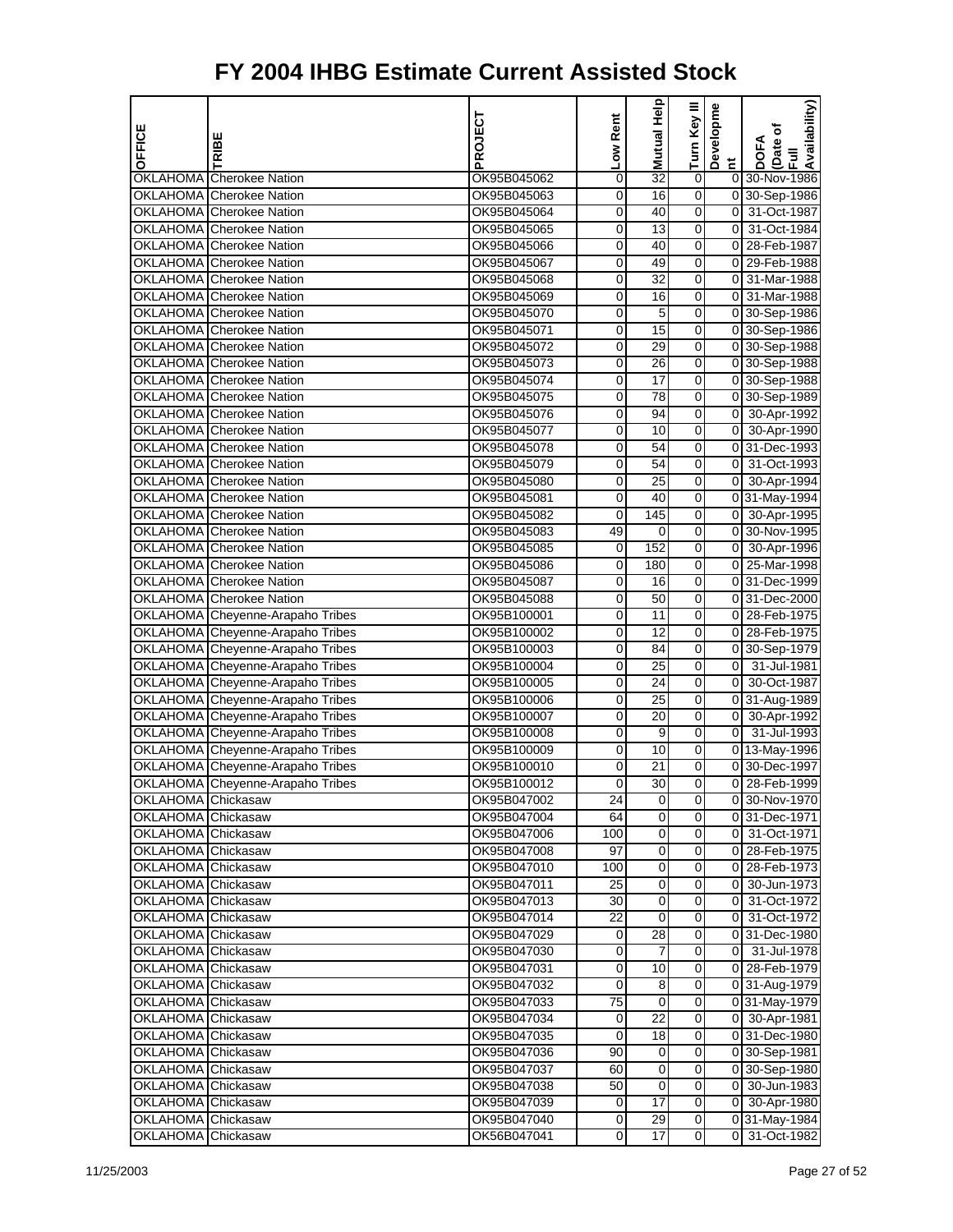| OFFICE             | RIBE                                                        | PROJECT                    | Low Rent | Mutual Help         | Turn Key III        | Developme                        | Availability)<br>(Date of     |
|--------------------|-------------------------------------------------------------|----------------------------|----------|---------------------|---------------------|----------------------------------|-------------------------------|
|                    |                                                             |                            |          |                     |                     | E.                               | <b>DOFA</b><br>昆              |
| OKLAHOMA Chickasaw |                                                             | OK56B047042                | 0        | 15                  | 0                   | 0                                | 30-Apr-1982                   |
| <b>OKLAHOMA</b>    | Chickasaw                                                   | OK56B047043                | 0        | 7                   | 0                   |                                  | 0 31-Dec-1980                 |
| OKLAHOMA Chickasaw |                                                             | OK56B047044                | 0        | 26                  | 0                   |                                  | 0 31-May-1985                 |
| OKLAHOMA Chickasaw |                                                             | OK56B047045                | 0        | 17                  | 0                   |                                  | 0 30-Sep-1984                 |
| OKLAHOMA Chickasaw |                                                             | OK95B047046                | 0        | 16                  | 0                   |                                  | 0 30-Sep-1986                 |
| OKLAHOMA Chickasaw |                                                             | OK95B047047                | 0        | 25                  | $\boldsymbol{0}$    | $\overline{0}$                   | 31-Jul-1986                   |
| OKLAHOMA Chickasaw |                                                             | OK95B047048                | 0        | 20                  | 0                   |                                  | 0 30-Sep-1986                 |
| OKLAHOMA Chickasaw |                                                             | OK95B047049                | 0        | 24                  | 0                   |                                  | 0 30-Apr-1987                 |
| OKLAHOMA Chickasaw |                                                             | OK95B047052                | 0        | 6                   | 0                   |                                  | 0 31-Aug-1984                 |
| OKLAHOMA Chickasaw |                                                             | OK95B047053                | 0        | 19                  | 0                   |                                  | 0 31-May-1987                 |
| OKLAHOMA Chickasaw |                                                             | OK95B047054                | 0        | 17                  | 0                   |                                  | 0 31-Aug-1987                 |
| OKLAHOMA Chickasaw |                                                             | OK95B047055                | 0        | 18                  | 0                   |                                  | 0 31-Aug-1987                 |
| OKLAHOMA Chickasaw |                                                             | OK95B047056                | 0        | 17                  | 0                   |                                  | 0 31-Aug-1987                 |
| OKLAHOMA Chickasaw |                                                             | OK95B047057                | 0        | 14                  | 0                   |                                  | 0 31-Jul-1986                 |
| OKLAHOMA Chickasaw |                                                             | OK95B047058                | 0        | 36                  | 0                   |                                  | 0 30-Sep-1988                 |
| OKLAHOMA Chickasaw |                                                             | OK95B047059                | 0        | 40                  | $\boldsymbol{0}$    |                                  | 0 30-Apr-1989                 |
| OKLAHOMA Chickasaw |                                                             | OK95B047060                | 0        | 31                  | 0                   |                                  | 0 30-Apr-1990                 |
| OKLAHOMA Chickasaw |                                                             | OK95B047061                | 0        | 25                  | 0                   |                                  | 0 31-Mar-1991                 |
| OKLAHOMA Chickasaw |                                                             | OK95B047062                | 0        | 18                  | 0                   |                                  | 0 31-Dec-1989                 |
| OKLAHOMA Chickasaw |                                                             | OK95B047063                | 0        | 29                  | 0                   | 01                               | 31-Jan-1992                   |
| OKLAHOMA Chickasaw |                                                             | OK95B047064                | 0        | 29                  | $\boldsymbol{0}$    | $\overline{0}$                   | 31-Oct-1992                   |
| OKLAHOMA Chickasaw |                                                             | OK95B047065                | 0        | 17                  | 0                   | $\overline{0}$                   | 30-Apr-1992                   |
| OKLAHOMA Chickasaw |                                                             | OK95B047066                | 0        | 23                  | 0                   |                                  | 0 30-Jun-1995                 |
| OKLAHOMA Chickasaw |                                                             | OK95B047067                | 0        | 11                  | 0                   | 01                               | 31-Mar-1993                   |
| OKLAHOMA Chickasaw |                                                             | OK95B047068                | 0        | 24                  | 0                   | 01                               | 25-Mar-1996                   |
| OKLAHOMA Chickasaw |                                                             | OK95B047069                | 0        | 30                  | $\boldsymbol{0}$    | $\overline{0}$                   | 31-Oct-1995                   |
| OKLAHOMA Chickasaw |                                                             | OK95B047070                | 0        | 25                  | 0                   |                                  | 0 31-Mar-1996                 |
| OKLAHOMA Chickasaw |                                                             | OK95B047071                | 0        | 24                  | 0                   |                                  | 0 31-Mar-1996                 |
| OKLAHOMA Chickasaw |                                                             | OK95B047072                | 0        | 24                  | 0                   |                                  | 0 29-Feb-1996                 |
| OKLAHOMA Chickasaw |                                                             | OK95B047073                | 0        | 0                   | 25                  | 01                               | 30-Jun-1997                   |
| OKLAHOMA Chickasaw |                                                             | OK95B047074                | 0        | 24                  | 0                   |                                  | 0 30-Nov-1996                 |
| OKLAHOMA Chickasaw |                                                             | OK95B047075                | 0        | 25                  | 0                   |                                  | 0 28-Feb-1997                 |
| OKLAHOMA Chickasaw |                                                             | OK95B047076<br>OK95B047077 | 0        | 5<br>$\overline{8}$ | 0                   | 01                               | 30-Jun-1983<br>31-Mar-1998    |
| OKLAHOMA Chickasaw |                                                             |                            | 0        |                     | 0                   | 01                               |                               |
|                    | OKLAHOMA Chitimacha Tribe                                   | LA95B244001                | 0        | 12                  | 0                   | 0                                | 30-Jun-1988                   |
|                    | OKLAHOMA Chitimacha Tribe<br>OKLAHOMA Chitimacha Tribe      | LA95B244002<br>LA95B244003 | 0<br>0   | 9<br>8              | 0<br>0              | $\overline{0}$<br>$\overline{0}$ | 31-Jul-1992<br>31-Mar-1994    |
|                    |                                                             |                            |          |                     |                     |                                  |                               |
|                    | OKLAHOMA Chitimacha Tribe<br><b>OKLAHOMA</b> Choctaw Nation | LA95B244004<br>OK95B049002 | 0<br>30  | 16<br>0             | 0<br>$\overline{0}$ |                                  | 031-Dec-1995<br>0 31-Dec-1969 |
|                    | OKLAHOMA Choctaw Nation                                     | OK95B049009                | 14       | 0                   | 0                   |                                  | 0 28-Feb-1971                 |
|                    | <b>OKLAHOMA</b> Choctaw Nation                              | OK95B049010                | 20       | 0                   | $\mathbf 0$         |                                  | 0 31-Aug-1971                 |
|                    | <b>OKLAHOMA</b> Choctaw Nation                              | OK95B049011                | 12       | 0                   | 0                   |                                  | 0 31-Dec-1971                 |
|                    | <b>OKLAHOMA</b> Choctaw Nation                              | OK95B049014                | 24       | 0                   | 0                   |                                  | 0 31-Jul-1971                 |
|                    | OKLAHOMA Choctaw Nation                                     | OK95B049016                | 16       | 0                   | 0                   |                                  | 031-Dec-1971                  |
|                    | OKLAHOMA Choctaw Nation                                     | OK95B049020                | 30       | 0                   | 0                   | $\overline{0}$                   | 30-Apr-1974                   |
|                    | <b>OKLAHOMA</b> Choctaw Nation                              | OK95B049025                | 0        | 1                   | $\mathbf 0$         |                                  | 0 30-Apr-1978                 |
|                    | <b>OKLAHOMA</b> Choctaw Nation                              | OK95B049026                | 0        | $\overline{2}$      | 0                   |                                  | 0 30-Apr-1978                 |
|                    | <b>OKLAHOMA</b> Choctaw Nation                              | OK95B049028                | 0        | 3                   | 0                   |                                  | 0 30-Apr-1978                 |
|                    | OKLAHOMA Choctaw Nation                                     | OK95B049030                | 0        | 17                  | $\overline{0}$      | 01                               | 31-Mar-1979                   |
|                    | OKLAHOMA Choctaw Nation                                     | OK95B049031                | 0        | 7                   | 0                   | 01                               | 31-Jan-1980                   |
|                    | <b>OKLAHOMA</b> Choctaw Nation                              | OK95B049032                | 0        | 7                   | $\overline{0}$      |                                  | 0 31-Oct-1979                 |
|                    | <b>OKLAHOMA</b> Choctaw Nation                              | OK95B049033                | 0        | 13                  | 0                   |                                  | 0 31-Aug-1981                 |
|                    | <b>OKLAHOMA</b> Choctaw Nation                              | OK95B049034                | 0        | 10                  | 0                   | ΟI                               | 30-Jun-1979                   |
|                    | OKLAHOMA Choctaw Nation                                     | OK95B049035                | 0        | $\overline{13}$     | $\overline{0}$      |                                  | 0 31-Aug-1979                 |
|                    | OKLAHOMA Choctaw Nation                                     | OK95B049036                | 0        | 5                   | 0                   | 01                               | 30-Apr-1979                   |
|                    | <b>OKLAHOMA</b> Choctaw Nation                              | OK95B049037                | 0        | 6                   | $\overline{O}$      |                                  | 0 31-Oct-1980                 |
|                    | <b>OKLAHOMA</b> Choctaw Nation                              | OK95B049038                | 0        | 8                   | 0                   |                                  | 0 30-Nov-1980                 |
|                    | <b>OKLAHOMA</b> Choctaw Nation                              | OK95B049039                | 0        | 10                  | $\overline{0}$      |                                  | 0 31-Oct-1980                 |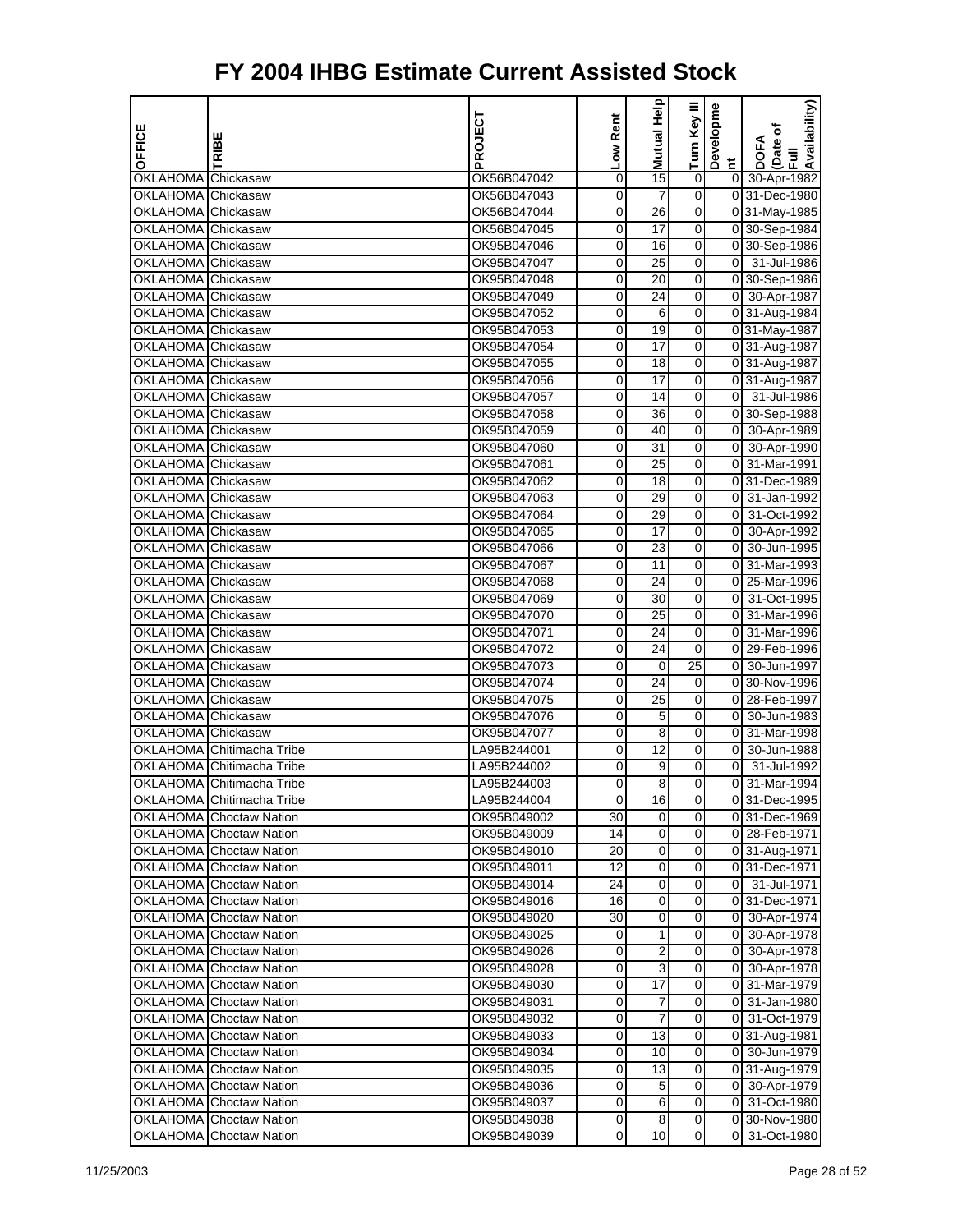| OFFICE          | TRIBE                                                     | PROJECT                    | Low Rent | Help<br>Mutual        | Turn Key III        | Developme      | Availability)<br>(Date of<br>Full<br><b>DOFA</b> |
|-----------------|-----------------------------------------------------------|----------------------------|----------|-----------------------|---------------------|----------------|--------------------------------------------------|
|                 |                                                           |                            |          |                       |                     | $\overline{a}$ |                                                  |
| <b>OKLAHOMA</b> | <b>Choctaw Nation</b>                                     | OK95B049040                | 0        | 12                    | 0                   | 01             | 31-Mar-1980                                      |
|                 | OKLAHOMA Choctaw Nation                                   | OK95B049041                | 0        | 13                    | 0                   | $\overline{0}$ | 31-Jul-1980                                      |
|                 | OKLAHOMA Choctaw Nation                                   | OK95B049042                | 0        | 9                     | 0                   | $\overline{0}$ | 31-Mar-1980                                      |
|                 | OKLAHOMA Choctaw Nation                                   | OK95B049043                | 0        | 12                    | 0                   | 0              | 31-Mar-1980                                      |
|                 | OKLAHOMA Choctaw Nation                                   | OK95B049044                | 0        | 8                     | 0                   | 0              | 30-Sep-1980                                      |
|                 | <b>OKLAHOMA</b> Choctaw Nation                            | OK95B049045                | 0        | 13                    | 0                   | $\overline{0}$ | 31-Jan-1980                                      |
|                 | OKLAHOMA Choctaw Nation                                   | OK95B049046                | 0        | 10                    | 0                   | $\overline{0}$ | 31-Oct-1980                                      |
|                 | <b>OKLAHOMA Choctaw Nation</b>                            | OK95B049047                | 0        | 9                     | 0                   | $\overline{0}$ | 31-Oct-1980                                      |
|                 | <b>OKLAHOMA</b> Choctaw Nation                            | OK95B049048                | 0        | 10                    | 0                   |                | 0 31-Aug-1980                                    |
|                 | OKLAHOMA Choctaw Nation                                   | OK56B049049                | 0        | 35                    | 0                   |                | 0 30-Nov-1982                                    |
|                 | <b>OKLAHOMA</b> Choctaw Nation                            | OK56B049050                | 0        | 34                    | 0                   | $\overline{0}$ | 31-Mar-1983                                      |
|                 | OKLAHOMA Choctaw Nation                                   | OK56B049051                | 0        | 27                    | 0                   | $\overline{0}$ | 31-Oct-1982                                      |
|                 | <b>OKLAHOMA</b> Choctaw Nation                            | OK56B049052                | 0        | 29                    | 0                   | $\overline{0}$ | 31-Oct-1982                                      |
|                 | OKLAHOMA Choctaw Nation                                   | OK56B049053                | 0        | 34                    | 0                   | $\overline{0}$ | 31-Oct-1982                                      |
|                 | OKLAHOMA Choctaw Nation                                   | OK56B049054                | 0        | 23                    | 0                   | 0              | 30-Nov-1983                                      |
|                 | <b>OKLAHOMA</b> Choctaw Nation                            | OK56B049055                | 0        | 24                    | 0                   |                | 0 30-Sep-1983                                    |
|                 | OKLAHOMA Choctaw Nation                                   | OK56B049056                | 0        | 18                    | 0                   | 01             | 31-Oct-1983                                      |
|                 | <b>OKLAHOMA Choctaw Nation</b>                            | OK56B049057                | 0        | 50                    | 0                   |                | 0 31-May-1984                                    |
|                 | <b>OKLAHOMA</b> Choctaw Nation                            | OK56B049058                | 0        | 49                    | 0                   |                | 0 30-Jun-1983                                    |
|                 | <b>OKLAHOMA</b> Choctaw Nation                            | OK95B049059                | 0        | 43                    | 0                   |                | 0 31-May-1985                                    |
|                 | <b>OKLAHOMA</b> Choctaw Nation                            | OK95B049060                | 0        | 36                    | 0                   |                | 0 30-Sep-1986                                    |
|                 | OKLAHOMA Choctaw Nation                                   | OK95B049061                | 0        | 58                    | 0                   |                | 0 31-Dec-1986                                    |
|                 | OKLAHOMA Choctaw Nation                                   | OK95B049062                | 0        | 31                    | 0                   | $\overline{0}$ | 31-Jul-1985                                      |
|                 | OKLAHOMA Choctaw Nation                                   | OK95B049063                | 0        | 23                    | 0                   | $\overline{0}$ | 30-Apr-1986                                      |
|                 | OKLAHOMA Choctaw Nation                                   | OK95B049064                | 0        | 22                    | 0                   | $\overline{0}$ | 31-Jan-1987                                      |
|                 | <b>OKLAHOMA</b> Choctaw Nation                            | OK95B049065                | 0        | 22                    | 0                   | $\mathbf 0$    | 31-Jan-1987                                      |
|                 | OKLAHOMA Choctaw Nation                                   | OK95B049066                | 0        | 15                    | 0                   | 0              | 31-Jan-1987                                      |
|                 | <b>OKLAHOMA</b> Choctaw Nation                            | OK95B049067                | 0        | 16                    | 0                   |                | 0 30-Nov-1987                                    |
|                 | <b>OKLAHOMA</b> Choctaw Nation                            | OK95B049068                | 0        | 19                    | 0                   |                | 0 31-Dec-1987                                    |
|                 | <b>OKLAHOMA</b> Choctaw Nation                            | OK95B049069                | 0        | 27                    | 0                   | 0              | 31-Jul-1988                                      |
|                 | <b>OKLAHOMA</b> Choctaw Nation                            | OK95B049070                | 0        | 13                    | 0                   | $\overline{0}$ | 30-Apr-1986                                      |
|                 | OKLAHOMA Choctaw Nation                                   | OK95B049071                | 0        | 17                    | 0                   |                | 0 30-Sep-1988                                    |
|                 | <b>OKLAHOMA</b> Choctaw Nation                            | OK95B049072                | 0        | 17                    | 0<br>0              |                | 0 30-Sep-1988                                    |
|                 | OKLAHOMA Choctaw Nation                                   | OK95B049073                | 0        | 17                    |                     | $\overline{0}$ | 0 31-Dec-1988                                    |
|                 | OKLAHOMA Choctaw Nation                                   | OK95B049074                | 0        | 17                    | 0                   |                | 31-Jan-1989                                      |
|                 | <b>OKLAHOMA</b> Choctaw Nation<br>OKLAHOMA Choctaw Nation | OK95B049075                | 0        | 20<br>$\overline{21}$ | 0<br>0              | $\overline{0}$ | 30-Apr-1989                                      |
|                 |                                                           | OK95B049076                | 0        |                       |                     |                | 0 30-Sep-1989                                    |
|                 | OKLAHOMA Choctaw Nation<br>OKLAHOMA Choctaw Nation        | OK95B049077                | 0<br>0   | 17<br>19              | 0<br>0              |                | 0 31-Dec-1989                                    |
|                 | OKLAHOMA Choctaw Nation                                   | OK95B049078                |          | 18                    | 0                   |                | 0 31-Aug-1990                                    |
|                 | <b>OKLAHOMA Choctaw Nation</b>                            | OK95B049079<br>OK95B049080 | 0<br>0   | 22                    | 0                   |                | 0 30-Jun-1990<br>0 30-Nov-1990                   |
|                 | OKLAHOMA Choctaw Nation                                   |                            | 0        | 20                    | $\overline{0}$      |                | $\overline{0 31}$ -May-1991                      |
|                 | OKLAHOMA Choctaw Nation                                   | OK95B049081<br>OK95B049082 | 0        | 17                    | 0                   |                | 0 30-Sep-1991                                    |
|                 | OKLAHOMA Choctaw Nation                                   | OK95B049083                | 0        | 18                    | 0                   |                | 0 31-May-1992                                    |
|                 | OKLAHOMA Choctaw Nation                                   | OK95B049084                | 0        | 25                    | 0                   |                | 0 31-Mar-1993                                    |
|                 | OKLAHOMA Choctaw Nation                                   | OK95B049085                | 0        | 96                    | 0                   |                | 0 30-Apr-1995                                    |
|                 | OKLAHOMA Choctaw Nation                                   | OK95B049086                | 0        | 50                    | $\overline{0}$      |                | 0 31-Aug-1996                                    |
|                 | <b>OKLAHOMA</b> Choctaw Nation                            | OK95B049087                | 0        | 42                    | 0                   |                | 0 31-Mar-1997                                    |
|                 | OKLAHOMA Choctaw Nation                                   | OK95B049088                | 0        | 41                    | 0                   |                | 0 31-Jul-1997                                    |
|                 | OKLAHOMA Choctaw Nation                                   | OK95B049089                | 0        | 20                    | 0                   |                | 0 30-Sep-1997                                    |
|                 | OKLAHOMA Choctaw Nation                                   | OK95B049090                | 0        | 49                    | 0                   |                | 0 31-Mar-1998                                    |
|                 | OKLAHOMA Choctaw Nation                                   | OK95B049091                | 0        | 52                    | 0                   |                | 0 28-Feb-1999                                    |
|                 | OKLAHOMA Choctaw Nation                                   | OK95B049092                | 0        | 50                    | 0                   |                | 0 28-Feb-1999                                    |
|                 | OKLAHOMA Choctaw Nation                                   | OK95B049093                | 0        | 50                    | 0                   |                | 0 31-Dec-1999                                    |
|                 | OKLAHOMA Choctaw Nation                                   | OK95B049094                | 0        | 50                    | 0                   | $\overline{0}$ | 30-Apr-2000                                      |
|                 | <b>OKLAHOMA Choctaw Nation</b>                            | OK95B049095                | 0        | 35                    | 0                   |                | 0 31-Aug-2000                                    |
|                 | OKLAHOMA Citizen Band Potawatomi Tribe                    | OK95B091022                | 25       | 0                     | 0                   |                | 0 31-Jul-1987                                    |
|                 | OKLAHOMA Comanche Tribe                                   | OK95B110006                | 0        | 71                    | $\mathsf{O}\xspace$ | 0              | 30-Apr-1980                                      |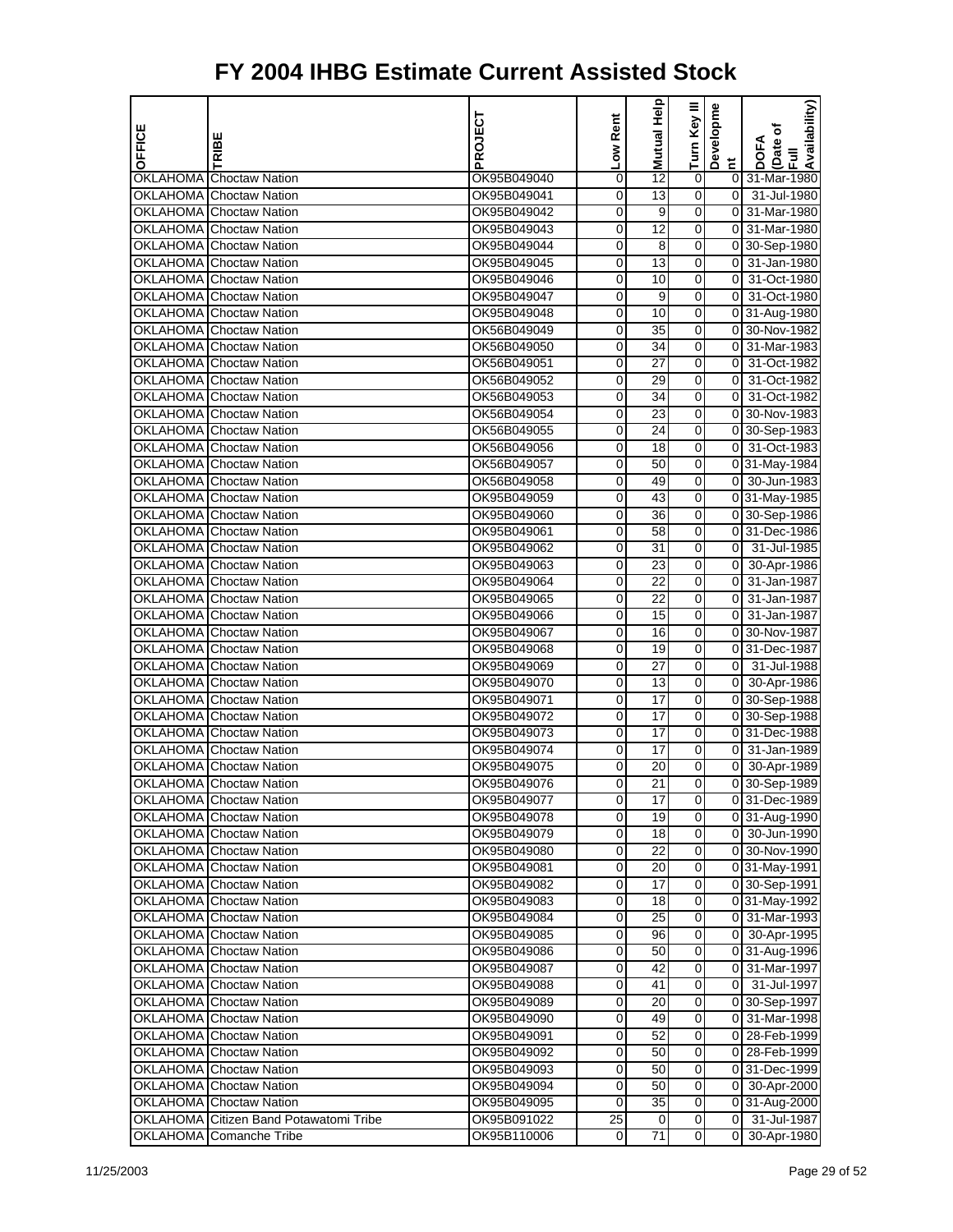| OFFICE                      | TRIBE                                              | PROJECT                    | Low Rent | Help<br>Mutual             | Turn Key III               | Developme                        | Availability)<br>(Date of<br>Full<br><b>DOFA</b> |
|-----------------------------|----------------------------------------------------|----------------------------|----------|----------------------------|----------------------------|----------------------------------|--------------------------------------------------|
|                             |                                                    |                            |          |                            |                            | $\sharp$                         |                                                  |
|                             | OKLAHOMA Comanche Tribe                            | OK95B110007                | 0        | 63                         | $\pmb{0}$                  |                                  | 0 30-Nov-1982                                    |
|                             | OKLAHOMA Comanche Tribe                            | OK95B110008                | 0        | 83                         | 0<br>0                     | $\overline{0}$<br>$\overline{0}$ | 31-Jul-1983                                      |
|                             | OKLAHOMA Comanche Tribe<br>OKLAHOMA Comanche Tribe | OK95B110009<br>OK95B110011 | 0<br>0   | 37<br>21                   | 0                          | $\overline{0}$                   | 30-Jun-1982<br>30-Nov-1987                       |
|                             | OKLAHOMA Comanche Tribe                            | OK95B110012                | 0        | 10                         | 0                          | $\overline{0}$                   | 30-Jun-1990                                      |
|                             | OKLAHOMA Comanche Tribe                            | OK95B110013                | 0        | 9                          | 0                          | $\overline{0}$                   | 31-Jul-1991                                      |
|                             | OKLAHOMA Comanche Tribe                            | OK95B110014                | 55       | $\mathbf 0$                | 0                          |                                  | 0 30-Apr-1997                                    |
|                             | OKLAHOMA Comanche Tribe                            | OK95B110015                | 0        | 36                         | 0                          |                                  | 0 31-Dec-1998                                    |
|                             | <b>OKLAHOMA</b> Comanche Tribe                     | OK95B110016                | 0        | 44                         | 0                          |                                  | 1 30-Sep-1998                                    |
|                             | OKLAHOMA Comanche Tribe                            | OK95B110017                | 45       | 0                          | 0                          | 0                                | 30-Jun-1999                                      |
|                             | <b>OKLAHOMA</b> Comanche Tribe                     | OK95B110018                | 40       | $\mathbf 0$                | 0                          | $\overline{0}$                   | 30-Jun-1999                                      |
|                             | OKLAHOMA Coushatta Tribe                           | LA95B260001                | 0        | 16                         | 0                          | $\overline{0}$                   | 30-Jun-1995                                      |
|                             | OKLAHOMA Coushatta Tribe                           | LA95B260002                | 0        | 0                          | 0                          | 19                               |                                                  |
|                             | OKLAHOMA Delaware Tribe of Indians (Eastern)       | OK95B144001                | 25       | 0                          | 0                          |                                  | 0 30-Sep-1980                                    |
|                             | OKLAHOMA Delaware Tribe of Indians (Eastern)       | OK95B144002                | 0        | 16                         | 0                          | 01                               | 31-Jan-1981                                      |
|                             | OKLAHOMA Delaware Tribe of Indians (Eastern)       | OK95B144003                | 0        | 11                         | 0                          |                                  | 0 30-Apr-1990                                    |
|                             | OKLAHOMA Delaware Tribe of Indians (Eastern)       | OK95B144004                | 0        | 11                         | 0                          |                                  | 0 31-Aug-1989                                    |
|                             | OKLAHOMA Delaware Tribe of Indians (Eastern)       | OK95B144005                | 0        | 4                          | 0                          |                                  | 0 31-May-1990                                    |
|                             | OKLAHOMA Delaware Tribe of Indians (Eastern)       | OK95B144006                | 0        | 5                          | 0                          |                                  | 0 31-May-1990                                    |
|                             | OKLAHOMA Delaware Tribe of Indians (Eastern)       | OK95B144007                | 0        | 8                          | 0                          |                                  | 0 30-Jun-1993                                    |
|                             | OKLAHOMA Delaware Tribe of Indians (Eastern)       | OK95B144008                | 0        | 18                         | 0                          |                                  | 0 30-Sep-1993                                    |
|                             | OKLAHOMA Delaware Tribe of Indians (Eastern)       | OK95B144009                | 0        | 19                         | 0                          |                                  | 0 30-Sep-1995                                    |
|                             | OKLAHOMA Delaware Tribe of Indians (Eastern)       | OK95B144010                | 0        | 17                         | 0                          |                                  | 0 20-Jul-1997                                    |
|                             | OKLAHOMA Delaware Tribe of Indians (Eastern)       | OK95B144011                | 16       | 0                          | 0                          |                                  | 0 20-Nov-1997                                    |
|                             | OKLAHOMA Delaware Tribe of Indians (Eastern)       | OK95B144012                | 36       | 0                          | 0                          |                                  | 0 30-Sep-1998                                    |
|                             | <b>OKLAHOMA Eastern Shawnee Tribe</b>              | OK95B167001                | 0        | 12                         | 0                          |                                  | 0 30-Mar-2000                                    |
|                             | OKLAHOMA Fort Sill Apache Tribe                    | OK95B159001                | 0        | 15                         | 0                          |                                  | 0 31-Aug-2000                                    |
|                             | OKLAHOMA lowa Tribe of Kansas and Nebraska         | KS95B067006                | 0        | 10                         | 0                          |                                  | 0 29-Feb-2000                                    |
|                             | OKLAHOMA lowa Tribe of Kansas and Nebraska         | KS95B067003                | 46       | 0                          | 0                          |                                  | 0 31-Mar-1980                                    |
|                             | OKLAHOMA lowa Tribe of Kansas and Nebraska         | KS95B067005                | 0        | 21                         | 0                          | $\overline{0}$                   | 28-Feb-1986                                      |
|                             | OKLAHOMA Ilowa Tribe of Oklahoma                   | OK95B161001                | 0        | 0                          | 0                          | 15                               |                                                  |
| OKLAHOMA Kaw Tribe          |                                                    | OK95B145001                | 0        | 33                         | 0                          |                                  | 0 31-Aug-1985                                    |
| OKLAHOMA Kaw Tribe          |                                                    | OK95B145002                | 0        | 15                         | 0                          |                                  | 0 30-Sep-1988                                    |
| OKLAHOMA Kaw Tribe          |                                                    | OK95B145003                | 0        | 15                         | 0                          |                                  | 0 30-Sep-1990                                    |
| OKLAHOMA Kaw Tribe          |                                                    | OK95B145004                | 0        | 10                         | 0                          |                                  | 0 29-Feb-1992                                    |
| OKLAHOMA Kaw Tribe          |                                                    | OK95B145005                | 0        | 10                         | 0                          | $\overline{0}$                   | 30-Jun-1993                                      |
| OKLAHOMA Kaw Tribe          |                                                    | OK95B145006                | 0        | 19                         | 0                          | 01                               | 31-Mar-1995                                      |
| OKLAHOMA Kaw Tribe          |                                                    | OK95B145007                | 0        | 10                         | 0                          |                                  | 0 31-Mar-1999                                    |
|                             | OKLAHOMA Kickapoo Tribe                            | KS95B048003                | 46       | 0                          | 0                          | $\overline{0}$                   | 30-Jun-1980                                      |
|                             | OKLAHOMA Kickapoo Tribe                            | KS95B048004                | 25       | 0                          | 0                          | 0                                | 30-Jun-1980                                      |
|                             | OKLAHOMA Kickapoo Tribe                            | KS95B048006                | 0        | $\mathbf 0$                | $\boldsymbol{0}$           | 18                               |                                                  |
|                             | OKLAHOMA Kickapoo Tribe of Oklahoma                | OK95B158001                | 0        | $\mathbf 0$                | $\mathbf 0$                | 15                               |                                                  |
| OKLAHOMA Kiowa Tribe        |                                                    | OK95B098001                | 0        | 6                          | 0                          | $\overline{0}$                   | 31-Jul-1973                                      |
| OKLAHOMA Kiowa Tribe        |                                                    | OK95B098002                | 0        | 32                         | 0                          | 01                               | 31-Jul-1983                                      |
| OKLAHOMA Kiowa Tribe        |                                                    | OK56B098004                | 0        | 20                         | 0                          |                                  | 0 31-Dec-1985                                    |
| OKLAHOMA Kiowa Tribe        |                                                    | OK95B098006                | 0        | 23                         | 0                          |                                  | 0 30-Sep-1987                                    |
| OKLAHOMA Kiowa Tribe        |                                                    | OK95B098007                | 0        | 25                         | $\mathbf 0$                | $\overline{0}$                   | 31-Jul-1991                                      |
| <b>OKLAHOMA</b> Kiowa Tribe |                                                    | OK95B098008                | 0        | 20                         | 0                          | οI                               | 31-Jul-1991                                      |
| OKLAHOMA Kiowa Tribe        |                                                    | OK95B098009                | 0        | 8                          | 0                          | 0                                | 30-Apr-1994                                      |
| OKLAHOMA Kiowa Tribe        |                                                    | OK95B098010                | 0        | 10                         | 0                          | 0                                | 26-Feb-1993                                      |
| OKLAHOMA Kiowa Tribe        |                                                    | OK95B098011                | 0        | 18                         | $\boldsymbol{0}$           |                                  | 0 30-Sep-1996                                    |
| OKLAHOMA Kiowa Tribe        |                                                    | OK95B098012                | 0        | 0                          | 21                         |                                  | 0 30-Apr-1997                                    |
| OKLAHOMA Modoc Tribe        |                                                    | OK95B165001                | 15       | 0                          | 0                          |                                  | 0 30-Sep-1998                                    |
|                             | OKLAHOMA Muskogee (Creek) Nation                   | OK95B051001                | 20       | 0                          | 0                          |                                  | 0 30-May-1969                                    |
|                             | OKLAHOMA Muskogee (Creek) Nation                   | OK95B051006                | 28       | 0                          | 0                          | 01                               | 30-Jun-1971                                      |
|                             | OKLAHOMA Muskogee (Creek) Nation                   | OK95B051007                | 30       | $\mathbf 0$                | $\boldsymbol{0}$           | 0                                | 30-Apr-1973                                      |
|                             | OKLAHOMA Muskogee (Creek) Nation                   | OK95B051008                | 70       | $\mathbf 0$<br>$\mathbf 0$ | $\mathbf 0$<br>$\mathbf 0$ | 0<br>$\overline{0}$              | 30-Apr-1973                                      |
|                             | OKLAHOMA Muskogee (Creek) Nation                   | OK95B051012                | 71       |                            |                            |                                  | 31-Jul-1974                                      |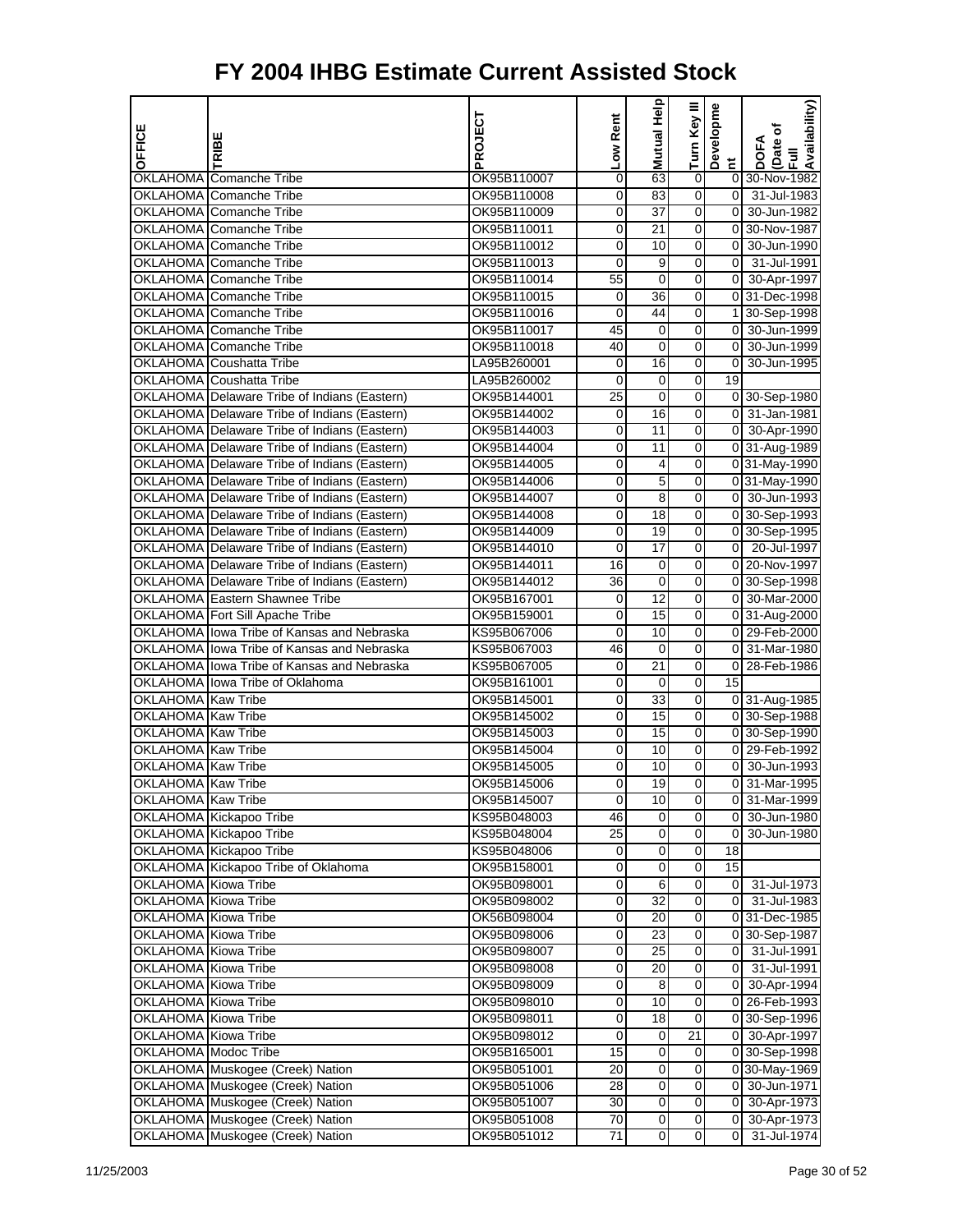| OFFICE               |                                                                      | PROJECT                    | Low Rent            | Mutual Help           | Turn Key III     | Developme      | Availability)<br>Date of     |
|----------------------|----------------------------------------------------------------------|----------------------------|---------------------|-----------------------|------------------|----------------|------------------------------|
|                      | TRIBE                                                                |                            |                     |                       |                  | $\overline{a}$ | <b>DOFA</b><br>$\bar{E}$     |
|                      | OKLAHOMA Muskogee (Creek) Nation                                     | OK95B051016                | 0                   | 19                    | 0                | $\overline{0}$ | 30-Apr-1979                  |
|                      | OKLAHOMA Muskogee (Creek) Nation                                     | OK95B051017                | 0                   | $\overline{13}$       | $\mathbf 0$      |                | 0 31-Aug-1978                |
|                      | OKLAHOMA Muskogee (Creek) Nation                                     | OK95B051018                | 0                   | 1                     | 0                |                | 0 31-Oct-1977                |
|                      | OKLAHOMA Muskogee (Creek) Nation                                     | OK95B051019                | 50                  | 0                     | 0                | $\overline{0}$ | 31-Jan-1980                  |
|                      | OKLAHOMA Muskogee (Creek) Nation                                     | OK95B051020                | 0                   | 24                    | 0                | 0              | 31-Jan-1980                  |
|                      | OKLAHOMA Muskogee (Creek) Nation                                     | OK95B051021                | 0                   | 28                    | 0                | $\overline{0}$ | 31-Oct-1979                  |
|                      | OKLAHOMA Muskogee (Creek) Nation                                     | OK95B051022                | 0                   | $\overline{59}$       | 0                |                | 0 29-Feb-1980                |
|                      | OKLAHOMA Muskogee (Creek) Nation                                     | OK95B051023                | 50                  | 0                     | 0                | οI             | 30-Jun-1980                  |
|                      | OKLAHOMA Muskogee (Creek) Nation                                     | OK95B051024                | 0                   | 10                    | 0                | οI             | 31-Jul-1980                  |
|                      | OKLAHOMA Muskogee (Creek) Nation                                     | OK95B051025                | 0                   | 17                    | 0                |                | 0 30-Nov-1980                |
|                      | OKLAHOMA Muskogee (Creek) Nation                                     | OK95B051026                | 0                   | 29                    | 0                | $\overline{0}$ | 31-Oct-1980                  |
|                      | OKLAHOMA Muskogee (Creek) Nation                                     | OK95B051028                | 0                   | 4                     | 0                |                | 0 30-Nov-1980                |
|                      | OKLAHOMA Muskogee (Creek) Nation                                     | OK56B051029                | 0                   | 9                     | 0                |                | 0 30-Sep-1980                |
|                      | OKLAHOMA Muskogee (Creek) Nation                                     | OK56B051030                | $\overline{0}$      | 11                    | 0                |                | 0 31-Oct-1980                |
|                      | OKLAHOMA Muskogee (Creek) Nation                                     | OK56B051031                | 0                   | 9                     | 0                |                | 0 31-Mar-1981                |
|                      | OKLAHOMA Muskogee (Creek) Nation                                     | OK56B051032                | 0                   | 19                    | 0                | $\overline{0}$ | 31-Jan-1981                  |
|                      | OKLAHOMA Muskogee (Creek) Nation                                     | OK56B051033                | 0                   | $\overline{17}$       | 0                |                | 0 30-Nov-1981                |
|                      | OKLAHOMA Muskogee (Creek) Nation                                     | OK56B051034                | 0                   | 9                     | 0                |                | 0 30-Sep-1981                |
|                      | OKLAHOMA Muskogee (Creek) Nation                                     | OK56B051035                | $\overline{0}$      | $\overline{13}$       | 0                |                | 0 30-Sep-1981                |
|                      | OKLAHOMA Muskogee (Creek) Nation                                     | OK56B051036                | 0                   | 16                    | 0                |                | 0 31-Oct-1982                |
|                      | OKLAHOMA Muskogee (Creek) Nation                                     | OK56B051037                | 0                   | 10                    | 0                | $\overline{0}$ | 30-Jun-1982                  |
|                      | OKLAHOMA Muskogee (Creek) Nation                                     | OK56B051038                | 0                   | $\overline{17}$       | 0                |                | 0 30-Nov-1982                |
|                      | OKLAHOMA Muskogee (Creek) Nation                                     | OK95B051039                | 0                   | 12                    | 0                |                | 0 30-Jun-1983                |
|                      | OKLAHOMA Muskogee (Creek) Nation                                     | OK95B051040                | $\overline{0}$      | $\overline{13}$       | 0                |                | 0 30-Sep-1983                |
|                      | OKLAHOMA Muskogee (Creek) Nation                                     | OK95B051041                | 0                   | 17                    | 0                |                | 0 31-Dec-1984                |
|                      | OKLAHOMA Muskogee (Creek) Nation                                     | OK95B051042                | 0                   | 15                    | 0                | $\overline{0}$ | 31-Jan-1985                  |
|                      | OKLAHOMA Muskogee (Creek) Nation                                     | OK95B051043                | 0                   | $\overline{21}$       | 0                |                | 0 30-Sep-1985                |
|                      | OKLAHOMA Muskogee (Creek) Nation                                     | OK95B051044                | 0                   | 19                    | 0                |                | 0 30-Sep-1985                |
|                      | OKLAHOMA Muskogee (Creek) Nation                                     | OK95B051045                | $\overline{0}$      | 20                    | 0                |                | 0 30-Jun-1986                |
|                      | OKLAHOMA Muskogee (Creek) Nation                                     | OK95B051046                | 0                   | 21                    | 0                |                | 0 30-Sep-1986                |
|                      | OKLAHOMA Muskogee (Creek) Nation                                     | OK95B051047                | 0                   | 23                    | 0                |                | 0 31-Aug-1987                |
|                      | OKLAHOMA Muskogee (Creek) Nation                                     | OK95B051048                | 0                   | $\overline{21}$       | 0                |                | 0 31-Aug-1987                |
|                      | OKLAHOMA Muskogee (Creek) Nation                                     | OK95B051049                | 0                   | 19                    | 0                |                | 0 31-Jan-1988                |
|                      | OKLAHOMA Muskogee (Creek) Nation                                     | OK95B051050                | $\overline{0}$      | $\overline{24}$       | 0                |                | 0 31-Mar-1988                |
|                      | OKLAHOMA Muskogee (Creek) Nation                                     | OK95B051051                | 0                   | 20                    | 0                |                | 0 31-Dec-1987                |
|                      | OKLAHOMA Muskogee (Creek) Nation<br>OKLAHOMA Muskogee (Creek) Nation | OK95B051052                | 0                   | 25<br>$\overline{22}$ | 0<br>0           | $\overline{0}$ | 0 31-Aug-1988<br>31-Jul-1989 |
|                      |                                                                      | OK95B051053                | 0                   |                       |                  |                |                              |
|                      | OKLAHOMA Muskogee (Creek) Nation<br>OKLAHOMA Muskogee (Creek) Nation | OK95B051054<br>OK95B051055 | 0<br>$\overline{0}$ | 22<br>21              | 0<br>0           | οI             | 0 31-Jul-1989<br>31-Jan-1989 |
|                      | OKLAHOMA Muskogee (Creek) Nation                                     | OK95B051056                | 0                   | 14                    | 0                | 01             | 31-Jan-1986                  |
|                      | OKLAHOMA Muskogee (Creek) Nation                                     | OK95B051057                | 0                   | 10                    | $\boldsymbol{0}$ |                | 0 30-Sep-1986                |
|                      | OKLAHOMA Muskogee (Creek) Nation                                     | OK95B051058                | 0                   | $\overline{19}$       | 0                |                | 0 31-Mar-1991                |
|                      | OKLAHOMA Muskogee (Creek) Nation                                     | OK95B051059                | 0                   | 16                    | 0                |                | 0 30-Sep-1989                |
|                      | OKLAHOMA Muskogee (Creek) Nation                                     | OK95B051060                | $\overline{0}$      | 15                    | 0                | 01             | 30-Oct-1989                  |
|                      | OKLAHOMA Muskogee (Creek) Nation                                     | OK95B051061                | 0                   | 18                    | 0                | 01             | 31-Oct-1991                  |
|                      | OKLAHOMA Muskogee (Creek) Nation                                     | OK95B051062                | 0                   | 19                    | $\boldsymbol{0}$ |                | 0 30-Nov-1993                |
|                      | OKLAHOMA Muskogee (Creek) Nation                                     | OK95B051063                | 0                   | 20                    | 0                |                | 0 31-Aug-1993                |
|                      | OKLAHOMA Muskogee (Creek) Nation                                     | OK95B051064                | 0                   | 10                    | 0                | 01             | 31-Jan-1991                  |
|                      | OKLAHOMA Muskogee (Creek) Nation                                     | OK95B051065                | $\overline{0}$      | $\overline{18}$       | 0                | 01             | 30-Jun-1994                  |
|                      | OKLAHOMA Muskogee (Creek) Nation                                     | OK95B051066                | 0                   | 51                    | 0                | 0              | 30-Jun-1995                  |
|                      | OKLAHOMA Muskogee (Creek) Nation                                     | OK95B051067                | 0                   | 48                    | $\boldsymbol{0}$ | $\overline{0}$ | 31-Jul-1996                  |
|                      | OKLAHOMA Muskogee (Creek) Nation                                     | OK95B051068                | 0                   | 41                    | 0                |                | 0 30-Sep-1997                |
|                      | OKLAHOMA Muskogee (Creek) Nation                                     | OK95B051069                | 0                   | 21                    | 0                |                | 0 31-Aug-1996                |
|                      | OKLAHOMA Muskogee (Creek) Nation                                     | OK95B051070                | 0                   | 9                     | 0                |                | 0 30-Sep-1999                |
| OKLAHOMA Osage Tribe |                                                                      | OK95B127003                | 0                   | 27                    | 0                |                | 0 31-Mar-1982                |
| OKLAHOMA Osage Tribe |                                                                      | OK95B127004                | 0                   | 61                    | 0                |                | 0 30-Jun-1982                |
| OKLAHOMA Osage Tribe |                                                                      | OK56B127005                | 0                   | 10                    | 0                |                | 0 31-Mar-1981                |
| OKLAHOMA Osage Tribe |                                                                      | OK56B127006                | 0                   | 35                    | 0                |                | 0 31-Mar-1984                |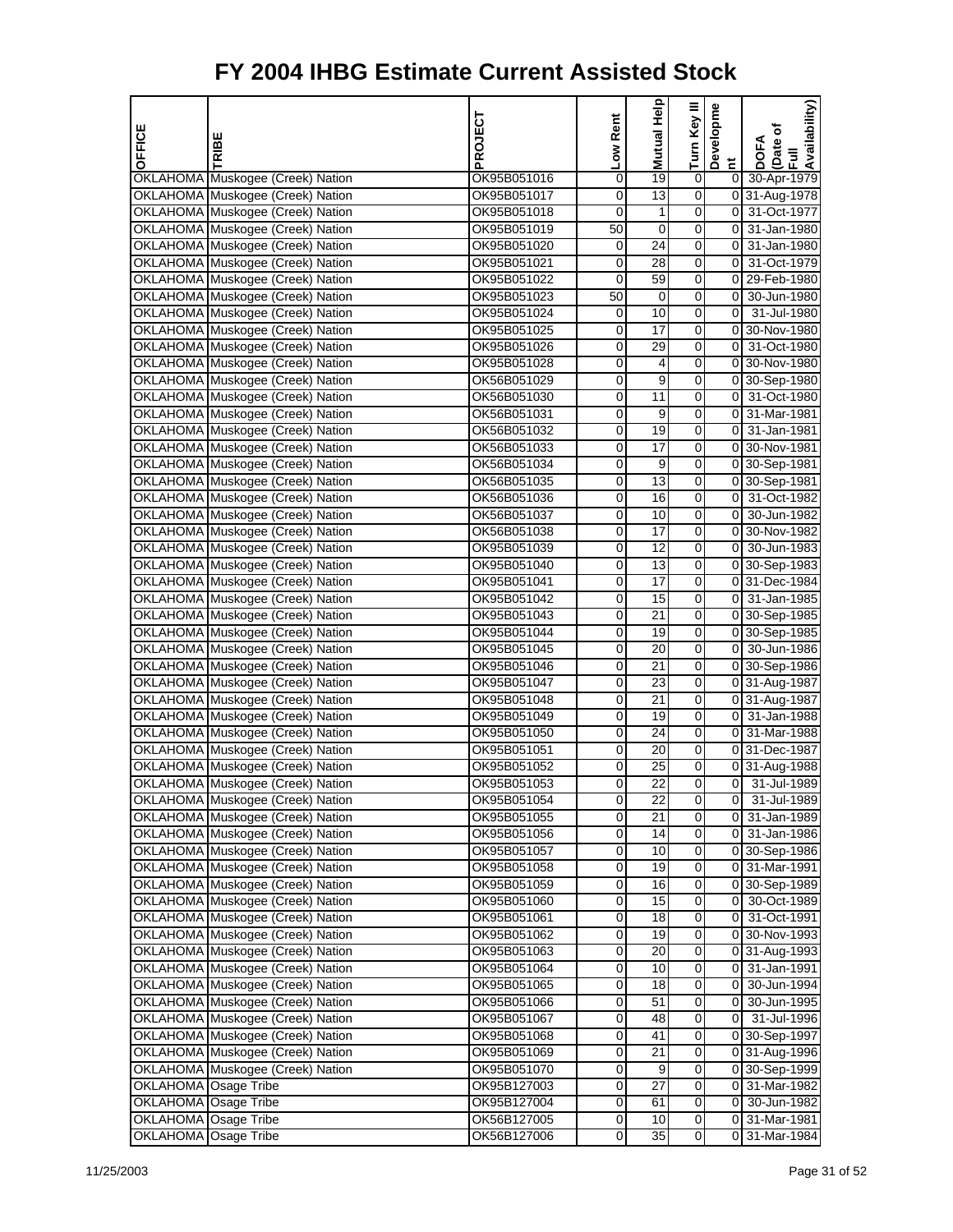|                              |                                     | PROJECT     | Low Rent       | Mutual Help      | Turn Key III     | Developme      | Availability)                   |
|------------------------------|-------------------------------------|-------------|----------------|------------------|------------------|----------------|---------------------------------|
| OFFICE                       | RIBE                                |             |                |                  |                  |                | (Date of<br>Full<br><b>DOFA</b> |
|                              |                                     |             |                |                  |                  | $\overline{a}$ |                                 |
| OKLAHOMA Osage Tribe         |                                     | OK95B127007 | 0              | 17               | $\pmb{0}$        |                | 0 30-Sep-1985                   |
| <b>OKLAHOMA</b> Osage Tribe  |                                     | OK95B127008 | 0              | $\overline{23}$  | 0                |                | 0 31-Dec-1986                   |
| OKLAHOMA Osage Tribe         |                                     | OK95B127009 | 0              | 26               | 0                |                | 0 30-Sep-1987                   |
| <b>OKLAHOMA</b> Osage Tribe  |                                     | OK95B127010 | $\overline{0}$ | 38               | 0                |                | 0 30-Apr-1989                   |
| OKLAHOMA Osage Tribe         |                                     | OK95B127011 | 0              | 22               | 0                | $\overline{0}$ | 31-Jul-1989                     |
| OKLAHOMA Osage Tribe         |                                     | OK95B127012 | 0              | 13               | 0                |                | 0 31-May-1989                   |
| OKLAHOMA Osage Tribe         |                                     | OK95B127013 | 0              | 7                | 0                | $\overline{0}$ | 31-Jul-1992                     |
| OKLAHOMA Osage Tribe         |                                     | OK95B127014 | 0              | 16               | 0                |                | 0 31-Mar-1994                   |
| <b>OKLAHOMA</b> Osage Tribe  |                                     | OK95B127015 | $\overline{0}$ | 7                | 0                | $\overline{0}$ | 30-Jun-1995                     |
| OKLAHOMA Osage Tribe         |                                     | OK95B127016 | 0              | 9                | 0                |                | 0 31-Dec-1993                   |
| OKLAHOMA Osage Tribe         |                                     | OK95B127017 | 0              | 10               | $\pmb{0}$        | $\mathbf 0$    | 30-Jun-1999                     |
|                              | OKLAHOMA Otoe-Missouria Tribe       | OK95B114002 | 48             | 0                | 0                |                | 0 30-Apr-1981                   |
|                              | OKLAHOMA Pawnee Tribe               | OK56B094004 | 25             | 0                | 0                | $\mathbf 0$    | 30-Jun-1982                     |
|                              | <b>OKLAHOMA</b> Pawnee Tribe        | OK95B094006 | 0              | 9                | 0                | $\overline{0}$ | 31-Jul-1991                     |
|                              | OKLAHOMA Pawnee Tribe               | OK95B094007 | 0              | 7                | 0                | 0              | 31-Jan-1994                     |
|                              | <b>OKLAHOMA</b> Pawnee Tribe        | OK95B094008 | 0              | 9                | 0                | $\mathbf 0$    | 31-Jul-1995                     |
|                              | OKLAHOMA Pawnee Tribe               | OK95B094009 | 0              | 10               | 0                | $\overline{0}$ | 31-Mar-1996                     |
| OKLAHOMA Peoria Tribe        |                                     | OK95B143001 | 123            | 0                | 0                |                | 0 29-Feb-1980                   |
| OKLAHOMA Peoria Tribe        |                                     | OK95B143002 | 0              | 44               | 0                |                | 0 28-Feb-1981                   |
| OKLAHOMA Peoria Tribe        |                                     | OK95B143003 | 0              | 15               | 0                | $\overline{0}$ | 30-Nov-1982                     |
| OKLAHOMA Peoria Tribe        |                                     | OK56B143004 | 0              | 17               | 0                |                | 0 31-Mar-1984                   |
| OKLAHOMA Peoria Tribe        |                                     | OK95B143005 | 0              | 16               | 0                |                | 0 30-Apr-1986                   |
| OKLAHOMA Peoria Tribe        |                                     | OK95B143006 | 0              | 18               | 0                | $\overline{0}$ | 30-Jun-1987                     |
| <b>OKLAHOMA</b> Peoria Tribe |                                     | OK95B143007 | $\overline{0}$ | 16               | 0                |                | 0 30-Sep-1987                   |
| OKLAHOMA Peoria Tribe        |                                     | OK95B143008 | 0              | 17               | 0                | $\overline{0}$ | 31-Mar-1989                     |
| OKLAHOMA Peoria Tribe        |                                     | OK95B143009 | 0              | 20               | 0                | $\overline{0}$ | 30-Apr-1990                     |
| OKLAHOMA Peoria Tribe        |                                     | OK95B143010 | 0              | 19               | 0                |                | 0 29-Feb-1992                   |
| OKLAHOMA Peoria Tribe        |                                     | OK95B143011 | 0              | 8                | 0                | $\overline{0}$ | 30-Apr-1990                     |
| OKLAHOMA Peoria Tribe        |                                     | OK95B143012 | $\overline{0}$ | 23               | 0                | $\overline{0}$ | 31-Jul-1993                     |
| OKLAHOMA Peoria Tribe        |                                     | OK95B143013 | 0              | 8                | 0                | $\overline{0}$ | 31-Mar-1994                     |
| OKLAHOMA Peoria Tribe        |                                     | OK95B143014 | 0              | 10               | 0                | $\overline{0}$ | 30-Jun-1995                     |
| OKLAHOMA Peoria Tribe        |                                     | OK95B143015 | 0              | $\overline{17}$  | 0                |                | 0 28-Feb-1996                   |
| OKLAHOMA Peoria Tribe        |                                     | OK95B143016 | 0              | 25               | 0                |                | 0 28-Feb-1999                   |
| <b>OKLAHOMA</b> Ponca Tribe  |                                     | OK95B054002 | 10             | 0                | 0                |                | 0 30-Sep-1971                   |
| OKLAHOMA Ponca Tribe         |                                     | OK95B054005 | 25             | 0                | 0                | $\overline{0}$ | 31-Jul-1974                     |
| OKLAHOMA Ponca Tribe         |                                     | OK95B054007 | 0              | 15               | 0                |                | 0 30-Apr-1990                   |
|                              | OKLAHOMA Prairie Band of Potawatomi | KS95B084001 | 0              | $\overline{32}$  | 0                | $\overline{0}$ | 30-Nov-1977                     |
|                              | OKLAHOMA Prairie Band of Potawatomi | KS95B084002 | 0              | 33               | 0                |                | 0 28-Feb-1985                   |
|                              | OKLAHOMA Prairie Band of Potawatomi | KS95B084003 | 30             | 0                | 0                |                | 0 31-Aug-1984                   |
|                              | OKLAHOMA Quapaw Tribe               | OK95B164001 | 0              | 15               | 0                |                | 0 30-Nov-1999                   |
|                              | OKLAHOMA Sac and Fox of Missouri    | KS16B151001 | 20             | 0                | $\mathbf 0$      |                | 0 30-Jun-1986                   |
|                              | OKLAHOMA Sac and Fox of Missouri    | KS16B151002 | 0              | 19               | 0                |                | 0 28-Feb-1990                   |
|                              | OKLAHOMA Sac and Fox of Missouri    | KS95B151003 | 0              | 10               | 0                |                | 0 31-Jul-1999                   |
|                              | OKLAHOMA Sac and Fox Tribe          | OK95B090002 | 20             | 0                | 0                |                | 0 31-Jul-1975                   |
|                              | OKLAHOMA Sac and Fox Tribe          | OK95B090008 | 0              | 16               | 0                |                | 0 31-Aug-1978                   |
|                              | OKLAHOMA Sac and Fox Tribe          | OK95B090009 | 0              | 46               | 0                |                | 0 31-Jan-1980                   |
|                              | OKLAHOMA Sac and Fox Tribe          | OK95B090010 | 0              | $\overline{15}$  | 0                |                | 0 31-Mar-1981                   |
|                              | OKLAHOMA Sac and Fox Tribe          | OK95B090011 | 24             | 0                | 0                |                | 0 31-Jul-1979                   |
|                              | OKLAHOMA Sac and Fox Tribe          | OK56B090012 | $\overline{0}$ | 43               | 0                |                | 0 31-Mar-1984                   |
|                              | OKLAHOMA Sac and Fox Tribe          | OK95B090013 | 0              | 25               | 0                |                | 0 31-Aug-1986                   |
|                              | OKLAHOMA Sac and Fox Tribe          | OK95B090014 | 0              | 10               | 0                |                | 0 31-Aug-1986                   |
|                              | OKLAHOMA Sac and Fox Tribe          | OK95B090015 | 0              | 18               | 0                |                | 0 30-Sep-1988                   |
|                              | OKLAHOMA Sac and Fox Tribe          | OK95B090017 | 0              | 19               | 0                |                | 0 31-Jul-1990                   |
|                              | OKLAHOMA Sac and Fox Tribe          | OK95B090018 | 0              | 8                | 0                |                | 0 29-Feb-1992                   |
|                              | OKLAHOMA Sac and Fox Tribe          | OK95B090019 | 0              | 7                | 0                |                | 031-Dec-1991                    |
|                              | OKLAHOMA Sac and Fox Tribe          | OK95B090020 | 0              | $\boldsymbol{9}$ | $\mathbf 0$      |                | 0 30-Sep-1993                   |
|                              | OKLAHOMA Sac and Fox Tribe          | OK95B090021 | 0              | 9                | 0                |                | 0 31-Jan-1995                   |
|                              | OKLAHOMA Sac and Fox Tribe          | OK95B090022 | 30             | $\pmb{0}$        | $\boldsymbol{0}$ |                | 0 31-Dec-1997                   |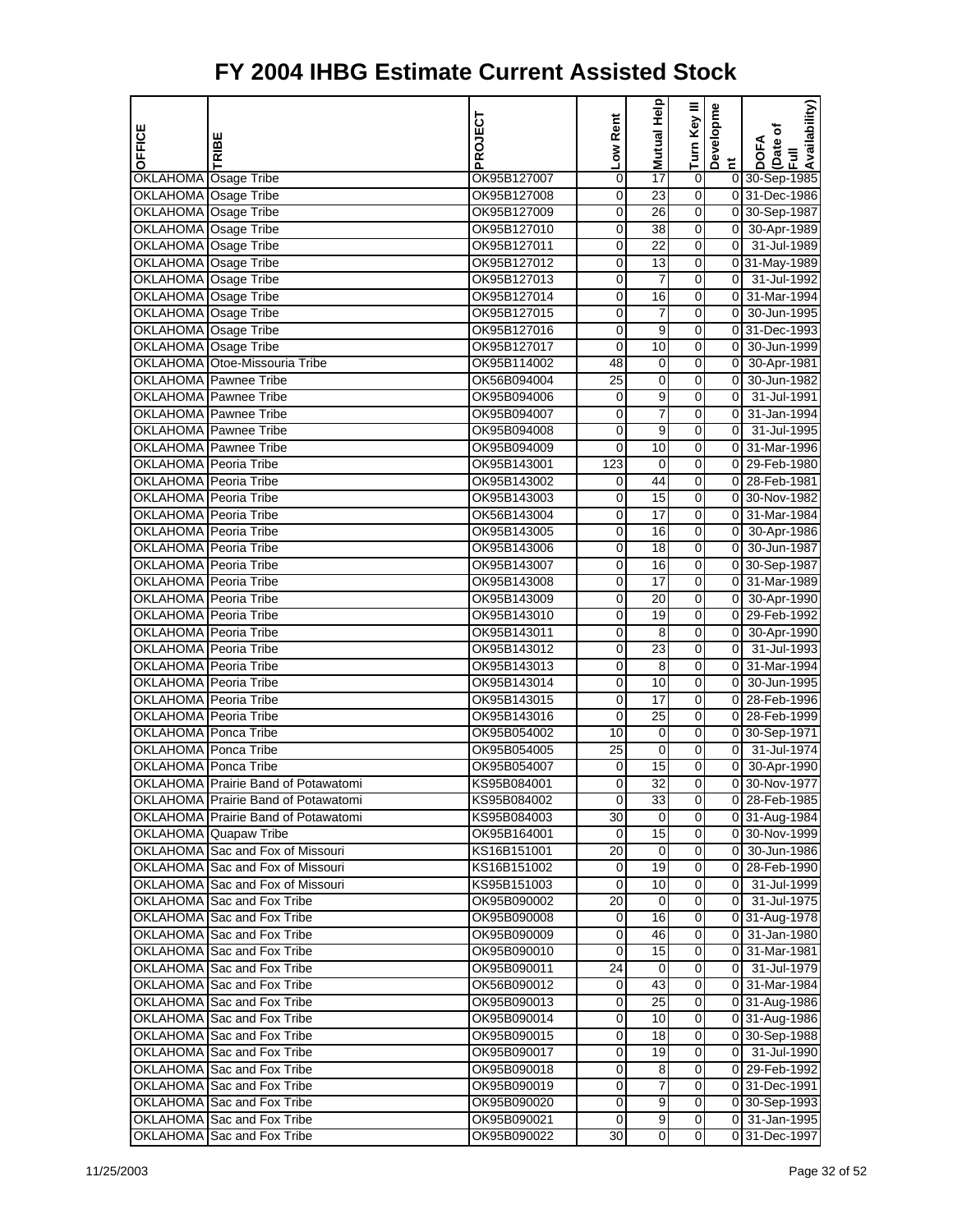| OFFICE                           |                                                                   | PROJECT                    | Low Rent       | <b>Mutual Help</b> | Turn Key III     | Developme            | Availability)<br>Date of<br>Full |
|----------------------------------|-------------------------------------------------------------------|----------------------------|----------------|--------------------|------------------|----------------------|----------------------------------|
|                                  | RIBE                                                              |                            |                |                    |                  |                      | <b>DOFA</b>                      |
|                                  |                                                                   |                            |                |                    |                  | $\tilde{a}$          |                                  |
|                                  | <b>OKLAHOMA</b> Seminole Nation                                   | OK95B093005                | 25             | 0                  | 0                |                      | 0 31-May-1981                    |
|                                  | <b>OKLAHOMA Seminole Nation</b>                                   | OK95B093006                | 0              | 26                 | 0                |                      | 0 30-Sep-1982                    |
|                                  | <b>OKLAHOMA Seminole Nation</b>                                   | OK95B093007                | 0              | 25                 | 0                |                      | 0 30-Sep-1984                    |
|                                  | <b>OKLAHOMA</b> Seminole Nation                                   | OK95B093008                | 0              | 19                 | 0                |                      | 0 28-Feb-1994                    |
|                                  | <b>OKLAHOMA</b> Seminole Nation                                   | OK95B093009                | 0              | 10                 | 0                | $\overline{0}$       | 31-Oct-1992                      |
|                                  | OKLAHOMA Seminole Nation                                          | OK95B093010                | 0              | 23                 | 0                | 01                   | 31-Mar-1996                      |
|                                  | OKLAHOMA Seminole Nation                                          | OK95B093011                | 8              | $\mathbf 0$        | 0                |                      | 0 31-Oct-1997                    |
|                                  | <b>OKLAHOMA Seminole Nation</b>                                   | OK95B093013                | 0              | 3                  | 0                |                      | 0 30-Dec-1998                    |
|                                  | OKLAHOMA Texas Band of Kickapoo Indians<br>OKLAHOMA Tonkawa Tribe | TX95B558001                | 20             | 0                  | 0                |                      | 0 31-Dec-1995                    |
|                                  |                                                                   | OK95B141001                | 50             | 0<br>25            | 0                |                      | 0 31-Mar-1980                    |
|                                  | OKLAHOMA Tonkawa Tribe<br>OKLAHOMA Tonkawa Tribe                  | OK56B141002                | 0              | 10                 | 0                |                      | 0 29-Feb-1984                    |
|                                  |                                                                   | OK95B141003                | 0              |                    | 0                | $\overline{0}$<br>12 | 31-Mar-1987                      |
|                                  | OKLAHOMA Tonkawa Tribe<br><b>OKLAHOMA</b> Wichita Tribe           | OK95B141004<br>OK95B157001 | 0<br>0         | 0<br>19            | 0<br>0           | $\overline{0}$       | 30-Jun-1997                      |
|                                  |                                                                   |                            |                |                    |                  | 0                    |                                  |
|                                  | OKLAHOMA Wichita Tribe                                            | OK95B157002                | 0              | 40                 | 0<br>0           |                      | 30-Jul-1998                      |
|                                  | OKLAHOMA Wichita Tribe                                            | OK95B157003                | 40             | 0<br>15            |                  | $\overline{0}$       | 31-Mar-1998                      |
| <b>OKLAHOMA Total</b>            | <b>OKLAHOMA</b> Wyandotte Tribe                                   | OK95B162001                | 0              | 8,340              | 0<br>46          | 0<br>89              | 31-Jul-2000                      |
| <b>PHOENIX</b>                   | Acoma Pueblo                                                      | NM99B079001                | 3,261          | 1                  | 0                |                      | 0 31-May-1973                    |
| <b>PHOENIX</b>                   | Acoma Pueblo                                                      |                            | 0              |                    | 0                |                      |                                  |
| <b>PHOENIX</b>                   |                                                                   | NM99B079002                | 0              | 1                  |                  |                      | 0 30-Jun-1976                    |
| <b>PHOENIX</b>                   | Acoma Pueblo<br>Acoma Pueblo                                      | NM99B079003                | 0              | 38<br>41           | 0                |                      | 0 30-Sep-1980<br>0 29-Feb-1984   |
| <b>PHOENIX</b>                   |                                                                   | NM99B079004                | 0              |                    | 0<br>$\mathbf 0$ |                      |                                  |
| <b>PHOENIX</b>                   | Acoma Pueblo<br>Acoma Pueblo                                      | NM99B079005                | 0              | 14<br>20           | 0                |                      | 0 29-Feb-1984                    |
|                                  |                                                                   | NM99B079006                | 0              |                    |                  |                      | 0 29-Feb-1984                    |
| <b>PHOENIX</b>                   | Acoma Pueblo                                                      | NM99B079007                | 0              | 29                 | 0<br>0           | $\overline{0}$       | 31-Oct-1999                      |
| <b>PHOENIX</b><br><b>PHOENIX</b> | Acoma Pueblo<br>Acoma Pueblo                                      | NM99B079008<br>NM99B079009 | 14<br>1        | 0<br>$\mathbf 0$   | 0                | $\overline{0}$       | 30-Apr-2002<br>0 30-Nov-2002     |
| <b>PHOENIX</b>                   | Acoma Pueblo                                                      |                            |                | 3                  | 0                | $\overline{0}$       |                                  |
| <b>PHOENIX</b>                   | Acoma Pueblo                                                      | NM99B079010<br>NM99B079011 | 0<br>0         | 4                  | 0                | $\overline{0}$       | 30-Apr-2002<br>30-Apr-2002       |
| <b>PHOENIX</b>                   | Acoma Pueblo                                                      |                            | 0              | 20                 | 0                | $\overline{0}$       |                                  |
| <b>PHOENIX</b>                   | Acoma Pueblo                                                      | NM99B079012                | 20             | 0                  | 0                | $\overline{0}$       | 30-Apr-2002                      |
| <b>PHOENIX</b>                   | Ak-Chin                                                           | NM99B079013<br>AZ99B042001 | 20             | $\mathbf 0$        | 0                |                      | 30-Apr-2002<br>0 29-Feb-1992     |
| <b>PHOENIX</b>                   | Ak-Chin                                                           | AZ99B042002                | 12             | 0                  | 0                | $\overline{0}$       | 30-Jun-1992                      |
| <b>PHOENIX</b>                   | Berry Creek Rancheria                                             | CA99B130017                | 15             | 0                  | 0                | $\overline{0}$       | 31-Oct-1992                      |
| <b>PHOENIX</b>                   | Berry Creek Rancheria                                             | CA99B130018                | 0              | 10                 | 0                | $\overline{0}$       | 31-Oct-1992                      |
| <b>PHOENIX</b>                   | Berry Creek Rancheria                                             | CA99B130021                | 0              | 7                  | 0                |                      | 0 31-Dec-1995                    |
| PHOENIX                          | Berry Creek Rancheria                                             | CA99B130023                | 8              | $\mathbf 0$        | 0                | $\overline{0}$       | 31-Dec-1995                      |
| <b>PHOENIX</b>                   | <b>Big Pine Band</b>                                              |                            | 0              |                    |                  |                      | 0 31-Aug-1976                    |
| <b>PHOENIX</b>                   | <b>Big Pine Band</b>                                              | CA99B098001<br>CA99B098004 | 4              | 18<br>$\mathbf 0$  | 0<br>0           |                      | 0 31-Mar-1982                    |
| PHOENIX                          | Big Pine Band                                                     | CA99B098005                | 5              | 0                  | 0                |                      | 0 31-Mar-1979                    |
| <b>PHOENIX</b>                   | Big Pine Band                                                     | CA99B098008                | 1              | $\pmb{0}$          | $\pmb{0}$        |                      | 0 29-Feb-1984                    |
| <b>PHOENIX</b>                   | <b>Big Pine Band</b>                                              | CA99B098009                | 0              | $\overline{7}$     | 0                |                      | 0 30-Nov-1987                    |
| <b>PHOENIX</b>                   | Big Pine Band                                                     | CA99B098010                | 2              | 0                  | 0                |                      | 0 30-Nov-1987                    |
| <b>PHOENIX</b>                   | <b>Big Pine Band</b>                                              | CA99B098011                | 1              | 0                  | 0                |                      | 0 30-Sep-1991                    |
| <b>PHOENIX</b>                   | Big Pine Band                                                     | CA99B098012                | 0              | 1                  | 0                |                      | 0 30-Sep-1991                    |
| PHOENIX                          | <b>Big Pine Band</b>                                              | CA99B098013                | 0              | 4                  | $\boldsymbol{0}$ |                      | 0 30-Apr-1993                    |
| <b>PHOENIX</b>                   | Big Pine Band                                                     | CA99B098014                | 0              | $\overline{12}$    | 0                |                      | 0 31-May-2001                    |
| <b>PHOENIX</b>                   | <b>Big Pine Band</b>                                              | CA99B098016                | 0              | 1                  | 0                |                      | 0 30-Nov-1987                    |
| <b>PHOENIX</b>                   | <b>Bridgeport Paiute Indian Colony</b>                            | CA99B098006                | 21             | 0                  | $\overline{0}$   |                      | 0 31-Oct-1980                    |
| <b>PHOENIX</b>                   | Cahuilla Band                                                     | CA99B080052                | 0              | 13                 | 0                |                      | 0 31-Dec-1993                    |
| <b>PHOENIX</b>                   | Campo Band                                                        | CA99B150001                | 15             | 0                  | $\boldsymbol{0}$ |                      | 0 30-Sep-1991                    |
| <b>PHOENIX</b>                   | Campo Band                                                        | CA99B150002                | 0              | 13                 | 0                |                      | 0 30-Sep-1981                    |
| <b>PHOENIX</b>                   | Campo Band                                                        | CA99B150003                | 18             | 0                  | 0                |                      | 0 01-Apr-1998                    |
| <b>PHOENIX</b>                   | Campo Band                                                        | CA99B150004                | $\overline{0}$ | 9                  | 0                |                      | 0 01-Apr-1998                    |
| <b>PHOENIX</b>                   | Capitan Grande Band                                               | CA99B080005                | 0              | 0                  | 0                |                      | 0 30-Nov-1973                    |
| PHOENIX                          | Capitan Grande Band                                               | CA99B080006                | 0              | 26                 | $\boldsymbol{0}$ |                      | 0 31-Mar-1978                    |
| <b>PHOENIX</b>                   | Capitan Grande Band                                               | CA99B080058                | 0              | 18                 | 0                |                      | 031-May-1995                     |
| <b>PHOENIX</b>                   | Chemehuevi                                                        | CA99B133001                | 25             | 0                  | 0                |                      | 0 30-Nov-1988                    |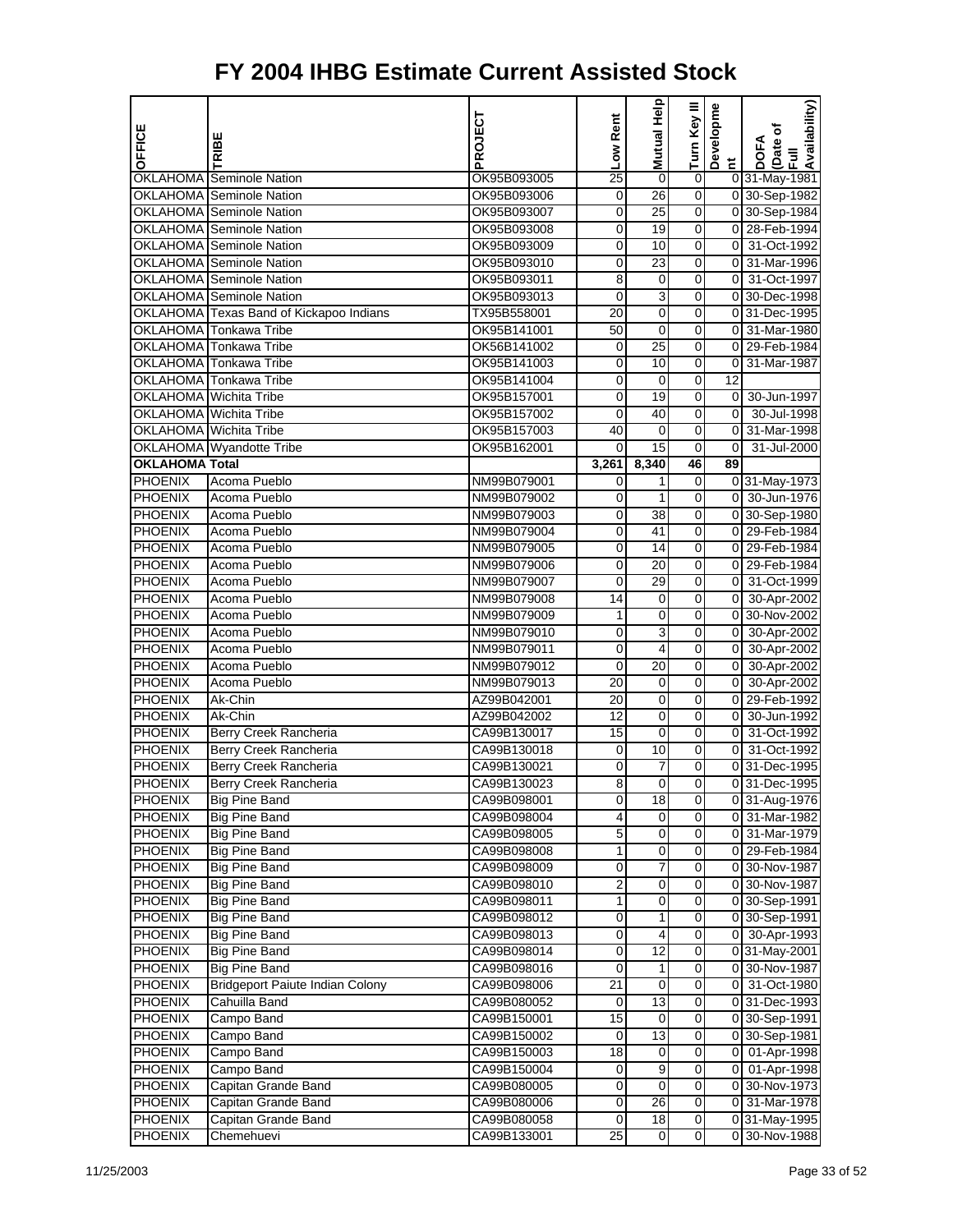| OFFICE         | TRIBE                               | PROJECT     | Low Rent | Mutual Help     | Turn Key III     | Developme      | Availability)<br>Date of<br>Full<br><b>DOFA</b> |
|----------------|-------------------------------------|-------------|----------|-----------------|------------------|----------------|-------------------------------------------------|
| PHOENIX        | Chemehuevi                          | CA99B133002 | 0        | 20              | $\mathbf 0$      | $\sharp$       | 0 30-Sep-1980                                   |
| <b>PHOENIX</b> | Chemehuevi                          | CA99B133003 | 10       | 0               | 0                |                | 0 30-Sep-1980                                   |
| <b>PHOENIX</b> | Chemehuevi                          | CA99B133004 | 0        | $\overline{15}$ | 0                | $\overline{0}$ | 31-Oct-1988                                     |
| <b>PHOENIX</b> | Chemehuevi                          | CA99B133005 | 10       | 0               | 0                | $\overline{0}$ | 31-Oct-1988                                     |
| PHOENIX        | Chemehuevi                          | CA99B133008 | 10       | 0               | 0                |                | 10 31-May-2002                                  |
| <b>PHOENIX</b> | Chemehuevi                          | CA99B133009 | 0        | $\mathbf 0$     | $\mathbf 0$      | 15             |                                                 |
| <b>PHOENIX</b> | Chicken Ranch Rancheria             | CA99B129021 | 0        | 12              | 0                |                | 0 30-Nov-2001                                   |
| <b>PHOENIX</b> | Chicken Ranch Rancheria             | CA99B129021 | 0        | 3               | 0                |                | 0 30-Apr-2002                                   |
| <b>PHOENIX</b> | Cochiti Pueblo                      | NM99B031001 | 0        | 1               | 0                |                | 0 30-Sep-1970                                   |
| <b>PHOENIX</b> | Cochiti Pueblo                      | NM99B031021 | 0        | 7               | 0                |                | 0 31-Dec-1973                                   |
| <b>PHOENIX</b> | Cochiti Pueblo                      | NM99B031046 | 0        | 20              | 0                | $\mathbf 0$    | 28-Feb-1979                                     |
| <b>PHOENIX</b> | Cochiti Pueblo                      | NM99B031074 | 0        | 0               | 0                | 32             |                                                 |
| <b>PHOENIX</b> | Cochiti Pueblo                      | NM99B031076 | 0        | 0               | 0                | 12             |                                                 |
| <b>PHOENIX</b> | Cochiti Pueblo                      | NM99B031089 | 0        | 0               | 0                | 3              |                                                 |
| <b>PHOENIX</b> | Cochiti Pueblo                      | NM99B031090 | 0        | 0               | 0                | $\mathbf{1}$   |                                                 |
| <b>PHOENIX</b> | Cocopah Tribe                       | AZ99B020003 | 32       | 0               | 0                | $\overline{0}$ | 31-Oct-1980                                     |
| <b>PHOENIX</b> | Cocopah Tribe                       | AZ99B020004 | 15       | 0               | 0                | $\mathbf 0$    | 31-Jul-1992                                     |
| <b>PHOENIX</b> | Cocopah Tribe                       | AZ99B020005 | 28       | 0               | 0                | $\overline{0}$ | 31-Oct-1998                                     |
| <b>PHOENIX</b> | Cold Springs Rancheria              | CA99B129003 | 0        | 7               | 0                |                | 0 30-Sep-1982                                   |
| <b>PHOENIX</b> | Cold Springs Rancheria              | CA99B129004 | 11       | 0               | 0                |                | 0 30-Sep-1982                                   |
| <b>PHOENIX</b> | Cold Springs Rancheria              | CA99B129009 | 8        | 0               | 0                |                | 0 31-Dec-1987                                   |
| <b>PHOENIX</b> | Cold Springs Rancheria              | CA99B129011 | 10       | 0               | 0                |                | 0 31-Dec-1987                                   |
| <b>PHOENIX</b> | Cold Springs Rancheria              | CA99B129019 | 1        | 0               | 0                |                | 0 30-Sep-1982                                   |
| <b>PHOENIX</b> | <b>Colorado River Indian Tribes</b> | AZ99B018005 | 50       | 0               | 0                |                | 0 31-Aug-1972                                   |
| PHOENIX        | Colorado River Indian Tribes        | AZ99B018006 | 99       | 0               | 0                |                | 0 30-Nov-1973                                   |
| <b>PHOENIX</b> | Colorado River Indian Tribes        | AZ99B018007 | 25       | 0               | 0                | $\mathbf 0$    | 31-Oct-1975                                     |
| <b>PHOENIX</b> | Colorado River Indian Tribes        | AZ99B018009 | 0        | 27              | 0                | $\overline{0}$ | 30-Jun-1980                                     |
| PHOENIX        | Colorado River Indian Tribes        | AZ99B018010 | 50       | 0               | 0                | $\overline{0}$ | 31-Oct-1982                                     |
| <b>PHOENIX</b> | Colorado River Indian Tribes        | AZ99B018011 | 0        | 29              | 0                |                | 0 28-Feb-1982                                   |
| <b>PHOENIX</b> | Colorado River Indian Tribes        | AZ99B018013 | 0        | 55              | 0                |                | 0 31-Dec-1986                                   |
| <b>PHOENIX</b> | Colorado River Indian Tribes        | AZ99B018014 | 0        | 25              | 0                | $\overline{0}$ | 31-Mar-1990                                     |
| PHOENIX        | Colorado River Indian Tribes        | AZ99B018015 | 0        | 16              | 0                |                | 0 31-Jan-1992                                   |
| PHOENIX        | Colorado River Indian Tribes        | AZ99B018016 | 0        | 15              | 0                |                | 0 30-Apr-1993                                   |
| <b>PHOENIX</b> | Colorado River Indian Tribes        | AZ99B018017 | 0        | $\overline{21}$ | 0                |                | 0 31-Dec-1971                                   |
| <b>PHOENIX</b> | Coyote Valley Band                  | CA99B097007 | 15       | 0               | 0                |                | 0 28-Feb-1987                                   |
| <b>PHOENIX</b> | Coyote Valley Band                  | CA99B097009 | 15       | 0               | 0                |                | 0 28-Feb-1987                                   |
| <b>PHOENIX</b> | Duck Valley Shoshone-Paiute         | NV99B006005 | 0        | 3               | 0                | $\overline{0}$ | 28-Feb-1979                                     |
| <b>PHOENIX</b> | Duck Valley Shoshone-Paiute         | NV99B006008 | 19       | 0               | 0                |                | 0 30-Sep-1982                                   |
| <b>PHOENIX</b> | Duck Valley Shoshone-Paiute         | NV99B006009 | 0        | $\overline{22}$ | 0                | $\overline{0}$ | 31-Oct-1982                                     |
| <b>PHOENIX</b> | Duck Valley Shoshone-Paiute         | NV99B006010 | 0        | 11              | 0                | 0              | 31-Jan-1985                                     |
| <b>PHOENIX</b> | Duck Valley Shoshone-Paiute         | NV99B006011 | 19       | 0               | $\mathbf 0$      | $\overline{0}$ | $\overline{0}$ 1-Jul-1986                       |
| <b>PHOENIX</b> | Duck Valley Shoshone-Paiute         | NV99B006012 | 0        | 21              | 0                | $\overline{0}$ | 01-Jul-1986                                     |
| <b>PHOENIX</b> | Duck Valley Shoshone-Paiute         | NV99B006013 | 25       | 0               | 0                |                | 0 18-Mar-1996                                   |
| <b>PHOENIX</b> | Duck Valley Shoshone-Paiute         | NV99B006014 | 0        | $\overline{25}$ | 0                | $\overline{0}$ | 09-Jun-1997                                     |
| <b>PHOENIX</b> | Duck Valley Shoshone-Paiute         | NV99B006015 | 12       | 0               | 0                |                | 0 02-Dec-1998                                   |
| <b>PHOENIX</b> | Duck Valley Shoshone-Paiute         | NV99B006016 | 0        | 1               | 0                |                | 0 30-Sep-1982                                   |
| <b>PHOENIX</b> | Duckwater Shoshone                  | NV99B015009 | 0        | 8               | 0                |                | 0 31-Dec-1985                                   |
| <b>PHOENIX</b> | Duckwater Shoshone                  | NV99B015010 | 8        | 0               | 0                |                | 0 31-Dec-1985                                   |
| <b>PHOENIX</b> | Duckwater Shoshone                  | NV99B015015 | 10       | 0               | 0                |                | 0 31-Dec-1986                                   |
| <b>PHOENIX</b> | Ely Shoshone                        | NV99B015007 | 0        | 10              | 0                | 0              | 31-Oct-1985                                     |
| <b>PHOENIX</b> | Ely Shoshone                        | NV99B015008 | 10       | $\pmb{0}$       | 0                | $\mathbf 0$    | 31-Oct-1985                                     |
| <b>PHOENIX</b> | Ely Shoshone                        | NV99B015014 | 18       | $\mathbf 0$     | 0                | $\overline{0}$ | 31-Oct-1985                                     |
| <b>PHOENIX</b> | Ely Shoshone                        | NV99B015016 | 5        | 0               | 0                |                | 4 30-Sep-2000                                   |
| <b>PHOENIX</b> | Enterprise Rancheria                | CA99B160001 | 0        | 0               | 0                | 15             |                                                 |
| <b>PHOENIX</b> | Fallon Paiute-Shoshone              | NV99B011003 | 0        | 33              | 0                | $\overline{0}$ | 31-Jul-1980                                     |
| <b>PHOENIX</b> | <b>Fallon Paiute-Shoshone</b>       | NV99B011006 | 22       | $\pmb{0}$       | 0                |                | 0 30-Apr-1989                                   |
| PHOENIX        | Fallon Paiute-Shoshone              | NV99B011007 | 0        | 19              | $\boldsymbol{0}$ |                | 0 30-Sep-1989                                   |
| <b>PHOENIX</b> | <b>Fallon Paiute-Shoshone</b>       | NV99B011008 | 0        | 15              | 0                |                | 0 31-May-1992                                   |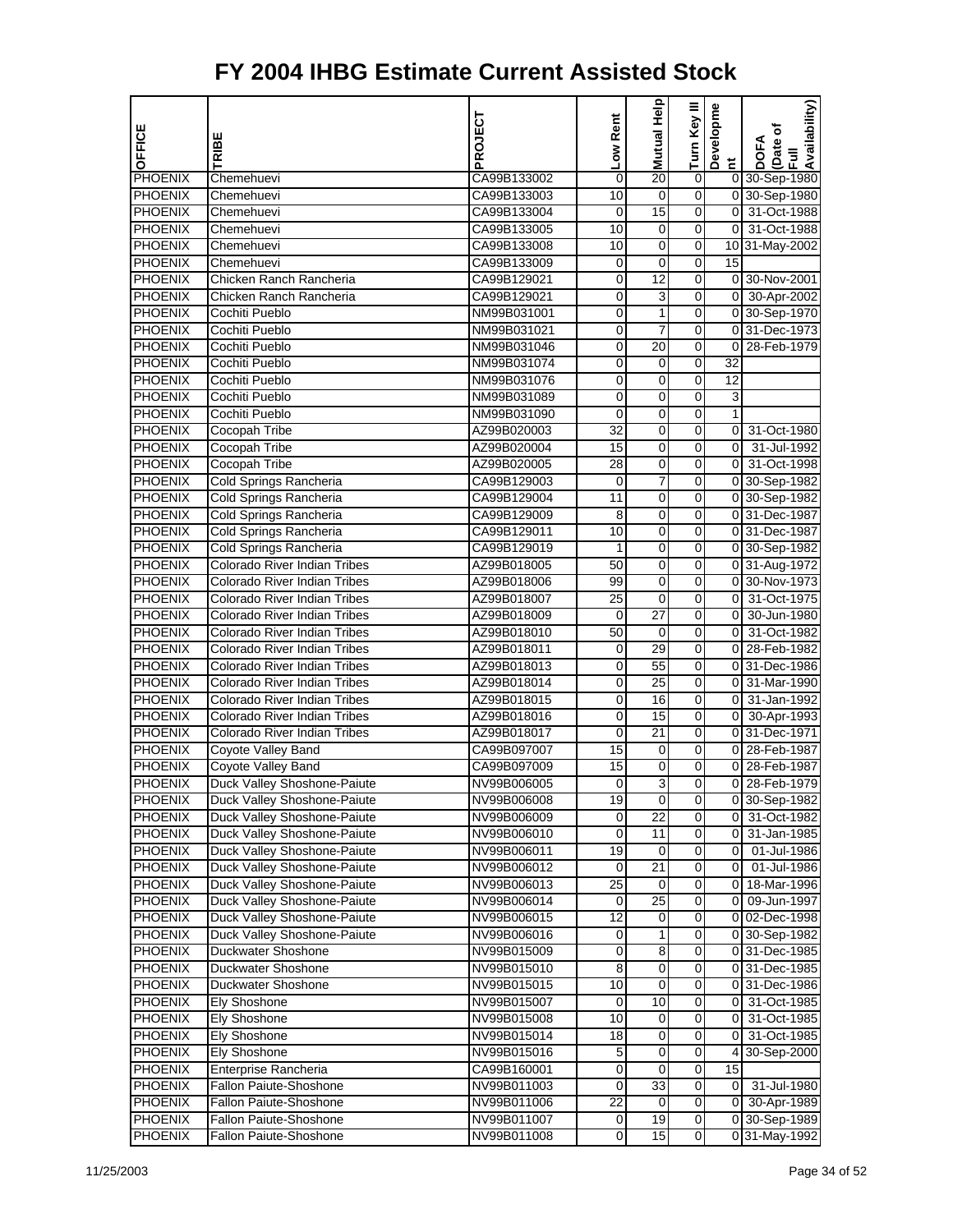| OFFICE                    | TRIBE                                  | PROJECT                    | Low Rent    | Help<br>Mutual      | Turn Key III     | Developme               | Availability)<br>Date of<br>Full<br><b>DOFA</b> |
|---------------------------|----------------------------------------|----------------------------|-------------|---------------------|------------------|-------------------------|-------------------------------------------------|
|                           |                                        |                            |             |                     |                  | E.                      |                                                 |
| PHOENIX                   | Fallon Paiute-Shoshone                 | NV99B011009                | 15          | $\mathbf 0$         | $\pmb{0}$        |                         | 0 31-May-1992                                   |
| <b>PHOENIX</b>            | Fallon Paiute-Shoshone                 | NV99B011010                | 0           | 15                  | $\overline{0}$   |                         | 0 31-May-1992                                   |
| PHOENIX                   | Fallon Paiute-Shoshone                 | NV99B011011                | 20          | 0                   | 0                |                         | 0 31-Jan-1995                                   |
| <b>PHOENIX</b>            | Fallon Paiute-Shoshone                 | NV99B011012                | 0           | 15                  | 0                | $\overline{0}$          | 31-Jan-1995                                     |
| PHOENIX                   | Fort Bidwell                           | CA99B083005                | 6           | 0                   | 0                | $\overline{0}$          | 31-Oct-1982                                     |
| PHOENIX                   | <b>Fort Bidwell</b>                    | CA99B083006                | 0           | 8                   | 0                | $\mathbf 0$             | 31-Oct-1982                                     |
| PHOENIX                   | <b>Fort Bidwell</b>                    | CA99B603004                | 0           | 10                  | 0                | $\overline{0}$          | 28-Oct-1999                                     |
| PHOENIX<br><b>PHOENIX</b> | Fort Independence                      | CA99B098007<br>CA99B098008 | 0<br>1      | 6<br>$\overline{0}$ | 0<br>0           | $\overline{0}$          | 29-Feb-1984<br>0 29-Feb-1984                    |
| PHOENIX                   | Fort Independence<br>Fort Independence | CA99B098009                | 0           | 2                   | 0                |                         | 0 30-Nov-1987                                   |
| <b>PHOENIX</b>            | Fort Independence                      | CA99B098012                | 0           | 1                   | 0                |                         | 0 30-Sep-1991                                   |
| PHOENIX                   | Fort Independence                      | CA99B098013                | 0           | $\overline{2}$      | 0                |                         | 0 30-Apr-1993                                   |
| PHOENIX                   | Fort Independence                      | CA99B604001                | 0           | $\overline{2}$      | 0                | $\overline{0}$          | 31-Jul-2000                                     |
| <b>PHOENIX</b>            | Fort McDowell Mohave Apache            | AZ99B019004                | $\mathbf 0$ | $\overline{35}$     | 0                |                         | 0 31-Aug-1987                                   |
| PHOENIX                   | Fort McDowell Mohave Apache            | AZ99B019005                | 15          | 0                   | 0                | $\overline{0}$          | 31-Mar-1987                                     |
| PHOENIX                   | Fort Mojave Tribe                      | CA99B100001                | 0           | 46                  | 0                |                         | 0 31-Aug-1978                                   |
| PHOENIX                   | Fort Mojave Tribe                      | CA99B100002                | 0           | 10                  | 0                |                         | 0 30-Apr-1982                                   |
| <b>PHOENIX</b>            | Fort Mojave Tribe                      | CA99B100003                | 10          | 0                   | 0                | $\overline{0}$          | 30-Apr-1982                                     |
| <b>PHOENIX</b>            | Fort Mojave Tribe                      | CA99B100004                | 50          | 0                   | 0                |                         | 0 31-May-1987                                   |
| PHOENIX                   | Fort Mojave Tribe                      | CA99B100006                | 20          | 0                   | 0                | $\overline{0}$          | 30-Jun-1985                                     |
| <b>PHOENIX</b>            | Fort Mojave Tribe                      | CA99B100007                | 19          | $\mathbf 0$         | 0                | $\overline{\mathbf{0}}$ | 31-Jul-1987                                     |
| PHOENIX                   | Fort Mojave Tribe                      | CA99B100008                | 25          | $\mathbf 0$         | 0                | $\overline{0}$          | 30-Apr-1987                                     |
| PHOENIX                   | Fort Mojave Tribe                      | CA99B100009                | 4           | 0                   | 0                |                         | 0 31-Aug-1978                                   |
| <b>PHOENIX</b>            | <b>Gila River</b>                      | AZ99B015005                | 10          | $\mathbf 0$         | 0                | $\overline{0}$          | 30-Jun-1973                                     |
| PHOENIX                   | Gila River                             | AZ99B015006                | 80          | 0                   | 0                | $\overline{0}$          | 28-Feb-1974                                     |
| PHOENIX                   | Gila River                             | AZ99B015007                | 10          | $\mathbf 0$         | 0                | $\mathbf 0$             | 02-Oct-1973                                     |
| PHOENIX                   | Gila River                             | AZ99B015009                | 0           | $\overline{38}$     | 0                | $\overline{0}$          | 30-Apr-1979                                     |
| PHOENIX                   | Gila River                             | AZ99B015010                | 20          | 0                   | 0                | $\overline{0}$          | 31-Jul-1980                                     |
| <b>PHOENIX</b>            | Gila River                             | AZ99B015011                | 30          | $\mathbf 0$         | 0                |                         | 0 30-Sep-1978                                   |
| <b>PHOENIX</b>            | Gila River                             | AZ99B015012                | 0           | 46                  | 0                | $\overline{0}$          | 31-Jan-1980                                     |
| <b>PHOENIX</b>            | Gila River                             | AZ99B015013                | 20          | $\mathbf 0$         | 0                | $\overline{0}$          | 31-Jan-1981                                     |
| PHOENIX                   | <b>Gila River</b>                      | AZ99B015014                | 30          | $\mathbf 0$         | 0                | $\overline{0}$          | 31-Jul-1979                                     |
| <b>PHOENIX</b>            | Gila River                             | AZ99B015015                | 50          | 0                   | 0                | $\overline{0}$          | 30-Jun-1980                                     |
| <b>PHOENIX</b>            | Gila River                             | AZ99B015016                | 30          | $\overline{0}$      | 0                |                         | 0 31-Aug-1980                                   |
| PHOENIX                   | Gila River                             | AZ99B015017                | 20          | 0                   | 0                | $\overline{0}$          | 31-Jan-1980                                     |
| PHOENIX                   | Gila River                             | AZ99B015018                | 0           | 57                  | 0                | $\overline{0}$          | 30-Jun-1982                                     |
| <b>PHOENIX</b>            | Gila River                             | AZ99B015019                | 20          | 0                   | 0                |                         | 0 31-Aug-1982                                   |
| <b>PHOENIX</b>            | Gila River                             | AZ99B015020                | 71          | 0                   | $\mathbf{O}$     |                         | 0 31-Oct-1986                                   |
| <b>PHOENIX</b>            | Gila River                             | AZ99B015021                | 60          | 0                   | 0                | 0I                      | 30-Apr-1987                                     |
| <b>PHOENIX</b>            | Gila River                             | AZ99B015022                | 0           | 30                  | 0                | $\overline{0}$          | 30-Apr-1987                                     |
| <b>PHOENIX</b>            | Gila River                             | AZ99B015023                | 9           | 0                   | $\boldsymbol{0}$ |                         | 0 31-Jan-1987                                   |
| PHOENIX                   | Gila River                             | AZ99B015024                | 64          | $\mathbf 0$         | $\mathbf 0$      |                         | 0 31-Dec-1987                                   |
| <b>PHOENIX</b>            | Gila River                             | AZ99B015025                | 0           | 26                  | 0                | 01                      | 30-Jun-1988                                     |
| <b>PHOENIX</b>            | Gila River                             | AZ99B015026                | 0           | 9                   | 0                | 01                      | 31-Oct-1986                                     |
| <b>PHOENIX</b>            | Gila River                             | AZ99B015027                | 0           | 10                  | 0                | 01                      | 31-Oct-1986                                     |
| <b>PHOENIX</b>            | Gila River                             | AZ99B015028                | 0           | 55                  | 0                |                         | 0 30-Jun-1988                                   |
| PHOENIX                   | Gila River                             | AZ99B015029                | 0           | 58                  | $\overline{0}$   |                         | 0 31-May-1988                                   |
| <b>PHOENIX</b>            | Gila River                             | AZ99B015030                | 38          | 0                   | 0                |                         | 0 31-Mar-1988                                   |
| <b>PHOENIX</b>            | Gila River                             | AZ99B015031                | 0           | $\overline{32}$     | 0                |                         | 0 30-Sep-1992                                   |
| <b>PHOENIX</b>            | Gila River                             | AZ99B015032                | 20          | 0                   | 0                | $\overline{0}$          | 31-Jul-1993                                     |
| <b>PHOENIX</b>            | Gila River                             | AZ99B015033                | 94          | $\mathbf 0$         | $\boldsymbol{0}$ | 0                       | 31-Jan-1991                                     |
| <b>PHOENIX</b>            | Gila River                             | AZ99B015034                | 10          | $\mathbf 0$         | $\mathbf 0$      | $\overline{0}$          | 31-Jul-1993                                     |
| <b>PHOENIX</b>            | Grindstone Rancheria                   | CA99B083001                | 0           | 1                   | 0                | οI                      | 31-Oct-1975                                     |
| <b>PHOENIX</b>            | Grindstone Rancheria                   | CA99B083009                | 12          | 0                   | 0                | οI                      | 30-Jun-1995                                     |
| <b>PHOENIX</b>            | Grindstone Rancheria                   | CA99B083013                | 16          | 0                   | 0                |                         | 0 31-Mar-1997                                   |
| <b>PHOENIX</b>            | Grindstone Rancheria                   | CA99B083015                | 3           | $\mathbf 0$         | $\boldsymbol{0}$ |                         | 0 31-Mar-1997                                   |
| <b>PHOENIX</b>            | Guidiville Rancheria                   | CA99B130026                | 19          | $\mathbf 0$         | 0                |                         | 1 01-Jan-2001                                   |
| <b>PHOENIX</b>            | Hoopa Valley                           | CA99B090002                | 30          | $\mathbf 0$         | $\overline{0}$   |                         | 0 31-May-1980                                   |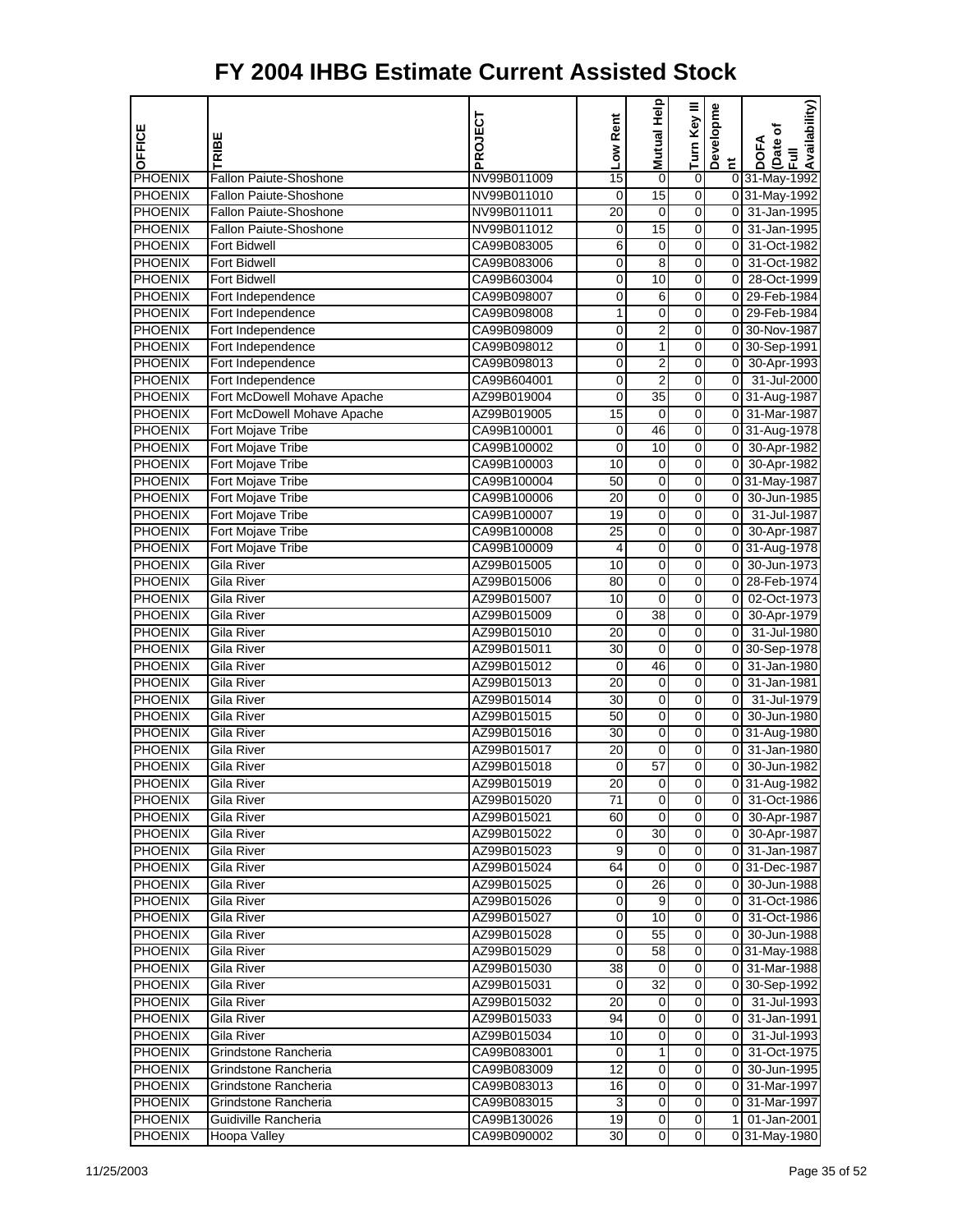| OFFICE                    | TRIBE                               | PROJECT                    | Low Rent       | Help<br>Mutual  | Turn Key III        | Developme      | Availability)<br>Date of<br>Full<br><b>DOFA</b> |
|---------------------------|-------------------------------------|----------------------------|----------------|-----------------|---------------------|----------------|-------------------------------------------------|
|                           |                                     |                            |                |                 |                     | Ĕ              |                                                 |
| PHOENIX                   | Hoopa Valley                        | CA99B090004                | 0              | 39              | $\pmb{0}$           | $\overline{0}$ | 31-Oct-1985<br>31-Oct-1987                      |
| PHOENIX<br><b>PHOENIX</b> | Hoopa Valley                        | CA99B090005                | 0<br>0         | 10<br>28        | $\overline{0}$<br>0 | $\overline{0}$ |                                                 |
| <b>PHOENIX</b>            | Hoopa Valley<br><b>Hoopa Valley</b> | CA99B090008<br>CA99B090009 | 0              | 17              | 0                   |                | 0 31-May-1992<br>0 28-Feb-1993                  |
| PHOENIX                   | Hoopa Valley                        | CA99B090010                | 0              | 40              | 0                   |                | 0 30-Sep-1994                                   |
| <b>PHOENIX</b>            | Hoopa Valley                        | CA99B090011                | $\mathbf 0$    | 29              | 0                   |                | 29 01-Apr-1998                                  |
| <b>PHOENIX</b>            | Hoopa Valley                        | CA99B090012                | 21             | $\mathbf 0$     | 0                   |                | 0 30-Sep-1997                                   |
| <b>PHOENIX</b>            | Hoopa Valley                        | CA99B090013                | 0              | 20              | 0                   |                | 0 30-Sep-1997                                   |
| <b>PHOENIX</b>            | Hopi                                | AZ99B027002                | 0              | 3               | 0                   |                | 0 30-Nov-1977                                   |
| <b>PHOENIX</b>            | Hopi                                | AZ99B027007                | 0              | 66              | 0                   |                | 0 31-Aug-1980                                   |
| PHOENIX                   | Hopi                                | AZ99B027011                | 0              | 125             | 0                   |                | 0 30-Sep-1984                                   |
| PHOENIX                   | Hopi                                | AZ99B027015                | 0              | 35              | 0                   |                | 0 30-Nov-1991                                   |
| PHOENIX                   | Hopi                                | AZ99B027016                | 20             | 0               | 0                   |                | 0 31-Mar-1993                                   |
| <b>PHOENIX</b>            | Hopi                                | AZ99B027017                | 0              | 16              | 0                   |                | 0 31-Mar-1997                                   |
| PHOENIX                   | Hopi                                | AZ99B027018                | 13             | 0               | 0                   |                | 031-Dec-1997                                    |
| PHOENIX                   | Hopland Rancheria                   | CA99B130008                | 10             | $\mathbf 0$     | 0                   | $\overline{0}$ | 31-Mar-1988                                     |
| <b>PHOENIX</b>            | <b>Hopland Rancheria</b>            | CA99B130010                | 10             | $\mathbf 0$     | 0                   |                | 0 29-Feb-1988                                   |
| <b>PHOENIX</b>            | Hualapai                            | AZ99B017002                | 0              | 14              | 0                   |                | 0 30-Sep-1973                                   |
| <b>PHOENIX</b>            | Hualapai                            | AZ99B017003                | $\mathbf 0$    | 40              | 0                   | 0I             | 31-Mar-1981                                     |
| PHOENIX                   | Hualapai                            | AZ99B017004                | 30             | 0               | 0                   | $\overline{0}$ | 31-Jul-1981                                     |
| PHOENIX                   | Hualapai                            | AZ99B017007                | 20             | $\mathbf 0$     | 0                   | $\overline{0}$ | 30-Apr-1987                                     |
| PHOENIX                   | Hualapai                            | AZ99B017008                | 10             | $\mathbf 0$     | 0                   |                | 0 31-Mar-1988                                   |
| PHOENIX                   | Hualapai                            | AZ99B017009                | 0              | $\overline{15}$ | 0                   | $\overline{0}$ | 31-Mar-1988                                     |
| <b>PHOENIX</b>            | Hualapai                            | AZ99B017010                | 20             | 0               | 0                   | $\overline{0}$ | 31-Jul-1989                                     |
| PHOENIX                   | Hualapai                            | AZ99B017011                | 0              | 10              | 0                   | 0              | 31-Oct-1991                                     |
| PHOENIX                   | Hualapai                            | AZ99B017012                | 25             | $\mathbf 0$     | 0                   |                | 0 30-Aug-1991                                   |
| PHOENIX                   | Hualapai                            | AZ99B017013                | 30             | $\mathbf 0$     | 0                   |                | 0 30-Sep-1994                                   |
| PHOENIX                   | Hualapai                            | AZ99B017014                | 0              | 28              | 0                   |                | 0 31-Dec-1995                                   |
| <b>PHOENIX</b>            | <b>Isleta Pueblo</b>                | NM99B081006                | 0              | 13              | 0                   |                | 0 30-Nov-1977                                   |
| <b>PHOENIX</b>            | <b>Isleta Pueblo</b>                | NM99B081007                | 0              | 48              | 0                   | $\overline{0}$ | 31-Oct-1980                                     |
| PHOENIX                   | Isleta Pueblo                       | NM99B081008                | 23             | 0               | 0                   |                | 0 30-Nov-1998                                   |
| PHOENIX                   | <b>Isleta Pueblo</b>                | NM99B081009                | 0              | 28              | 0                   |                | 0 30-Nov-1998                                   |
| PHOENIX                   | Isleta Pueblo                       | NM99B081010                | 0              | $\overline{2}$  | 0                   |                | 0 30-Nov-1998                                   |
| <b>PHOENIX</b>            | <b>Isleta Pueblo</b>                | NM99B081011                | $\overline{2}$ | $\mathbf 0$     | 0                   |                | 0 30-Nov-1998                                   |
| PHOENIX                   | Jemez Pueblo                        | NM99B080001                | 0              | 13              | 0                   | $\overline{0}$ | 31-Mar-1978                                     |
| <b>PHOENIX</b>            | Jemez Pueblo                        | NM99B080002                | 0              | 41              | 0                   | $\mathbf 0$    | 31-Oct-1980                                     |
| <b>PHOENIX</b>            | Jemez Pueblo                        | NM99B080003                | 0              | $\overline{23}$ | 0                   | $\mathbf 0$    | 31-Oct-1996                                     |
| <b>PHOENIX</b>            | Jemez Pueblo                        | NM99B080004                | 0              | 2               | 0                   |                | 0 31-Dec-1998                                   |
| <b>PHOENIX</b>            | Jicarilla Reservation               | NM99B014001                | 22             | 0               | 0                   |                | 0 31-Jul-1966                                   |
| <b>PHOENIX</b>            | Jicarilla Reservation               | NM99B014008                | 29             | 0               | 0                   |                | 0 30-Sep-1981                                   |
| <b>PHOENIX</b>            | Jicarilla Reservation               | NM99B014009                | 55             | $\mathbf 0$     | $\boldsymbol{0}$    |                | 0 30-Nov-1981                                   |
| <b>PHOENIX</b>            | Jicarilla Reservation               | NM99B014010                | 0              | 25              | $\overline{0}$      |                | 0 30-Sep-1987                                   |
| <b>PHOENIX</b>            | Jicarilla Reservation               | NM99B014011                | 0              | 34              | 0                   |                | 0 31-Dec-1987                                   |
| <b>PHOENIX</b>            | Jicarilla Reservation               | NM99B014012                | 0              | 8               | 0                   |                | 0 30-Nov-1986                                   |
| <b>PHOENIX</b>            | Jicarilla Reservation               | NM99B014013                | 0              | 14              | 0                   |                | 0 31-May-1991                                   |
| <b>PHOENIX</b>            | Jicarilla Reservation               | NM99B014014                | 0              | 19              | 0                   |                | 0 30-Nov-1981                                   |
| <b>PHOENIX</b>            | Jicarilla Reservation               | NM99B014015                | 32             | 0               | $\overline{0}$      |                | 0 31-Oct-1996                                   |
| <b>PHOENIX</b>            | Kaibab Band of Paiute               | AZ99B024001                | 0              | 8               | 0                   |                | 0 31-Aug-1970                                   |
| <b>PHOENIX</b>            | Kaibab Band of Paiute               | AZ99B024002                | 0              | 15              | 0                   |                | 0 30-Sep-1980                                   |
| <b>PHOENIX</b>            | Kaibab Band of Paiute               | AZ99B024003                | 13             | 0               | 0                   |                | 0 30-Sep-1982                                   |
| <b>PHOENIX</b>            | Kaibab Band of Paiute               | AZ99B024004                | 4              | $\mathbf 0$     | 0                   |                | 0 31-Jan-1987                                   |
| <b>PHOENIX</b>            | Kaibab Band of Paiute               | AZ99B024005                | 0              | 5               | $\overline{0}$      |                | 0 31-Jan-1987                                   |
| <b>PHOENIX</b>            | Kaibab Band of Paiute               | AZ99B024006                | 8              | $\mathbf 0$     | 0                   |                | 0 31-Dec-1986                                   |
| <b>PHOENIX</b>            | Kaibab Band of Paiute               | AZ99B024007                | 0              | $\overline{5}$  | 0                   |                | 0 31-Jan-1992                                   |
| <b>PHOENIX</b>            | Kaibab Band of Paiute               | AZ99B024008                | 15             | 0               | 0                   |                | 0 30-Sep-1997                                   |
| <b>PHOENIX</b>            | Karuk                               | CA99B134003                | 63             | $\mathbf 0$     | $\boldsymbol{0}$    |                | 0 31-May-1992                                   |
| <b>PHOENIX</b>            | Karuk                               | CA99B134004                | 17             | 0               | 0                   |                | 0 31-May-1993                                   |
| <b>PHOENIX</b>            | Karuk                               | CA99B134005                | 15             | $\mathbf 0$     | $\overline{0}$      |                | 0 31-Mar-1997                                   |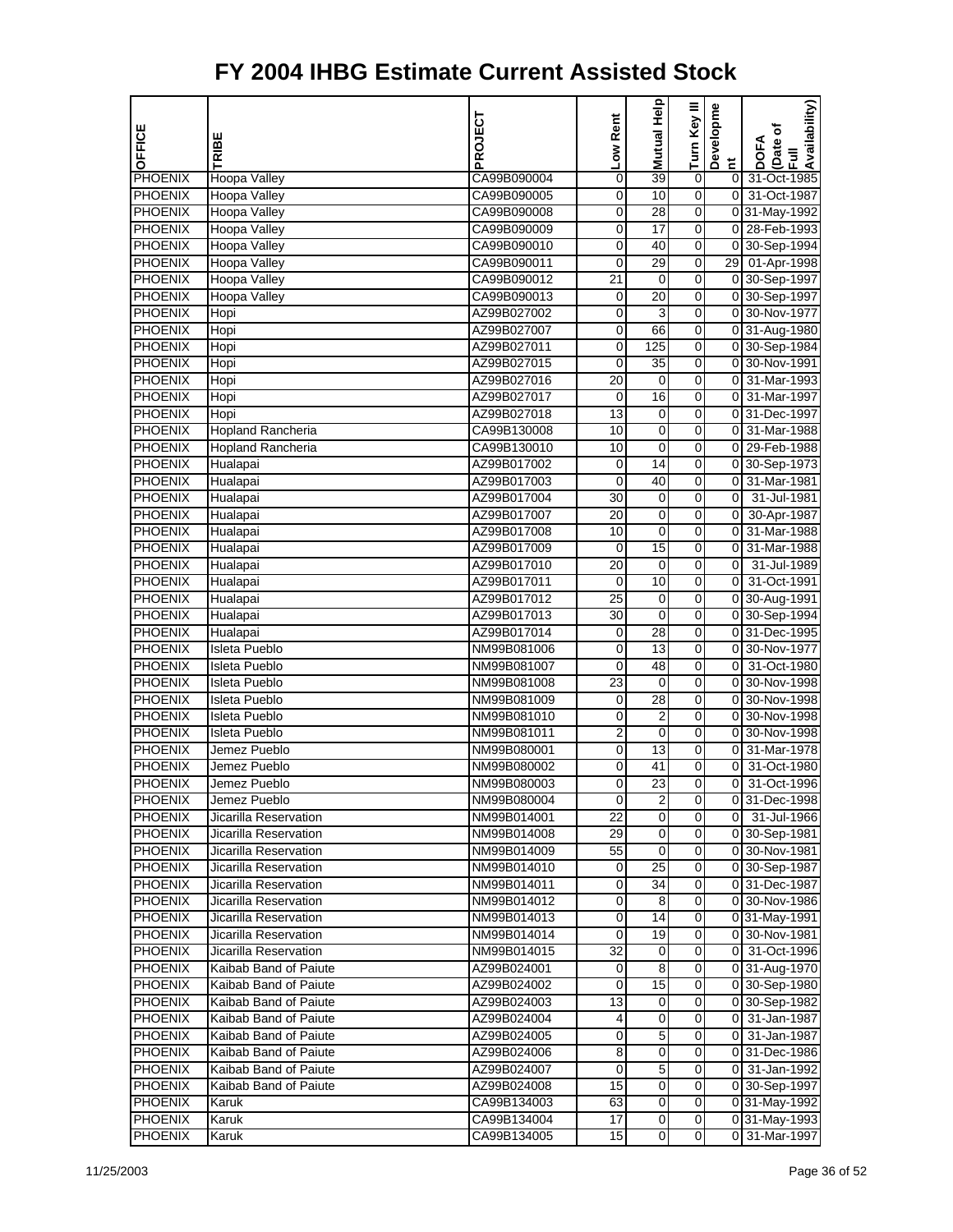| PHOENIX<br>CA99B134006<br>5<br>$\pmb{0}$<br>0 31-Mar-1997<br>Karuk<br>0<br>0<br>16<br>$\overline{O}$<br>0 31-May-2001<br><b>PHOENIX</b><br>Karuk<br>CA99B134007<br><b>PHOENIX</b><br>0<br>16<br>Karuk<br>CA99B134008<br>0<br>0<br><b>PHOENIX</b><br>0<br>Karuk<br>CA99B134009<br>20<br>0<br>0 31-May-2001<br><b>PHOENIX</b><br>24<br>Karuk<br>CA99B134010<br>0<br>0<br>0<br><b>PHOENIX</b><br>15<br>$\boldsymbol{0}$<br>0 30-Sep-1981<br>La Jolla Band<br>CA99B080021<br>0<br><b>PHOENIX</b><br>0<br>28<br>$\mathbf 0$<br>0 29-Feb-1988<br>La Jolla Band<br>CA99B080027<br><b>PHOENIX</b><br>2<br>0<br>$\overline{0}$<br>31-Oct-1995<br>La Jolla Band<br>CA99B080057<br>$\mathbf 0$<br><b>PHOENIX</b><br>0<br>$\overline{0}$<br>31-Oct-1995<br>La Jolla Band<br>CA99B080062<br>0<br>11<br><b>PHOENIX</b><br>12<br>La Jolla Band<br>CA99B080071<br>0<br>0<br>0<br>0<br>0 28-Feb-1967<br><b>PHOENIX</b><br>NM99B012001<br>10<br>0<br>Laguna Pueblo<br><b>PHOENIX</b><br>29<br>0<br>0 28-Feb-1967<br>Laguna Pueblo<br>NM99B012002<br>0<br><b>PHOENIX</b><br>89<br>0<br>0 31-Mar-1979<br>Laguna Pueblo<br>NM99B012006<br>0<br><b>PHOENIX</b><br>Laguna Pueblo<br>0<br>0<br>0 30-Nov-1997<br>NM99B012008<br>35<br><b>PHOENIX</b><br>Laguna Pueblo<br>NM99B012009<br>0<br>10<br>0<br>0<br>0<br><b>PHOENIX</b><br>NM99B012010<br>0<br>4<br>0 30-Sep-1999<br>Laguna Pueblo<br><b>PHOENIX</b><br>Laguna Pueblo<br>0<br>$\mathbf 0$<br>30<br>NM99B012011<br>0<br><b>PHOENIX</b><br>Laytonville Rancheria<br>0<br>οI<br>31-Jul-1985<br>CA99B130001<br>31<br>0<br><b>PHOENIX</b><br>Laytonville Rancheria<br>$\overline{2}$<br>0<br>$\overline{0}$<br>31-Jul-1985<br>CA99B130025<br>0<br><b>PHOENIX</b><br>Lone Pine Paiute-Shoshone<br>CA99B098003<br>36<br>0<br>0 30-Sep-1997<br>0<br>PHOENIX<br>Lone Pine Paiute-Shoshone<br>$\mathbf 0$<br>0<br>0 31-Mar-1982<br>CA99B098004<br>5<br>3<br><b>PHOENIX</b><br>Lone Pine Paiute-Shoshone<br>0<br>0 31-Mar-1979<br>CA99B098005<br>0<br><b>PHOENIX</b><br>Lone Pine Paiute-Shoshone<br>0<br>0 29-Feb-1984<br>CA99B098007<br>0<br>1<br><b>PHOENIX</b><br>Lone Pine Paiute-Shoshone<br>$\overline{2}$<br>0<br>0 30-Nov-1987<br>CA99B098009<br>0<br>PHOENIX<br>Lone Pine Paiute-Shoshone<br>0 30-Nov-1987<br>CA99B098010<br>2<br>0<br>0<br><b>PHOENIX</b><br>Lone Pine Paiute-Shoshone<br>0<br>0<br>4<br>0 30-Sep-1991<br>CA99B098012<br><b>PHOENIX</b><br>Lone Pine Paiute-Shoshone<br>0<br>0<br>0 30-Apr-1993<br>CA99B098013<br>1<br><b>PHOENIX</b><br>Lone Pine Paiute-Shoshone<br>0<br>0 30-Nov-1987<br>CA99B098017<br>0<br>1<br><b>PHOENIX</b><br>Lovelock Colony<br>0<br>0 30-Jun-1973<br>NV99B017001<br>0<br>4<br><b>PHOENIX</b><br>Manchester Point Arena Rancheria<br>CA99B130004<br>29<br>0<br>0 29-Feb-1988<br>0<br>11<br>0<br>0 29-Feb-1988<br>PHOENIX<br>Manchester Point Arena Rancheria<br>CA99B130006<br>0<br><b>PHOENIX</b><br>Manchester Point Arena Rancheria<br>9<br>0<br>0 30-Jun-1992<br>CA99B130016<br>0<br><b>PHOENIX</b><br>0<br>0 01-Mar-1996<br>Mesa Grande Band<br>CA99B148001<br>14<br>0<br><b>PHOENIX</b><br>0<br>8 31-Aug-1999<br>Mesa Grande Band<br>CA99B148002<br>8<br>0<br><b>PHOENIX</b><br>0 31-Mar-1966<br><b>Mescalero Reservation</b><br>NM99B013001<br>54<br>0<br>0<br>$\mathbf 0$<br>$\boldsymbol{0}$<br>0 31-Mar-1977<br><b>PHOENIX</b><br><b>Mescalero Reservation</b><br>36<br>NM99B013003<br>55<br>$\mathbf 0$<br>$\mathbf 0$<br>31-Mar-1979<br><b>PHOENIX</b><br><b>Mescalero Reservation</b><br>01<br>NM99B013004<br><b>PHOENIX</b><br><b>Mescalero Reservation</b><br>0 30-Apr-1979<br>NM99B013005<br>13<br>0<br>$\mathbf{O}$<br>0<br><b>PHOENIX</b><br><b>Mescalero Reservation</b><br>12<br>0<br>0 30-Sep-1980<br>NM99B013006<br><b>PHOENIX</b><br><b>Mescalero Reservation</b><br>0<br>0 30-Nov-1981<br>NM99B013007<br>26<br>0<br>$\mathbf 0$<br>$\boldsymbol{0}$<br><b>PHOENIX</b><br>25<br>0 31-Mar-1984<br><b>Mescalero Reservation</b><br>NM99B013008<br>25<br>$\mathbf 0$<br><b>PHOENIX</b><br><b>Mescalero Reservation</b><br>0<br>0 31-May-1988<br>NM99B013010<br>$\mathbf 0$<br><b>PHOENIX</b><br><b>Mescalero Reservation</b><br>0<br>0 31-May-1988<br>NM99B013011<br>25<br>o<br><b>PHOENIX</b><br>Mescalero Reservation<br>0<br>0 31-May-1988<br>NM99B013012<br>25<br><b>PHOENIX</b><br>Mescalero Reservation<br>10<br>0<br>NM99B013013<br>0<br>0 31-Dec-1992<br>$\boldsymbol{0}$<br><b>PHOENIX</b><br><b>Mescalero Reservation</b><br>40<br>0<br>NM99B013014<br>0 31-May-1993<br>Mescalero Reservation<br>32<br>$\mathbf 0$<br><b>PHOENIX</b><br>0<br>0 30-Sep-1999<br>NM99B013016<br>$\mathbf 0$<br><b>PHOENIX</b><br>Moapa Band of Paiute<br>0<br>10<br>0 30-Sep-1978<br>NV99B014003<br>0<br><b>PHOENIX</b><br>Moapa Band of Paiute<br>39<br>0<br>0 31-May-1982<br>NV99B014004<br><b>PHOENIX</b><br>Mooretown Rancheria<br>0<br>0<br>CA99B130019<br>20<br>0 31-Aug-1996<br>10<br>$\boldsymbol{0}$<br><b>PHOENIX</b><br>0 31-Aug-1996<br>Mooretown Rancheria<br>CA99B130020<br>0<br>20<br>$\mathbf 0$<br><b>PHOENIX</b><br>Mooretown Rancheria<br>0<br>0 31-Aug-1996<br>CA99B130022<br>25<br>$\mathbf 0$<br><b>PHOENIX</b><br>Morongo Band of Cahuilla<br>0 29-Feb-1980<br>CA99B080014<br>0<br>Morongo Band of Cahuilla<br>$\overline{\mathsf{o}}$<br><b>PHOENIX</b><br>0<br>18<br>0<br>30-Jun-1987<br>CA99B080022<br><b>PHOENIX</b><br>Morongo Band of Cahuilla<br>30<br>0<br>CA99B080043<br>0<br>01<br>30-Apr-1989<br>18<br>$\boldsymbol{0}$<br><b>PHOENIX</b><br>0<br>0 30-Jun-1992<br>Morongo Band of Cahuilla<br>CA99B080050<br>$\mathbf 0$<br>2 07-May-1996<br><b>PHOENIX</b><br>Morongo Band of Cahuilla<br>0<br>0<br>CA99B080061 | OFFICE         | TRIBE                    | PROJECT     | Low Rent | Help<br>Mutual | Turn Key III | Developme<br>$\tilde{E}$ | Availability)<br>Date of<br>Full<br>DOFA |
|------------------------------------------------------------------------------------------------------------------------------------------------------------------------------------------------------------------------------------------------------------------------------------------------------------------------------------------------------------------------------------------------------------------------------------------------------------------------------------------------------------------------------------------------------------------------------------------------------------------------------------------------------------------------------------------------------------------------------------------------------------------------------------------------------------------------------------------------------------------------------------------------------------------------------------------------------------------------------------------------------------------------------------------------------------------------------------------------------------------------------------------------------------------------------------------------------------------------------------------------------------------------------------------------------------------------------------------------------------------------------------------------------------------------------------------------------------------------------------------------------------------------------------------------------------------------------------------------------------------------------------------------------------------------------------------------------------------------------------------------------------------------------------------------------------------------------------------------------------------------------------------------------------------------------------------------------------------------------------------------------------------------------------------------------------------------------------------------------------------------------------------------------------------------------------------------------------------------------------------------------------------------------------------------------------------------------------------------------------------------------------------------------------------------------------------------------------------------------------------------------------------------------------------------------------------------------------------------------------------------------------------------------------------------------------------------------------------------------------------------------------------------------------------------------------------------------------------------------------------------------------------------------------------------------------------------------------------------------------------------------------------------------------------------------------------------------------------------------------------------------------------------------------------------------------------------------------------------------------------------------------------------------------------------------------------------------------------------------------------------------------------------------------------------------------------------------------------------------------------------------------------------------------------------------------------------------------------------------------------------------------------------------------------------------------------------------------------------------------------------------------------------------------------------------------------------------------------------------------------------------------------------------------------------------------------------------------------------------------------------------------------------------------------------------------------------------------------------------------------------------------------------------------------------------------------------------------------------------------------------------------------------------------------------------------------------------------------------------------------------------------------------------------------------------------------------------------------------------------------------------------------------------------------------------------------------------------------------------------------------------------------------------------------------------------------------------------------------------------------------------------------------------------------------------------------------------------------------------------------------------------------------------------------------------------------------------------------------------------------------------------------------------------------------------------------------------------------------------------------------------------------------------------------------------------------------------------------------------------------------------------------------------------------------------------------------------------------------------------------------------------------------------------------------------------------------------------------------------------------------------------------------------------------------------------------------------------------------------------------------------------------|----------------|--------------------------|-------------|----------|----------------|--------------|--------------------------|------------------------------------------|
|                                                                                                                                                                                                                                                                                                                                                                                                                                                                                                                                                                                                                                                                                                                                                                                                                                                                                                                                                                                                                                                                                                                                                                                                                                                                                                                                                                                                                                                                                                                                                                                                                                                                                                                                                                                                                                                                                                                                                                                                                                                                                                                                                                                                                                                                                                                                                                                                                                                                                                                                                                                                                                                                                                                                                                                                                                                                                                                                                                                                                                                                                                                                                                                                                                                                                                                                                                                                                                                                                                                                                                                                                                                                                                                                                                                                                                                                                                                                                                                                                                                                                                                                                                                                                                                                                                                                                                                                                                                                                                                                                                                                                                                                                                                                                                                                                                                                                                                                                                                                                                                                                                                                                                                                                                                                                                                                                                                                                                                                                                                                                                                                                                          |                |                          |             |          |                |              |                          |                                          |
|                                                                                                                                                                                                                                                                                                                                                                                                                                                                                                                                                                                                                                                                                                                                                                                                                                                                                                                                                                                                                                                                                                                                                                                                                                                                                                                                                                                                                                                                                                                                                                                                                                                                                                                                                                                                                                                                                                                                                                                                                                                                                                                                                                                                                                                                                                                                                                                                                                                                                                                                                                                                                                                                                                                                                                                                                                                                                                                                                                                                                                                                                                                                                                                                                                                                                                                                                                                                                                                                                                                                                                                                                                                                                                                                                                                                                                                                                                                                                                                                                                                                                                                                                                                                                                                                                                                                                                                                                                                                                                                                                                                                                                                                                                                                                                                                                                                                                                                                                                                                                                                                                                                                                                                                                                                                                                                                                                                                                                                                                                                                                                                                                                          |                |                          |             |          |                |              |                          |                                          |
|                                                                                                                                                                                                                                                                                                                                                                                                                                                                                                                                                                                                                                                                                                                                                                                                                                                                                                                                                                                                                                                                                                                                                                                                                                                                                                                                                                                                                                                                                                                                                                                                                                                                                                                                                                                                                                                                                                                                                                                                                                                                                                                                                                                                                                                                                                                                                                                                                                                                                                                                                                                                                                                                                                                                                                                                                                                                                                                                                                                                                                                                                                                                                                                                                                                                                                                                                                                                                                                                                                                                                                                                                                                                                                                                                                                                                                                                                                                                                                                                                                                                                                                                                                                                                                                                                                                                                                                                                                                                                                                                                                                                                                                                                                                                                                                                                                                                                                                                                                                                                                                                                                                                                                                                                                                                                                                                                                                                                                                                                                                                                                                                                                          |                |                          |             |          |                |              |                          |                                          |
|                                                                                                                                                                                                                                                                                                                                                                                                                                                                                                                                                                                                                                                                                                                                                                                                                                                                                                                                                                                                                                                                                                                                                                                                                                                                                                                                                                                                                                                                                                                                                                                                                                                                                                                                                                                                                                                                                                                                                                                                                                                                                                                                                                                                                                                                                                                                                                                                                                                                                                                                                                                                                                                                                                                                                                                                                                                                                                                                                                                                                                                                                                                                                                                                                                                                                                                                                                                                                                                                                                                                                                                                                                                                                                                                                                                                                                                                                                                                                                                                                                                                                                                                                                                                                                                                                                                                                                                                                                                                                                                                                                                                                                                                                                                                                                                                                                                                                                                                                                                                                                                                                                                                                                                                                                                                                                                                                                                                                                                                                                                                                                                                                                          |                |                          |             |          |                |              |                          |                                          |
|                                                                                                                                                                                                                                                                                                                                                                                                                                                                                                                                                                                                                                                                                                                                                                                                                                                                                                                                                                                                                                                                                                                                                                                                                                                                                                                                                                                                                                                                                                                                                                                                                                                                                                                                                                                                                                                                                                                                                                                                                                                                                                                                                                                                                                                                                                                                                                                                                                                                                                                                                                                                                                                                                                                                                                                                                                                                                                                                                                                                                                                                                                                                                                                                                                                                                                                                                                                                                                                                                                                                                                                                                                                                                                                                                                                                                                                                                                                                                                                                                                                                                                                                                                                                                                                                                                                                                                                                                                                                                                                                                                                                                                                                                                                                                                                                                                                                                                                                                                                                                                                                                                                                                                                                                                                                                                                                                                                                                                                                                                                                                                                                                                          |                |                          |             |          |                |              |                          |                                          |
|                                                                                                                                                                                                                                                                                                                                                                                                                                                                                                                                                                                                                                                                                                                                                                                                                                                                                                                                                                                                                                                                                                                                                                                                                                                                                                                                                                                                                                                                                                                                                                                                                                                                                                                                                                                                                                                                                                                                                                                                                                                                                                                                                                                                                                                                                                                                                                                                                                                                                                                                                                                                                                                                                                                                                                                                                                                                                                                                                                                                                                                                                                                                                                                                                                                                                                                                                                                                                                                                                                                                                                                                                                                                                                                                                                                                                                                                                                                                                                                                                                                                                                                                                                                                                                                                                                                                                                                                                                                                                                                                                                                                                                                                                                                                                                                                                                                                                                                                                                                                                                                                                                                                                                                                                                                                                                                                                                                                                                                                                                                                                                                                                                          |                |                          |             |          |                |              |                          |                                          |
|                                                                                                                                                                                                                                                                                                                                                                                                                                                                                                                                                                                                                                                                                                                                                                                                                                                                                                                                                                                                                                                                                                                                                                                                                                                                                                                                                                                                                                                                                                                                                                                                                                                                                                                                                                                                                                                                                                                                                                                                                                                                                                                                                                                                                                                                                                                                                                                                                                                                                                                                                                                                                                                                                                                                                                                                                                                                                                                                                                                                                                                                                                                                                                                                                                                                                                                                                                                                                                                                                                                                                                                                                                                                                                                                                                                                                                                                                                                                                                                                                                                                                                                                                                                                                                                                                                                                                                                                                                                                                                                                                                                                                                                                                                                                                                                                                                                                                                                                                                                                                                                                                                                                                                                                                                                                                                                                                                                                                                                                                                                                                                                                                                          |                |                          |             |          |                |              |                          |                                          |
|                                                                                                                                                                                                                                                                                                                                                                                                                                                                                                                                                                                                                                                                                                                                                                                                                                                                                                                                                                                                                                                                                                                                                                                                                                                                                                                                                                                                                                                                                                                                                                                                                                                                                                                                                                                                                                                                                                                                                                                                                                                                                                                                                                                                                                                                                                                                                                                                                                                                                                                                                                                                                                                                                                                                                                                                                                                                                                                                                                                                                                                                                                                                                                                                                                                                                                                                                                                                                                                                                                                                                                                                                                                                                                                                                                                                                                                                                                                                                                                                                                                                                                                                                                                                                                                                                                                                                                                                                                                                                                                                                                                                                                                                                                                                                                                                                                                                                                                                                                                                                                                                                                                                                                                                                                                                                                                                                                                                                                                                                                                                                                                                                                          |                |                          |             |          |                |              |                          |                                          |
|                                                                                                                                                                                                                                                                                                                                                                                                                                                                                                                                                                                                                                                                                                                                                                                                                                                                                                                                                                                                                                                                                                                                                                                                                                                                                                                                                                                                                                                                                                                                                                                                                                                                                                                                                                                                                                                                                                                                                                                                                                                                                                                                                                                                                                                                                                                                                                                                                                                                                                                                                                                                                                                                                                                                                                                                                                                                                                                                                                                                                                                                                                                                                                                                                                                                                                                                                                                                                                                                                                                                                                                                                                                                                                                                                                                                                                                                                                                                                                                                                                                                                                                                                                                                                                                                                                                                                                                                                                                                                                                                                                                                                                                                                                                                                                                                                                                                                                                                                                                                                                                                                                                                                                                                                                                                                                                                                                                                                                                                                                                                                                                                                                          |                |                          |             |          |                |              |                          |                                          |
|                                                                                                                                                                                                                                                                                                                                                                                                                                                                                                                                                                                                                                                                                                                                                                                                                                                                                                                                                                                                                                                                                                                                                                                                                                                                                                                                                                                                                                                                                                                                                                                                                                                                                                                                                                                                                                                                                                                                                                                                                                                                                                                                                                                                                                                                                                                                                                                                                                                                                                                                                                                                                                                                                                                                                                                                                                                                                                                                                                                                                                                                                                                                                                                                                                                                                                                                                                                                                                                                                                                                                                                                                                                                                                                                                                                                                                                                                                                                                                                                                                                                                                                                                                                                                                                                                                                                                                                                                                                                                                                                                                                                                                                                                                                                                                                                                                                                                                                                                                                                                                                                                                                                                                                                                                                                                                                                                                                                                                                                                                                                                                                                                                          |                |                          |             |          |                |              |                          |                                          |
|                                                                                                                                                                                                                                                                                                                                                                                                                                                                                                                                                                                                                                                                                                                                                                                                                                                                                                                                                                                                                                                                                                                                                                                                                                                                                                                                                                                                                                                                                                                                                                                                                                                                                                                                                                                                                                                                                                                                                                                                                                                                                                                                                                                                                                                                                                                                                                                                                                                                                                                                                                                                                                                                                                                                                                                                                                                                                                                                                                                                                                                                                                                                                                                                                                                                                                                                                                                                                                                                                                                                                                                                                                                                                                                                                                                                                                                                                                                                                                                                                                                                                                                                                                                                                                                                                                                                                                                                                                                                                                                                                                                                                                                                                                                                                                                                                                                                                                                                                                                                                                                                                                                                                                                                                                                                                                                                                                                                                                                                                                                                                                                                                                          |                |                          |             |          |                |              |                          |                                          |
|                                                                                                                                                                                                                                                                                                                                                                                                                                                                                                                                                                                                                                                                                                                                                                                                                                                                                                                                                                                                                                                                                                                                                                                                                                                                                                                                                                                                                                                                                                                                                                                                                                                                                                                                                                                                                                                                                                                                                                                                                                                                                                                                                                                                                                                                                                                                                                                                                                                                                                                                                                                                                                                                                                                                                                                                                                                                                                                                                                                                                                                                                                                                                                                                                                                                                                                                                                                                                                                                                                                                                                                                                                                                                                                                                                                                                                                                                                                                                                                                                                                                                                                                                                                                                                                                                                                                                                                                                                                                                                                                                                                                                                                                                                                                                                                                                                                                                                                                                                                                                                                                                                                                                                                                                                                                                                                                                                                                                                                                                                                                                                                                                                          |                |                          |             |          |                |              |                          |                                          |
|                                                                                                                                                                                                                                                                                                                                                                                                                                                                                                                                                                                                                                                                                                                                                                                                                                                                                                                                                                                                                                                                                                                                                                                                                                                                                                                                                                                                                                                                                                                                                                                                                                                                                                                                                                                                                                                                                                                                                                                                                                                                                                                                                                                                                                                                                                                                                                                                                                                                                                                                                                                                                                                                                                                                                                                                                                                                                                                                                                                                                                                                                                                                                                                                                                                                                                                                                                                                                                                                                                                                                                                                                                                                                                                                                                                                                                                                                                                                                                                                                                                                                                                                                                                                                                                                                                                                                                                                                                                                                                                                                                                                                                                                                                                                                                                                                                                                                                                                                                                                                                                                                                                                                                                                                                                                                                                                                                                                                                                                                                                                                                                                                                          |                |                          |             |          |                |              |                          |                                          |
|                                                                                                                                                                                                                                                                                                                                                                                                                                                                                                                                                                                                                                                                                                                                                                                                                                                                                                                                                                                                                                                                                                                                                                                                                                                                                                                                                                                                                                                                                                                                                                                                                                                                                                                                                                                                                                                                                                                                                                                                                                                                                                                                                                                                                                                                                                                                                                                                                                                                                                                                                                                                                                                                                                                                                                                                                                                                                                                                                                                                                                                                                                                                                                                                                                                                                                                                                                                                                                                                                                                                                                                                                                                                                                                                                                                                                                                                                                                                                                                                                                                                                                                                                                                                                                                                                                                                                                                                                                                                                                                                                                                                                                                                                                                                                                                                                                                                                                                                                                                                                                                                                                                                                                                                                                                                                                                                                                                                                                                                                                                                                                                                                                          |                |                          |             |          |                |              |                          |                                          |
|                                                                                                                                                                                                                                                                                                                                                                                                                                                                                                                                                                                                                                                                                                                                                                                                                                                                                                                                                                                                                                                                                                                                                                                                                                                                                                                                                                                                                                                                                                                                                                                                                                                                                                                                                                                                                                                                                                                                                                                                                                                                                                                                                                                                                                                                                                                                                                                                                                                                                                                                                                                                                                                                                                                                                                                                                                                                                                                                                                                                                                                                                                                                                                                                                                                                                                                                                                                                                                                                                                                                                                                                                                                                                                                                                                                                                                                                                                                                                                                                                                                                                                                                                                                                                                                                                                                                                                                                                                                                                                                                                                                                                                                                                                                                                                                                                                                                                                                                                                                                                                                                                                                                                                                                                                                                                                                                                                                                                                                                                                                                                                                                                                          |                |                          |             |          |                |              |                          |                                          |
|                                                                                                                                                                                                                                                                                                                                                                                                                                                                                                                                                                                                                                                                                                                                                                                                                                                                                                                                                                                                                                                                                                                                                                                                                                                                                                                                                                                                                                                                                                                                                                                                                                                                                                                                                                                                                                                                                                                                                                                                                                                                                                                                                                                                                                                                                                                                                                                                                                                                                                                                                                                                                                                                                                                                                                                                                                                                                                                                                                                                                                                                                                                                                                                                                                                                                                                                                                                                                                                                                                                                                                                                                                                                                                                                                                                                                                                                                                                                                                                                                                                                                                                                                                                                                                                                                                                                                                                                                                                                                                                                                                                                                                                                                                                                                                                                                                                                                                                                                                                                                                                                                                                                                                                                                                                                                                                                                                                                                                                                                                                                                                                                                                          |                |                          |             |          |                |              |                          |                                          |
|                                                                                                                                                                                                                                                                                                                                                                                                                                                                                                                                                                                                                                                                                                                                                                                                                                                                                                                                                                                                                                                                                                                                                                                                                                                                                                                                                                                                                                                                                                                                                                                                                                                                                                                                                                                                                                                                                                                                                                                                                                                                                                                                                                                                                                                                                                                                                                                                                                                                                                                                                                                                                                                                                                                                                                                                                                                                                                                                                                                                                                                                                                                                                                                                                                                                                                                                                                                                                                                                                                                                                                                                                                                                                                                                                                                                                                                                                                                                                                                                                                                                                                                                                                                                                                                                                                                                                                                                                                                                                                                                                                                                                                                                                                                                                                                                                                                                                                                                                                                                                                                                                                                                                                                                                                                                                                                                                                                                                                                                                                                                                                                                                                          |                |                          |             |          |                |              |                          |                                          |
|                                                                                                                                                                                                                                                                                                                                                                                                                                                                                                                                                                                                                                                                                                                                                                                                                                                                                                                                                                                                                                                                                                                                                                                                                                                                                                                                                                                                                                                                                                                                                                                                                                                                                                                                                                                                                                                                                                                                                                                                                                                                                                                                                                                                                                                                                                                                                                                                                                                                                                                                                                                                                                                                                                                                                                                                                                                                                                                                                                                                                                                                                                                                                                                                                                                                                                                                                                                                                                                                                                                                                                                                                                                                                                                                                                                                                                                                                                                                                                                                                                                                                                                                                                                                                                                                                                                                                                                                                                                                                                                                                                                                                                                                                                                                                                                                                                                                                                                                                                                                                                                                                                                                                                                                                                                                                                                                                                                                                                                                                                                                                                                                                                          |                |                          |             |          |                |              |                          |                                          |
|                                                                                                                                                                                                                                                                                                                                                                                                                                                                                                                                                                                                                                                                                                                                                                                                                                                                                                                                                                                                                                                                                                                                                                                                                                                                                                                                                                                                                                                                                                                                                                                                                                                                                                                                                                                                                                                                                                                                                                                                                                                                                                                                                                                                                                                                                                                                                                                                                                                                                                                                                                                                                                                                                                                                                                                                                                                                                                                                                                                                                                                                                                                                                                                                                                                                                                                                                                                                                                                                                                                                                                                                                                                                                                                                                                                                                                                                                                                                                                                                                                                                                                                                                                                                                                                                                                                                                                                                                                                                                                                                                                                                                                                                                                                                                                                                                                                                                                                                                                                                                                                                                                                                                                                                                                                                                                                                                                                                                                                                                                                                                                                                                                          |                |                          |             |          |                |              |                          |                                          |
|                                                                                                                                                                                                                                                                                                                                                                                                                                                                                                                                                                                                                                                                                                                                                                                                                                                                                                                                                                                                                                                                                                                                                                                                                                                                                                                                                                                                                                                                                                                                                                                                                                                                                                                                                                                                                                                                                                                                                                                                                                                                                                                                                                                                                                                                                                                                                                                                                                                                                                                                                                                                                                                                                                                                                                                                                                                                                                                                                                                                                                                                                                                                                                                                                                                                                                                                                                                                                                                                                                                                                                                                                                                                                                                                                                                                                                                                                                                                                                                                                                                                                                                                                                                                                                                                                                                                                                                                                                                                                                                                                                                                                                                                                                                                                                                                                                                                                                                                                                                                                                                                                                                                                                                                                                                                                                                                                                                                                                                                                                                                                                                                                                          |                |                          |             |          |                |              |                          |                                          |
|                                                                                                                                                                                                                                                                                                                                                                                                                                                                                                                                                                                                                                                                                                                                                                                                                                                                                                                                                                                                                                                                                                                                                                                                                                                                                                                                                                                                                                                                                                                                                                                                                                                                                                                                                                                                                                                                                                                                                                                                                                                                                                                                                                                                                                                                                                                                                                                                                                                                                                                                                                                                                                                                                                                                                                                                                                                                                                                                                                                                                                                                                                                                                                                                                                                                                                                                                                                                                                                                                                                                                                                                                                                                                                                                                                                                                                                                                                                                                                                                                                                                                                                                                                                                                                                                                                                                                                                                                                                                                                                                                                                                                                                                                                                                                                                                                                                                                                                                                                                                                                                                                                                                                                                                                                                                                                                                                                                                                                                                                                                                                                                                                                          |                |                          |             |          |                |              |                          |                                          |
|                                                                                                                                                                                                                                                                                                                                                                                                                                                                                                                                                                                                                                                                                                                                                                                                                                                                                                                                                                                                                                                                                                                                                                                                                                                                                                                                                                                                                                                                                                                                                                                                                                                                                                                                                                                                                                                                                                                                                                                                                                                                                                                                                                                                                                                                                                                                                                                                                                                                                                                                                                                                                                                                                                                                                                                                                                                                                                                                                                                                                                                                                                                                                                                                                                                                                                                                                                                                                                                                                                                                                                                                                                                                                                                                                                                                                                                                                                                                                                                                                                                                                                                                                                                                                                                                                                                                                                                                                                                                                                                                                                                                                                                                                                                                                                                                                                                                                                                                                                                                                                                                                                                                                                                                                                                                                                                                                                                                                                                                                                                                                                                                                                          |                |                          |             |          |                |              |                          |                                          |
|                                                                                                                                                                                                                                                                                                                                                                                                                                                                                                                                                                                                                                                                                                                                                                                                                                                                                                                                                                                                                                                                                                                                                                                                                                                                                                                                                                                                                                                                                                                                                                                                                                                                                                                                                                                                                                                                                                                                                                                                                                                                                                                                                                                                                                                                                                                                                                                                                                                                                                                                                                                                                                                                                                                                                                                                                                                                                                                                                                                                                                                                                                                                                                                                                                                                                                                                                                                                                                                                                                                                                                                                                                                                                                                                                                                                                                                                                                                                                                                                                                                                                                                                                                                                                                                                                                                                                                                                                                                                                                                                                                                                                                                                                                                                                                                                                                                                                                                                                                                                                                                                                                                                                                                                                                                                                                                                                                                                                                                                                                                                                                                                                                          |                |                          |             |          |                |              |                          |                                          |
|                                                                                                                                                                                                                                                                                                                                                                                                                                                                                                                                                                                                                                                                                                                                                                                                                                                                                                                                                                                                                                                                                                                                                                                                                                                                                                                                                                                                                                                                                                                                                                                                                                                                                                                                                                                                                                                                                                                                                                                                                                                                                                                                                                                                                                                                                                                                                                                                                                                                                                                                                                                                                                                                                                                                                                                                                                                                                                                                                                                                                                                                                                                                                                                                                                                                                                                                                                                                                                                                                                                                                                                                                                                                                                                                                                                                                                                                                                                                                                                                                                                                                                                                                                                                                                                                                                                                                                                                                                                                                                                                                                                                                                                                                                                                                                                                                                                                                                                                                                                                                                                                                                                                                                                                                                                                                                                                                                                                                                                                                                                                                                                                                                          |                |                          |             |          |                |              |                          |                                          |
|                                                                                                                                                                                                                                                                                                                                                                                                                                                                                                                                                                                                                                                                                                                                                                                                                                                                                                                                                                                                                                                                                                                                                                                                                                                                                                                                                                                                                                                                                                                                                                                                                                                                                                                                                                                                                                                                                                                                                                                                                                                                                                                                                                                                                                                                                                                                                                                                                                                                                                                                                                                                                                                                                                                                                                                                                                                                                                                                                                                                                                                                                                                                                                                                                                                                                                                                                                                                                                                                                                                                                                                                                                                                                                                                                                                                                                                                                                                                                                                                                                                                                                                                                                                                                                                                                                                                                                                                                                                                                                                                                                                                                                                                                                                                                                                                                                                                                                                                                                                                                                                                                                                                                                                                                                                                                                                                                                                                                                                                                                                                                                                                                                          |                |                          |             |          |                |              |                          |                                          |
|                                                                                                                                                                                                                                                                                                                                                                                                                                                                                                                                                                                                                                                                                                                                                                                                                                                                                                                                                                                                                                                                                                                                                                                                                                                                                                                                                                                                                                                                                                                                                                                                                                                                                                                                                                                                                                                                                                                                                                                                                                                                                                                                                                                                                                                                                                                                                                                                                                                                                                                                                                                                                                                                                                                                                                                                                                                                                                                                                                                                                                                                                                                                                                                                                                                                                                                                                                                                                                                                                                                                                                                                                                                                                                                                                                                                                                                                                                                                                                                                                                                                                                                                                                                                                                                                                                                                                                                                                                                                                                                                                                                                                                                                                                                                                                                                                                                                                                                                                                                                                                                                                                                                                                                                                                                                                                                                                                                                                                                                                                                                                                                                                                          |                |                          |             |          |                |              |                          |                                          |
|                                                                                                                                                                                                                                                                                                                                                                                                                                                                                                                                                                                                                                                                                                                                                                                                                                                                                                                                                                                                                                                                                                                                                                                                                                                                                                                                                                                                                                                                                                                                                                                                                                                                                                                                                                                                                                                                                                                                                                                                                                                                                                                                                                                                                                                                                                                                                                                                                                                                                                                                                                                                                                                                                                                                                                                                                                                                                                                                                                                                                                                                                                                                                                                                                                                                                                                                                                                                                                                                                                                                                                                                                                                                                                                                                                                                                                                                                                                                                                                                                                                                                                                                                                                                                                                                                                                                                                                                                                                                                                                                                                                                                                                                                                                                                                                                                                                                                                                                                                                                                                                                                                                                                                                                                                                                                                                                                                                                                                                                                                                                                                                                                                          |                |                          |             |          |                |              |                          |                                          |
|                                                                                                                                                                                                                                                                                                                                                                                                                                                                                                                                                                                                                                                                                                                                                                                                                                                                                                                                                                                                                                                                                                                                                                                                                                                                                                                                                                                                                                                                                                                                                                                                                                                                                                                                                                                                                                                                                                                                                                                                                                                                                                                                                                                                                                                                                                                                                                                                                                                                                                                                                                                                                                                                                                                                                                                                                                                                                                                                                                                                                                                                                                                                                                                                                                                                                                                                                                                                                                                                                                                                                                                                                                                                                                                                                                                                                                                                                                                                                                                                                                                                                                                                                                                                                                                                                                                                                                                                                                                                                                                                                                                                                                                                                                                                                                                                                                                                                                                                                                                                                                                                                                                                                                                                                                                                                                                                                                                                                                                                                                                                                                                                                                          |                |                          |             |          |                |              |                          |                                          |
|                                                                                                                                                                                                                                                                                                                                                                                                                                                                                                                                                                                                                                                                                                                                                                                                                                                                                                                                                                                                                                                                                                                                                                                                                                                                                                                                                                                                                                                                                                                                                                                                                                                                                                                                                                                                                                                                                                                                                                                                                                                                                                                                                                                                                                                                                                                                                                                                                                                                                                                                                                                                                                                                                                                                                                                                                                                                                                                                                                                                                                                                                                                                                                                                                                                                                                                                                                                                                                                                                                                                                                                                                                                                                                                                                                                                                                                                                                                                                                                                                                                                                                                                                                                                                                                                                                                                                                                                                                                                                                                                                                                                                                                                                                                                                                                                                                                                                                                                                                                                                                                                                                                                                                                                                                                                                                                                                                                                                                                                                                                                                                                                                                          |                |                          |             |          |                |              |                          |                                          |
|                                                                                                                                                                                                                                                                                                                                                                                                                                                                                                                                                                                                                                                                                                                                                                                                                                                                                                                                                                                                                                                                                                                                                                                                                                                                                                                                                                                                                                                                                                                                                                                                                                                                                                                                                                                                                                                                                                                                                                                                                                                                                                                                                                                                                                                                                                                                                                                                                                                                                                                                                                                                                                                                                                                                                                                                                                                                                                                                                                                                                                                                                                                                                                                                                                                                                                                                                                                                                                                                                                                                                                                                                                                                                                                                                                                                                                                                                                                                                                                                                                                                                                                                                                                                                                                                                                                                                                                                                                                                                                                                                                                                                                                                                                                                                                                                                                                                                                                                                                                                                                                                                                                                                                                                                                                                                                                                                                                                                                                                                                                                                                                                                                          |                |                          |             |          |                |              |                          |                                          |
|                                                                                                                                                                                                                                                                                                                                                                                                                                                                                                                                                                                                                                                                                                                                                                                                                                                                                                                                                                                                                                                                                                                                                                                                                                                                                                                                                                                                                                                                                                                                                                                                                                                                                                                                                                                                                                                                                                                                                                                                                                                                                                                                                                                                                                                                                                                                                                                                                                                                                                                                                                                                                                                                                                                                                                                                                                                                                                                                                                                                                                                                                                                                                                                                                                                                                                                                                                                                                                                                                                                                                                                                                                                                                                                                                                                                                                                                                                                                                                                                                                                                                                                                                                                                                                                                                                                                                                                                                                                                                                                                                                                                                                                                                                                                                                                                                                                                                                                                                                                                                                                                                                                                                                                                                                                                                                                                                                                                                                                                                                                                                                                                                                          |                |                          |             |          |                |              |                          |                                          |
|                                                                                                                                                                                                                                                                                                                                                                                                                                                                                                                                                                                                                                                                                                                                                                                                                                                                                                                                                                                                                                                                                                                                                                                                                                                                                                                                                                                                                                                                                                                                                                                                                                                                                                                                                                                                                                                                                                                                                                                                                                                                                                                                                                                                                                                                                                                                                                                                                                                                                                                                                                                                                                                                                                                                                                                                                                                                                                                                                                                                                                                                                                                                                                                                                                                                                                                                                                                                                                                                                                                                                                                                                                                                                                                                                                                                                                                                                                                                                                                                                                                                                                                                                                                                                                                                                                                                                                                                                                                                                                                                                                                                                                                                                                                                                                                                                                                                                                                                                                                                                                                                                                                                                                                                                                                                                                                                                                                                                                                                                                                                                                                                                                          |                |                          |             |          |                |              |                          |                                          |
|                                                                                                                                                                                                                                                                                                                                                                                                                                                                                                                                                                                                                                                                                                                                                                                                                                                                                                                                                                                                                                                                                                                                                                                                                                                                                                                                                                                                                                                                                                                                                                                                                                                                                                                                                                                                                                                                                                                                                                                                                                                                                                                                                                                                                                                                                                                                                                                                                                                                                                                                                                                                                                                                                                                                                                                                                                                                                                                                                                                                                                                                                                                                                                                                                                                                                                                                                                                                                                                                                                                                                                                                                                                                                                                                                                                                                                                                                                                                                                                                                                                                                                                                                                                                                                                                                                                                                                                                                                                                                                                                                                                                                                                                                                                                                                                                                                                                                                                                                                                                                                                                                                                                                                                                                                                                                                                                                                                                                                                                                                                                                                                                                                          |                |                          |             |          |                |              |                          |                                          |
|                                                                                                                                                                                                                                                                                                                                                                                                                                                                                                                                                                                                                                                                                                                                                                                                                                                                                                                                                                                                                                                                                                                                                                                                                                                                                                                                                                                                                                                                                                                                                                                                                                                                                                                                                                                                                                                                                                                                                                                                                                                                                                                                                                                                                                                                                                                                                                                                                                                                                                                                                                                                                                                                                                                                                                                                                                                                                                                                                                                                                                                                                                                                                                                                                                                                                                                                                                                                                                                                                                                                                                                                                                                                                                                                                                                                                                                                                                                                                                                                                                                                                                                                                                                                                                                                                                                                                                                                                                                                                                                                                                                                                                                                                                                                                                                                                                                                                                                                                                                                                                                                                                                                                                                                                                                                                                                                                                                                                                                                                                                                                                                                                                          |                |                          |             |          |                |              |                          |                                          |
|                                                                                                                                                                                                                                                                                                                                                                                                                                                                                                                                                                                                                                                                                                                                                                                                                                                                                                                                                                                                                                                                                                                                                                                                                                                                                                                                                                                                                                                                                                                                                                                                                                                                                                                                                                                                                                                                                                                                                                                                                                                                                                                                                                                                                                                                                                                                                                                                                                                                                                                                                                                                                                                                                                                                                                                                                                                                                                                                                                                                                                                                                                                                                                                                                                                                                                                                                                                                                                                                                                                                                                                                                                                                                                                                                                                                                                                                                                                                                                                                                                                                                                                                                                                                                                                                                                                                                                                                                                                                                                                                                                                                                                                                                                                                                                                                                                                                                                                                                                                                                                                                                                                                                                                                                                                                                                                                                                                                                                                                                                                                                                                                                                          |                |                          |             |          |                |              |                          |                                          |
|                                                                                                                                                                                                                                                                                                                                                                                                                                                                                                                                                                                                                                                                                                                                                                                                                                                                                                                                                                                                                                                                                                                                                                                                                                                                                                                                                                                                                                                                                                                                                                                                                                                                                                                                                                                                                                                                                                                                                                                                                                                                                                                                                                                                                                                                                                                                                                                                                                                                                                                                                                                                                                                                                                                                                                                                                                                                                                                                                                                                                                                                                                                                                                                                                                                                                                                                                                                                                                                                                                                                                                                                                                                                                                                                                                                                                                                                                                                                                                                                                                                                                                                                                                                                                                                                                                                                                                                                                                                                                                                                                                                                                                                                                                                                                                                                                                                                                                                                                                                                                                                                                                                                                                                                                                                                                                                                                                                                                                                                                                                                                                                                                                          |                |                          |             |          |                |              |                          |                                          |
|                                                                                                                                                                                                                                                                                                                                                                                                                                                                                                                                                                                                                                                                                                                                                                                                                                                                                                                                                                                                                                                                                                                                                                                                                                                                                                                                                                                                                                                                                                                                                                                                                                                                                                                                                                                                                                                                                                                                                                                                                                                                                                                                                                                                                                                                                                                                                                                                                                                                                                                                                                                                                                                                                                                                                                                                                                                                                                                                                                                                                                                                                                                                                                                                                                                                                                                                                                                                                                                                                                                                                                                                                                                                                                                                                                                                                                                                                                                                                                                                                                                                                                                                                                                                                                                                                                                                                                                                                                                                                                                                                                                                                                                                                                                                                                                                                                                                                                                                                                                                                                                                                                                                                                                                                                                                                                                                                                                                                                                                                                                                                                                                                                          |                |                          |             |          |                |              |                          |                                          |
|                                                                                                                                                                                                                                                                                                                                                                                                                                                                                                                                                                                                                                                                                                                                                                                                                                                                                                                                                                                                                                                                                                                                                                                                                                                                                                                                                                                                                                                                                                                                                                                                                                                                                                                                                                                                                                                                                                                                                                                                                                                                                                                                                                                                                                                                                                                                                                                                                                                                                                                                                                                                                                                                                                                                                                                                                                                                                                                                                                                                                                                                                                                                                                                                                                                                                                                                                                                                                                                                                                                                                                                                                                                                                                                                                                                                                                                                                                                                                                                                                                                                                                                                                                                                                                                                                                                                                                                                                                                                                                                                                                                                                                                                                                                                                                                                                                                                                                                                                                                                                                                                                                                                                                                                                                                                                                                                                                                                                                                                                                                                                                                                                                          |                |                          |             |          |                |              |                          |                                          |
|                                                                                                                                                                                                                                                                                                                                                                                                                                                                                                                                                                                                                                                                                                                                                                                                                                                                                                                                                                                                                                                                                                                                                                                                                                                                                                                                                                                                                                                                                                                                                                                                                                                                                                                                                                                                                                                                                                                                                                                                                                                                                                                                                                                                                                                                                                                                                                                                                                                                                                                                                                                                                                                                                                                                                                                                                                                                                                                                                                                                                                                                                                                                                                                                                                                                                                                                                                                                                                                                                                                                                                                                                                                                                                                                                                                                                                                                                                                                                                                                                                                                                                                                                                                                                                                                                                                                                                                                                                                                                                                                                                                                                                                                                                                                                                                                                                                                                                                                                                                                                                                                                                                                                                                                                                                                                                                                                                                                                                                                                                                                                                                                                                          |                |                          |             |          |                |              |                          |                                          |
|                                                                                                                                                                                                                                                                                                                                                                                                                                                                                                                                                                                                                                                                                                                                                                                                                                                                                                                                                                                                                                                                                                                                                                                                                                                                                                                                                                                                                                                                                                                                                                                                                                                                                                                                                                                                                                                                                                                                                                                                                                                                                                                                                                                                                                                                                                                                                                                                                                                                                                                                                                                                                                                                                                                                                                                                                                                                                                                                                                                                                                                                                                                                                                                                                                                                                                                                                                                                                                                                                                                                                                                                                                                                                                                                                                                                                                                                                                                                                                                                                                                                                                                                                                                                                                                                                                                                                                                                                                                                                                                                                                                                                                                                                                                                                                                                                                                                                                                                                                                                                                                                                                                                                                                                                                                                                                                                                                                                                                                                                                                                                                                                                                          |                |                          |             |          |                |              |                          |                                          |
|                                                                                                                                                                                                                                                                                                                                                                                                                                                                                                                                                                                                                                                                                                                                                                                                                                                                                                                                                                                                                                                                                                                                                                                                                                                                                                                                                                                                                                                                                                                                                                                                                                                                                                                                                                                                                                                                                                                                                                                                                                                                                                                                                                                                                                                                                                                                                                                                                                                                                                                                                                                                                                                                                                                                                                                                                                                                                                                                                                                                                                                                                                                                                                                                                                                                                                                                                                                                                                                                                                                                                                                                                                                                                                                                                                                                                                                                                                                                                                                                                                                                                                                                                                                                                                                                                                                                                                                                                                                                                                                                                                                                                                                                                                                                                                                                                                                                                                                                                                                                                                                                                                                                                                                                                                                                                                                                                                                                                                                                                                                                                                                                                                          |                |                          |             |          |                |              |                          |                                          |
|                                                                                                                                                                                                                                                                                                                                                                                                                                                                                                                                                                                                                                                                                                                                                                                                                                                                                                                                                                                                                                                                                                                                                                                                                                                                                                                                                                                                                                                                                                                                                                                                                                                                                                                                                                                                                                                                                                                                                                                                                                                                                                                                                                                                                                                                                                                                                                                                                                                                                                                                                                                                                                                                                                                                                                                                                                                                                                                                                                                                                                                                                                                                                                                                                                                                                                                                                                                                                                                                                                                                                                                                                                                                                                                                                                                                                                                                                                                                                                                                                                                                                                                                                                                                                                                                                                                                                                                                                                                                                                                                                                                                                                                                                                                                                                                                                                                                                                                                                                                                                                                                                                                                                                                                                                                                                                                                                                                                                                                                                                                                                                                                                                          |                |                          |             |          |                |              |                          |                                          |
|                                                                                                                                                                                                                                                                                                                                                                                                                                                                                                                                                                                                                                                                                                                                                                                                                                                                                                                                                                                                                                                                                                                                                                                                                                                                                                                                                                                                                                                                                                                                                                                                                                                                                                                                                                                                                                                                                                                                                                                                                                                                                                                                                                                                                                                                                                                                                                                                                                                                                                                                                                                                                                                                                                                                                                                                                                                                                                                                                                                                                                                                                                                                                                                                                                                                                                                                                                                                                                                                                                                                                                                                                                                                                                                                                                                                                                                                                                                                                                                                                                                                                                                                                                                                                                                                                                                                                                                                                                                                                                                                                                                                                                                                                                                                                                                                                                                                                                                                                                                                                                                                                                                                                                                                                                                                                                                                                                                                                                                                                                                                                                                                                                          |                |                          |             |          |                |              |                          |                                          |
|                                                                                                                                                                                                                                                                                                                                                                                                                                                                                                                                                                                                                                                                                                                                                                                                                                                                                                                                                                                                                                                                                                                                                                                                                                                                                                                                                                                                                                                                                                                                                                                                                                                                                                                                                                                                                                                                                                                                                                                                                                                                                                                                                                                                                                                                                                                                                                                                                                                                                                                                                                                                                                                                                                                                                                                                                                                                                                                                                                                                                                                                                                                                                                                                                                                                                                                                                                                                                                                                                                                                                                                                                                                                                                                                                                                                                                                                                                                                                                                                                                                                                                                                                                                                                                                                                                                                                                                                                                                                                                                                                                                                                                                                                                                                                                                                                                                                                                                                                                                                                                                                                                                                                                                                                                                                                                                                                                                                                                                                                                                                                                                                                                          |                |                          |             |          |                |              |                          |                                          |
|                                                                                                                                                                                                                                                                                                                                                                                                                                                                                                                                                                                                                                                                                                                                                                                                                                                                                                                                                                                                                                                                                                                                                                                                                                                                                                                                                                                                                                                                                                                                                                                                                                                                                                                                                                                                                                                                                                                                                                                                                                                                                                                                                                                                                                                                                                                                                                                                                                                                                                                                                                                                                                                                                                                                                                                                                                                                                                                                                                                                                                                                                                                                                                                                                                                                                                                                                                                                                                                                                                                                                                                                                                                                                                                                                                                                                                                                                                                                                                                                                                                                                                                                                                                                                                                                                                                                                                                                                                                                                                                                                                                                                                                                                                                                                                                                                                                                                                                                                                                                                                                                                                                                                                                                                                                                                                                                                                                                                                                                                                                                                                                                                                          |                |                          |             |          |                |              |                          |                                          |
|                                                                                                                                                                                                                                                                                                                                                                                                                                                                                                                                                                                                                                                                                                                                                                                                                                                                                                                                                                                                                                                                                                                                                                                                                                                                                                                                                                                                                                                                                                                                                                                                                                                                                                                                                                                                                                                                                                                                                                                                                                                                                                                                                                                                                                                                                                                                                                                                                                                                                                                                                                                                                                                                                                                                                                                                                                                                                                                                                                                                                                                                                                                                                                                                                                                                                                                                                                                                                                                                                                                                                                                                                                                                                                                                                                                                                                                                                                                                                                                                                                                                                                                                                                                                                                                                                                                                                                                                                                                                                                                                                                                                                                                                                                                                                                                                                                                                                                                                                                                                                                                                                                                                                                                                                                                                                                                                                                                                                                                                                                                                                                                                                                          |                |                          |             |          |                |              |                          |                                          |
|                                                                                                                                                                                                                                                                                                                                                                                                                                                                                                                                                                                                                                                                                                                                                                                                                                                                                                                                                                                                                                                                                                                                                                                                                                                                                                                                                                                                                                                                                                                                                                                                                                                                                                                                                                                                                                                                                                                                                                                                                                                                                                                                                                                                                                                                                                                                                                                                                                                                                                                                                                                                                                                                                                                                                                                                                                                                                                                                                                                                                                                                                                                                                                                                                                                                                                                                                                                                                                                                                                                                                                                                                                                                                                                                                                                                                                                                                                                                                                                                                                                                                                                                                                                                                                                                                                                                                                                                                                                                                                                                                                                                                                                                                                                                                                                                                                                                                                                                                                                                                                                                                                                                                                                                                                                                                                                                                                                                                                                                                                                                                                                                                                          |                |                          |             |          |                |              |                          |                                          |
|                                                                                                                                                                                                                                                                                                                                                                                                                                                                                                                                                                                                                                                                                                                                                                                                                                                                                                                                                                                                                                                                                                                                                                                                                                                                                                                                                                                                                                                                                                                                                                                                                                                                                                                                                                                                                                                                                                                                                                                                                                                                                                                                                                                                                                                                                                                                                                                                                                                                                                                                                                                                                                                                                                                                                                                                                                                                                                                                                                                                                                                                                                                                                                                                                                                                                                                                                                                                                                                                                                                                                                                                                                                                                                                                                                                                                                                                                                                                                                                                                                                                                                                                                                                                                                                                                                                                                                                                                                                                                                                                                                                                                                                                                                                                                                                                                                                                                                                                                                                                                                                                                                                                                                                                                                                                                                                                                                                                                                                                                                                                                                                                                                          |                |                          |             |          |                |              |                          |                                          |
|                                                                                                                                                                                                                                                                                                                                                                                                                                                                                                                                                                                                                                                                                                                                                                                                                                                                                                                                                                                                                                                                                                                                                                                                                                                                                                                                                                                                                                                                                                                                                                                                                                                                                                                                                                                                                                                                                                                                                                                                                                                                                                                                                                                                                                                                                                                                                                                                                                                                                                                                                                                                                                                                                                                                                                                                                                                                                                                                                                                                                                                                                                                                                                                                                                                                                                                                                                                                                                                                                                                                                                                                                                                                                                                                                                                                                                                                                                                                                                                                                                                                                                                                                                                                                                                                                                                                                                                                                                                                                                                                                                                                                                                                                                                                                                                                                                                                                                                                                                                                                                                                                                                                                                                                                                                                                                                                                                                                                                                                                                                                                                                                                                          |                |                          |             |          |                |              |                          |                                          |
|                                                                                                                                                                                                                                                                                                                                                                                                                                                                                                                                                                                                                                                                                                                                                                                                                                                                                                                                                                                                                                                                                                                                                                                                                                                                                                                                                                                                                                                                                                                                                                                                                                                                                                                                                                                                                                                                                                                                                                                                                                                                                                                                                                                                                                                                                                                                                                                                                                                                                                                                                                                                                                                                                                                                                                                                                                                                                                                                                                                                                                                                                                                                                                                                                                                                                                                                                                                                                                                                                                                                                                                                                                                                                                                                                                                                                                                                                                                                                                                                                                                                                                                                                                                                                                                                                                                                                                                                                                                                                                                                                                                                                                                                                                                                                                                                                                                                                                                                                                                                                                                                                                                                                                                                                                                                                                                                                                                                                                                                                                                                                                                                                                          |                |                          |             |          |                |              |                          |                                          |
|                                                                                                                                                                                                                                                                                                                                                                                                                                                                                                                                                                                                                                                                                                                                                                                                                                                                                                                                                                                                                                                                                                                                                                                                                                                                                                                                                                                                                                                                                                                                                                                                                                                                                                                                                                                                                                                                                                                                                                                                                                                                                                                                                                                                                                                                                                                                                                                                                                                                                                                                                                                                                                                                                                                                                                                                                                                                                                                                                                                                                                                                                                                                                                                                                                                                                                                                                                                                                                                                                                                                                                                                                                                                                                                                                                                                                                                                                                                                                                                                                                                                                                                                                                                                                                                                                                                                                                                                                                                                                                                                                                                                                                                                                                                                                                                                                                                                                                                                                                                                                                                                                                                                                                                                                                                                                                                                                                                                                                                                                                                                                                                                                                          |                |                          |             |          |                |              |                          |                                          |
|                                                                                                                                                                                                                                                                                                                                                                                                                                                                                                                                                                                                                                                                                                                                                                                                                                                                                                                                                                                                                                                                                                                                                                                                                                                                                                                                                                                                                                                                                                                                                                                                                                                                                                                                                                                                                                                                                                                                                                                                                                                                                                                                                                                                                                                                                                                                                                                                                                                                                                                                                                                                                                                                                                                                                                                                                                                                                                                                                                                                                                                                                                                                                                                                                                                                                                                                                                                                                                                                                                                                                                                                                                                                                                                                                                                                                                                                                                                                                                                                                                                                                                                                                                                                                                                                                                                                                                                                                                                                                                                                                                                                                                                                                                                                                                                                                                                                                                                                                                                                                                                                                                                                                                                                                                                                                                                                                                                                                                                                                                                                                                                                                                          |                |                          |             |          |                |              |                          |                                          |
|                                                                                                                                                                                                                                                                                                                                                                                                                                                                                                                                                                                                                                                                                                                                                                                                                                                                                                                                                                                                                                                                                                                                                                                                                                                                                                                                                                                                                                                                                                                                                                                                                                                                                                                                                                                                                                                                                                                                                                                                                                                                                                                                                                                                                                                                                                                                                                                                                                                                                                                                                                                                                                                                                                                                                                                                                                                                                                                                                                                                                                                                                                                                                                                                                                                                                                                                                                                                                                                                                                                                                                                                                                                                                                                                                                                                                                                                                                                                                                                                                                                                                                                                                                                                                                                                                                                                                                                                                                                                                                                                                                                                                                                                                                                                                                                                                                                                                                                                                                                                                                                                                                                                                                                                                                                                                                                                                                                                                                                                                                                                                                                                                                          |                |                          |             |          |                |              |                          |                                          |
|                                                                                                                                                                                                                                                                                                                                                                                                                                                                                                                                                                                                                                                                                                                                                                                                                                                                                                                                                                                                                                                                                                                                                                                                                                                                                                                                                                                                                                                                                                                                                                                                                                                                                                                                                                                                                                                                                                                                                                                                                                                                                                                                                                                                                                                                                                                                                                                                                                                                                                                                                                                                                                                                                                                                                                                                                                                                                                                                                                                                                                                                                                                                                                                                                                                                                                                                                                                                                                                                                                                                                                                                                                                                                                                                                                                                                                                                                                                                                                                                                                                                                                                                                                                                                                                                                                                                                                                                                                                                                                                                                                                                                                                                                                                                                                                                                                                                                                                                                                                                                                                                                                                                                                                                                                                                                                                                                                                                                                                                                                                                                                                                                                          |                |                          |             |          |                |              |                          |                                          |
|                                                                                                                                                                                                                                                                                                                                                                                                                                                                                                                                                                                                                                                                                                                                                                                                                                                                                                                                                                                                                                                                                                                                                                                                                                                                                                                                                                                                                                                                                                                                                                                                                                                                                                                                                                                                                                                                                                                                                                                                                                                                                                                                                                                                                                                                                                                                                                                                                                                                                                                                                                                                                                                                                                                                                                                                                                                                                                                                                                                                                                                                                                                                                                                                                                                                                                                                                                                                                                                                                                                                                                                                                                                                                                                                                                                                                                                                                                                                                                                                                                                                                                                                                                                                                                                                                                                                                                                                                                                                                                                                                                                                                                                                                                                                                                                                                                                                                                                                                                                                                                                                                                                                                                                                                                                                                                                                                                                                                                                                                                                                                                                                                                          |                |                          |             |          |                |              |                          |                                          |
|                                                                                                                                                                                                                                                                                                                                                                                                                                                                                                                                                                                                                                                                                                                                                                                                                                                                                                                                                                                                                                                                                                                                                                                                                                                                                                                                                                                                                                                                                                                                                                                                                                                                                                                                                                                                                                                                                                                                                                                                                                                                                                                                                                                                                                                                                                                                                                                                                                                                                                                                                                                                                                                                                                                                                                                                                                                                                                                                                                                                                                                                                                                                                                                                                                                                                                                                                                                                                                                                                                                                                                                                                                                                                                                                                                                                                                                                                                                                                                                                                                                                                                                                                                                                                                                                                                                                                                                                                                                                                                                                                                                                                                                                                                                                                                                                                                                                                                                                                                                                                                                                                                                                                                                                                                                                                                                                                                                                                                                                                                                                                                                                                                          |                |                          |             |          |                |              |                          |                                          |
|                                                                                                                                                                                                                                                                                                                                                                                                                                                                                                                                                                                                                                                                                                                                                                                                                                                                                                                                                                                                                                                                                                                                                                                                                                                                                                                                                                                                                                                                                                                                                                                                                                                                                                                                                                                                                                                                                                                                                                                                                                                                                                                                                                                                                                                                                                                                                                                                                                                                                                                                                                                                                                                                                                                                                                                                                                                                                                                                                                                                                                                                                                                                                                                                                                                                                                                                                                                                                                                                                                                                                                                                                                                                                                                                                                                                                                                                                                                                                                                                                                                                                                                                                                                                                                                                                                                                                                                                                                                                                                                                                                                                                                                                                                                                                                                                                                                                                                                                                                                                                                                                                                                                                                                                                                                                                                                                                                                                                                                                                                                                                                                                                                          | <b>PHOENIX</b> | Morongo Band of Cahuilla | CA99B080064 | 0        | $\mathbf 0$    | $\mathbf 0$  | 4                        |                                          |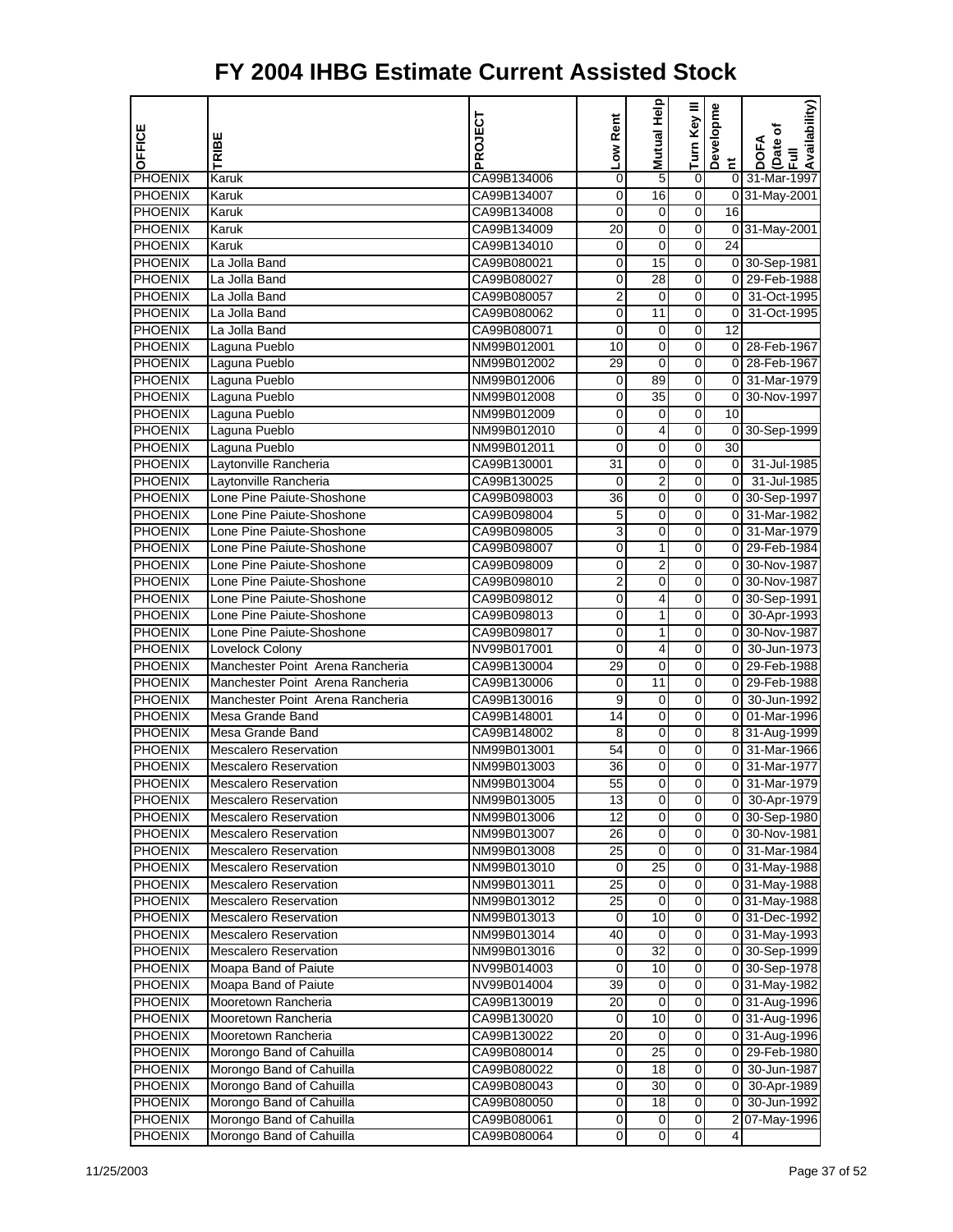| OFFICE                    | TRIBE                         | PROJECT                    | Low Rent    | Help<br>Mutual       | Turn Key III | Developme                     | Availability)<br>Date of<br>Full<br><b>DOFA</b> |
|---------------------------|-------------------------------|----------------------------|-------------|----------------------|--------------|-------------------------------|-------------------------------------------------|
|                           |                               |                            |             |                      |              | Ĕ                             |                                                 |
| <b>PHOENIX</b>            | Nambe Pueblo                  | NM99B040011                | 0           | $\overline{34}$      | $\pmb{0}$    |                               | 0 30-Sep-1980                                   |
| <b>PHOENIX</b>            | Nambe Pueblo                  | NM99B040013                | 0           | $\overline{13}$      | 0            |                               | 0 30-Sep-1980                                   |
| <b>PHOENIX</b>            | Nambe Pueblo                  | NM99B040017                | 0           | 15                   | 0            | $\overline{0}$                | 30-Apr-1984                                     |
| <b>PHOENIX</b>            | Nambe Pueblo                  | NM99B040018                | 0           | 5                    | 0            | $\overline{0}$                | 31-Jul-1987                                     |
| PHOENIX                   | Nambe Pueblo                  | NM99B040023                | 0           | 5<br>$\overline{22}$ | 0            | $\overline{0}$<br>$\mathbf 0$ | 30-Apr-1989                                     |
| PHOENIX                   | Nambe Pueblo<br>Nambe Pueblo  | NM99B040024                | 0<br>0      | 14                   | 0<br>0       |                               | 31-Oct-1988<br>28-Feb-1995                      |
| PHOENIX<br><b>PHOENIX</b> |                               | NM99B040027                |             |                      | 0            | 01<br>$\overline{0}$          |                                                 |
| <b>PHOENIX</b>            | Nambe Pueblo<br>Navajo Nation | NM99B040030<br>AZ99B012001 | 20<br>60    | 0<br>0               | 0            |                               | 31-Jul-1999<br>0 31-Dec-1968                    |
| <b>PHOENIX</b>            | Navajo Nation                 | AZ99B012002                | 50          | 0                    | 0            | 0                             | 30-Apr-1968                                     |
| <b>PHOENIX</b>            | Navajo Nation                 | AZ99B012003                | 110         | $\mathbf 0$          | 0            | $\overline{0}$                | 30-Apr-1968                                     |
| <b>PHOENIX</b>            | Navajo Nation                 | AZ99B012004                | 40          | 0                    | 0            |                               | 0 30-Nov-1967                                   |
| <b>PHOENIX</b>            | Navajo Nation                 | AZ99B012005                | 50          | 0                    | 0            | $\overline{0}$                | 31-Jan-1967                                     |
| <b>PHOENIX</b>            | Navajo Nation                 | AZ99B012012                | 50          | $\overline{0}$       | 0            | 0                             | 31-Jan-1971                                     |
| <b>PHOENIX</b>            | Navajo Nation                 | AZ99B012017                | 0           | 2                    | 0            | $\overline{0}$                | 31-Jul-1976                                     |
| PHOENIX                   | Navajo Nation                 | AZ99B012032                | 0           | 1                    | 0            |                               | 0 30-May-1974                                   |
| PHOENIX                   | Navajo Nation                 | AZ99B012038                | 10          | $\mathbf 0$          | 0            |                               | 0 30-Dec-1974                                   |
| <b>PHOENIX</b>            | Navajo Nation                 | AZ99B012039                | 10          | $\mathbf 0$          | 0            |                               | 0 31-Dec-1975                                   |
| <b>PHOENIX</b>            | Navajo Nation                 | AZ99B012040                | 10          | $\mathbf 0$          | 0            | 01                            | 30-Jun-1976                                     |
| <b>PHOENIX</b>            | Navajo Nation                 | AZ99B012042                | 0           | 34                   | 0            | $\overline{0}$                | 30-Apr-1979                                     |
| <b>PHOENIX</b>            | Navajo Nation                 | AZ99B012043                | 45          | 0                    | 0            | $\overline{0}$                | 30-Apr-1979                                     |
| <b>PHOENIX</b>            | Navajo Nation                 | AZ99B012044                | 0           | 17                   | 0            |                               | 0 31-Aug-1979                                   |
| <b>PHOENIX</b>            | Navajo Nation                 | AZ99B012045                | 0           | 15                   | 0            |                               | 0 31-Aug-1979                                   |
| <b>PHOENIX</b>            | Navajo Nation                 | AZ99B012046                | $\mathbf 0$ | 11                   | 0            |                               | 0 31-Dec-1978                                   |
| <b>PHOENIX</b>            | Navajo Nation                 | AZ99B012047                | 0           | 6                    | 0            |                               | 0 31-May-1979                                   |
| <b>PHOENIX</b>            | Navajo Nation                 | AZ99B012048                | 10          | $\mathbf 0$          | 0            | $\overline{0}$                | 31-Oct-1978                                     |
| PHOENIX                   | Navajo Nation                 | AZ99B012050                | 40          | $\mathbf 0$          | 0            |                               | 0 31-Aug-1983                                   |
| <b>PHOENIX</b>            | Navajo Nation                 | AZ99B012051                | 0           | 69                   | 0            |                               | 0 31-Dec-1981                                   |
| <b>PHOENIX</b>            | Navajo Nation                 | AZ99B012057                | 150         | 0                    | 0            |                               | 0 30-Apr-1987                                   |
| <b>PHOENIX</b>            | Navajo Nation                 | AZ99B012058                | 37          | 0                    | 0            |                               | 0 31-May-1983                                   |
| <b>PHOENIX</b>            | Navajo Nation                 | AZ99B012059                | 30          | $\mathbf 0$          | 0            |                               | 0 31-Dec-1982                                   |
| <b>PHOENIX</b>            | Navajo Nation                 | AZ99B012060                | 10          | 0                    | 0            |                               | 0 30-Nov-1982                                   |
| PHOENIX                   | Navajo Nation                 | AZ99B012061                | 6           | 0                    | 0            |                               | 0 31-Aug-1982                                   |
| <b>PHOENIX</b>            | Navajo Nation                 | AZ99B012062                | 130         | $\overline{0}$       | 0            |                               | 0 30-Nov-1983                                   |
| <b>PHOENIX</b>            | Navajo Nation                 | AZ99B012063                | 88          | 0                    | 0            | 0                             | 31-Mar-1984                                     |
| <b>PHOENIX</b>            | Navajo Nation                 | AZ99B012066                | 0           | 20                   | 0            | $\mathbf 0$                   | 31-Jul-1983                                     |
| <b>PHOENIX</b>            | Navajo Nation                 | AZ99B012067                | 65          | 0                    | $\mathbf 0$  | 01                            | 30-Nov-1982                                     |
| <b>PHOENIX</b>            | Navajo Nation                 | AZ99B012070                | 0           | 20                   | 0            |                               | 0 30-Sep-1982                                   |
| <b>PHOENIX</b>            | Navajo Nation                 | AZ99B012073                | 15          | 0                    | 0            |                               | 0 31-Oct-1983                                   |
| <b>PHOENIX</b>            | Navajo Nation                 | AZ99B012082                | 50          | 0                    | 0            |                               | 0 30-Sep-1986                                   |
| <b>PHOENIX</b>            | Navajo Nation                 | AZ99B012083                | 70          | $\mathbf 0$          | 0            |                               | 0 31-Aug-1985                                   |
| <b>PHOENIX</b>            | Navajo Nation                 | AZ99B012084                | 0           | 64                   | $\mathbf 0$  |                               | 0 31-May-1985                                   |
| <b>PHOENIX</b>            | Navajo Nation                 | AZ99B012085                | 50          | 0                    | 0            |                               | 0 31-Aug-1986                                   |
| <b>PHOENIX</b>            | Navajo Nation                 | AZ99B012086                | 50          | $\pmb{0}$            | 0            |                               | 0 31-Aug-1986                                   |
| <b>PHOENIX</b>            | Navajo Nation                 | AZ99B012087                | 50          | 0                    | 0            |                               | 0 30-Sep-1986                                   |
| <b>PHOENIX</b>            | Navajo Nation                 | AZ99B012088                | 0           | 66                   | 0            |                               | 0 30-Sep-1985                                   |
| <b>PHOENIX</b>            | Navajo Nation                 | AZ99B012089                | 0           | 42                   | $\mathbf 0$  |                               | 031-May-1985                                    |
| <b>PHOENIX</b>            | Navajo Nation                 | AZ99B012090                | 0           | 55                   | 0            | 01                            | 31-Oct-1987                                     |
| <b>PHOENIX</b>            | Navajo Nation                 | AZ99B012091                | 0           | 38                   | 0            | 01                            | 31-Mar-1986                                     |
| <b>PHOENIX</b>            | Navajo Nation                 | AZ99B012093                | 40          | 0                    | 0            |                               | 0 31-Aug-1985                                   |
| <b>PHOENIX</b>            | Navajo Nation                 | AZ99B012094                | 0           | 35                   | 0            |                               | 0 30-Nov-1987                                   |
| <b>PHOENIX</b>            | Navajo Nation                 | AZ99B012095                | 0           | $\overline{33}$      | $\mathbf 0$  | 0                             | 30-Jun-1987                                     |
| <b>PHOENIX</b>            | Navajo Nation                 | AZ99B012096                | 0           | 37                   | 0            | 0                             | 31-Oct-1987                                     |
| <b>PHOENIX</b>            | Navajo Nation                 | AZ99B012097                | 0           | 22                   | 0            |                               | 0 31-Dec-1987                                   |
| <b>PHOENIX</b>            | Navajo Nation                 | AZ99B012098                | 33          | 0                    | 0            | 0                             | 31-Oct-1987                                     |
| <b>PHOENIX</b>            | Navajo Nation                 | AZ99B012099                | 0           | 25                   | 0            |                               | 031-May-1988                                    |
| <b>PHOENIX</b>            | Navajo Nation                 | AZ99B012100                | 0           | 25                   | 0            |                               | 0 29-Feb-1988                                   |
| <b>PHOENIX</b>            | Navajo Nation                 | AZ99B012101                | 0           | 30                   | $\mathbf 0$  | 0                             | 30-Jun-1988                                     |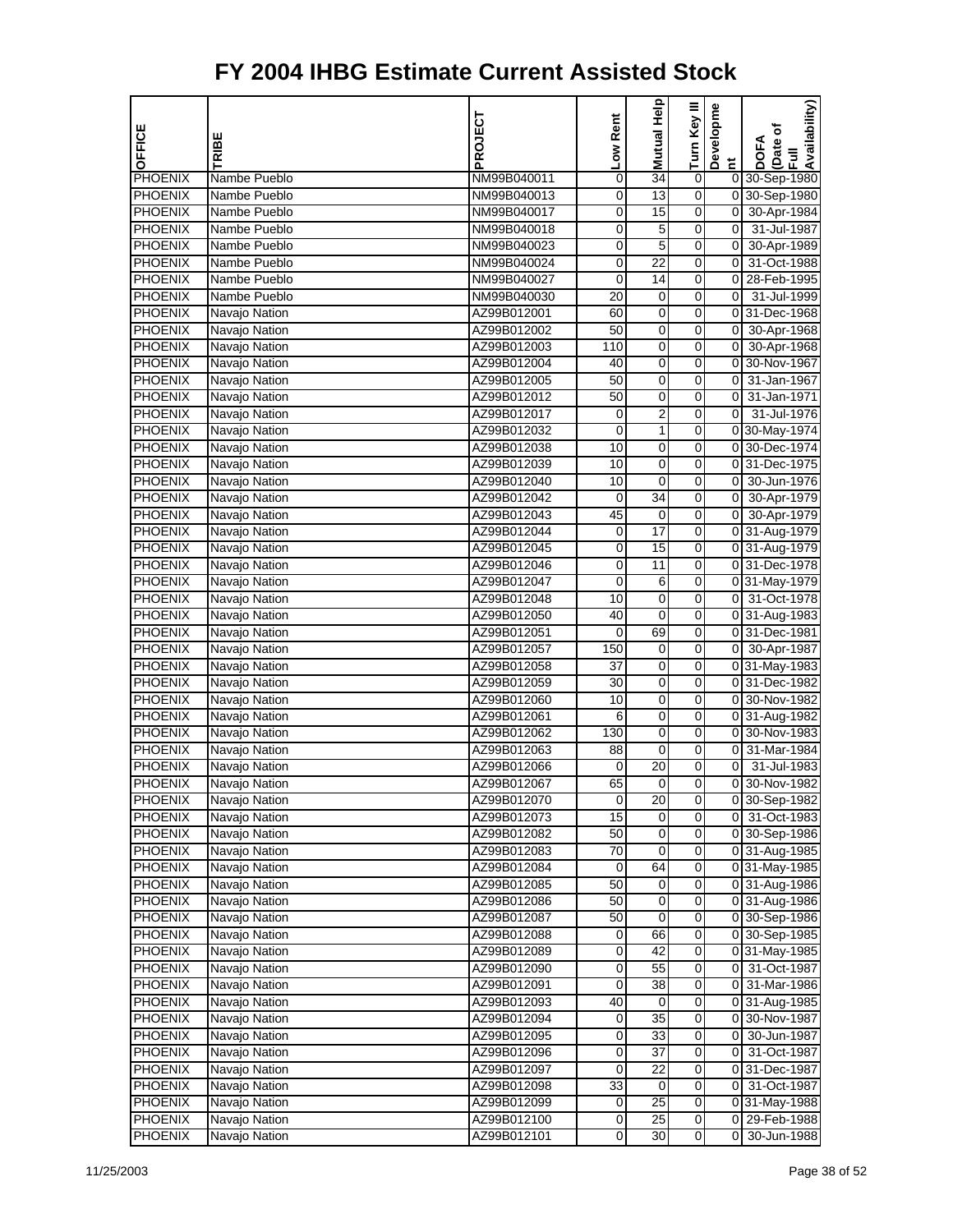| OFFICE                           | TRIBE                          | PROJECT                    | Low Rent         | Mutual Help          | Turn Key III            | Developme           | Availability)<br>(Date of<br>Full<br><b>DOFA</b> |
|----------------------------------|--------------------------------|----------------------------|------------------|----------------------|-------------------------|---------------------|--------------------------------------------------|
|                                  |                                |                            |                  |                      |                         | $\tilde{E}$         |                                                  |
| PHOENIX                          | Navajo Nation                  | AZ99B012102                | $\mathbf 0$      | 18                   | 0                       |                     | 0 31-Dec-1987                                    |
| <b>PHOENIX</b>                   | Navajo Nation                  | AZ99B012103                | 65               | $\mathbf 0$          | $\overline{0}$          |                     | 0 31-May-1991                                    |
| PHOENIX                          | Navajo Nation                  | AZ99B012104                | 0                | 20                   | 0                       |                     | 0 30-Sep-1990                                    |
| <b>PHOENIX</b>                   | Navajo Nation                  | AZ99B012105                | $\overline{0}$   | 20                   | 0                       |                     | 0 30-Sep-1990                                    |
| <b>PHOENIX</b>                   | Navajo Nation                  | AZ99B012106                | 0                | 60                   | 0                       |                     | 0 31-Dec-1990                                    |
| <b>PHOENIX</b>                   | Navajo Nation                  | AZ99B012107                | 0                | 26                   | 0                       |                     | 0 31-May-1991                                    |
| <b>PHOENIX</b>                   | Navajo Nation                  | AZ99B012108                | $\mathbf 0$      | 60                   | $\overline{0}$          |                     | 0 31-May-1991                                    |
| <b>PHOENIX</b>                   | Navajo Nation                  | AZ99B012109                | 0                | 30                   | 0                       |                     | 0 30-Sep-1990                                    |
| <b>PHOENIX</b>                   | Navajo Nation                  | AZ99B012110                | 0                | 15                   | 0                       |                     | 0 30-Sep-1990                                    |
| <b>PHOENIX</b>                   | Navajo Nation                  | AZ99B012111                | 0                | 45                   | 0                       |                     | 0 30-Sep-1990                                    |
| <b>PHOENIX</b>                   | Navajo Nation                  | AZ99B012112                | 0                | 25                   | 0                       |                     | 0 31-May-1992                                    |
| <b>PHOENIX</b>                   | Navajo Nation                  | AZ99B012113                | 25               | $\mathbf 0$          | $\overline{0}$          |                     | 0 31-May-1992                                    |
| <b>PHOENIX</b>                   | Navajo Nation                  | AZ99B012114                | 0                | 49                   | 0                       |                     | 0 30-Apr-1992                                    |
| <b>PHOENIX</b>                   | Navajo Nation                  | AZ99B012115                | $\overline{0}$   | 14                   | 0                       |                     | 0 31-Mar-1992                                    |
| <b>PHOENIX</b>                   | Navajo Nation                  | AZ99B012116                | 0                | 20                   | 0                       |                     | 0 30-Nov-1991                                    |
| <b>PHOENIX</b>                   | Navajo Nation                  | AZ99B012117                | 0                | 20                   | 0                       |                     | 0 31-Dec-1991                                    |
| <b>PHOENIX</b>                   | Navajo Nation                  | AZ99B012118                | 15               | $\mathbf 0$          | $\overline{0}$          |                     | 0 30-Nov-1991                                    |
| <b>PHOENIX</b>                   | Navajo Nation                  | AZ99B012119                | 0                | 29                   | 0                       |                     | 0 30-Nov-1992                                    |
| <b>PHOENIX</b>                   | Navajo Nation                  | AZ99B012120                | $\overline{0}$   | 35                   | 0                       | $\overline{0}$      | 30-Apr-1992                                      |
| <b>PHOENIX</b>                   | Navajo Nation                  | AZ99B012121                | 0                | 20                   | 0                       | 0                   | 31-Mar-1992                                      |
| <b>PHOENIX</b>                   | Navajo Nation                  | AZ99B012122                | 10               | 0                    | 0                       |                     | 0 31-Mar-1992                                    |
| <b>PHOENIX</b>                   | Navajo Nation                  | AZ99B012123                | $\mathbf 0$      | $\overline{15}$      | $\overline{0}$          |                     | 0 31-Dec-1991                                    |
| <b>PHOENIX</b>                   | Navajo Nation                  | AZ99B012124                | 10               | 0                    | 0                       |                     | 0 31-Dec-1991                                    |
| <b>PHOENIX</b>                   | Navajo Nation                  | AZ99B012125                | 0                | 26                   | 0                       |                     | 0 30-Nov-1992                                    |
| <b>PHOENIX</b>                   | Navajo Nation                  | AZ99B012126                | 30               | 0                    | 0                       |                     | 0 30-Nov-1992                                    |
| <b>PHOENIX</b>                   | Navajo Nation                  | AZ99B012127                | 0                | 21                   | 0                       | $\overline{0}$      | 31-Jul-1994                                      |
| <b>PHOENIX</b>                   | Navajo Nation                  | AZ99B012128                | $\pmb{0}$        | 36                   | 0                       | $\overline{0}$      | 30-Apr-1994                                      |
| <b>PHOENIX</b>                   | Navajo Nation                  | AZ99B012129                | 0                | 18                   | 0                       | $\overline{0}$      | 31-Jul-1994                                      |
| <b>PHOENIX</b>                   | Navajo Nation                  | AZ99B012130                | $\overline{0}$   | 11                   | 0                       |                     | 0 31-May-1995                                    |
| <b>PHOENIX</b>                   | Navajo Nation                  | AZ99B012131                | 0                | 8                    | 0                       | 01                  | 31-Oct-1994                                      |
| <b>PHOENIX</b>                   | Navajo Nation                  | AZ99B012132                | 20               | 0                    | 0                       |                     | 0 31-May-1995                                    |
| <b>PHOENIX</b>                   | Navajo Nation                  | AZ99B012133                | 20               | $\overline{0}$       | $\overline{0}$          | $\overline{0}$      | 31-Oct-1994                                      |
| <b>PHOENIX</b>                   | Navajo Nation                  | AZ99B012134                | 19               | 0                    | 0                       | $\overline{0}$<br>O | 31-Jul-1994                                      |
| <b>PHOENIX</b><br><b>PHOENIX</b> | Navajo Nation                  | AZ99B012135                | 19               | $\mathbf 0$<br>35    | 0                       | $\overline{0}$      | 31-Jul-1994<br>31-Mar-1995                       |
|                                  | Navajo Nation                  | AZ99B012136                | 0                |                      | 0                       |                     | 31-Oct-1996                                      |
| <b>PHOENIX</b>                   | Navajo Nation                  | AZ99B012137                | 0<br>16          | 24<br>$\overline{0}$ | 0<br>O                  | 0<br>$\overline{0}$ | 31-Oct-1996                                      |
| PHOENIX                          | Navajo Nation                  | AZ99B012138                |                  |                      |                         |                     |                                                  |
| <b>PHOENIX</b><br><b>PHOENIX</b> | Navajo Nation                  | AZ99B012139                | 0<br>0           | 25<br>12             | 0<br>0                  |                     | 0 31-Oct-1996<br>0 30-Sep-1996                   |
| <b>PHOENIX</b>                   | Navajo Nation                  | AZ99B012140<br>AZ99B012141 |                  | 10                   | 0                       |                     |                                                  |
| <b>PHOENIX</b>                   | Navajo Nation<br>Navajo Nation |                            | 0                | 14                   | 0                       |                     | 0 31-May-1997                                    |
|                                  |                                | AZ99B012142                | 0<br>$\mathbf 0$ | $\overline{18}$      | $\overline{\mathbf{0}}$ |                     | 0 30-Nov-1998<br>0 31-Oct-1996                   |
| PHOENIX<br><b>PHOENIX</b>        | Navajo Nation<br>Navajo Nation | AZ99B012143                | 15               | 0                    | 0                       |                     | 0 31-May-1997                                    |
| <b>PHOENIX</b>                   | Navajo Nation                  | AZ99B012144<br>AZ99B012145 | 6                | 0                    | 0                       |                     | 0 30-Nov-1998                                    |
| <b>PHOENIX</b>                   | Navajo Nation                  |                            | 0                | 13                   | 0                       |                     | 0 31-May-1997                                    |
| <b>PHOENIX</b>                   | Navajo Nation                  | AZ99B012146<br>AZ99B012147 | 15               | 0                    | 0                       |                     | 031-May-1997                                     |
| PHOENIX                          | Navajo Nation                  | AZ99B012148                | $\mathbf 0$      | $\overline{58}$      | $\overline{\mathbf{0}}$ |                     | 031-May-1998                                     |
| <b>PHOENIX</b>                   | Navajo Nation                  | AZ99B012149                | 20               | 0                    | 0                       |                     | 0 31-May-1998                                    |
| <b>PHOENIX</b>                   | Navajo Nation                  | AZ99B012150                | 40               | $\pmb{0}$            | 0                       |                     | 0 31-May-1998                                    |
| <b>PHOENIX</b>                   | Navajo Nation                  | AZ99B012151                | 40               | 0                    | 0                       |                     | 0 30-Sep-1997                                    |
| <b>PHOENIX</b>                   | Navajo Nation                  | AZ99B012152                | 0                | 8                    | 0                       | 01                  | 30-Apr-1999                                      |
| <b>PHOENIX</b>                   | Navajo Nation                  | AZ99B012153                | 0                | $\overline{25}$      | $\overline{\mathbf{0}}$ | <sub>0</sub>        | 31-Jan-1999                                      |
| <b>PHOENIX</b>                   | Navajo Nation                  | AZ99B012154                | 0                | 65                   | 0                       | 01                  | 31-Mar-1999                                      |
| <b>PHOENIX</b>                   | Navajo Nation                  | AZ99B012155                | 0                | 20                   | 0                       | 0                   | 28-Feb-2000                                      |
| <b>PHOENIX</b>                   | Navajo Nation                  | AZ99B012156                | 0                | 30                   | 0                       | 01                  | 28-Feb-2000                                      |
| <b>PHOENIX</b>                   | Navajo Nation                  | AZ99B012157                | 0                | 0                    | 0                       | 10                  |                                                  |
| <b>PHOENIX</b>                   | Navajo Nation                  | AZ99B012158                | $\pmb{0}$        | 10                   | $\mathbf 0$             |                     | 0 28-Feb-2000                                    |
| <b>PHOENIX</b>                   | Navajo Nation                  | AZ99B012159                | 0                | $\pmb{0}$            | $\mathbf 0$             | 15                  |                                                  |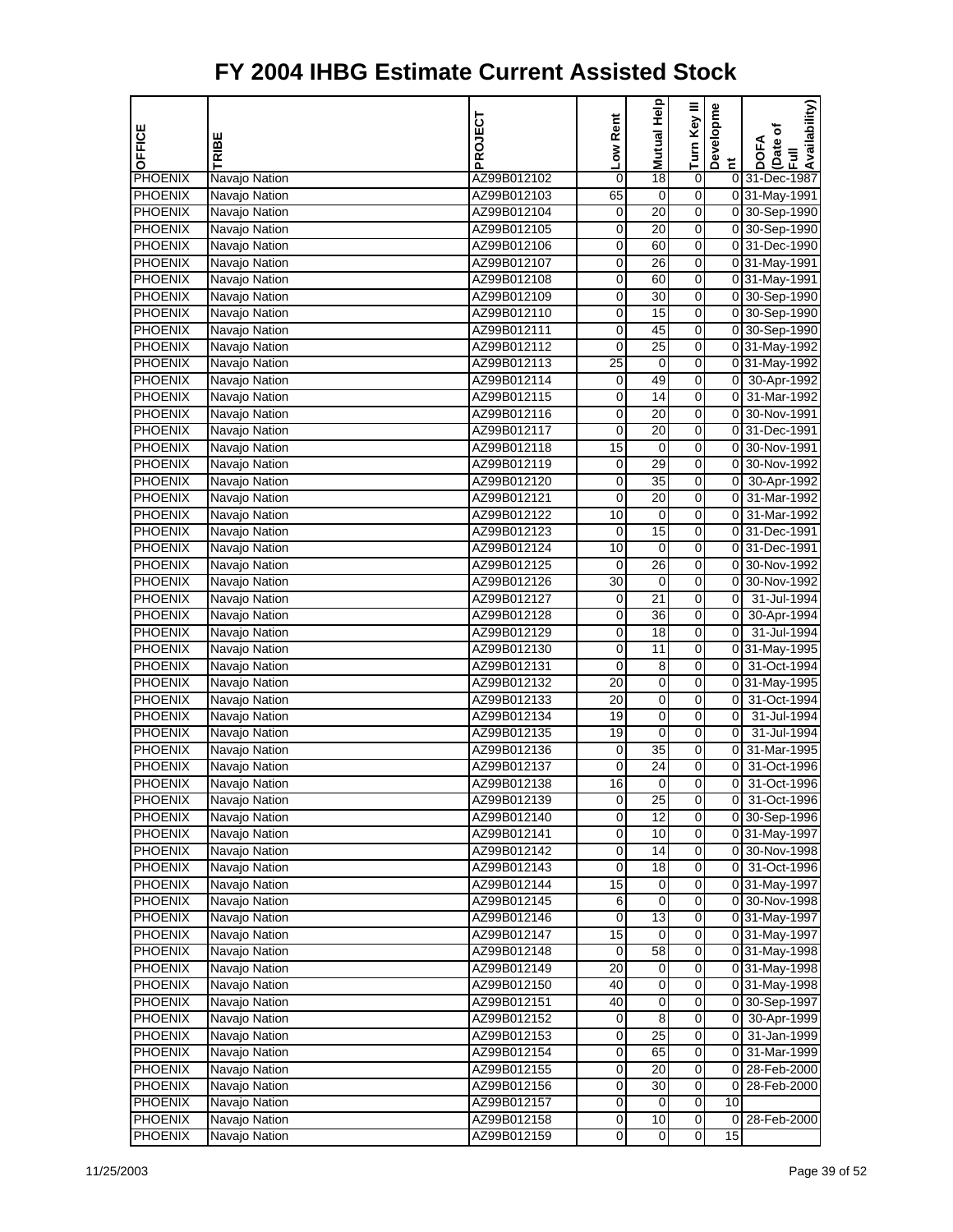| OFFICE                           | TRIBE                          | PROJECT                    | Low Rent | Help<br>Mutual  | Turn Key III | Developme                        | Availability)<br>Date of<br>Full<br><b>DOFA</b> |
|----------------------------------|--------------------------------|----------------------------|----------|-----------------|--------------|----------------------------------|-------------------------------------------------|
|                                  |                                |                            |          |                 |              | Ĕ                                |                                                 |
| PHOENIX                          | Navajo Nation                  | AZ99B012160                | 10       | $\mathbf 0$     | $\pmb{0}$    | 01                               | 31-Mar-2001                                     |
| PHOENIX                          | Navajo Nation                  | AZ99B012161                | 55       | $\mathbf 0$     | 0            | οI                               | 31-Mar-1997                                     |
| <b>PHOENIX</b>                   | Navajo Nation                  | AZ99B012162                | 0        | 15              | 0            | $\mathbf 0$                      | 31-Oct-2001                                     |
| <b>PHOENIX</b>                   | Navajo Nation                  | AZ99B012163                | 0        | 13              | 0            | $\overline{2}$                   | 30-Jun-2001                                     |
| <b>PHOENIX</b>                   | Navajo Nation                  | AZ99B012164                | 0        | 25              | 0            | 0                                | 30-Jun-2001                                     |
| <b>PHOENIX</b>                   | Navajo Nation                  | AZ99B012165                | 0        | 20              | 0            | $\mathbf 0$                      | 30-Jun-2001                                     |
| PHOENIX                          | Navajo Nation                  | AZ99B012166                | 0        | $\overline{25}$ | 0            |                                  | 0 30-Nov-1998                                   |
| <b>PHOENIX</b>                   | Navajo Nation                  | NM99B015001                | 60       | 0               | 0            | οI                               | 30-Nov-1965                                     |
| <b>PHOENIX</b>                   | Navajo Nation                  | NM99B015002                | 60       | 0               | 0            |                                  | 0 30-Sep-1976                                   |
| <b>PHOENIX</b>                   | Navajo Nation                  | NM99B015003                | 20       | 0               | 0            | $\overline{0}$                   | 31-Oct-1966                                     |
| <b>PHOENIX</b>                   | Navajo Nation                  | NM99B015004                | 30       | $\mathbf 0$     | 0            | $\mathbf 0$                      | 31-Oct-1966                                     |
| <b>PHOENIX</b>                   | Navajo Nation                  | NM99B015005                | 20       | 0               | 0            | $\overline{0}$                   | 31-Jan-1967                                     |
| <b>PHOENIX</b>                   | Navajo Nation                  | NM99B015006                | 100      | 0               | 0            | $\overline{0}$<br>$\overline{0}$ | 30-Apr-1968                                     |
| <b>PHOENIX</b>                   | Navajo Nation                  | NM99B015012                | 50       | 0               | 0            |                                  | 30-Apr-1971                                     |
| <b>PHOENIX</b>                   | Navajo Nation                  | NM99B015013                | 60       | 0               | 0            | 0                                | 30-Jun-1973                                     |
| PHOENIX                          | Navajo Nation                  | NM99B015014                | 20       | $\mathbf 0$     | 0            | 0                                | 31-Oct-1972                                     |
| PHOENIX                          | Navajo Nation                  | NM99B015018                | 0        | 3               | 0            | $\mathbf 0$                      | 30-Jul-1975                                     |
| <b>PHOENIX</b>                   | Navajo Nation                  | NM99B015024                | 10       | 0               | 0            | 0<br>$\overline{0}$              | 28-Feb-1975                                     |
| <b>PHOENIX</b>                   | Navajo Nation                  | NM99B015026                | 0        | 1               | 0            |                                  | 30-Apr-1975                                     |
| <b>PHOENIX</b>                   | Navajo Nation                  | NM99B015027                | 0        | 1               | 0            | $\overline{0}$                   | 30-Jun-1975                                     |
| <b>PHOENIX</b>                   | Navajo Nation                  | NM99B015028                | 20       | $\mathbf 0$     | 0            | $\overline{0}$                   | 30-Sep-1975                                     |
| PHOENIX                          | Navajo Nation                  | NM99B015030                | 30       | $\mathbf 0$     | 0            | 0                                | 30-Jun-1975                                     |
| <b>PHOENIX</b>                   | Navajo Nation                  | NM99B015031                | 0        | 14              | 0            |                                  | 0 31-Aug-1979                                   |
| <b>PHOENIX</b>                   | Navajo Nation                  | NM99B015032                | 150      | 0               | 0            | 0                                | 31-Jul-1979                                     |
| <b>PHOENIX</b>                   | Navajo Nation                  | NM99B015033                | 0        | 13<br>14        | 0            | 0                                | 31-Jul-1979                                     |
| <b>PHOENIX</b>                   | Navajo Nation                  | NM99B015034                | 0<br>0   | 12              | 0<br>0       | 0<br>$\mathbf 0$                 | 30-Jun-1979                                     |
| PHOENIX                          | Navajo Nation                  | NM99B015035                |          |                 | 0            |                                  | 31-Jul-1979                                     |
| <b>PHOENIX</b><br><b>PHOENIX</b> | Navajo Nation                  | NM99B015036                | 105      | 0<br>45         | 0            | 0                                | 0 31-Aug-1979<br>30-Jun-1982                    |
| <b>PHOENIX</b>                   | Navajo Nation                  | NM99B015037                | 0        | 16              | 0            | 0                                |                                                 |
| PHOENIX                          | Navajo Nation                  | NM99B015038                | 0<br>118 |                 | 0            |                                  | 30-Sep-2001<br>0 30-Sep-1980                    |
| <b>PHOENIX</b>                   | Navajo Nation<br>Navajo Nation | NM99B015039                | 75       | 0<br>0          | 0            | 0                                |                                                 |
| PHOENIX                          | Navajo Nation                  | NM99B015040<br>NM99B015041 | 100      | 0               | 0            | $\overline{0}$                   | 30-Apr-1983                                     |
| <b>PHOENIX</b>                   | Navajo Nation                  | NM99B015042                | 20       | $\overline{0}$  | 0            | 01                               | 30-Apr-1984<br>28-Feb-1983                      |
| <b>PHOENIX</b>                   | Navajo Nation                  | NM99B015043                | 0        | 28              | 0            | $\overline{0}$                   | 31-Jan-1984                                     |
| <b>PHOENIX</b>                   |                                | NM99B015044                | 20       | $\pmb{0}$       | 0            | $\mathbf 0$                      | 30-Jun-1983                                     |
| <b>PHOENIX</b>                   | Navajo Nation<br>Navajo Nation | NM99B015045                | 10       | 0               | 0            | 01                               | 30-Nov-1983                                     |
| <b>PHOENIX</b>                   | Navajo Nation                  | NM99B015046                |          |                 |              |                                  | 0 31-Jan-1983                                   |
| <b>PHOENIX</b>                   | Navajo Nation                  | NM99B015047                | 25<br>50 | 0<br>0          | 0<br>0       |                                  | 031-Dec-1983                                    |
| <b>PHOENIX</b>                   | Navajo Nation                  | NM99B015048                | 100      | 0               | 0            | 0                                | 31-Jan-1984                                     |
| <b>PHOENIX</b>                   | Navajo Nation                  | NM99B015049                | 51       | $\pmb{0}$       | 0            | 01                               | 29-Feb-1984                                     |
| <b>PHOENIX</b>                   | Navajo Nation                  | NM99B015052                | 5        | $\mathbf 0$     | $\mathbf 0$  | 01                               | 30-Apr-1984                                     |
| <b>PHOENIX</b>                   | Navajo Nation                  | NM99B015053                | 0        | 31              | 0            | 01                               | 31-Mar-1986                                     |
| <b>PHOENIX</b>                   | Navajo Nation                  | NM99B015054                | 0        | 31              | 0            | 0                                | 31-Jan-1985                                     |
| <b>PHOENIX</b>                   | Navajo Nation                  | NM99B015055                | 59       | 0               | 0            | 0                                | 31-Jan-1986                                     |
| <b>PHOENIX</b>                   | Navajo Nation                  | NM99B015056                | 0        | 29              | 0            | 0                                | 31-Mar-1987                                     |
| <b>PHOENIX</b>                   | Navajo Nation                  | NM99B015057                | 0        | 44              | $\mathbf 0$  | 01                               | 30-Jun-1987                                     |
| <b>PHOENIX</b>                   | Navajo Nation                  | NM99B015058                | 0        | 25              | 0            |                                  | 0 31-Aug-1987                                   |
| <b>PHOENIX</b>                   | Navajo Nation                  | NM99B015059                | 0        | 10              | 0            |                                  | 031-Dec-1984                                    |
| <b>PHOENIX</b>                   | Navajo Nation                  | NM99B015060                | 0        | 25              | 0            |                                  | 0 31-Aug-1987                                   |
| <b>PHOENIX</b>                   | Navajo Nation                  | NM99B015061                | 21       | 0               | 0            | 0                                | 31-Mar-1987                                     |
| <b>PHOENIX</b>                   | Navajo Nation                  | NM99B015062                | 0        | 38              | $\mathbf 0$  | 0                                | 30-Jun-1987                                     |
| <b>PHOENIX</b>                   | Navajo Nation                  | NM99B015063                | 0        | 22              | 0            | 0                                | 31-Jul-1987                                     |
| <b>PHOENIX</b>                   | Navajo Nation                  | NM99B015064                | 0        | 25              | 0            | 01                               | 31-Oct-1987                                     |
| <b>PHOENIX</b>                   | Navajo Nation                  | NM99B015065                | 0        | 36              | 0            | 01                               | 31-Dec-1987                                     |
| <b>PHOENIX</b>                   | Navajo Nation                  | NM99B015066                | 0        | 20              | 0            | $\overline{0}$                   | 31-Oct-1990                                     |
| <b>PHOENIX</b>                   | Navajo Nation                  | NM99B015067                | 0        | 40              | 0            |                                  | 0 31-Mar-1991                                   |
| <b>PHOENIX</b>                   | Navajo Nation                  | NM99B015068                | 0        | 80              | $\mathbf 0$  |                                  | 0 30-Sep-1990                                   |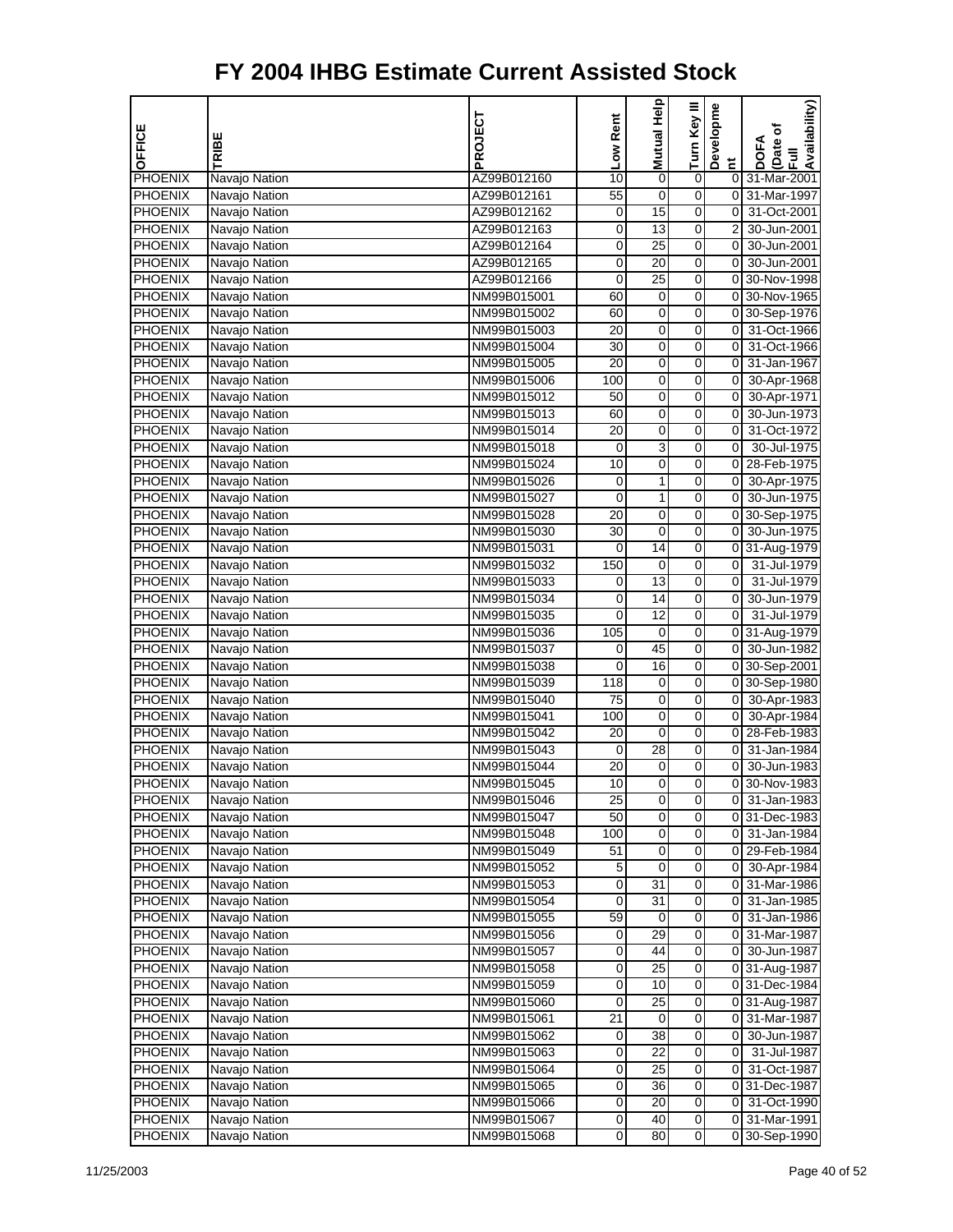| OFFICE                           | TRIBE                          | PROJECT                    | Low Rent        | Help<br>Mutual  | Turn Key III | Developme      | Availability)<br>(Date of<br>Full<br><b>DOFA</b> |
|----------------------------------|--------------------------------|----------------------------|-----------------|-----------------|--------------|----------------|--------------------------------------------------|
|                                  |                                |                            |                 |                 |              | Ĕ              |                                                  |
| PHOENIX                          | Navajo Nation                  | NM99B015069                | 0               | 65              | $\pmb{0}$    |                | 0 31-Mar-1991                                    |
| PHOENIX                          | Navajo Nation                  | NM99B015070                | 0               | $\overline{20}$ | 0            |                | 0 30-Sep-1990                                    |
| <b>PHOENIX</b>                   | Navajo Nation                  | NM99B015071                | 0               | 58              | 0            | $\overline{0}$ | 31-Oct-1990                                      |
| <b>PHOENIX</b>                   | Navajo Nation                  | NM99B015072                | 0               | 20              | 0            |                | 0 31-Dec-1991                                    |
| <b>PHOENIX</b>                   | Navajo Nation                  | NM99B015073                | 10              | 0               | 0            |                | 0 31-Dec-1991                                    |
| PHOENIX                          | Navajo Nation                  | NM99B015074                | 0               | $\overline{15}$ | 0            |                | 0 30-Nov-1991                                    |
| <b>PHOENIX</b>                   | Navajo Nation                  | NM99B015075                | 10              | $\mathbf 0$     | 0            |                | 0 30-Nov-1991                                    |
| <b>PHOENIX</b>                   | Navajo Nation                  | NM99B015076                | 0               | 25              | 0<br>0       |                | 0 31-Dec-1991                                    |
| <b>PHOENIX</b><br><b>PHOENIX</b> | Navajo Nation                  | NM99B015077                | $\overline{35}$ | 0<br>20         | 0            | 01             | 0 31-Dec-1991<br>31-Mar-1992                     |
| PHOENIX                          | Navajo Nation                  | NM99B015078<br>NM99B015079 | 0<br>20         | 0               | 0            | $\overline{0}$ | 31-Mar-1992                                      |
| <b>PHOENIX</b>                   | Navajo Nation<br>Navajo Nation | NM99B015080                | 20              | $\mathbf 0$     | 0            |                | 0 31-Aug-1991                                    |
| <b>PHOENIX</b>                   | Navajo Nation                  | NM99B015081                | 0               | 15              | 0            |                | 0 30-Nov-1991                                    |
| <b>PHOENIX</b>                   | Navajo Nation                  | NM99B015082                | 10              | 0               | 0            |                | 0 30-Nov-1991                                    |
| <b>PHOENIX</b>                   | Navajo Nation                  | NM99B015083                | 0               | 20              | 0            | 0              | 30-Nov-1991                                      |
| PHOENIX                          | Navajo Nation                  | NM99B015084                | $\mathbf 0$     | 25              | 0            |                | 0 30-Nov-1991                                    |
| <b>PHOENIX</b>                   | Navajo Nation                  | NM99B015085                | 10              | $\mathbf 0$     | 0            |                | 0 30-Nov-1991                                    |
| <b>PHOENIX</b>                   | Navajo Nation                  | NM99B015086                | 0               | 18              | 0            | 01             | 31-Jan-1994                                      |
| <b>PHOENIX</b>                   | Navajo Nation                  | NM99B015087                | 20              | 0               | 0            |                | 0 31-Dec-1993                                    |
| <b>PHOENIX</b>                   | Navajo Nation                  | NM99B015088                | 0               | 6               | 0            |                | 0 31-Aug-1992                                    |
| PHOENIX                          | Navajo Nation                  | NM99B015089                | 18              | $\mathbf 0$     | 0            |                | 0 31-Aug-1992                                    |
| PHOENIX                          | Navajo Nation                  | NM99B015090                | 0               | 39              | 0            |                | 0 30-Nov-1993                                    |
| <b>PHOENIX</b>                   | Navajo Nation                  | NM99B015091                | 0               | 14              | 0            |                | 0 30-Nov-1993                                    |
| <b>PHOENIX</b>                   | Navajo Nation                  | NM99B015092                | 0               | 20              | 0            | οI             | 31-Mar-1994                                      |
| <b>PHOENIX</b>                   | Navajo Nation                  | NM99B015093                | 0               | 18              | 0            | 0              | 31-Jan-1994                                      |
| <b>PHOENIX</b>                   | Navajo Nation                  | NM99B015094                | 18              | 0               | 0            | $\overline{0}$ | 31-Jan-1994                                      |
| PHOENIX                          | Navajo Nation                  | NM99B015095                | 17              | 0               | 0            | 01             | 31-Mar-1994                                      |
| <b>PHOENIX</b>                   | Navajo Nation                  | NM99B015096                | 20              | $\mathbf 0$     | 0            |                | 0 31-Dec-1993                                    |
| <b>PHOENIX</b>                   | Navajo Nation                  | NM99B015097                | 0               | $\overline{25}$ | 0            | 0              | 31-Jan-1995                                      |
| <b>PHOENIX</b>                   | Navajo Nation                  | NM99B015098                | 0               | 40              | 0            | 0              | 30-Nov-1994                                      |
| PHOENIX                          | Navajo Nation                  | NM99B015099                | 0               | 25              | 0            | $\overline{0}$ | 28-Feb-1997                                      |
| PHOENIX                          | Navajo Nation                  | NM99B015100                | 0               | $\overline{7}$  | 0            | $\overline{0}$ | 31-Oct-1996                                      |
| <b>PHOENIX</b>                   | Navajo Nation                  | NM99B015101                | 0               | 10              | 0            | $\overline{0}$ | 31-Oct-1996                                      |
| <b>PHOENIX</b>                   | Navajo Nation                  | NM99B015102                | 0               | 20              | 0            |                | 0 31-May-1996                                    |
| <b>PHOENIX</b>                   | Navajo Nation                  | NM99B015103                | 0               | 25              | 0            |                | 0 30-Sep-1996                                    |
| <b>PHOENIX</b>                   | Navajo Nation                  | NM99B015104                | 11              | $\pmb{0}$       | 0            | $\overline{0}$ | 31-Oct-1996                                      |
| <b>PHOENIX</b>                   | Navajo Nation                  | NM99B015105                | 9               | 0               | $\mathbf 0$  | 0              | 31-Oct-1996                                      |
| <b>PHOENIX</b>                   | Navajo Nation                  | NM99B015106                | 20              | 0               | 0            |                | 0 31-May-1996                                    |
| <b>PHOENIX</b>                   | Navajo Nation                  | NM99B015107                | 14              | 0               | 0            |                | 0 30-Sep-1996                                    |
| <b>PHOENIX</b>                   | Navajo Nation                  | NM99B015108                | 0               | 9               | 0            |                | 0 30-Sep-1996                                    |
| <b>PHOENIX</b>                   | Navajo Nation                  | NM99B015109                | 14              | $\pmb{0}$       | 0            | 01             | 30-Jun-1996                                      |
| <b>PHOENIX</b>                   | Navajo Nation                  | NM99B015110                | 10              | 0               | $\mathbf 0$  | 01             | 30-Apr-1996                                      |
| <b>PHOENIX</b>                   | Navajo Nation                  | NM99B015111                | 0               | 7               | 0            | 01             | 30-Apr-1996                                      |
| <b>PHOENIX</b>                   | Navajo Nation                  | NM99B015112                | 0               | 38              | 0            |                | 0 31-May-1998                                    |
| <b>PHOENIX</b>                   | Navajo Nation                  | NM99B015113                | 0               | 77              | 0            |                | 0 30-Sep-1998                                    |
| <b>PHOENIX</b>                   | Navajo Nation                  | NM99B015114                | 0               | 27              | 0            |                | 0 30-Sep-1980                                    |
| <b>PHOENIX</b>                   | Navajo Nation                  | NM99B015115                | 0               | 20              | 0            |                | 0 31-Dec-1999                                    |
| <b>PHOENIX</b>                   | Navajo Nation                  | NM99B015116                | 0               | 15              | 0            |                | 0 30-Nov-1999                                    |
| <b>PHOENIX</b>                   | Navajo Nation                  | NM99B015117                | 0               | 10              | 0            |                | 0 30-Nov-1999                                    |
| <b>PHOENIX</b>                   | Navajo Nation                  | NM99B015118                | 0               | 10              | 0            | 01             | 28-Feb-1999                                      |
| <b>PHOENIX</b>                   | Navajo Nation                  | NM99B015119                | 0               | 15              | 0            | 0              | 28-Feb-1999                                      |
| <b>PHOENIX</b>                   | Navajo Nation                  | NM99B015120                | 0               | 20              | $\mathbf 0$  |                | 0 30-Sep-2000                                    |
| <b>PHOENIX</b>                   | Navajo Nation                  | NM99B015121                | 0               | 10              | 0            |                | 0 31-Dec-1999                                    |
| <b>PHOENIX</b>                   | Navajo Nation                  | NM99B015122                | 0               | 20              | 0            |                | 0 30-Nov-2000                                    |
| <b>PHOENIX</b>                   | Navajo Nation                  | NM99B015123                | 0               | 20              | 0            |                | 0 31-Dec-2000                                    |
| <b>PHOENIX</b>                   | Navajo Nation                  | NM99B015124                | 0               | 15              | 0            |                | 0 30-Nov-2000                                    |
| <b>PHOENIX</b>                   | Navajo Nation                  | NM99B015125                | 24              | 0               | 0            |                | 0 31-Mar-2002                                    |
| <b>PHOENIX</b>                   | Navajo Nation                  | NM99B015126                | 0               | 6               | $\mathbf 0$  | 0              | 30-Jun-2001                                      |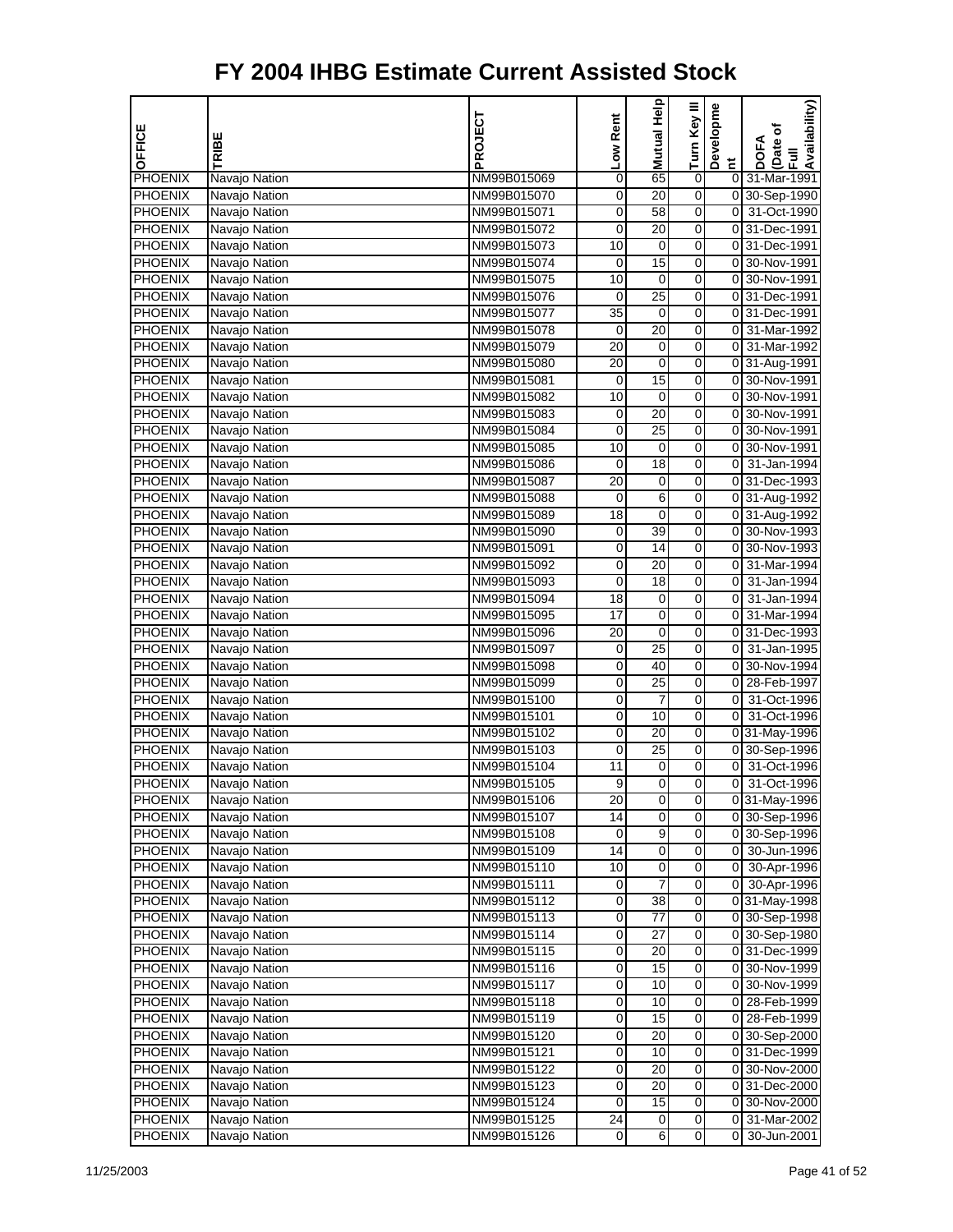| OFFICE                           | TRIBE                                                                | PROJECT                    | Low Rent    | <b>Help</b><br><b>Mutual</b> | Turn Key III     | Developme      | Availability)<br>Date of<br>DOFA |
|----------------------------------|----------------------------------------------------------------------|----------------------------|-------------|------------------------------|------------------|----------------|----------------------------------|
|                                  |                                                                      |                            |             |                              |                  | $\tilde{a}$    | $\bar{z}$                        |
| <b>PHOENIX</b>                   | Navajo Nation                                                        | NM99B015127                | 20          | 0                            | 0                | $\overline{0}$ | 30-Jun-2001                      |
| PHOENIX                          | Navajo Nation                                                        | NM99B015128                | 0           | $\overline{30}$              | $\mathbf 0$      | $\overline{0}$ | 30-Jun-2001                      |
| <b>PHOENIX</b>                   | Navajo Nation                                                        | UT99B005001                | 0           | 18                           | 0                | $\overline{0}$ | 30-Jun-1979                      |
| <b>PHOENIX</b>                   | Navajo Nation                                                        | UT99B005002                | 0           | $\overline{34}$              | 0                |                | 0 31-Aug-1985                    |
| PHOENIX                          | Navajo Nation                                                        | UT99B005003                | 0           | 32                           | 0                | οI             | 28-Feb-1986                      |
| <b>PHOENIX</b>                   | Navajo Nation                                                        | UT99B005004                | 0           | 23                           | 0                | $\overline{0}$ | 31-Oct-1987                      |
| <b>PHOENIX</b>                   | Paiute-Shoshone of Bishop Colony                                     | CA99B098002                | 0           | 39                           | 0                | $\overline{0}$ | 31-Mar-1979                      |
| <b>PHOENIX</b>                   | Paiute-Shoshone of Bishop Colony                                     | CA99B098004                | 9           | 0                            | 0                |                | 0 31-Mar-1982                    |
| <b>PHOENIX</b>                   | Paiute-Shoshone of Bishop Colony                                     | CA99B098005                | 6           | $\mathbf 0$<br>38            | 0                | οI             | 31-Mar-1979                      |
| <b>PHOENIX</b>                   | Paiute-Shoshone of Bishop Colony                                     | CA99B098007                | 0           |                              | 0                |                | 0 29-Feb-1984                    |
| PHOENIX                          | Paiute-Shoshone of Bishop Colony                                     | CA99B098008                | 4           | 0                            | 0                |                | 0 29-Feb-1984                    |
| <b>PHOENIX</b>                   | Paiute-Shoshone of Bishop Colony                                     | CA99B098009                | 0           | $\overline{17}$              | 0                |                | 0 30-Nov-1987                    |
| <b>PHOENIX</b><br><b>PHOENIX</b> | Paiute-Shoshone of Bishop Colony                                     | CA99B098010                | 3           | 0<br>$\mathbf 0$             | 0<br>0           |                | 0 30-Nov-1987                    |
|                                  | Paiute-Shoshone of Bishop Colony<br>Paiute-Shoshone of Bishop Colony | CA99B098011                | 7           |                              |                  |                | 0 30-Sep-1991                    |
| <b>PHOENIX</b>                   |                                                                      | CA99B098012                | 0           | 10                           | 0                |                | 0 30-Sep-1991                    |
| <b>PHOENIX</b><br><b>PHOENIX</b> | Paiute-Shoshone of Bishop Colony                                     | CA99B098013                | 0           | 13                           | 0                |                | 0 30-Apr-1993                    |
|                                  | Paiute-Shoshone of Bishop Colony                                     | CA99B098015                | 0           | 5                            | 0                |                | 0 15-Jun-1994                    |
| <b>PHOENIX</b><br><b>PHOENIX</b> | Paiute-Shoshone of Bishop Colony                                     | CA99B098016                | 0           | 5                            | 0                |                | 0 30-Nov-1987                    |
|                                  | Paiute-Shoshone of Bishop Colony                                     | CA99B605001                | 5           | 0                            | 0                |                | 0 30-Sep-2002                    |
| <b>PHOENIX</b>                   | Pala Band                                                            | CA99B080006                | 0           | 21                           | 0                |                | 0 31-Mar-1978                    |
| PHOENIX                          | Pala Band                                                            | CA99B080018                | 0           | 16                           | 0                |                | 0 30-Sep-1981                    |
| <b>PHOENIX</b>                   | Pala Band                                                            | CA99B080039                | 0           | 19                           | 0                | $\overline{0}$ | 30-Jun-1989                      |
| <b>PHOENIX</b><br><b>PHOENIX</b> | Pala Band                                                            | CA99B080053                | 12          | 0                            | 0                | οI             | 0 30-Nov-1994<br>31-Oct-1981     |
|                                  | Pascua Yaqui Tribe                                                   | AZ99B040001                | 60          | 0                            | 0                |                |                                  |
| <b>PHOENIX</b>                   | Pascua Yaqui Tribe                                                   | AZ99B040002                | 0           | 60                           | 0                | 0              | 31-Mar-1983                      |
| PHOENIX<br><b>PHOENIX</b>        | Pascua Yaqui Tribe                                                   | AZ99B040003                | 40<br>50    | 0<br>$\mathbf 0$             | $\boldsymbol{0}$ | $\overline{0}$ | 30-Apr-1986                      |
|                                  | Pascua Yaqui Tribe                                                   | AZ99B040004                |             |                              | 0                |                | 0 31-Dec-1986                    |
| <b>PHOENIX</b><br><b>PHOENIX</b> | Pascua Yaqui Tribe                                                   | AZ99B040005                | 0<br>50     | 93                           | 0<br>0           |                | 0 31-May-1987<br>0 30-Jun-1987   |
|                                  | Pascua Yaqui Tribe                                                   | AZ99B040006                |             | 0                            | 0                |                |                                  |
| <b>PHOENIX</b>                   | Pascua Yaqui Tribe                                                   | AZ99B040007                | 79          | 0<br>79                      | 0                |                | 0 31-Dec-1987<br>0 30-Nov-1987   |
| PHOENIX<br><b>PHOENIX</b>        | Pascua Yaqui Tribe                                                   | AZ99B040008<br>AZ99B040009 | 0<br>0      | $\overline{75}$              | 0                |                | 0 30-Nov-1991                    |
| PHOENIX                          | Pascua Yaqui Tribe                                                   |                            | $\mathbf 0$ | 13                           | 0                |                | 0 30-Nov-1991                    |
| <b>PHOENIX</b>                   | Pascua Yaqui Tribe<br>Pascua Yaqui Tribe                             | AZ99B040010<br>AZ99B040011 | 43          | 0                            | 0                |                | 0 30-Apr-1992                    |
| <b>PHOENIX</b>                   | Pascua Yaqui Tribe                                                   |                            | 0           | 20                           | 0                | $\overline{0}$ | 31-Mar-1995                      |
| <b>PHOENIX</b>                   | Pascua Yaqui Tribe                                                   | AZ99B040012<br>AZ99B040013 | 20          | 0                            | 0                | $\overline{0}$ | 31-Mar-1995                      |
| PHOENIX                          | Pascua Yaqui Tribe                                                   | AZ99B040014                | 0           | 40                           | 0                | 0              | 28-Feb-1998                      |
|                                  | Pascua Yaqui Tribe                                                   | AZ99B040015                |             |                              |                  |                |                                  |
| <b>PHOENIX</b><br><b>PHOENIX</b> | Pauma Band                                                           | CA99B080001                | 40<br>0     | 0<br>$\overline{2}$          | 0<br>0           | 01             | 0 28-Feb-1998<br>31-Jan-1974     |
| <b>PHOENIX</b>                   | Pauma Band                                                           | CA99B080006                | 0           | $\overline{2}$               | 0                |                | 0 31-Mar-1978                    |
| <b>PHOENIX</b>                   | Pauma Band                                                           | CA99B080018                | 0           | 4                            | $\boldsymbol{0}$ |                | 0 30-Sep-1981                    |
| <b>PHOENIX</b>                   | Pauma Band                                                           | CA99B080025                | 0           | 5                            | 0                |                | 0 30-Nov-1973                    |
| <b>PHOENIX</b>                   | Pauma Band                                                           | CA99B080038                | 0           | 1                            | 0                |                | 0 30-Sep-1989                    |
| <b>PHOENIX</b>                   | Pauma Band                                                           | CA99B080063                | 0           | 5                            | 0                | 01             | 30-Apr-1995                      |
| <b>PHOENIX</b>                   | Picayune Rancheria                                                   | CA99B159001                | 12          | 0                            | 0                |                | 8 31-Dec-1999                    |
| <b>PHOENIX</b>                   | Picayune Rancheria                                                   | CA99B159002                | 0           | $\mathbf 0$                  | $\mathbf 0$      | 8              |                                  |
| <b>PHOENIX</b>                   | Picuris Pueblo                                                       | NM99B040009                | 0           | 10                           | 0                |                | 0 30-Nov-1979                    |
| <b>PHOENIX</b>                   | Picuris Pueblo                                                       | NM99B040015                | 0           | 17                           | 0                |                | 0 31-Dec-1984                    |
| <b>PHOENIX</b>                   | Pinoleville Rancheria                                                | CA99B130024                | 19          | 0                            | 0                |                | 0 30-Jun-2002                    |
| <b>PHOENIX</b>                   | Pojoaque Pueblo                                                      | NM99B040014                | 0           | 12                           | 0                |                | 0 30-Sep-1984                    |
| PHOENIX                          | Pojoaque Pueblo                                                      | NM99B040021                | 0           | 5                            | $\boldsymbol{0}$ |                | 0 31-May-1987                    |
| <b>PHOENIX</b>                   | Pojoaque Pueblo                                                      | NM99B040022                | 0           | 10                           | 0                |                | 0 30-Apr-1989                    |
| <b>PHOENIX</b>                   | Pojoaque Pueblo                                                      | NM99B040023                | 0           | 5                            | 0                |                | 0 30-Apr-1989                    |
| <b>PHOENIX</b>                   | Pojoaque Pueblo                                                      | NM99B040025                | 0           | 3                            | 0                |                | 0 30-Apr-1992                    |
| <b>PHOENIX</b>                   | <b>Pyramid Lake Paiute</b>                                           | NV99B004003                | 0           | 18                           | 0                |                | 0 30-Sep-1978                    |
| <b>PHOENIX</b>                   | <b>Pyramid Lake Paiute</b>                                           | NV99B004004                | 0           | 7                            | $\mathbf 0$      |                | 0 31-Aug-1980                    |
| <b>PHOENIX</b>                   | <b>Pyramid Lake Paiute</b>                                           | NV99B004005                | 22          | $\mathbf 0$                  | $\mathbf 0$      |                | 0 31-Aug-1980                    |
| PHOENIX                          | <b>Pyramid Lake Paiute</b>                                           | NV99B004006                | 36          | $\pmb{0}$                    | $\overline{0}$   | $\overline{0}$ | 31-Jul-1981                      |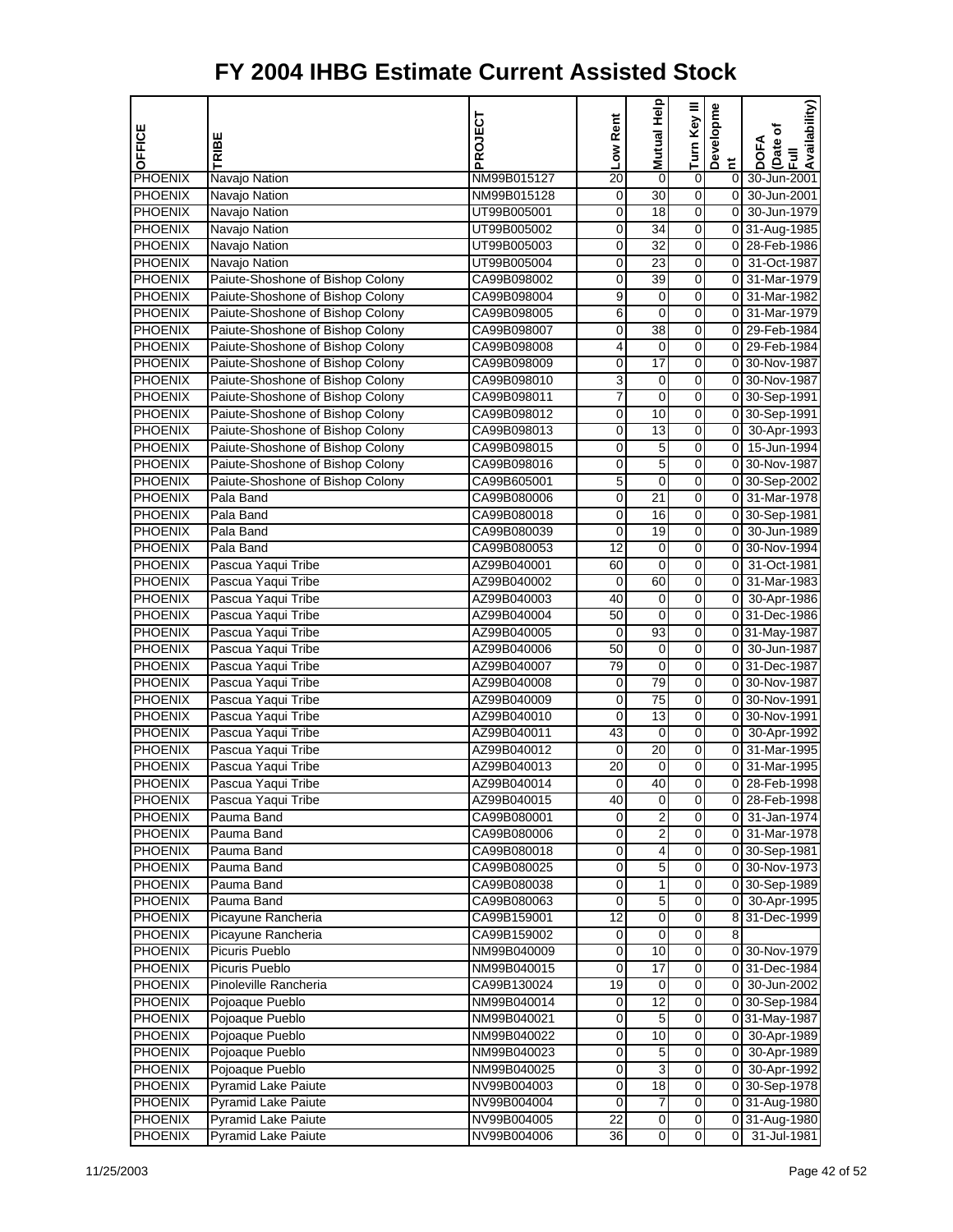|                                  |                                                       | PROJECT                    | Low Rent             | Mutual Help         | Turn Key III        | Developme       | Availability)                  |
|----------------------------------|-------------------------------------------------------|----------------------------|----------------------|---------------------|---------------------|-----------------|--------------------------------|
| OFFICE                           | RIBE                                                  |                            |                      |                     |                     |                 | Date of<br><b>DOFA</b>         |
|                                  |                                                       |                            |                      |                     |                     | $\sharp$        | Ē                              |
| <b>PHOENIX</b>                   | <b>Pyramid Lake Paiute</b>                            | NV99B004007                | 0                    | 64                  | $\overline{0}$      | $\overline{0}$  | 31-Jul-1982                    |
| <b>PHOENIX</b>                   | <b>Pyramid Lake Paiute</b>                            | NV99B004009                | 0                    | 50                  | 0                   |                 | 0 31-Dec-1991                  |
| <b>PHOENIX</b>                   | <b>Pyramid Lake Paiute</b>                            | NV99B004010                | 0                    | 35                  | 0                   |                 | 0 31-May-1995                  |
| PHOENIX                          | <b>Pyramid Lake Paiute</b>                            | NV99B004011                | 0                    | $\overline{25}$     | 0                   |                 | 0 30-Apr-1997                  |
| <b>PHOENIX</b>                   | <b>Pyramid Lake Paiute</b>                            | NV99B004012<br>NV99B004013 | 0<br>$\mathbf 0$     | 4<br>$\overline{2}$ | 0<br>$\overline{0}$ |                 | 0 31-Aug-2000<br>0 31-Mar-1998 |
| PHOENIX<br><b>PHOENIX</b>        | Pyramid Lake Paiute<br><b>Quartz Valley Rancheria</b> | CA99B083011                | 0                    | $\mathbf 0$         | 0                   | 10              |                                |
| PHOENIX                          | Quartz Valley Rancheria                               | CA99B083012                | 0                    | $\mathbf 0$         | 0                   | 10              |                                |
| <b>PHOENIX</b>                   | Quartz Valley Rancheria                               | CA99B083014                | 1                    | 0                   | 0                   |                 | 0 31-Dec-1997                  |
| <b>PHOENIX</b>                   | Quartz Valley Rancheria                               | CA99B083017                | 10                   | 0                   | 0                   |                 | 0 30-Nov-2000                  |
| PHOENIX                          | Quechan Tribe                                         | CA99B054005                | $\mathbf 0$          | $\overline{17}$     | $\overline{0}$      | $\overline{0}$  | 31-Oct-1979                    |
| <b>PHOENIX</b>                   | Quechan Tribe                                         | CA99B054006                | 39                   | $\mathbf 0$         | 0                   | $\overline{0}$  | 31-Jul-1982                    |
| PHOENIX                          | Quechan Tribe                                         | CA99B054007                | $\pmb{0}$            | 30                  | 0                   |                 | 0 31-Aug-1982                  |
| <b>PHOENIX</b>                   | Quechan Tribe                                         | CA99B054012                | 0                    | 40                  | 0                   | οI              | 31-Jul-1990                    |
| <b>PHOENIX</b>                   | Quechan Tribe                                         | CA99B054013                | 0                    | 45                  | 0                   |                 | 0 31-Aug-1993                  |
| PHOENIX                          | Quechan Tribe                                         | CA99B054014                | $\overline{20}$      | $\overline{0}$      | $\overline{0}$      |                 | 0 30-Nov-1994                  |
| <b>PHOENIX</b>                   | Quechan Tribe                                         | CA99B054015                | 20                   | 0                   | 0                   |                 | 0 12-Jun-1997                  |
| <b>PHOENIX</b>                   | Quechan Tribe                                         | CA99B054017                | $\mathbf 0$          | $\mathbf 0$         | 0                   | $\overline{22}$ |                                |
| <b>PHOENIX</b>                   | Redwood Valley Rancheria                              | CA99B130009                | 0                    | 16                  | 0                   |                 | 0 31-May-1990                  |
| <b>PHOENIX</b>                   | Redwood Valley Rancheria                              | CA99B130011                | 9                    | 0                   | 0                   |                 | 0 31-May-1990                  |
| PHOENIX                          | Reno-Sparks Colony                                    | NV99B012003                | 29                   | $\overline{0}$      | $\overline{0}$      |                 | 0 30-Sep-1974                  |
| <b>PHOENIX</b>                   | Reno-Sparks Colony                                    | NV99B012005                | 0                    | 17                  | 0                   |                 | 0 30-Jun-1980                  |
| PHOENIX                          | Reno-Sparks Colony                                    | NV99B012006                | $\mathbf 0$          | 6                   | 0                   | $\overline{0}$  | 31-Oct-1985                    |
| <b>PHOENIX</b>                   | Reno-Sparks Colony                                    | NV99B012007                | 20                   | 0                   | 0                   | $\overline{0}$  | 31-Jul-1991                    |
| <b>PHOENIX</b>                   | Reno-Sparks Colony                                    | NV99B012008                | 0                    | 60                  | 0                   |                 | 0 30-Sep-1991                  |
| <b>PHOENIX</b>                   | Reno-Sparks Colony                                    | NV99B012009                | $\mathbf 0$          | $\overline{18}$     | $\overline{0}$      |                 | 0 30-Sep-1991                  |
| <b>PHOENIX</b>                   | Reno-Sparks Colony                                    | NV99B012010                | 0                    | 20                  | 0                   |                 | 0 14-Jun-1995                  |
| PHOENIX                          | Reno-Sparks Colony                                    | NV99B012011                | 0                    | 1                   | 0                   |                 | 0 06-May-1996                  |
| <b>PHOENIX</b>                   | Reno-Sparks Colony                                    | NV99B012012                | 29                   | 0                   | 0                   |                 | 3 30-Apr-1997                  |
| <b>PHOENIX</b>                   | <b>Rincon Reservation</b>                             | CA99B080003                | 0                    | 12                  | 0                   |                 | 0 31-Jan-1974                  |
| PHOENIX                          | <b>Rincon Reservation</b>                             | CA99B080006                | $\mathbf 0$          | $\overline{12}$     | $\overline{0}$      |                 | 0 31-Mar-1978                  |
| <b>PHOENIX</b>                   | <b>Rincon Reservation</b>                             | CA99B080010                | 0                    | 12                  | 0                   | $\overline{0}$  | 30-Jun-1981                    |
| PHOENIX                          | <b>Rincon Reservation</b>                             | CA99B080025                | 0                    | 10                  | 0                   | $\overline{0}$  | 30-Jun-1987                    |
| <b>PHOENIX</b>                   | <b>Rincon Reservation</b>                             | CA99B080038                | 0                    | 5                   | 0                   |                 | 0 30-Sep-1989                  |
| PHOENIX                          | <b>Rincon Reservation</b>                             | CA99B080049                | 0                    | 20                  | 0                   | $\overline{0}$  | 31-Jul-1991                    |
| <b>PHOENIX</b>                   | <b>Rincon Reservation</b>                             | CA99B080054                | 9                    | $\mathbf 0$         | $\overline{0}$      | $\overline{0}$  | 30-Apr-1994                    |
| <b>PHOENIX</b>                   | <b>Rincon Reservation</b>                             | CA99B080061                | 0                    | 1                   | 0                   |                 | 0 07-May-1996                  |
| <b>PHOENIX</b>                   | <b>Rincon Reservation</b>                             | CA99B080065                | $\pmb{0}$            | 10                  | $\overline{0}$      |                 | 0 31-Jan-1996                  |
| <b>PHOENIX</b>                   | <b>Rincon Reservation</b>                             | CA99B080066                | 6                    | $\mathbf 0$         | 0                   | 01              | 31-Jan-1996                    |
| <b>PHOENIX</b>                   | Robinson Rancheria                                    | CA99B130003                | 0                    | 20                  | 0                   |                 | 0 28-Feb-1988                  |
| <b>PHOENIX</b>                   | Robinson Rancheria                                    | CA99B130005                | $\overline{11}$      | $\mathbf 0$         | $\overline{0}$      | $\overline{0}$  | 30-Apr-1988                    |
| <b>PHOENIX</b>                   | Robinson Rancheria                                    | CA99B130007                | 0                    | 10                  | 0                   |                 | 0 31-Mar-1988                  |
| <b>PHOENIX</b>                   | Round Valley Rancheria                                | CA99B097001                | 0                    | 41                  | 0                   |                 | 0 31-Aug-1978                  |
| <b>PHOENIX</b>                   | Round Valley Rancheria                                | CA99B097002                | 29                   | 0                   | 0                   |                 | 0 31-Aug-1978                  |
| <b>PHOENIX</b><br><b>PHOENIX</b> | Round Valley Rancheria<br>Round Valley Rancheria      | CA99B097004<br>CA99B097005 | 0<br>$\overline{22}$ | 22<br>$\mathbf 0$   | 0<br>$\overline{0}$ |                 | 0 31-Aug-1981<br>0 31-Aug-1981 |
| <b>PHOENIX</b>                   | Salt River Plma-Maricopa                              | AZ99B014004                | 0                    | 45                  | 0                   |                 | 0 28-Feb-1979                  |
| <b>PHOENIX</b>                   | Salt River Plma-Maricopa                              | AZ99B014005                | 0                    | 13                  | 0                   |                 | 0 28-Feb-1979                  |
| <b>PHOENIX</b>                   | Salt River PIma-Maricopa                              | AZ99B014006                | 0                    | 23                  | 0                   |                 | 0 30-Sep-1979                  |
| <b>PHOENIX</b>                   | Salt River PIma-Maricopa                              | AZ99B014007                | 25                   | 0                   | 0                   | 0               | 30-Jun-1980                    |
| PHOENIX                          | Salt River PIma-Maricopa                              | AZ99B014008                | 0                    | $\overline{14}$     | $\overline{0}$      | $\overline{0}$  | 31-Jul-1981                    |
| <b>PHOENIX</b>                   | Salt River Plma-Maricopa                              | AZ99B014009                | 60                   | 0                   | 0                   |                 | 0 30-Sep-1980                  |
| <b>PHOENIX</b>                   | Salt River PIma-Maricopa                              | AZ99B014011                | 28                   | $\mathbf 0$         | 0                   | $\overline{0}$  | 31-Jan-1986                    |
| <b>PHOENIX</b>                   | Salt River PIma-Maricopa                              | AZ99B014013                | 0                    | $\overline{37}$     | 0                   | 01              | 31-Jan-1989                    |
| <b>PHOENIX</b>                   | Salt River PIma-Maricopa                              | AZ99B014014                | 0                    | 14                  | 0                   | 01              | 31-Jul-1990                    |
| <b>PHOENIX</b>                   | Salt River PIma-Maricopa                              | AZ99B014015                | 0                    | $\overline{17}$     | $\overline{0}$      | $\overline{0}$  | 31-Oct-1991                    |
| <b>PHOENIX</b>                   | Salt River Plma-Maricopa                              | AZ99B014016                | 0                    | 22                  | 0                   |                 | 0 31-May-1993                  |
| <b>PHOENIX</b>                   | Salt River PIma-Maricopa                              | AZ99B014017                | 40                   | $\mathbf 0$         | $\mathbf 0$         | $\overline{0}$  | 31-Oct-1995                    |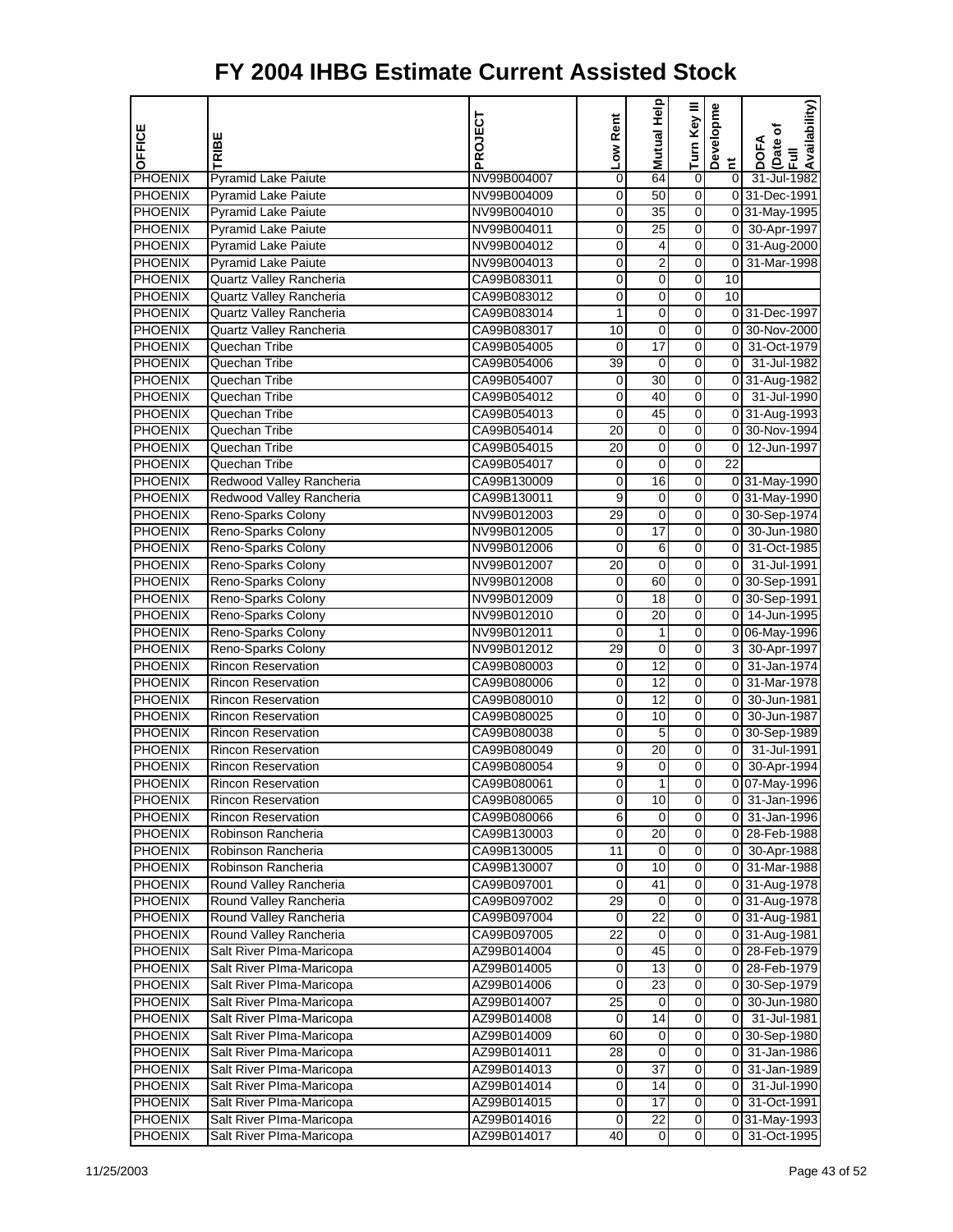| OFFICE                    | TRIBE                                         | PROJECT                    | Low Rent        | Help<br>Mutual                 | Turn Key III   | Developme                        | Availability)<br>Date of<br>Full<br>DOFA |
|---------------------------|-----------------------------------------------|----------------------------|-----------------|--------------------------------|----------------|----------------------------------|------------------------------------------|
|                           |                                               |                            |                 |                                |                | Ĕ                                |                                          |
| PHOENIX<br><b>PHOENIX</b> | Salt River Plma-Maricopa<br>San Carlos Apache | AZ99B014018<br>AZ99B011009 | 20<br>0         | $\mathbf 0$<br>$\overline{33}$ | $\pmb{0}$<br>0 | $\overline{0}$<br>$\overline{0}$ | 09-Feb-1999<br>30-Apr-1978               |
| <b>PHOENIX</b>            | San Carlos Apache                             | AZ99B011012                | 0               | 30                             | 0              |                                  | 0 30-Sep-1979                            |
| <b>PHOENIX</b>            | San Carlos Apache                             | AZ99B011013                | 0               | 60                             | 0              | $\overline{0}$                   | 31-Jan-1980                              |
| <b>PHOENIX</b>            |                                               | AZ99B011015                | 0               | 27                             | 0              | 0                                | 31-Oct-1979                              |
| <b>PHOENIX</b>            | San Carlos Apache<br>San Carlos Apache        | AZ99B011016                | 100             | 0                              | 0              | $\pmb{0}$                        | 30-Jul-1980                              |
| <b>PHOENIX</b>            | San Carlos Apache                             | AZ99B011017                | 20              | $\mathbf 0$                    | 0              |                                  | 031-Dec-1981                             |
| PHOENIX                   | San Carlos Apache                             | AZ99B011018                | 0               | 210                            | 0              |                                  | 0 31-May-1987                            |
| <b>PHOENIX</b>            | San Carlos Apache                             | AZ99B011019                | $\overline{4}$  | 0                              | 0              |                                  | 0 30-Apr-1983                            |
| PHOENIX                   | San Carlos Apache                             | AZ99B011020                | 50              | 0                              | 0              |                                  | 0 30-Nov-1987                            |
| PHOENIX                   | San Carlos Apache                             | AZ99B011021                | 50              | $\mathbf 0$                    | 0              |                                  | 0 30-Nov-1987                            |
| PHOENIX                   | San Carlos Apache                             | AZ99B011022                | 60              | $\mathbf 0$                    | 0              |                                  | 0 30-Nov-1987                            |
| PHOENIX                   | San Carlos Apache                             | AZ99B011023                | 20              | 0                              | 0              |                                  | 0 30-Nov-1987                            |
| <b>PHOENIX</b>            | San Carlos Apache                             | AZ99B011024                | 0               | 63                             | 0              | 0                                | 30-Jun-1990                              |
| PHOENIX                   | San Carlos Apache                             | AZ99B011025                | 80              | 0                              | 0              | 0                                | 30-Nov-1992                              |
| <b>PHOENIX</b>            | San Carlos Apache                             | AZ99B011026                | 0               | 20                             | 0              | $\overline{0}$                   | 31-Jan-1994                              |
| PHOENIX                   | San Carlos Apache                             | AZ99B011027                | 40              | $\mathbf 0$                    | 0              |                                  | 0 30-Nov-1994                            |
| PHOENIX                   | San Ildefonso Pueblo                          | NM99B040006                | 0               | 18                             | 0              |                                  | 0 31-Aug-1978                            |
| <b>PHOENIX</b>            | San Ildefonso Pueblo                          | NM99B040012                | 0               | 50                             | 0              |                                  | 0 28-Feb-1981                            |
| <b>PHOENIX</b>            | San Ildefonso Pueblo                          | NM99B040020                | 0               | 10                             | 0              |                                  | 0 31-May-1987                            |
| PHOENIX                   | San Ildefonso Pueblo                          | NM99B040022                | 0               | 9                              | 0              |                                  | 0 30-Apr-1989                            |
| PHOENIX                   | San Ildefonso Pueblo                          | NM99B040026                | 0               | 19                             | 0              |                                  | 0 31-Dec-1994                            |
| PHOENIX                   | San Ildefonso Pueblo                          | NM99B040029                | 20              | 0                              | 0              | οI                               | 31-Jan-2000                              |
| <b>PHOENIX</b>            | San Juan Pueblo                               | NM99B031004                | 0               | $\overline{2}$                 | 0              |                                  | 0 31-Dec-1977                            |
| PHOENIX                   | San Juan Pueblo                               | NM99B031005                | 0               | 23                             | 0              |                                  | 0 30-Sep-1980                            |
| PHOENIX                   | San Juan Pueblo                               |                            | 0               | $\overline{23}$                | 0              |                                  | 0 31-May-1983                            |
| PHOENIX                   | San Juan Pueblo                               | NM99B031006<br>NM99B031007 | 0               | 28                             | 0              |                                  | 0 31-May-1989                            |
| PHOENIX                   | San Juan Pueblo                               | NM99B031008                | 0               | 4                              | 0              | $\overline{0}$                   | 31-Jul-1996                              |
| <b>PHOENIX</b>            | San Juan Pueblo                               | NM99B031009                | 24              | 0                              | 0              |                                  | 0 31-Dec-1997                            |
| <b>PHOENIX</b>            | San Juan Pueblo                               | NM99B031010                | 0               | 0                              | 0              | 3                                |                                          |
| PHOENIX                   | San Pasqual Band                              | CA99B080042                | 0               | $\overline{33}$                | 0              | $\overline{0}$                   | 31-Jul-1989                              |
| PHOENIX                   | San Pasqual Band                              | CA99B080055                | 10              | $\mathbf 0$                    | 0              |                                  | 031-May-1993                             |
| PHOENIX                   | San Pasqual Band                              | CA99B080059                | 0               | 21                             | 0              | <sub>0</sub>                     | 31-Oct-1995                              |
| <b>PHOENIX</b>            | San Pasqual Band                              | CA99B080072                | $\overline{11}$ | 0                              | 0              |                                  | 0 28-Nov-1995                            |
| PHOENIX                   | San Rosa Band of Cahuilla                     | CA99B080061                | 0               | 1                              | 0              |                                  | 0 30-May-1995                            |
| <b>PHOENIX</b>            | San Rosa Band of Cahuilla                     | CA99B080069                | 0               | 4                              | 0              |                                  | 0 30-May-1995                            |
| <b>PHOENIX</b>            | San Rosa Band of Cahuilla                     | CA99B080070                | 0               | 0                              | 0              | 3                                |                                          |
| <b>PHOENIX</b>            | Sandia Pueblo                                 | NM99B031026                | 0               | 2                              | 0              |                                  | 0 31-Jan-1974                            |
| <b>PHOENIX</b>            | Sandia Pueblo                                 | NM99B031036                | 0               | 12                             | 0              |                                  | 0 31-Jan-1978                            |
| <b>PHOENIX</b>            | Sandia Pueblo                                 | NM99B031067                | 0               | 19                             | 0              |                                  | 0 30-Sep-1995                            |
| <b>PHOENIX</b>            | Sandia Pueblo                                 | NM99B031080                | 1               | 0                              | 0              |                                  | 0 30-Sep-1995                            |
| <b>PHOENIX</b>            | Santa Ana Pueblo                              | NM99B087003                | 0               | 3                              | $\mathbf 0$    |                                  | 0 30-Jun-1971                            |
| <b>PHOENIX</b>            | Santa Ana Pueblo                              | NM99B087007                | 0               | 4                              | 0              |                                  | 031-Dec-1977                             |
| <b>PHOENIX</b>            | Santa Ana Pueblo                              | NM99B087008                | 0               | 8                              | 0              |                                  | 0 31-May-1979                            |
| <b>PHOENIX</b>            | Santa Ana Pueblo                              | NM99B087009                | 0               | 2                              | 0              |                                  | 0 31-Oct-1980                            |
| <b>PHOENIX</b>            | Santa Ana Pueblo                              | NM99B087011                | 0               | $\overline{5}$                 | 0              |                                  | 0 30-Apr-1989                            |
| <b>PHOENIX</b>            | Santa Ana Pueblo                              | NM99B087013                | 6               | $\mathbf 0$                    | $\Omega$       |                                  | 0 30-Nov-1999                            |
| <b>PHOENIX</b>            | Santa Clara Pueblo                            | NM99B082004                | 0               | 27                             | 0              |                                  | 0 31-Jul-1980                            |
| <b>PHOENIX</b>            | Santa Clara Pueblo                            | NM99B082005                | 0               | 14                             | 0              |                                  | 0 30-Nov-1987                            |
| <b>PHOENIX</b>            | Santa Clara Pueblo                            | NM99B082006                | 0               | 42                             | 0              | $\overline{0}$                   | 31-Mar-1992                              |
| <b>PHOENIX</b>            | Santa Clara Pueblo                            | NM99B082007                | 0               | 19                             | 0              | 0                                | 31-Mar-1992                              |
| <b>PHOENIX</b>            | Santa Clara Pueblo                            | NM99B082008                | 0               | 0                              | 0              | 5                                |                                          |
| <b>PHOENIX</b>            | Santa Clara Pueblo                            | NM99B082009                | 0               | 0                              | $\mathbf 0$    | 20                               |                                          |
| <b>PHOENIX</b>            | Santa Rosa Rancheria                          | CA99B129001                | 23              | 0                              | 0              |                                  | 0 31-Jul-1982                            |
| <b>PHOENIX</b>            | Santa Rosa Rancheria                          | CA99B129007                | 20              | 0                              | 0              |                                  | 0 31-Dec-1987                            |
| <b>PHOENIX</b>            | Santa Rosa Rancheria                          | CA99B129015                | 0               | 1                              | 0              |                                  | 0 31-Jul-1982                            |
| <b>PHOENIX</b>            | Santa Rosa Rancheria                          | CA99B129018                | 0               | 1                              | 0              |                                  | 0 31 Dec-1987                            |
| <b>PHOENIX</b>            | Santa Ynez Band of Chumash                    | CA99B080007                | 0               | 12                             | 0              |                                  | 0 28-Feb-1979                            |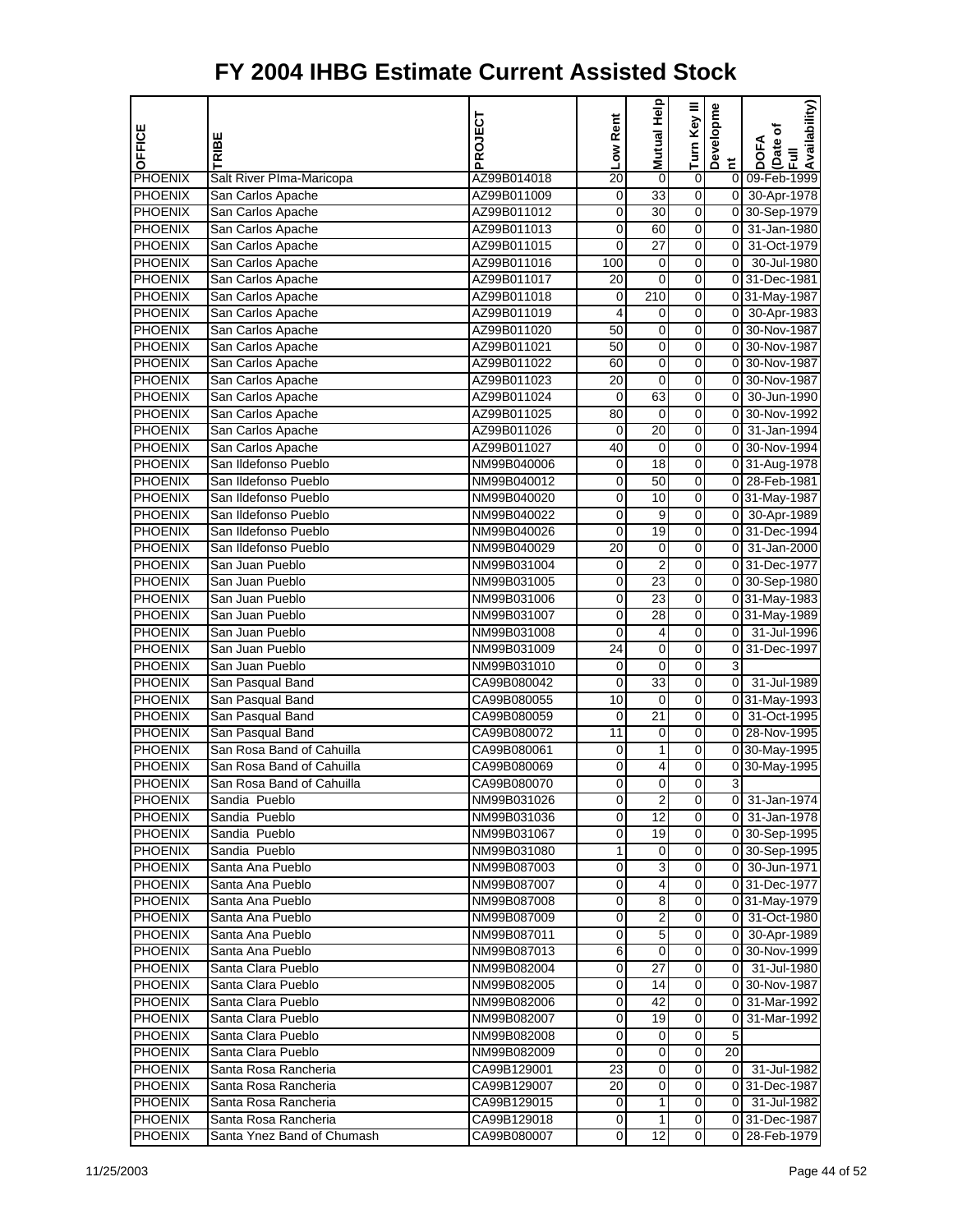| OFFICE                           | TRIBE                                          | PROJECT                    | Low Rent        | <b>Help</b><br>Mutual | Turn Key III          | Developme       | Availability)<br>Date of<br>Full<br>DOFA |
|----------------------------------|------------------------------------------------|----------------------------|-----------------|-----------------------|-----------------------|-----------------|------------------------------------------|
| PHOENIX                          | Santa Ynez Band of Chumash                     | CA99B080013                | 0               | 19                    | $\pmb{0}$             | E.<br>01        | 31-Jan-1981                              |
| <b>PHOENIX</b>                   | Santa Ynez Band of Chumash                     | CA99B080024                | 12              | 0                     | $\overline{0}$        |                 | 0 31-Aug-1989                            |
| PHOENIX                          | Santa Ynez Band of Chumash                     | CA99B080026                | 0               | 14                    | 0                     |                 | 0 31-Aug-1989                            |
| <b>PHOENIX</b>                   | Santa Ynez Band of Chumash                     | CA99B080045                | 10              | 0                     | 0                     |                 | 0 30-Apr-1989                            |
| <b>PHOENIX</b>                   | Santo Domingo Pueblo                           | NM99B031052                | 0               | 3                     | 0                     | $\overline{0}$  | 31-Mar-1982                              |
| <b>PHOENIX</b>                   | Santo Domingo Pueblo                           | NM99B078001                | 32              | $\mathbf 0$           | 0                     |                 | 0 30-Sep-1998                            |
| PHOENIX                          | Santo Domingo Pueblo                           | NM99B078002                | 0               | 38                    | 0                     |                 | 10 30-Sep-1998                           |
| PHOENIX                          | Sherwood Valley Rancheria                      | CA99B130014                | 19              | 0                     | 0                     | $\overline{0}$  | 30-Apr-1993                              |
| <b>PHOENIX</b>                   | Sherwood Valley Rancheria                      | CA99B130015                | 0               | 16                    | 0                     | $\overline{0}$  | 30-Apr-1993                              |
| <b>PHOENIX</b>                   | Sherwood Valley Rancheria                      | CA99B130027                | 0               | 0                     | 0                     | 15              |                                          |
| <b>PHOENIX</b>                   | Soboba Band                                    | CA99B080004                | 0               | 11                    | 0                     |                 | 0 31-Dec-1973                            |
| PHOENIX                          | Soboba Band                                    | CA99B080016                | 0               | 32                    | 0                     | $\overline{0}$  | 31-Jul-1980                              |
| PHOENIX                          | Soboba Band                                    | CA99B080038                | 0               | 3                     | 0                     |                 | 0 30-Sep-1989                            |
| <b>PHOENIX</b>                   | Soboba Band                                    | CA99B080040                | 0               | 8                     | 0                     |                 | 0 29-Feb-1988                            |
| <b>PHOENIX</b>                   | Soboba Band                                    | CA99B080041                | 0               | 2                     | 0                     | 01              | 29-Feb-1988                              |
| PHOENIX                          | Soboba Band                                    | CA99B080047                | 0               | 7                     | 0                     | 01              | 30-Apr-1991                              |
| PHOENIX                          | Soboba Band                                    | CA99B080051                | 0               | 13                    | 0                     | $\overline{0}$  | 31-Jul-1992                              |
| PHOENIX                          | Soboba Band                                    | CA99B080067                | 0               | 9                     | 0                     |                 | 0 30-May-1995                            |
| <b>PHOENIX</b>                   | Soboba Band                                    | CA99B080068                | 8               | 0                     | 0                     |                 | 0 30-May-1995                            |
| <b>PHOENIX</b>                   | Soboba Band                                    | CA99B080073                | 8               | 0                     | 0                     | $\overline{0}$  | 30-Jun-1998                              |
| <b>PHOENIX</b>                   | <b>Stewarts Point Rancheria</b>                | CA99B130032                | 0               | $\mathbf 0$           | 0                     | $\overline{15}$ |                                          |
| PHOENIX                          | Susanville Rancheria                           | CA99B083002                | 0               | 15                    | 0                     |                 | 0 30-Jun-1980                            |
| PHOENIX                          | Susanville Rancheria                           | CA99B083004                | 0               | 28                    | 0                     |                 | 0 31-May-1984                            |
| <b>PHOENIX</b>                   | Susanville Rancheria                           | CA99B083008                | $\overline{25}$ | 0                     | 0                     |                 | 0 30-Sep-1993                            |
| <b>PHOENIX</b>                   | Susanville Rancheria                           | CA99B083010                | 6               | 0                     | 0                     |                 | 0 31-Dec-1995                            |
| <b>PHOENIX</b>                   | Taos Pueblo                                    | NM99B040007                | 0               | 22                    | 0                     | $\overline{0}$  | 30-Apr-1979                              |
| PHOENIX                          | <b>Taos Pueblo</b>                             | NM99B040016                | 0               | 49                    | 0                     |                 | 0 31-Mar-1985                            |
| PHOENIX                          | Taos Pueblo                                    | NM99B040018                | 0               | 65                    | 0                     | $\overline{0}$  | 31-Jul-1987                              |
| <b>PHOENIX</b>                   | <b>Taos Pueblo</b>                             | NM99B040022                | 0               | 11                    | 0                     | $\overline{0}$  | 30-Apr-1989                              |
| <b>PHOENIX</b>                   | Te-Moak                                        | NV99B016002                | 0               | 15                    | 0                     |                 | 0 31-May-1978                            |
| <b>PHOENIX</b>                   | Te-Moak                                        | NV99B016003                | 0               | 16                    | 0                     |                 | 0 31-Dec-1980                            |
| PHOENIX                          | Te-Moak                                        | NV99B016004                | 10              | 0                     | 0                     |                 | 0 30-Nov-1980                            |
| PHOENIX                          | Te-Moak                                        | NV99B016005                | 49              | 0                     | 0                     |                 | 0 28-Feb-1982                            |
| <b>PHOENIX</b>                   | Te-Moak                                        | NV99B016006                | 0               | 55                    | 0                     |                 | 0 28-Feb-1982                            |
| PHOENIX                          | Te-Moak                                        | NV99B016008                | 0               | 47                    | 0                     |                 | 0 31-Aug-1986                            |
| PHOENIX                          | Te-Moak                                        | NV99B016009                | 0               | 50                    | 0                     |                 | 0 31-Aug-1988                            |
| <b>PHOENIX</b>                   | Te-Moak                                        | NV99B016010                | 0               | 13                    | 0                     | 01              | 28-Feb-1989                              |
| <b>PHOENIX</b>                   | Te-Moak                                        | NV99B016011                | 28              | 0                     | 0                     |                 | 0 28-Feb-1998                            |
| <b>PHOENIX</b>                   | Tesuque Pueblo                                 | NM99B040010                | 0               | $\overline{17}$       | 0                     |                 | 0 31-Aug-1980                            |
| <b>PHOENIX</b>                   | Tesuque Pueblo                                 | NM99B040018                | 0               | 5                     | 0                     | 01              | 31-Jul-1987                              |
| <b>PHOENIX</b>                   | <b>Tesuque Pueblo</b>                          | NM99B040025                | 0               | $\overline{8}$        | $\boldsymbol{0}$      |                 | 0 30-Apr-1992                            |
| <b>PHOENIX</b>                   | <b>Tesuque Pueblo</b>                          | NM99B040028                | 0               | 10                    | $\mathbf 0$           |                 | 0 28-Feb-1995                            |
| <b>PHOENIX</b>                   | Tohono O'Odham Nation                          | AZ99B026008                | 10              | 0                     | 0                     |                 | 0 30-Sep-1978                            |
| <b>PHOENIX</b>                   | Tohono O'Odham Nation                          | AZ99B026009                | 0               | 15                    | 0                     |                 | 0 30-Sep-1978                            |
| <b>PHOENIX</b>                   | Tohono O'Odham Nation                          | AZ99B026012                | 50              | 0                     | 0                     |                 | 031-May-1974                             |
| <b>PHOENIX</b>                   | Tohono O'Odham Nation                          | AZ99B026016                | 0               | 92                    | $\boldsymbol{0}$      |                 | 0 30-Sep-1980                            |
| PHOENIX                          | Tohono O'Odham Nation                          | AZ99B026019                | 0               | 155                   | $\mathbf 0$           |                 | 0 30-Jun-1981                            |
| <b>PHOENIX</b>                   | Tohono O'Odham Nation                          | AZ99B026020                | 12              | 0                     | 0                     |                 | 0 28-Feb-1983                            |
| <b>PHOENIX</b>                   | Tohono O'Odham Nation                          | AZ99B026021                | 0               | 142                   | 0                     |                 | 0 31-May-1983                            |
| <b>PHOENIX</b>                   | Tohono O'Odham Nation                          | AZ99B026022                | 50              | 0                     | 0                     | 01              | 30-Jun-1986                              |
| <b>PHOENIX</b>                   | Tohono O'Odham Nation                          | AZ99B026023                | 0               | 49                    | 0                     | $\overline{0}$  | 30-Jun-1986                              |
| <b>PHOENIX</b>                   | Tohono O'Odham Nation                          | AZ99B026024                | 0               | 74                    | $\mathbf 0$           |                 | 0 30-Nov-1987                            |
| <b>PHOENIX</b>                   | Tohono O'Odham Nation                          | AZ99B026025                | 0               | 7                     | 0                     | $\overline{0}$  | 30-Jun-1987                              |
| <b>PHOENIX</b>                   | Tohono O'Odham Nation<br>Tohono O'Odham Nation | AZ99B026026                | 0               | 36                    | 0                     |                 | 0 31-Mar-1989                            |
| <b>PHOENIX</b>                   |                                                | AZ99B026028                | 0               | 35<br>10              | 0<br>$\boldsymbol{0}$ |                 | 0 31-Mar-1989                            |
| <b>PHOENIX</b><br><b>PHOENIX</b> | Tohono O'Odham Nation<br>Tohono O'Odham Nation | AZ99B026029<br>AZ99B026030 | 0<br>0          | 70                    | 0                     |                 | 0 31-Dec-1991<br>0 30-Apr-1992           |
| <b>PHOENIX</b>                   | Tohono O'Odham Nation                          | AZ99B026031                | 0               | 19                    | $\mathbf 0$           | οI              | 31-Mar-1994                              |
|                                  |                                                |                            |                 |                       |                       |                 |                                          |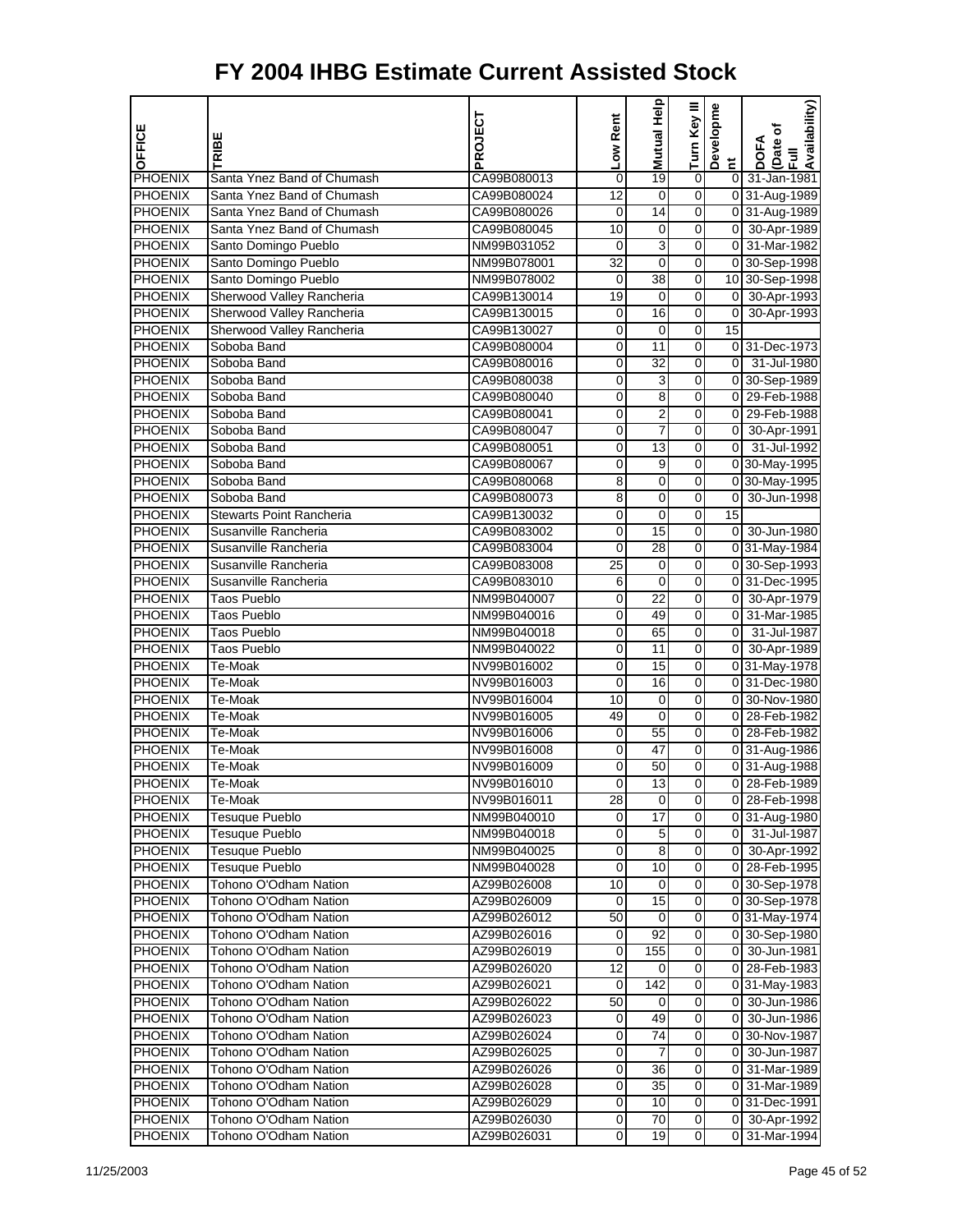| OFFICE                           |                                                                            | PROJECT                    | Low Rent        | Mutual Help         | Turn Key III        | Developme               | Availability)<br>Date of   |
|----------------------------------|----------------------------------------------------------------------------|----------------------------|-----------------|---------------------|---------------------|-------------------------|----------------------------|
|                                  | RIBE                                                                       |                            |                 |                     |                     | Ĕ                       | DOFA<br>$\overline{E}$     |
| <b>PHOENIX</b>                   | Tohono O'Odham Nation                                                      | AZ99B026032                | 0               | 115                 | $\overline{0}$      | $\overline{0}$          | 30-Jan-1999                |
| <b>PHOENIX</b>                   | Torres-Martinez Band of Cahuilla                                           | CA99B080035                | 0               | 26                  | 0                   |                         | 0 29-Feb-1988              |
| <b>PHOENIX</b>                   | Torres-Martinez Band of Cahuilla                                           | CA99B080045                | 11              | $\mathbf 0$         | 0                   | $\overline{0}$          | 30-Apr-1989                |
| <b>PHOENIX</b>                   | Torres-Martinez Band of Cahuilla                                           | CA99B080061                | 0               | 0                   | 0                   | 4                       |                            |
| <b>PHOENIX</b>                   | Tule River Indian Tribe                                                    | CA99B099001                | 0               | 38                  | 0                   |                         | 0 31-May-1979              |
| <b>PHOENIX</b>                   | Tule River Indian Tribe                                                    | CA99B099002                | $\mathbf 0$     | 11                  | $\overline{0}$      | $\overline{0}$          | 30-Jun-1988                |
| <b>PHOENIX</b>                   | <b>Tule River Indian Tribe</b>                                             | CA99B099003                | 7               | $\mathbf 0$         | 0                   | $\overline{0}$          | 30-Jun-1988                |
| PHOENIX                          | Tule River Indian Tribe                                                    | CA99B099006                | 19              | $\mathbf 0$         | 0                   | $\overline{0}$          | 29-Mar-1996                |
| <b>PHOENIX</b>                   | <b>Tule River Indian Tribe</b>                                             | CA99B099007                | 0               | 19                  | 0                   | $\overline{0}$          | 29-Mar-1996                |
| PHOENIX                          | <b>Tule River Indian Tribe</b>                                             | CA99B099009                | 0               | 0                   | 0                   | 35                      |                            |
| <b>PHOENIX</b>                   | Tulomne Rancheria                                                          | CA99B129005                | 0               | $\overline{12}$     | $\overline{0}$      | $\overline{0}$          | 31-Jul-1982                |
| <b>PHOENIX</b>                   | Tulomne Rancheria                                                          | CA99B129006                | 7               | $\mathbf 0$         | 0                   | $\Omega$                | 31-Jul-1982                |
| PHOENIX                          | Tulomne Rancheria                                                          | CA99B129012                | 3               | $\mathbf 0$         | 0                   |                         | 0 31-May-1999              |
| <b>PHOENIX</b>                   | Tulomne Rancheria                                                          | CA99B129013                | 0               | 10                  | 0                   |                         | 0 31-May-1999              |
| <b>PHOENIX</b>                   | Tulomne Rancheria                                                          | CA99B129014                | 0               | 1                   | 0                   | $\overline{0}$          | 31-Jul-1982                |
| <b>PHOENIX</b>                   | Tulomne Rancheria                                                          | CA99B129015                | $\mathbf 0$     | $\mathbf{1}$        | $\mathbf 0$         | $\overline{0}$          | 31-Jul-1982                |
| <b>PHOENIX</b>                   | Viejas Group of Capitan Grande                                             | CA99B080023                | 0               | 20                  | 0                   | $\overline{0}$          | 30-Jun-1981                |
| <b>PHOENIX</b>                   | Viejas Group of Capitan Grande                                             | CA99B080044                | 0               | 14                  | 0                   |                         | 0 30-May-1988              |
| <b>PHOENIX</b>                   | Viejas Group of Capitan Grande                                             | CA99B080056                | 12              | 0                   | 0                   |                         | 0 30-Nov-1993              |
| <b>PHOENIX</b>                   | Viejas Group of Capitan Grande                                             | CA99B080060                | 0               | 8                   | 0                   | $\overline{0}$          | 31-Oct-1995                |
| <b>PHOENIX</b>                   | <b>Walker River Paiute Tribe</b>                                           | NV99B008005                | $\mathbf 0$     | $\overline{24}$     | $\mathbf 0$         | $\overline{0}$          | 31-Oct-1981                |
| <b>PHOENIX</b>                   | <b>Walker River Paiute Tribe</b>                                           | NV99B008006                | 10              | 0                   | 0                   | $\overline{0}$          | 31-Mar-1982                |
| PHOENIX                          | <b>Walker River Paiute Tribe</b>                                           | NV99B008007                | $\mathbf 0$     | 24                  | 0                   | $\overline{0}$          | 30-Jul-1982                |
| <b>PHOENIX</b>                   | <b>Walker River Paiute Tribe</b>                                           | NV99B008008                | 0               | 25                  | 0                   | $\overline{0}$          | 31-Oct-1986                |
| <b>PHOENIX</b>                   | <b>Walker River Paiute Tribe</b>                                           | NV99B008009                | 10              | 0                   | 0                   | $\overline{0}$          | 31-Oct-1986                |
| <b>PHOENIX</b>                   | <b>Walker River Paiute Tribe</b>                                           | NV99B008010                | $\mathbf 0$     | $\overline{20}$     | $\overline{0}$      |                         | 0 31-May-1988              |
| <b>PHOENIX</b>                   | <b>Walker River Paiute Tribe</b>                                           | NV99B008011                | 0               | 20                  | 0                   |                         | 0 31-Dec-1992              |
| PHOENIX                          | <b>Walker River Paiute Tribe</b>                                           | NV99B008012                | $\mathbf 0$     | 15                  | 0                   |                         | 0 31-Dec-1992              |
| <b>PHOENIX</b>                   | <b>Walker River Paiute Tribe</b>                                           | NV99B008013                | 13              | 0                   | 0                   |                         | 0 30-Sep-1994              |
| PHOENIX                          | <b>Walker River Paiute Tribe</b>                                           | NV99B008014                | 13              | 0                   | 0                   |                         | 0 30-Sep-1994              |
| <b>PHOENIX</b>                   | <b>Walker River Paiute Tribe</b>                                           | NV99B008015                | $\overline{22}$ | $\overline{0}$      | $\mathbf 0$         |                         | 0 30-Nov-2001              |
| <b>PHOENIX</b>                   | Washoe Tribe                                                               | NV99B003006                | 0               | 40                  | 0                   | $\overline{0}$          | 31-Jul-1980                |
| <b>PHOENIX</b>                   | <b>Washoe Tribe</b>                                                        | NV99B003007                | 15              | $\mathbf 0$         | 0                   | $\overline{0}$          | 31-Jul-1980                |
| <b>PHOENIX</b>                   | <b>Washoe Tribe</b>                                                        | NV99B003008                | 0               | 45                  | 0                   | $\overline{0}$          | 30-Jun-1984                |
| PHOENIX                          | <b>Washoe Tribe</b>                                                        | NV99B003009                | 25              | 0                   | 0                   | $\overline{0}$          | 30-Jun-1984                |
| <b>PHOENIX</b>                   | Washoe Tribe                                                               | NV99B003010                | 40              | $\mathbf 0$         | $\mathbf 0$         | $\overline{\mathbf{0}}$ | 31-Jul-1989                |
| <b>PHOENIX</b>                   | Washoe Tribe                                                               | NV99B003011                | 0               | 25                  | 0                   |                         | 0 31-May-1989              |
| <b>PHOENIX</b>                   | Washoe Tribe                                                               | NV99B003012                | $\mathbf{O}$    | 20                  | 0                   |                         | 0 29-Feb-1992              |
| <b>PHOENIX</b>                   | <b>Washoe Tribe</b>                                                        | NV99B003013                | 0               | 20                  | 0                   |                         | 0 30-Sep-1995              |
| <b>PHOENIX</b>                   | White Mountain Apache (Fort Apache)                                        | AZ99B016007                | 35              | 0                   | 0                   |                         | 0 30-Jun-1971              |
| <b>PHOENIX</b>                   | White Mountain Apache (Fort Apache)                                        | AZ99B016017                | 65              | $\overline{0}$      | $\overline{0}$      |                         | 0 31-Dec-1972              |
| <b>PHOENIX</b>                   | White Mountain Apache (Fort Apache)                                        | AZ99B016024                | 0               | 9                   | 0                   |                         | 0 11-May-1978              |
| <b>PHOENIX</b>                   | White Mountain Apache (Fort Apache)                                        | AZ99B016025                | 0               | 64                  | 0                   |                         | 0 31-Mar-1980              |
| <b>PHOENIX</b>                   | White Mountain Apache (Fort Apache)                                        | AZ99B016026                | 30              | 0                   | 0                   |                         | 0 31-Dec-1979              |
| <b>PHOENIX</b>                   | White Mountain Apache (Fort Apache)                                        | AZ99B016027                | 35              | 0                   | 0                   |                         | 0 31-Aug-1980              |
| <b>PHOENIX</b>                   | White Mountain Apache (Fort Apache)                                        | AZ99B016028                | 0               | 56                  | $\overline{0}$      |                         | 0 31-Aug-1980              |
| <b>PHOENIX</b>                   | White Mountain Apache (Fort Apache)                                        | AZ99B016029                | 50              | 0                   | 0                   |                         | 0 28-Feb-1981              |
| PHOENIX                          | White Mountain Apache (Fort Apache)                                        | AZ99B016030                | $\mathbf 0$     | 93                  | 0                   | 01                      | 31-Jul-1986                |
| <b>PHOENIX</b>                   | White Mountain Apache (Fort Apache)                                        | AZ99B016031                | 5               | 0                   | 0                   |                         | 0 31-May-1986              |
| <b>PHOENIX</b>                   | White Mountain Apache (Fort Apache)                                        | AZ99B016034                | 40              | 0<br>$\overline{0}$ | 0<br>$\overline{0}$ | 01<br>$\overline{0}$    | 31-Oct-1987                |
| <b>PHOENIX</b>                   | White Mountain Apache (Fort Apache)                                        | AZ99B016036<br>AZ99B016037 | 50              | 47                  | 0                   |                         | 31-Jan-1988                |
| <b>PHOENIX</b><br><b>PHOENIX</b> | White Mountain Apache (Fort Apache)<br>White Mountain Apache (Fort Apache) | AZ99B016038                | 0<br>43         | $\mathbf 0$         | 0                   | 0<br>$\overline{0}$     | 31-Oct-1987<br>31-Jan-1988 |
| <b>PHOENIX</b>                   | White Mountain Apache (Fort Apache)                                        | AZ99B016039                | 0               | 48                  | 0                   | 0                       | 30-Jun-1988                |
| <b>PHOENIX</b>                   | White Mountain Apache (Fort Apache)                                        | AZ99B016040                | 0               | 20                  | 0                   | 0                       | 31-Oct-1988                |
| <b>PHOENIX</b>                   | White Mountain Apache (Fort Apache)                                        | AZ99B016042                | 0               | 49                  | $\overline{0}$      | $\overline{0}$          | 31-Oct-1988                |
| <b>PHOENIX</b>                   | White Mountain Apache (Fort Apache)                                        | AZ99B016043                | 0               | 70                  | 0                   | $\overline{0}$          | 31-Oct-1991                |
| <b>PHOENIX</b>                   | White Mountain Apache (Fort Apache)                                        | AZ99B016044                | 0               | 19                  | 0                   | $\mathbf 0$             | 31-Oct-1991                |
|                                  |                                                                            |                            |                 |                     |                     |                         |                            |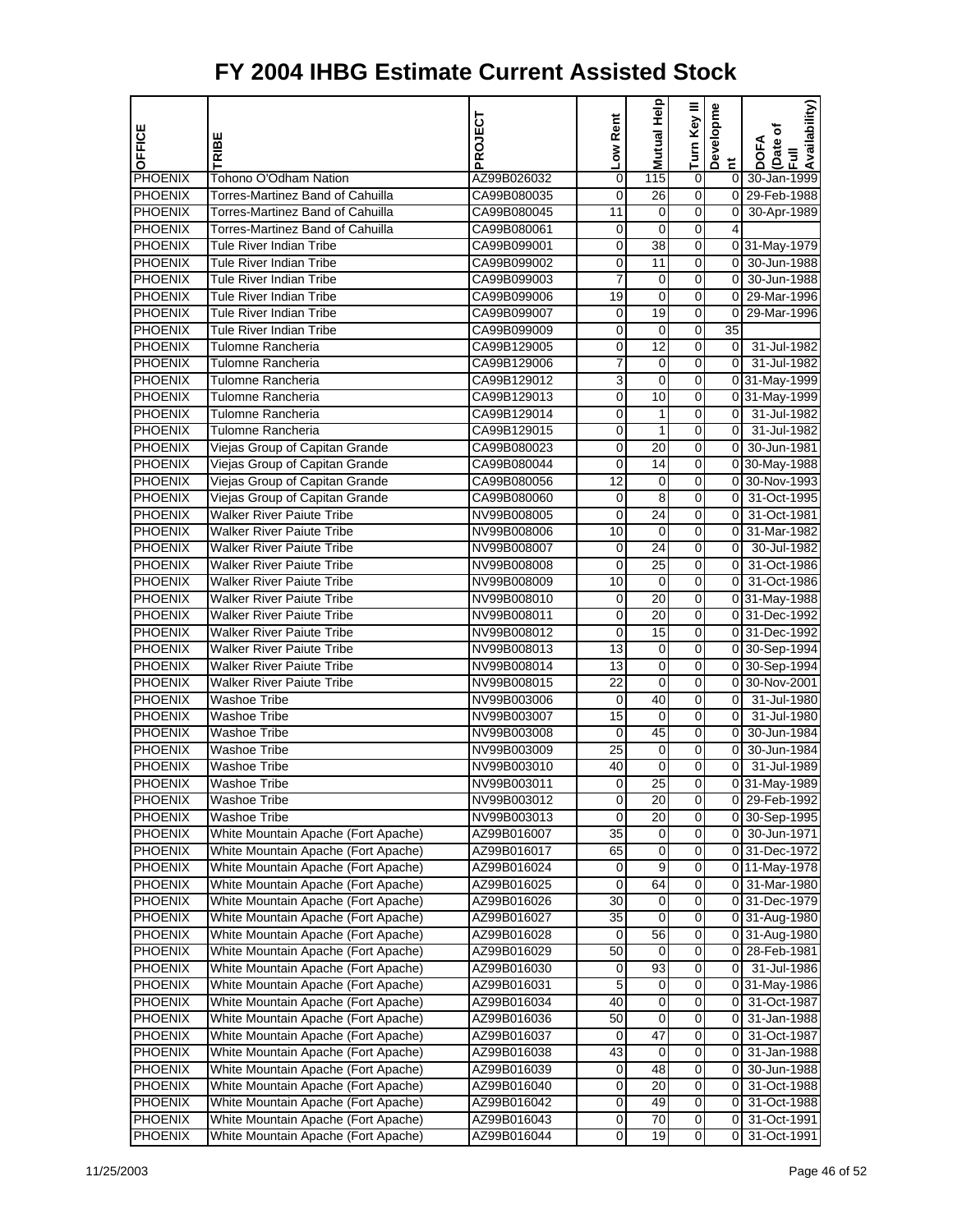| OFFICE                           | TRIBE                               | PROJECT                    | Low Rent            | Help<br><b>Mutual</b>   | Turn Key III                 | Developme                     | Availability)<br>(Date of<br>Full<br><b>DOFA</b> |
|----------------------------------|-------------------------------------|----------------------------|---------------------|-------------------------|------------------------------|-------------------------------|--------------------------------------------------|
| PHOENIX                          | White Mountain Apache (Fort Apache) | AZ99B016045                | 0                   | 40                      | 0                            | $\tilde{E}$<br>$\overline{0}$ | 31-Oct-1991                                      |
| PHOENIX                          | White Mountain Apache (Fort Apache) | AZ99B016046                | $\overline{20}$     | $\overline{0}$          | $\overline{0}$               | $\overline{0}$                | 30-Apr-1993                                      |
| <b>PHOENIX</b>                   | White Mountain Apache (Fort Apache) | AZ99B016047                | 0                   | 20                      | 0                            | $\overline{0}$                | 30-Apr-1993                                      |
| <b>PHOENIX</b>                   | White Mountain Apache (Fort Apache) | AZ99B016048                | $\overline{75}$     | 0                       | 0                            | $\overline{0}$                | 31-Jul-1994                                      |
| <b>PHOENIX</b>                   | White Mountain Apache (Fort Apache) | AZ99B016049                | 0                   | 75                      | 0                            | $\overline{0}$                | 31-Jul-1994                                      |
| PHOENIX                          | White Mountain Apache (Fort Apache) | AZ99B016050                | 75                  | 0                       | 0                            |                               | 0 31-May-1997                                    |
| <b>PHOENIX</b>                   | White Mountain Apache (Fort Apache) | AZ99B016051                | $\mathbf 0$         | $\overline{84}$         | $\overline{0}$               | $\overline{0}$                | 30-Apr-1998                                      |
| <b>PHOENIX</b>                   | White Mountain Apache (Fort Apache) | AZ99B016052                | 0                   | 0                       | 0                            | 6                             |                                                  |
| <b>PHOENIX</b>                   | Yavapai-Apache (Camp Verde)         | AZ99B022004                | $\mathbf{1}$        | $\mathbf 0$             | 0                            |                               | 0 28-Feb-1983                                    |
| PHOENIX                          | Yavapai-Apache (Camp Verde)         | AZ99B022006                | 15                  | 0                       | 0                            | $\overline{0}$                | 31-Jul-1986                                      |
| PHOENIX                          | Yavapai-Apache (Camp Verde)         | AZ99B022007                | 20                  | 0                       | 0                            |                               | 0 30-Jun-1986                                    |
| <b>PHOENIX</b>                   | Yavapai-Apache (Camp Verde)         | AZ99B022008                | $\mathbf 0$         | 10                      | $\overline{0}$               |                               | 0 31-Mar-1987                                    |
| <b>PHOENIX</b>                   | Yavapai-Apache (Camp Verde)         | AZ99B022009                | 0                   | 18                      | 0                            |                               | 0 30-Jun-1988                                    |
| PHOENIX                          | Yavapai-Apache (Camp Verde)         | AZ99B022010                | 15                  | 0                       | 0                            |                               | 0 31-May-1991                                    |
| <b>PHOENIX</b>                   | Yavapai-Apache (Camp Verde)         | AZ99B022011                | 0                   | 9                       | 0                            |                               | 0 31-May-1992                                    |
| PHOENIX                          | Yavapai-Apache (Camp Verde)         | AZ99B022012                | 14                  | 0                       | 0                            |                               | 0 31-May-1997                                    |
| <b>PHOENIX</b>                   | Yavapai-Apache (Camp Verde)         | AZ99B022013                | $\mathbf{1}$        | $\overline{0}$          | $\overline{0}$               |                               | 0 31-May-1997                                    |
| <b>PHOENIX</b>                   | Yerington Paiute Tribe              | NV99B010005                | 14                  | 0                       | 0                            |                               | 0 30-Jun-1980                                    |
| PHOENIX                          | <b>Yerington Paiute Tribe</b>       | NV99B010007                | 0                   | $\overline{18}$         | 0                            |                               | 0 30-Nov-1987                                    |
| <b>PHOENIX</b>                   | Yerington Paiute Tribe              | NV99B010008                | 0                   | 13                      | 0                            |                               | 0 30-Nov-1987                                    |
| PHOENIX                          | <b>Yerington Paiute Tribe</b>       | NV99B010009                | 0                   | 8                       | 0                            |                               | 0 31-Mar-1988                                    |
| <b>PHOENIX</b>                   | Yerington Paiute Tribe              | NV99B010010                | $\mathbf 0$         | 10                      | $\overline{0}$               |                               | 0 30-Sep-1989                                    |
| <b>PHOENIX</b>                   | Yerington Paiute Tribe              | NV99B010011                | 0                   | 5                       | 0                            |                               | 0 30-Sep-1992                                    |
| PHOENIX                          | Yomba Shoshone Tribe                | NV99B020001                | $\overline{22}$     | 0                       | 0                            |                               | 0 30-Jun-1981                                    |
| <b>PHOENIX</b>                   | Ysleta Del Sur                      | TX99B429001                | 0                   | 5                       | 0                            |                               | 0 31-Aug-1976                                    |
| <b>PHOENIX</b>                   | Ysleta Del Sur                      | TX99B429002                | 0                   | 1                       | 0                            | $\overline{0}$                | 31-Oct-1977                                      |
| <b>PHOENIX</b>                   | Ysleta Del Sur                      | TX99B429003                | $\mathbf 0$         | $\overline{24}$         | $\overline{0}$               | $\overline{\mathbf{0}}$       | 04-Jan-1999                                      |
| <b>PHOENIX</b>                   | Yurok Tribe                         | CA99B158001                | 11                  | $\mathbf 0$             | 0                            |                               | 4 31-Dec-2001                                    |
| PHOENIX                          | Yurok Tribe                         | CA99B158002                | $\mathbf 0$         | $\mathbf 0$             | 0                            | $\overline{32}$               |                                                  |
| <b>PHOENIX</b>                   | Yurok Tribe                         | CA99B158003                | 0                   | $\overline{2}$          | 0                            |                               | 0 12-Jun-2001                                    |
| <b>PHOENIX</b>                   | Yurok Tribe                         | CA99B158003                | 0                   | 1                       | 0                            |                               | 0 16-Apr-2001                                    |
| <b>PHOENIX</b>                   | <b>Yurok Tribe</b>                  | CA99B158003                | 0                   | 1                       | $\overline{0}$               |                               | 0 22-Jun-2001                                    |
| <b>PHOENIX</b>                   | <b>Yurok Tribe</b>                  | CA99B158003                | 0                   | 1                       | 0                            | $\overline{0}$                | 10-Jul-2001                                      |
| PHOENIX                          | <b>Yurok Tribe</b>                  | CA99B158003                | $\mathbf 0$         | 1                       | 0                            |                               | 0 31-Dec-2001                                    |
| <b>PHOENIX</b>                   | Yurok Tribe                         | CA99B158003                | 0                   | 1                       | 0                            |                               | 0 31-Aug-2002                                    |
| <b>PHOENIX</b>                   | Yurok Tribe                         | CA99B158003                | 0                   | 2                       | 0                            |                               | 0 30-Sep-2002                                    |
| <b>PHOENIX</b>                   | Yurok Tribe                         | CA99B158003                | $\overline{0}$      | $\overline{0}$          | $\overline{0}$               |                               | 23 30-Sep-2002                                   |
| <b>PHOENIX</b>                   | Zia Pueblo                          | NM99B031049                | 0                   | 8                       | 0                            |                               | 0 31-Oct-1980                                    |
| <b>PHOENIX</b>                   | Zia Pueblo                          | NM99B031061                | $\overline{0}$      | 13                      | 0                            |                               | 0 30-Nov-1987                                    |
| <b>PHOENIX</b>                   | Zia Pueblo                          | NM99B031062                | 0                   | 3                       | 0                            |                               | 0 30-Nov-1987                                    |
| <b>PHOENIX</b>                   | Zia Pueblo                          | NM99B031068                | 0                   | 21                      | 0                            |                               | 0 30-Jun-1996                                    |
| <b>PHOENIX</b>                   | Zuni Tribe                          | NM99B019001                | 0                   | 4                       | $\overline{\mathbf{0}}$      |                               | 0 28-Feb-1970                                    |
| <b>PHOENIX</b>                   | Zuni Tribe                          | NM99B019003                | 0                   | 0                       | 8                            |                               | 0 31-Aug-1970                                    |
| <b>PHOENIX</b>                   | Zuni Tribe                          | NM99B019004                | $\mathbf 0$         | $\overline{9}$          | $\overline{0}$               |                               | 0 28-Feb-1971                                    |
| <b>PHOENIX</b>                   | Zuni Tribe                          | NM99B019005                | 2                   | 0                       | 7                            |                               | 0 31-Oct-1972                                    |
| <b>PHOENIX</b>                   | Zuni Tribe                          | NM99B019006                | 0                   | 28                      | 0                            |                               | 0 31-May-1972                                    |
| <b>PHOENIX</b>                   | Zuni Tribe                          | NM99B019007                | $\overline{0}$      | $\overline{23}$         | $\overline{\mathbf{0}}$      |                               | 0 31-Jan-1978                                    |
| <b>PHOENIX</b>                   | Zuni Tribe                          | NM99B019008<br>NM99B019009 | 50                  | 0<br>$\overline{0}$     | 0                            |                               | 0 31-Mar-1977                                    |
| <b>PHOENIX</b>                   | Zuni Tribe                          |                            | 74                  |                         | 0                            |                               | 0 28-Feb-1982                                    |
| <b>PHOENIX</b>                   | Zuni Tribe                          | NM99B019010                | 0                   | 47                      | 0                            | 0                             | 30-Jun-1982                                      |
| <b>PHOENIX</b>                   | Zuni Tribe                          | NM99B019011                | 3<br>$\overline{0}$ | 0<br>53                 | 0<br>$\overline{\mathbf{0}}$ | $\overline{0}$                | 0 30-Sep-1982                                    |
| <b>PHOENIX</b><br><b>PHOENIX</b> | Zuni Tribe<br>Zuni Tribe            | NM99B019012<br>NM99B019013 | 40                  | 0                       | 0                            | $\overline{0}$                | 31-Jul-1986<br>31-Jul-1986                       |
| <b>PHOENIX</b>                   | Zuni Tribe                          | NM99B019015                | 22                  | 0                       | 0                            |                               | 0 31-Dec-1997                                    |
| <b>PHOENIX Total</b>             |                                     |                            |                     | 9,159 11,229            | 15                           | 491                           |                                                  |
| <b>SEATTLE</b>                   | <b>Burns Paiute Colony</b>          | OR97B039001                | 0                   | 18                      | 0                            |                               | 0 31-Mar-1999                                    |
| <b>SEATTLE</b>                   | <b>Chehalis Confederated Tribes</b> | WA97B048001                | $\mathbf 0$         | $\overline{\mathbf{4}}$ | $\mathbf 0$                  |                               | 0 28-Feb-1978                                    |
| <b>SEATTLE</b>                   | <b>Chehalis Confederated Tribes</b> | WA19B048002                | 29                  | 0                       | $\overline{0}$               |                               | 0 30-Nov-1983                                    |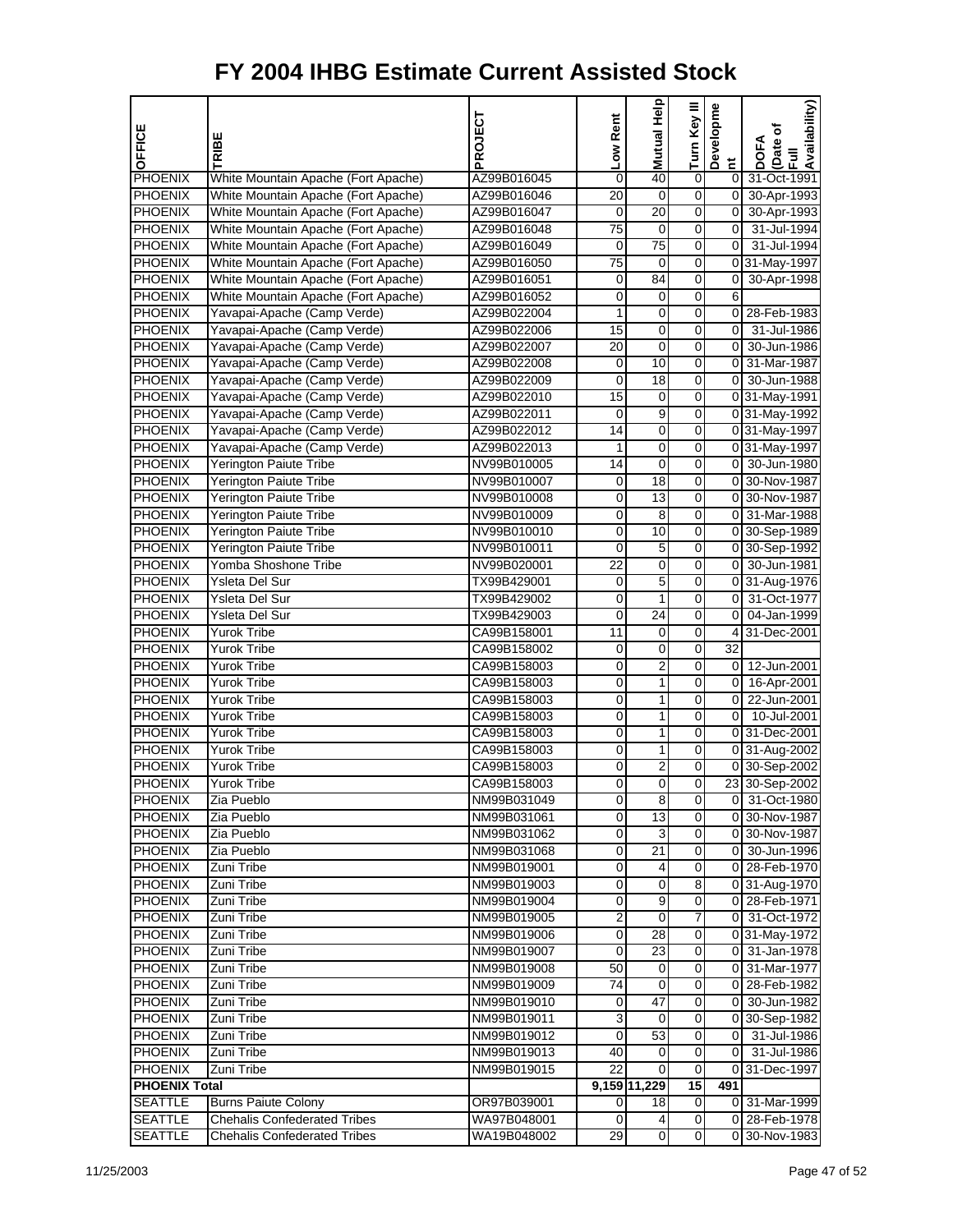| OFFICE         |                                     | PROJECT     | Low Rent       | Mutual Help     | Turn Key III     | Developme                              | Availability)<br>(Date of |
|----------------|-------------------------------------|-------------|----------------|-----------------|------------------|----------------------------------------|---------------------------|
|                | TRIBE                               |             |                |                 |                  |                                        | DOFA<br>$\bar{E}$         |
| <b>SEATTLE</b> | <b>Chehalis Confederated Tribes</b> | WA97B048003 | 21             | 0               | $\boldsymbol{0}$ | $\tilde{\mathbf{r}}$<br>$\overline{0}$ | 30-Jun-1987               |
| <b>SEATTLE</b> | <b>Chehalis Confederated Tribes</b> | WA97B048005 | 0              | 4               | 0                | $\overline{0}$                         | 25-Nov-1997               |
| <b>SEATTLE</b> | <b>Chehalis Confederated Tribes</b> | WA97B048007 | 0              | 0               | 0                | 5                                      |                           |
| <b>SEATTLE</b> | <b>Chehalis Confederated Tribes</b> | WA97B048008 | 0              | 0               | 0                | $\overline{5}$                         |                           |
| <b>SEATTLE</b> | Coeur D'Alene Tribe                 | ID97B007006 | 45             | 0               | 0                |                                        | 0 30-Sep-1981             |
| <b>SEATTLE</b> | Coeur D'Alene Tribe                 | ID16B007008 | 0              | $\overline{37}$ | 0                |                                        | 0 31-Aug-1984             |
| <b>SEATTLE</b> | Coeur D'Alene Tribe                 | ID16B007009 | 16             | $\mathbf 0$     | 0                |                                        | 0 30-Apr-1984             |
| <b>SEATTLE</b> | Coeur D'Alene Tribe                 | ID16B007010 | 0              | 19              | 0                |                                        | 0 31-Aug-1984             |
| <b>SEATTLE</b> | Coeur D'Alene Tribe                 | ID97B007013 | 0              | $\overline{13}$ | 0                |                                        | 0 31-Aug-1984             |
| <b>SEATTLE</b> | Coeur D'Alene Tribe                 | ID97B007015 | 11             | 0               | 0                |                                        | 0 31-Mar-1990             |
| <b>SEATTLE</b> | Coeur D'Alene Tribe                 | ID97B007016 | 0              | 10              | 0                |                                        | 0 31-May-1990             |
| <b>SEATTLE</b> | Coeur D'Alene Tribe                 | ID97B007018 | 0              | $\overline{15}$ | 0                |                                        | 0 31-Aug-1994             |
| <b>SEATTLE</b> | Coeur D'Alene Tribe                 | ID97B007021 | 9              | 0               | 0                |                                        | 1 31-Dec-1998             |
| <b>SEATTLE</b> | Coeur D'Alene Tribe                 | ID97B007022 | 0              | 19              | 0                |                                        | 1 31-Dec-1998             |
| <b>SEATTLE</b> | Coeur D'Alene Tribe                 | ID97B007025 | 5              | 0               | 0                |                                        | 0 31-Dec-1998             |
| <b>SEATTLE</b> | <b>Colville Confederated Tribes</b> | WA97B043002 | 43             | 4               | 0                | $\overline{0}$                         | 30-Jun-1977               |
| <b>SEATTLE</b> | <b>Colville Confederated Tribes</b> | WA97B043003 | 30             | 1               | 0                |                                        | 0 31-Aug-1978             |
| <b>SEATTLE</b> | <b>Colville Confederated Tribes</b> | WA97B043004 | 0              | 20              | 0                | $\overline{0}$                         | 31-Jan-1979               |
| <b>SEATTLE</b> | <b>Colville Confederated Tribes</b> | WA97B043005 | 40             | $\overline{c}$  | 0                | 0                                      | 31-Jan-1980               |
| <b>SEATTLE</b> | <b>Colville Confederated Tribes</b> | WA97B043006 | 0              | 27              | 0                | 0                                      | 31-Jan-1980               |
| <b>SEATTLE</b> | <b>Colville Confederated Tribes</b> | WA19B043007 | 48             | $\overline{c}$  | 0                |                                        | 0 31-Dec-1980             |
| <b>SEATTLE</b> | <b>Colville Confederated Tribes</b> | WA19B043008 | 0              | 19              | 0                | $\overline{0}$                         | 30-Apr-1981               |
| <b>SEATTLE</b> | <b>Colville Confederated Tribes</b> | WA19B043009 | 56             | $\overline{2}$  | 0                | $\overline{0}$                         | 30-Jun-1982               |
| <b>SEATTLE</b> | <b>Colville Confederated Tribes</b> | WA97B043012 | 61             | $\overline{c}$  | 0                | $\overline{0}$                         | 30-Jun-1983               |
| <b>SEATTLE</b> | <b>Colville Confederated Tribes</b> | WA97B043014 | 0              | 26              | 0                |                                        | 0 31-May-1986             |
| <b>SEATTLE</b> | <b>Colville Confederated Tribes</b> | WA97B043017 | 0              | 8               | 0                | $\overline{0}$                         | 31-Mar-1999               |
| <b>SEATTLE</b> | <b>Coos Bay Confederated Tribes</b> | OR97B036001 | 15             | $\mathbf 0$     | 0                |                                        | 0 28-Feb-2001             |
| <b>SEATTLE</b> | Coquille Indian Tribe               | OR97B038001 | 51             | $\mathbf 0$     | 0                | $\overline{0}$                         | 30-Jun-1997               |
| <b>SEATTLE</b> | Coquille Indian Tribe               | OR97B038002 | 0              | $\overline{20}$ | 0                | $\overline{0}$                         | 30-Jun-1997               |
| <b>SEATTLE</b> | Fort Hall Shoshone-Bannock          | ID97B009003 | 60             | 0               | 0                | 0                                      | 31-Oct-1975               |
| <b>SEATTLE</b> | Fort Hall Shoshone-Bannock          | ID97B009004 | 0              | 27              | 0                | $\overline{0}$                         | 30-Jun-1980               |
| <b>SEATTLE</b> | Fort Hall Shoshone-Bannock          | ID16B009005 | 0              | $\overline{52}$ | 0                | $\overline{0}$                         | 31-Jan-1984               |
| <b>SEATTLE</b> | Fort Hall Shoshone-Bannock          | ID16B009006 | 19             | 0               | 0                | 0                                      | 31-Mar-1983               |
| <b>SEATTLE</b> | Fort Hall Shoshone-Bannock          | ID16B009007 | 0              | $\overline{13}$ | 0                |                                        | 0 30-Nov-1982             |
| <b>SEATTLE</b> | Fort Hall Shoshone-Bannock          | ID97B009009 | 0              | 41              | 0                |                                        | 0 31-Aug-1992             |
| <b>SEATTLE</b> | Fort Hall Shoshone-Bannock          | ID97B009010 | 15             | 0               | 0                |                                        | 0 30-Sep-1991             |
| <b>SEATTLE</b> | Fort Hall Shoshone-Bannock          | ID97B009011 | 0              | $\overline{32}$ | 0                |                                        | 0 31-May-1994             |
| <b>SEATTLE</b> | Fort Hall Shoshone-Bannock          | ID97B009014 | 5              | 0               | 0                |                                        | 0 31-Oct-2000             |
| <b>SEATTLE</b> | Fort Hall Shoshone-Bannock          | ID97B009015 | $\overline{0}$ | 5               | 0                |                                        | 0 31-May-2001             |
| <b>SEATTLE</b> | Fort Hall Shoshone-Bannock          | ID97B009016 | 5              | 0               | 0                |                                        | 0 31-May-2001             |
| <b>SEATTLE</b> | <b>Grand Ronde</b>                  | OR97B040001 | 15             | $\mathbf 0$     | $\boldsymbol{0}$ |                                        | 0 31-Aug-2000             |
| <b>SEATTLE</b> | <b>Grand Ronde</b>                  | OF97B040002 | 5              | 0               | 0                |                                        | 0 31-Aug-2000             |
| <b>SEATTLE</b> | Hoh Indian Tribe                    | WA19B052006 | 0              | 17              | 0                |                                        | 0 30-Nov-1983             |
| <b>SEATTLE</b> | Hoh Indian Tribe                    | WA97B052032 | 4              | 0               | 0                | 01                                     | 01-Feb-1997               |
| <b>SEATTLE</b> | Kalispel Indian Community           | WA97B037003 | 0              | 1               | 0                | 01                                     | 30-Jun-1981               |
| <b>SEATTLE</b> | Kalispel Indian Community           | WA97B037009 | 0              | 3               | 0                |                                        | 0 30-Nov-1990             |
| <b>SEATTLE</b> | Kalispel Indian Community           | WA97B037012 | 0              | 9               | 0                |                                        | 0 31-Dec-1996             |
| <b>SEATTLE</b> | Kalispel Indian Community           | WA97B600371 | 4              | 0               | 0                |                                        | 0 30-Sep-2000             |
| <b>SEATTLE</b> | Kalispel Indian Community           | WA97B600372 | 0              | 4               | 0                |                                        | 0 30-Sep-2000             |
| <b>SEATTLE</b> | Klamath Indian Tribe                | OR97B037001 | 0              | 0               | 0                | 3                                      | 31-Mar-1997               |
| <b>SEATTLE</b> | Klamath Indian Tribe                | OR97B037004 | 0              | 5               | 0                |                                        | 0 28-Feb-1999             |
| <b>SEATTLE</b> | Klamath Indian Tribe                | OR97B037005 | 6              | $\mathbf 0$     | 0                |                                        | 0 28-Feb-1999             |
| <b>SEATTLE</b> | Kootenai Tribe                      | ID97B022001 | 0              | 23              | 0                | 21                                     | 28-Feb-1986               |
| <b>SEATTLE</b> | Lower Elwha Tribal Community        | WA19B050003 | 0              | 34              | 0                |                                        | 0 31-Aug-1984             |
| <b>SEATTLE</b> | Lower Elwha Tribal Community        | WA97B050004 | 0              | 10              | 0                | 01                                     | 16-Apr-1994               |
| <b>SEATTLE</b> | Lower Elwha Tribal Community        | WA97B050005 | 0              | 12              | 0                |                                        | 0 30-Apr-1994             |
| <b>SEATTLE</b> | Lower Elwha Tribal Community        | WA97B050007 | 0              | 22              | 0                | 01                                     | 30-Apr-1994               |
| <b>SEATTLE</b> | Lower Elwha Tribal Community        | WA97B050009 | 0              | 25              | 0                |                                        | 0 31-Aug-1996             |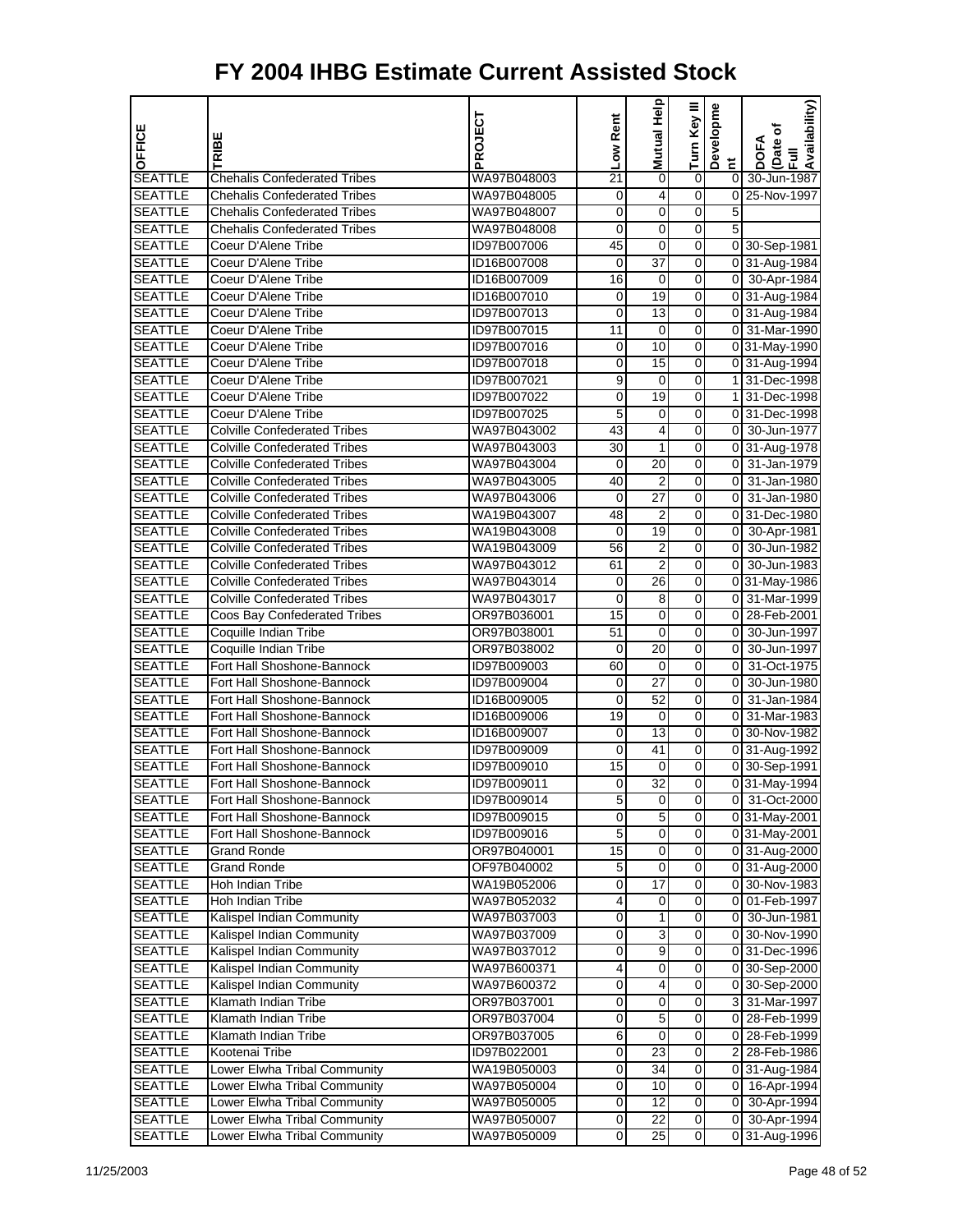| OFFICE                           |                                                                        | PROJECT                    | Low Rent            | <b>Mutual Help</b> | Turn Key III     | Developme                        | Availability)<br>Date of     |
|----------------------------------|------------------------------------------------------------------------|----------------------------|---------------------|--------------------|------------------|----------------------------------|------------------------------|
|                                  | TRIBE                                                                  |                            |                     |                    |                  | Ĕ                                | <b>DOFA</b><br>$\bar{E}$     |
| <b>SEATTLE</b>                   | Lower Elwha Tribal Community                                           | WA97B050011                | $\mathbf 5$         | $\mathbf 0$        | $\boldsymbol{0}$ | $\overline{0}$                   | 31-Jul-1999                  |
| <b>SEATTLE</b>                   | Lower Elwha Tribal Community                                           | WA97B050012                | 0                   | 5                  | 0                | $\Omega$                         | 31-Jul-1999                  |
| <b>SEATTLE</b>                   | Lummi Tribe                                                            | WA97B028004                | 25                  | 0                  | 0                | $\overline{\mathbf{0}}$          | 30-Apr-1975                  |
| <b>SEATTLE</b>                   | Lummi Tribe                                                            | WA97B028007                | $\overline{35}$     | 0                  | 0                | 0                                | 30-Jun-1989                  |
| <b>SEATTLE</b>                   | Lummi Tribe                                                            | WA97B028011                | 0                   | 39                 | 0                |                                  | 0 31-Aug-1995                |
| <b>SEATTLE</b>                   | Lummi Tribe                                                            | WA97B028012                | 15                  | $\mathbf 0$        | $\mathbf 0$      |                                  | 0 31-Mar-1996                |
| <b>SEATTLE</b>                   | Lummi Tribe                                                            | WA97B028013                | 0                   | 40                 | 0                |                                  | 0 30-Sep-1996                |
| <b>SEATTLE</b>                   | Lummi Tribe                                                            | WA97B028014                | 20                  | 0                  | 0                |                                  | 0 30-Mar-1997                |
| <b>SEATTLE</b>                   | Lummi Tribe                                                            | WA97B028015                | 0                   | 42                 | 0                |                                  | 0 30-Sep-1998                |
| <b>SEATTLE</b>                   | Lummi Tribe                                                            | WA97B028023                | 0                   | 5                  | 0                |                                  | 0 31-Dec-1998                |
| <b>SEATTLE</b>                   | Makah Indian Tribe                                                     | WA97B029002                | 0                   | 1                  | $\mathbf 0$      | $\overline{0}$                   | 30-Apr-1978                  |
| <b>SEATTLE</b><br><b>SEATTLE</b> | Makah Indian Tribe                                                     | WA97B029003                | 0                   | 3                  | 0                | $\overline{0}$<br>$\overline{0}$ | 31-Jul-1980                  |
| <b>SEATTLE</b>                   | Makah Indian Tribe<br><b>Makah Indian Tribe</b>                        | WA19B029004<br>WA19B029005 | 22<br>0             | 0<br>6             | 0<br>0           |                                  | 31-Mar-1982                  |
| <b>SEATTLE</b>                   | Makah Indian Tribe                                                     | WA19B029006                | 0                   | 13                 | 0                | 01                               | 0 31-Aug-1981<br>31-Jan-1984 |
| <b>SEATTLE</b>                   | Makah Indian Tribe                                                     | WA97B029008                | 0                   | $\overline{38}$    | 0                |                                  | 0 30-Sep-1989                |
| <b>SEATTLE</b>                   | Makah Indian Tribe                                                     | WA97B029009                | 0                   | 10                 | 0                |                                  | 0 30-Sep-1989                |
| <b>SEATTLE</b>                   | Makah Indian Tribe                                                     | WA97B029010                | 0                   | 25                 | 0                |                                  | 0 31-Jan-1995                |
| <b>SEATTLE</b>                   | <b>Makah Indian Tribe</b>                                              | WA97B029013                | 18                  | 0                  | 0                |                                  | 0 31-Dec-1996                |
| <b>SEATTLE</b>                   | Makah Indian Tribe                                                     | WA97B029014                | 5                   | 0                  | 0                |                                  | 0 30-Nov-1999                |
| <b>SEATTLE</b>                   | Muckleshoot Indian Tribe                                               | WA97B040001                | 40                  | $\mathbf 0$        | 0                |                                  | 0 31-Dec-1980                |
| <b>SEATTLE</b>                   | Muckleshoot Indian Tribe                                               | WA97B040003                | 24                  | 0                  | 0                |                                  | 0 30-Sep-1998                |
| <b>SEATTLE</b>                   | Muckleshoot Indian Tribe                                               | WA97B040004                | 0                   | 0                  | 0                | $\overline{40}$                  |                              |
| <b>SEATTLE</b>                   | <b>Nez Perce Tribe</b>                                                 | ID97B008007                | 60                  | 0                  | 0                |                                  | 0 30-Sep-1977                |
| <b>SEATTLE</b>                   | Nez Perce Tribe                                                        | ID97B008008                | 0                   | 13                 | 0                |                                  | 0 31-Aug-1980                |
| <b>SEATTLE</b>                   | Nez Perce Tribe                                                        | ID97B008011                | 0                   | $\overline{22}$    | 0                |                                  | 0 30-Apr-1984                |
| <b>SEATTLE</b>                   | Nez Perce Tribe                                                        | ID97B008013                | 0                   | 32                 | 0                |                                  | 0 31-Aug-1988                |
| <b>SEATTLE</b>                   | <b>Nez Perce Tribe</b>                                                 | ID97B008014                | 0                   | 40                 | 0                |                                  | 0 31-Aug-1991                |
| <b>SEATTLE</b>                   | <b>Nez Perce Tribe</b>                                                 | ID97B008015                | 29                  | 0                  | 0                |                                  | 0 30-Sep-1993                |
| <b>SEATTLE</b>                   | Nez Perce Tribe                                                        | ID97B008017                | 0                   | 31                 | 0                |                                  | 0 31-Dec-1994                |
| <b>SEATTLE</b>                   | <b>Nez Perce Tribe</b>                                                 | ID97B008021                | 0                   | 8                  | 0                |                                  | 0 30-Sep-1996                |
| <b>SEATTLE</b>                   | Nez Perce Tribe                                                        | ID97B008022                | 0                   | 1                  | 0                |                                  | 0 30-Sep-1996                |
| <b>SEATTLE</b>                   | <b>Nisqually Indian Community</b>                                      | WA97B052001                | 0                   | 6                  | 0                |                                  | 0 31-Dec-1977                |
| <b>SEATTLE</b>                   | <b>Nisqually Indian Community</b>                                      | WA97B052002                | 0                   | 9                  | 0                |                                  | 0 31-Dec-1980                |
| <b>SEATTLE</b>                   | Nisqually Indian Community                                             | WA97B052003                | 0                   | 10                 | 0                | 0                                | 28-Feb-1982                  |
| <b>SEATTLE</b><br><b>SEATTLE</b> | <b>Nisqually Indian Community</b><br><b>Nisqually Indian Community</b> | WA19B052006<br>WA97B052008 | 0                   | 10<br>8            | 0<br>0           | 0                                | 0 30-Nov-1983<br>30-Apr-1986 |
| <b>SEATTLE</b>                   | <b>Nisqually Indian Community</b>                                      | WA97B052011                | 0<br>$\overline{0}$ | 19                 | 0                |                                  | 0 28-Feb-1987                |
| <b>SEATTLE</b>                   | <b>Nisqually Indian Community</b>                                      | WA97B052012                | 0                   | 13                 | 0                | 01                               | 30-Apr-1988                  |
| <b>SEATTLE</b>                   | Nisqually Indian Community                                             | WA97B052016                | 0                   | 5                  | 0                | 01                               | 30-Apr-1988                  |
| <b>SEATTLE</b>                   | Nisqually Indian Community                                             | WA97B052032                | $\overline{5}$      | $\overline{0}$     | $\overline{0}$   |                                  | 0 30-Sep-2000                |
| <b>SEATTLE</b>                   | Nisqually Indian Community                                             | WA97B052035                | 5                   | 0                  | 0                |                                  | 0 31-Mar-1999                |
| <b>SEATTLE</b>                   | Nisqually Indian Community                                             | WA97B052040                | 0                   | 5                  | 0                | 01                               | 31-Jul-1998                  |
| <b>SEATTLE</b>                   | Nooksack Tribe                                                         | WA97B056001                | 0                   | 21                 | 0                |                                  | 0 31-Dec-1979                |
| <b>SEATTLE</b>                   | Nooksack Tribe                                                         | WA19B056002                | 0                   | 14                 | 0                |                                  | 0 31-Dec-1980                |
| <b>SEATTLE</b>                   | Nooksack Tribe                                                         | WA97B056003                | $\boldsymbol{0}$    | 40                 | $\overline{0}$   |                                  | 0 31-Aug-1984                |
| <b>SEATTLE</b>                   | Nooksack Tribe                                                         | WA97B056005                | 0                   | 12                 | 0                | 01                               | 31-Jan-1992                  |
| <b>SEATTLE</b>                   | Nooksack Tribe                                                         | WA97B056006                | $\pmb{0}$           | 20                 | 0                | $\overline{0}$                   | 31-Jul-1994                  |
| <b>SEATTLE</b>                   | Nooksack Tribe                                                         | WA97B056007                | 0                   | 7                  | 0                | 01                               | 31-Jul-1994                  |
| <b>SEATTLE</b>                   | Nooksack Tribe                                                         | WA97B056008                | 7                   | 0                  | 0                |                                  | 0 30-Sep-1999                |
| <b>SEATTLE</b>                   | Port Gamble Indian Community                                           | WA97B044001                | $\overline{5}$      | $\overline{0}$     | $\overline{0}$   |                                  | 0 30-May-1974                |
| <b>SEATTLE</b>                   | Port Gamble Indian Community                                           | WA97B044003                | 20                  | 0                  | 0                | 01                               | 31-Oct-1977                  |
| <b>SEATTLE</b>                   | Port Gamble Indian Community                                           | WA19B044004                | 10                  | $\mathbf 0$        | 0                |                                  | 0 31-Mar-1983                |
| <b>SEATTLE</b>                   | Port Gamble Indian Community                                           | WA97B044006                | 0                   | 10                 | 0                |                                  | 0 31-May-1993                |
| <b>SEATTLE</b>                   | Port Gamble Indian Community                                           | WA97B044008                | 0                   | 10                 | 0                | 01                               | 31-Jan-1996                  |
| <b>SEATTLE</b>                   | Port Gamble Indian Community                                           | WA97B044010                | $\boldsymbol{0}$    | $\overline{9}$     | $\overline{0}$   | οI                               | 30-Apr-1998                  |
| <b>SEATTLE</b>                   | Port Gamble Indian Community                                           | WA97B044011                | 6                   | 0                  | 0                | $\overline{0}$                   | 30-Apr-1998                  |
| <b>SEATTLE</b>                   | Puyallup Tribe                                                         | WA97B063002                | 27                  | $\pmb{0}$          | 0                | 0                                | 31-Jul-1990                  |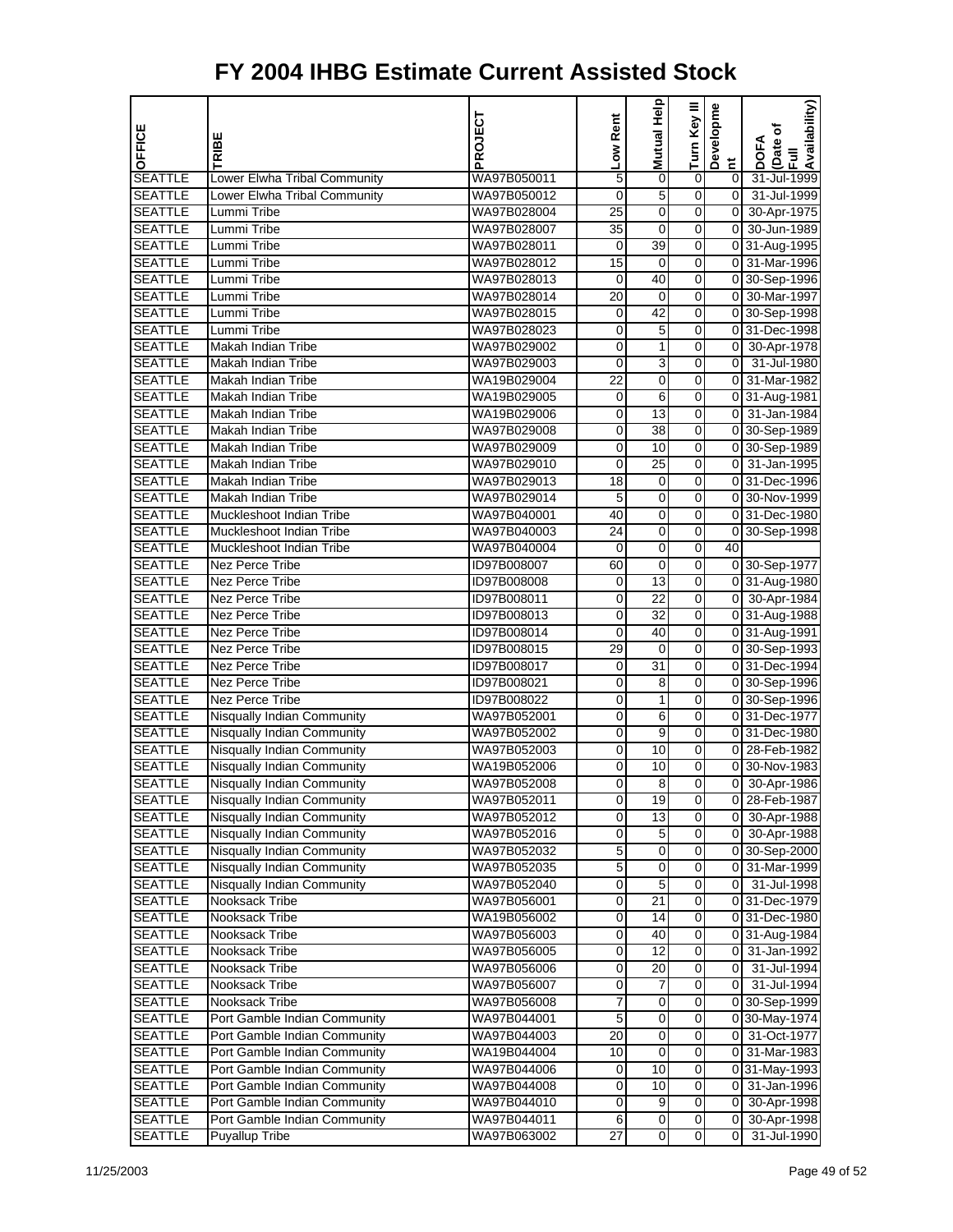|                                  |                                         | PROJECT                    | Low Rent                | <b>Mutual Help</b>   | Turn Key III   | Developme             | Availability)                |
|----------------------------------|-----------------------------------------|----------------------------|-------------------------|----------------------|----------------|-----------------------|------------------------------|
| OFFICE                           | RIBE                                    |                            |                         |                      |                |                       | Date of<br><b>DOFA</b>       |
|                                  |                                         |                            |                         |                      |                | $\overline{a}$        | Ē                            |
| <b>SEATTLE</b>                   | <b>Puyallup Tribe</b>                   | WA97B063005                | 0                       | $\overline{23}$      | $\overline{0}$ | $\pmb{0}$             | 31-Jul-1990                  |
| <b>SEATTLE</b>                   | Puyallup Tribe                          | WA97B063006                | 0                       | 0                    | 0              | 5                     |                              |
| <b>SEATTLE</b>                   | <b>Puyallup Tribe</b>                   | WA97B063007                | $\pmb{0}$               | 0                    | 0              | 5                     |                              |
| <b>SEATTLE</b>                   | Quileute Tribe                          | WA19B047001                | 0                       | 27                   | 0              |                       | 0 30-Sep-1982                |
| <b>SEATTLE</b>                   | Quileute Tribe                          | WA97B047002                | 0                       | 24                   | 0              |                       | 0 31-Mar-1996                |
| <b>SEATTLE</b>                   | Quileute Tribe                          | WA97B047003                | $\mathbf 0$             | 4                    | O              |                       | 0 30-Sep-1997                |
| <b>SEATTLE</b>                   | Quileute Tribe                          | WA97B047004                | 0                       | 4                    | 0              |                       | 0 30-Sep-1997                |
| <b>SEATTLE</b>                   | Quileute Tribe                          | WA97B047005                | 3                       | 3                    | 0              |                       | 0 31-Dec-1998                |
| <b>SEATTLE</b>                   | Quinault Tribe                          | WA97B027003                | 40                      | 0                    | 0              | οI                    | 30-Jul-1974                  |
| <b>SEATTLE</b>                   | Quinault Tribe                          | WA97B027005                | 0<br>$\mathbf 0$        | 8<br>$\overline{17}$ | 0<br>O         | $\overline{0}$        | 0 31-Jan-1980                |
| <b>SEATTLE</b><br><b>SEATTLE</b> | Quinault Tribe                          | WA97B027006                |                         |                      | 0              | $\overline{0}$        | 31-Jul-1981<br>31-Jul-1981   |
| <b>SEATTLE</b>                   | Quinault Tribe                          | WA97B027007<br>WA97B027009 | 10                      | 0<br>14              | 0              | $\overline{0}$        |                              |
| <b>SEATTLE</b>                   | Quinault Tribe<br><b>Quinault Tribe</b> | WA97B027010                | 0<br>0                  | $\overline{20}$      | 0              |                       | 30-Apr-1985<br>0 30-Sep-1995 |
| <b>SEATTLE</b>                   | Sauk-Suiattle Indian Tribe              | WA97B062003                | 0                       | 18                   | 0              | $\overline{0}$        | 31-Jul-1984                  |
| <b>SEATTLE</b>                   | Shoalwater Bay Tribe                    | WA97B052002                | $\mathbf 0$             | 5                    | O              |                       | 0 31-Dec-1980                |
| <b>SEATTLE</b>                   | Shoalwater Bay Tribe                    | WA97B052008                | 0                       | 8                    | 0              | $\overline{0}$        | 30-Apr-1986                  |
| <b>SEATTLE</b>                   | Shoalwater Bay Tribe                    | WA97B052021                | $\mathbf{1}$            | 0                    | 0              |                       | 0 28-Feb-2000                |
| <b>SEATTLE</b>                   | Shoalwater Bay Tribe                    | WA97B052046                | 3                       | 0                    | 0              | $\overline{\text{o}}$ | 30-Apr-2003                  |
| <b>SEATTLE</b>                   | Shoalwater Bay Tribe                    | WA97B052051                | 0                       | 4                    | 0              | 1 <sup>1</sup>        | 31-Jul-2000                  |
| <b>SEATTLE</b>                   | <b>Siletz Confederated Tribes</b>       | OR97B035001                | 0                       | $\overline{39}$      | O              |                       | 0 31-Mar-1989                |
| <b>SEATTLE</b>                   | <b>Siletz Confederated Tribes</b>       | OR97B035002                | 0                       | 15                   | 0              |                       | 0 31-Aug-1991                |
| <b>SEATTLE</b>                   | <b>Siletz Confederated Tribes</b>       | OR97B035004                | 26                      | 0                    | 0              |                       | 0 30-Apr-1996                |
| <b>SEATTLE</b>                   | <b>Siletz Confederated Tribes</b>       | OR97B035007                | $\overline{25}$         | 0                    | 0              |                       | 0 30-Sep-1997                |
| <b>SEATTLE</b>                   | <b>Siletz Confederated Tribes</b>       | OR97B035008                | 0                       | 5                    | 0              |                       | 0 28-Feb-2001                |
| <b>SEATTLE</b>                   | <b>Siletz Confederated Tribes</b>       | OR97B035009                | $\overline{0}$          | 5                    | O              |                       | 0 28-Feb-2001                |
| <b>SEATTLE</b>                   | <b>Siletz Confederated Tribes</b>       | OR97B035010                | 1                       | 0                    | 0              |                       | 0 28-Feb-2001                |
| <b>SEATTLE</b>                   | <b>Siletz Confederated Tribes</b>       | OR97B035011                | 0                       | 5                    | 0              |                       | 0 28-Feb-2001                |
| <b>SEATTLE</b>                   | <b>Siletz Confederated Tribes</b>       | OR97B035012                | 5                       | 0                    | 0              |                       | 0 28-Feb-2001                |
| <b>SEATTLE</b>                   | Skokomish Indian Tribe                  | WA97B052001                | 0                       | 7                    | 0              |                       | 0 31-Dec-1977                |
| <b>SEATTLE</b>                   | Skokomish Indian Tribe                  | WA97B052002                | $\boldsymbol{0}$        | 4                    | O              |                       | 0 31-Dec-1980                |
| <b>SEATTLE</b>                   | Skokomish Indian Tribe                  | WA97B052003                | 0                       | 11                   | 0              |                       | 0 28-Feb-1982                |
| <b>SEATTLE</b>                   | Skokomish Indian Tribe                  | WA97B052008                | 0                       | 18                   | 0              |                       | 0 30-Apr-1986                |
| <b>SEATTLE</b>                   | Skokomish Indian Tribe                  | WA97B052019                | 0                       | $\overline{21}$      | 0              |                       | 0 31-Mar-1992                |
| <b>SEATTLE</b>                   | Skokomish Indian Tribe                  | WA97B052021                | 10                      | 0                    | 0              |                       | 0 28-Feb-1999                |
| <b>SEATTLE</b>                   | Skokomish Indian Tribe                  | WA97B052038                | 5                       | 0                    | O              |                       | 0 31-Mar-2000                |
| <b>SEATTLE</b>                   | Spokane Tribe                           | WA97B037001                | 0                       | 1                    | 0              |                       | 0 31-Dec-1973                |
| <b>SEATTLE</b>                   | Spokane Tribe                           | WA97B037003                | $\overline{0}$          | 8                    | 0              |                       | 0 30-Jun-1981                |
| <b>SEATTLE</b>                   | <b>Spokane Tribe</b>                    | WA19B037004                | 34                      | 0                    | 0              |                       | 0 31-Dec-1981                |
| <b>SEATTLE</b>                   | Spokane Tribe                           | WA97B037005                | 52                      | 0                    | 0              |                       | 0 29-Feb-1984                |
| <b>SEATTLE</b>                   | Spokane Tribe                           | WA97B037006                | 0                       | 19                   | $\overline{0}$ |                       | 0 30-Apr-1986                |
| <b>SEATTLE</b>                   | Spokane Tribe                           | WA97B037008                | 2                       | 28                   | 0              |                       | 0 30-Nov-1987                |
| <b>SEATTLE</b>                   | Spokane Tribe                           | WA97B037009                | 1                       | 35                   | 0              |                       | 0 30-Nov-1990                |
| <b>SEATTLE</b>                   | Spokane Tribe                           | WA97B037013                | 0                       | 11                   | 0              |                       | 0 31-Jan-1997                |
| <b>SEATTLE</b>                   | Spokane Tribe                           | WA97B037014                | 20                      | 0                    | $\mathbf 0$    |                       | 0 31-Aug-1997                |
| <b>SEATTLE</b>                   | Spokane Tribe                           | WA97B037024                | 0                       | $\overline{5}$       | $\overline{0}$ |                       | 0 31-Aug-2000                |
| <b>SEATTLE</b>                   | Spokane Tribe                           | WA97B037025                | 6                       | 0                    | 0              |                       | 0 31-Mar-2000                |
| <b>SEATTLE</b>                   | Squaxin Island Tribe                    | WA97B052003                | $\pmb{0}$               | $\overline{17}$      | $\mathbf 0$    |                       | 0 28-Feb-1982                |
| <b>SEATTLE</b>                   | Squaxin Island Tribe                    | WA19B052004                | 0                       | 10                   | 0              |                       | 0 28-Feb-1982                |
| <b>SEATTLE</b>                   | Squaxin Island Tribe                    | WA19B052006                | 0                       | 2                    | $\mathbf 0$    |                       | 0 30-Nov-1983                |
| <b>SEATTLE</b>                   | Squaxin Island Tribe                    | WA97B052017                | $\overline{0}$          | $\overline{21}$      | O              |                       | 0 29-Feb-1992                |
| <b>SEATTLE</b>                   | Squaxin Island Tribe                    | WA97B052021                | 10                      | 0                    | 0              | 01                    | 23-Oct-1997                  |
| <b>SEATTLE</b>                   | Squaxin Island Tribe                    | WA97B052032                | 7                       | $\pmb{0}$            | 0              | <sub>0</sub>          | 01-Jun-1998                  |
| <b>SEATTLE</b>                   | Squaxin Island Tribe                    | WA97B052036                | 2                       | 0                    | 0              |                       | 0 01-Jun-1998                |
| <b>SEATTLE</b>                   | Squaxin Island Tribe                    | WA97B052042                | $\overline{c}$          | 0                    | $\mathbf 0$    |                       | 0 31-Jan-2002                |
| <b>SEATTLE</b>                   | Squaxin Island Tribe                    | WA97B052052                | $\overline{\mathbf{0}}$ | $\overline{5}$       | $\overline{0}$ |                       | $0$ 31-Jan-2002              |
| <b>SEATTLE</b>                   | Stillaquamish Tribe                     | WA97B062002                | 0                       | $\overline{2}$       | 0              | $\overline{0}$        | 31-Jul-1984                  |
| <b>SEATTLE</b>                   | Suquamish Tribal Council                | WA97B052002                | $\mathbf 0$             | $\overline{12}$      | $\overline{0}$ |                       | 0 31-Dec-1980                |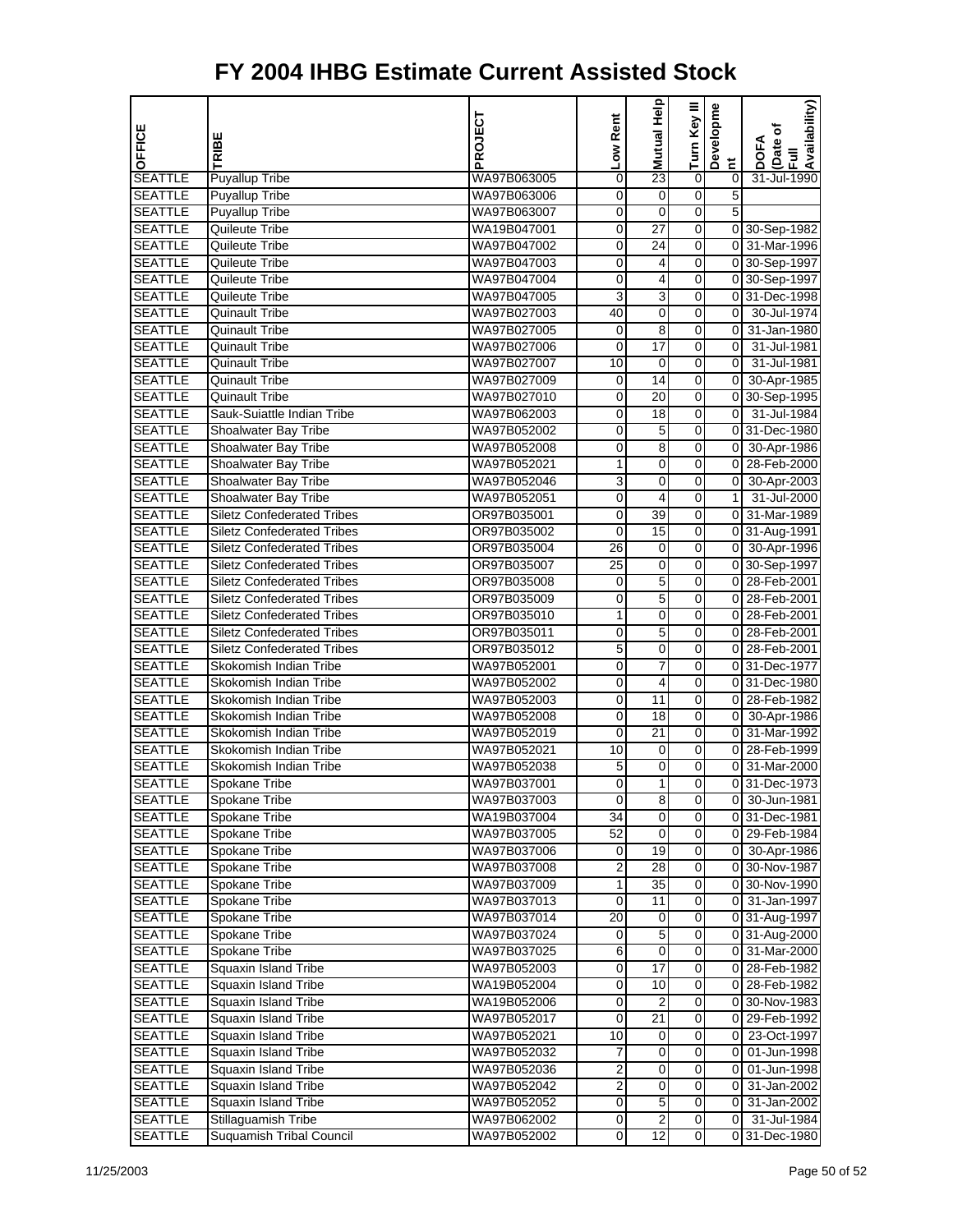| FICE<br>$\circ$ | ш<br>⋒<br>๔                     | ن<br>≃      | Rent | ᇹ<br>gu<br>Σ | Key | ≏ |               |
|-----------------|---------------------------------|-------------|------|--------------|-----|---|---------------|
| <b>SEATTLE</b>  | Suguamish Tribal Council        | WA97B052008 |      | 17           |     | 0 | 30-Apr-1986   |
| <b>SEATTLE</b>  | Suguamish Tribal Council        | WA97B052014 |      | 25 I         |     |   | 0 31-Mar-1992 |
| <b>SEATTLE</b>  | Suguamish Tribal Council        | WA97B052020 |      |              |     |   | 0 30-Sep-1993 |
| <b>SEATTLE</b>  | <b>Suguamish Tribal Council</b> | WA97B052034 |      |              |     |   | 0 28-Feb-1999 |
| <b>SEATTLE</b>  | Suguamish Tribal Council        | WA97B052041 |      | 5.           |     |   | 0 31-Aug-1998 |
| <b>SEATTLE</b>  | Swinomish Indians               | WA97B023003 | 17   |              |     |   | 0 31-Dec-1972 |
| <b>SEATTLE</b>  | Swinomish Indians               | WA97B023004 | 16   |              |     | 0 | 30-Apr-1980   |